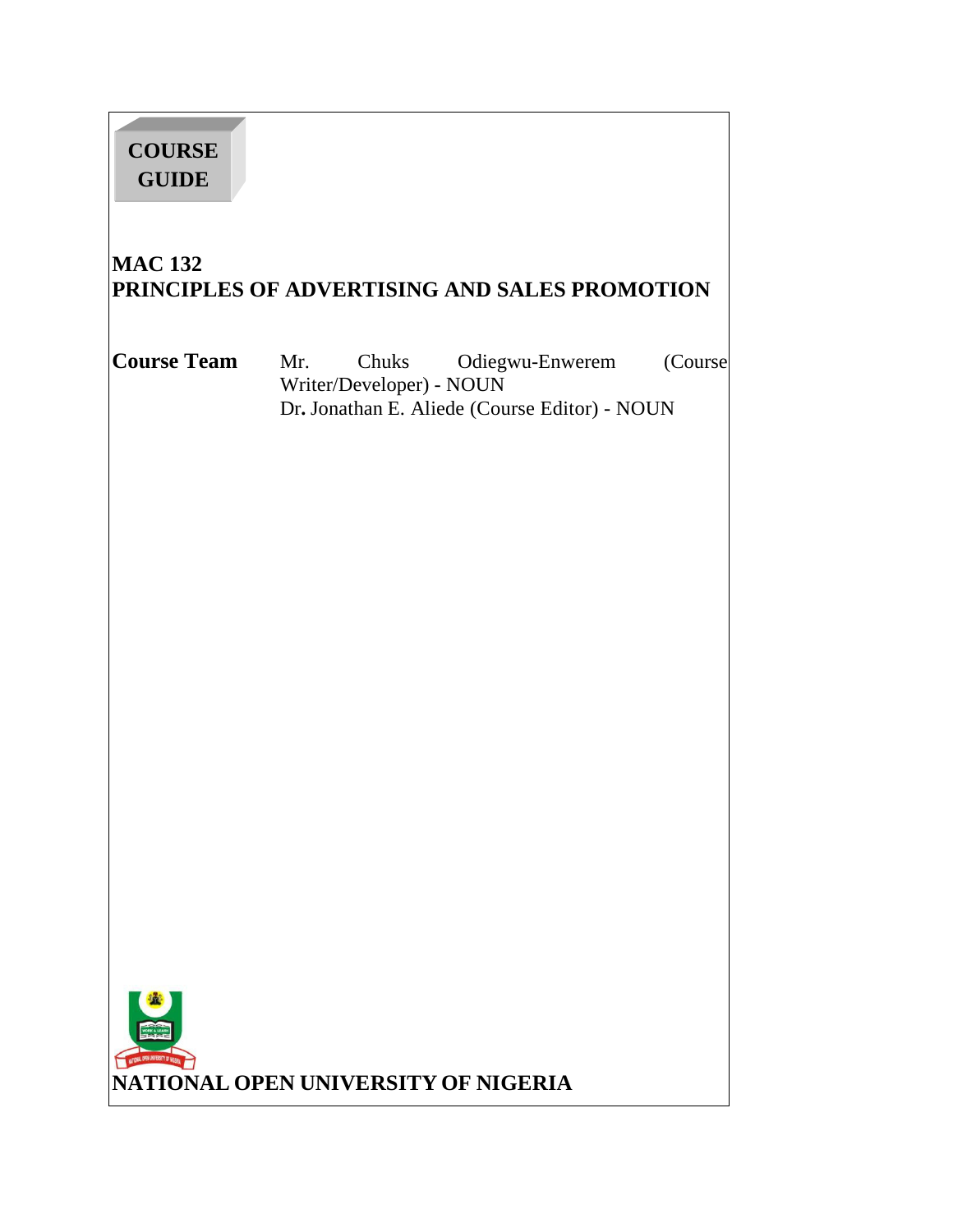National Open University of Nigeria **Headquarters**  University Village Plot 91, Cadastral Zone, Nnamdi Azikiwe Expressway Jabi-Abuja

Lagos Office 14/16 Ahmadu Bello Way Victoria Island, Lagos

e-mail: centralinfo@noun.edu.ng URL: www.nouedu.net

Published by NOUN Press

Printed 2017

ISBN: 978-058-039-7

All Rights Reserved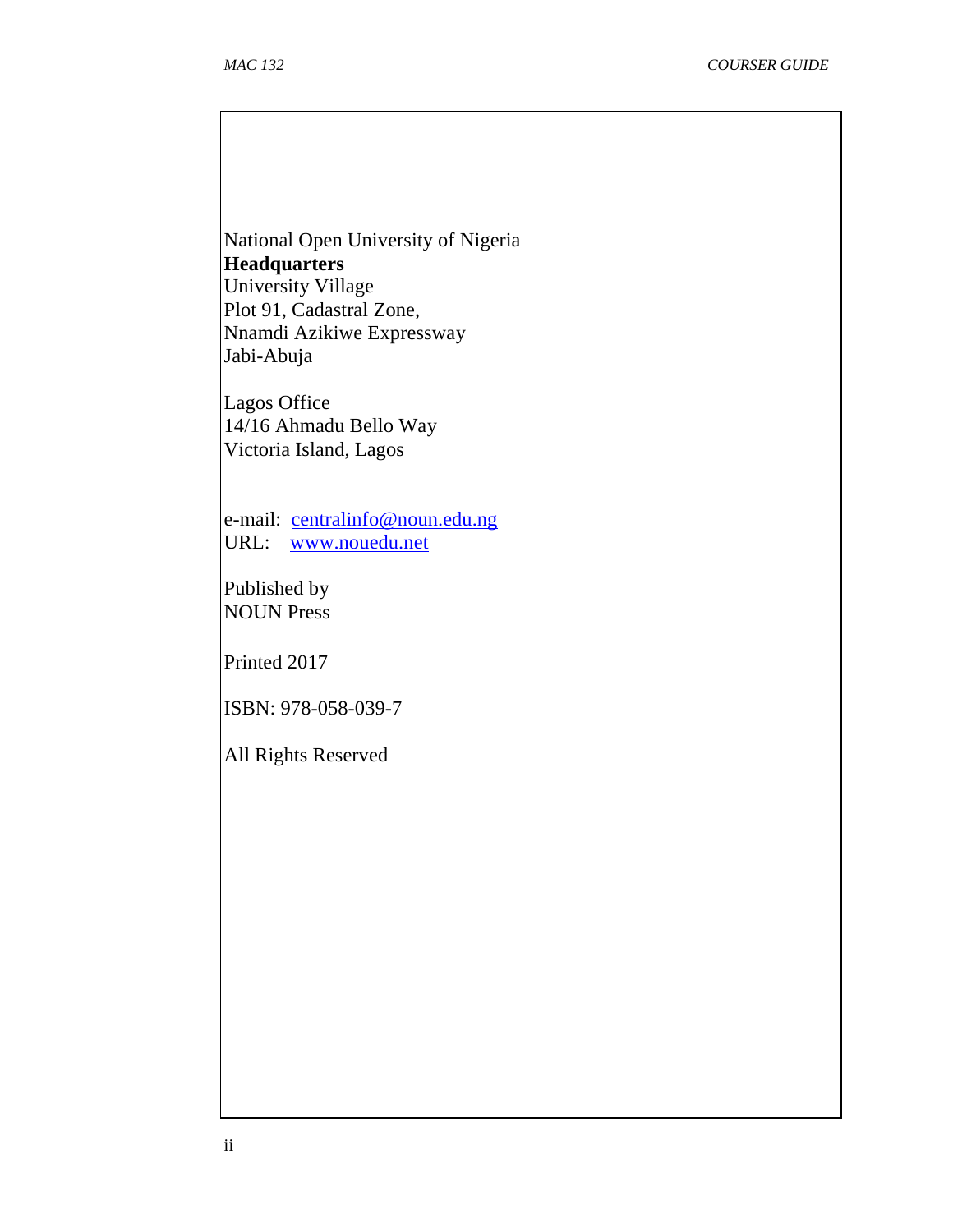# **CONTENTS PAGE**

| 1V                      |
|-------------------------|
| 1V                      |
| V                       |
| V                       |
| v                       |
| V <sub>1</sub>          |
| $\overline{\mathbf{v}}$ |
| vii                     |
| V <sub>111</sub>        |
| viii                    |
| V <sub>111</sub>        |
| 1X                      |
| 1X                      |
| 1X                      |
| X1                      |
| X1                      |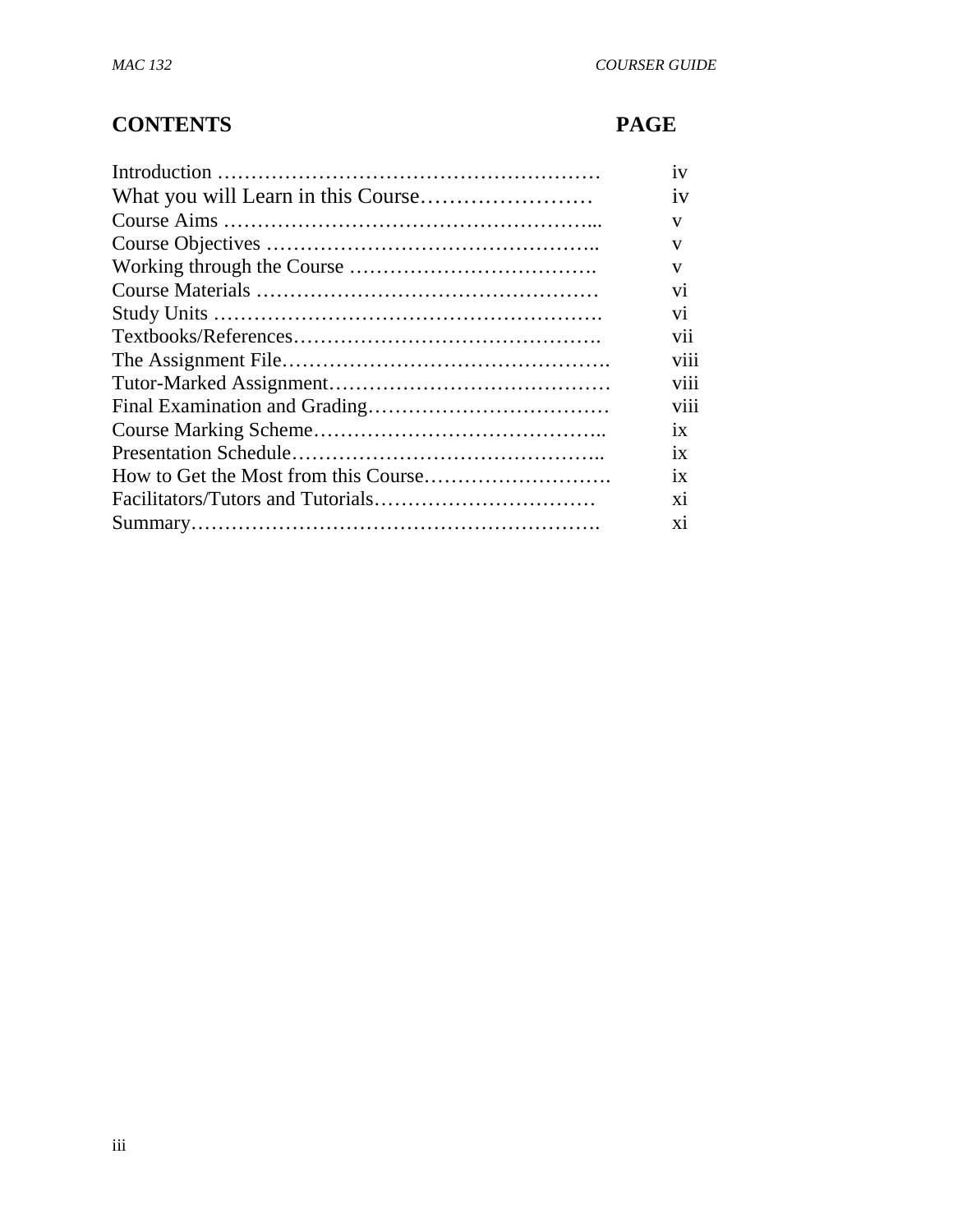#### **INTRODUCTION**

*MAC 132 Principles of Advertising and Sales Promotion* ushers you into the exciting world of advertising and sales promotion – a glamorous but demanding sequence of mass communication. MAC 132 gives you an understanding of the basic principles of advertising and sales promotions, and its role in the dynamic modern society. Being at the entry level, the course first takes a global view of the subject, explaining its concept and meaning for a clearer understanding. Subsequently, the course positions and prepares you for entry into the challenging but stimulating discipline of mass communication in general and advertising and sales promotion in particular. Relevant examples to drive points home are profusely supplied to enrich the course.

In developing this course, consideration is made of the level of would-be users - likely beginners in the field – being first-year students. It is also useful to older students as well as young practicing professionals who would need to beef up their understanding of the discipline of mass communication in general and advertising and sales promotion in particular.

This course guide has, therefore been designed to give you the required information about the Course MAC 132. This includes the course structure, aims and objectives of the course, how you will be assessed and examined as well as the time schedule for each of the assignments and other activities related to the course.

## **WHAT YOU WILL LEARN IN THIS COURSE**

This course is written for students who need to learn the basic concepts in the field of Mass Communication, with special focus on Advertising and Sales Promotion, both of which are elements of marketing communication. This knowledge will enable you to perform well both as students now and a practitioners in later years. The course will prepare you to participate effectively in any intellectual discourse as well as acquire the basic knowledge on the functions and uses of advertising and sales promotion in the society, especially in the corporate world.

Through this course, students will understand Advertising and Sales Promotion as a persuasive marketing communication tool which plays a major role in the marketing and sale of goods, services or ideas whether in the corporate world of business or in governance.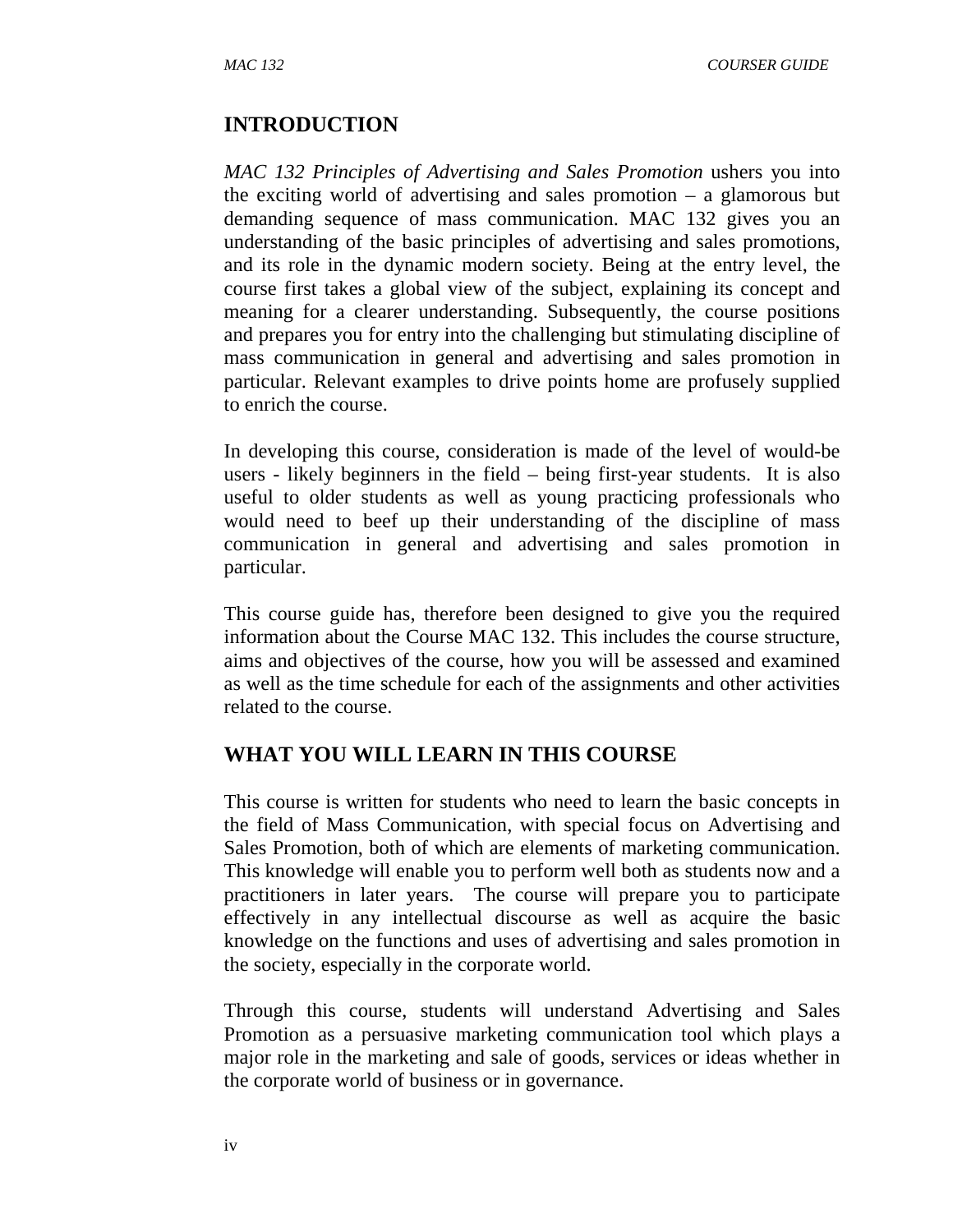## **COURSE AIMS**

The aim of the course is to equip every beginner in the field of advertising with the rudimentary knowledge of the vast nature of marketing communication as a component of mass communication, the relationship of advertising and sales promotion, the media and other tools of advertising. In addition, it will also expose you to the process, creation, exposure, use and monitoring of advertising. It will also explain to you, the basic differences between advertising and sales promotion, when each of them can be applied in real life and how effective they can be as tools of marketing communications. In summary, this course has the goal of introducing advertising and sales promotion, establishing its relationship with other promotional tools, as well as showing how advertising and sales promotion are developed for marketing communication purposes.

# **COURSE OBJECTIVES**

At the end of the course, you should be able to:

- tell how advertising and sales promotion began
- explain the fundamentals of advertising and sales promotion as elements of promotion, a subset of mass communication
- discuss the nature, meaning and operations of advertising and sales promotion
- distinguish between advertising and sales promotion on one hand and other concepts related to them
- discuss the effects of advertising and sales promotion on the society itself.

# **WORKING THROUGH THIS COURSE**

To successfully complete this course, you are strongly advised to read the study units provided as a course material and recommended texts. The recommended texts will give you broader perspective and good understanding of the course. You are also required to do the self-assessment exercises which you will find under every unit of this course.

You will be required to submit written assignments listed under the Tutor-Marked Assignment (TMA) section of this course material. The TMA shall constitute your continuous assessment for the course. You will be told which of them to be submitted at a particular time.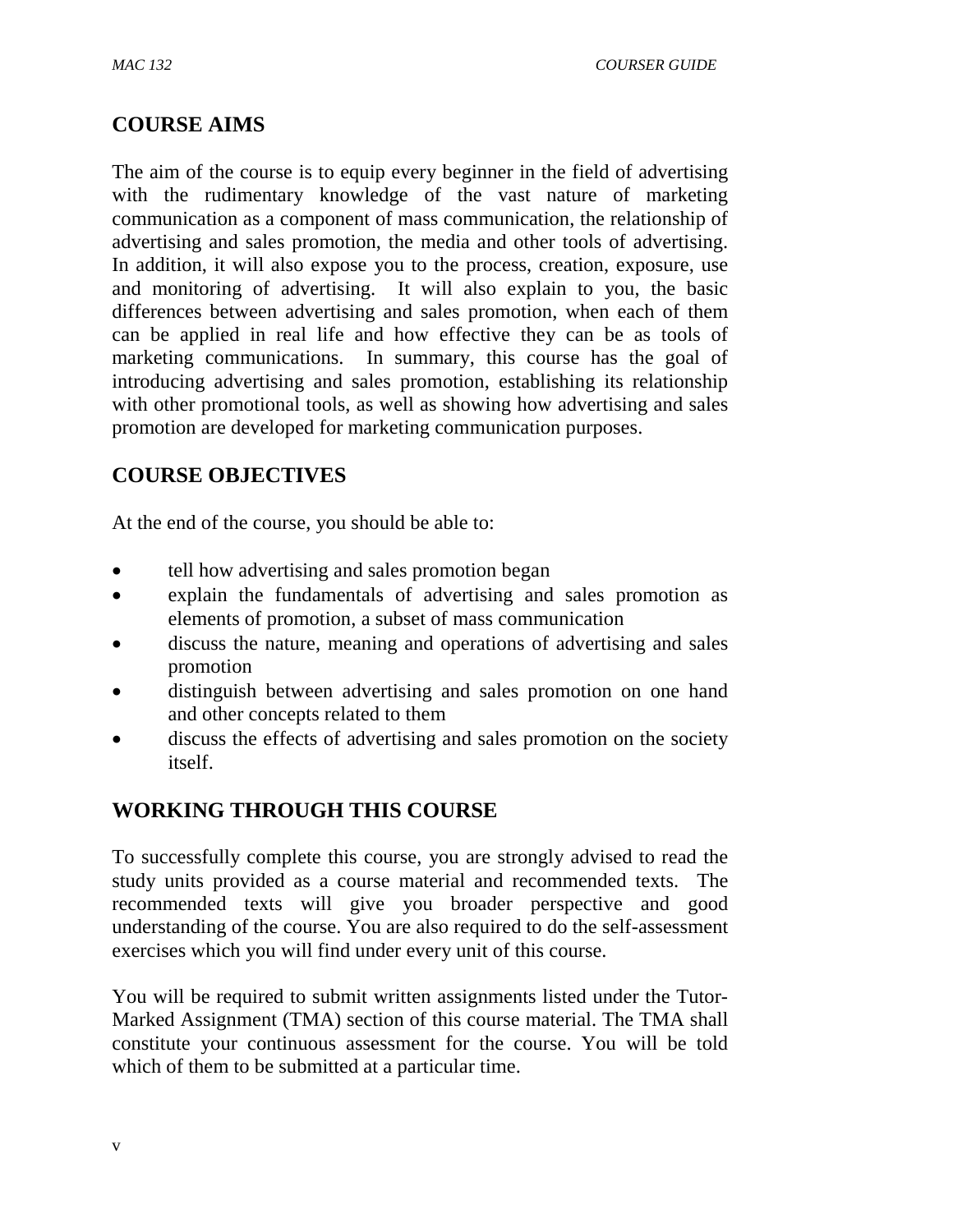At the end of the course, you will be required to write a final examination. The course should take about 15 weeks in total to complete.

# **COURSE MATERIALS**

The major materials you will need for this course are:

- 1. The Course Guide
- 2. Study units broken into 20 of four modules
- 3. Assignment file
- 4. Relevant textbooks including the recommended ones
- 5. You may be required to read newspapers, magazines and relevant journals as well as monitor some media advertisement on radio television and in newspapers.

# **STUDY UNITS**

MAC 132 is a three-credit unit course, packaged in four modules of 20 units.

The modules and unit are listed below:

#### **Module 1 Meaning and Scope of Advertising and Sales Promotion**

- Unit 1 Basic Concepts of Advertising and Sales Promotion
- Unit 2 Related Concepts of Advertising and Sales Promotion
- Unit 3 Advertising as a Form of Mass Communication
- Unit 4 Marketing Communication Mix
- **Module 2 Evolution of Advertising and Sales Promotion**
- Unit 1 Origin and Evolution of Advertising and Sales Promotion
- Unit 2 Advertising from the Civil War to World War 1
- Unit 3 Advertising from World War 1 to World War 2
- Unit 4 Post-World War II Advertising

#### **Module 3 Understanding the Communication Process**

- Unit 1 Definition of the Communication Process
- Unit 2 Nature of Communication
- Unit 3 Components of the Communication Process
- Unit 4 Advertising and Sales Promotion as Communication Process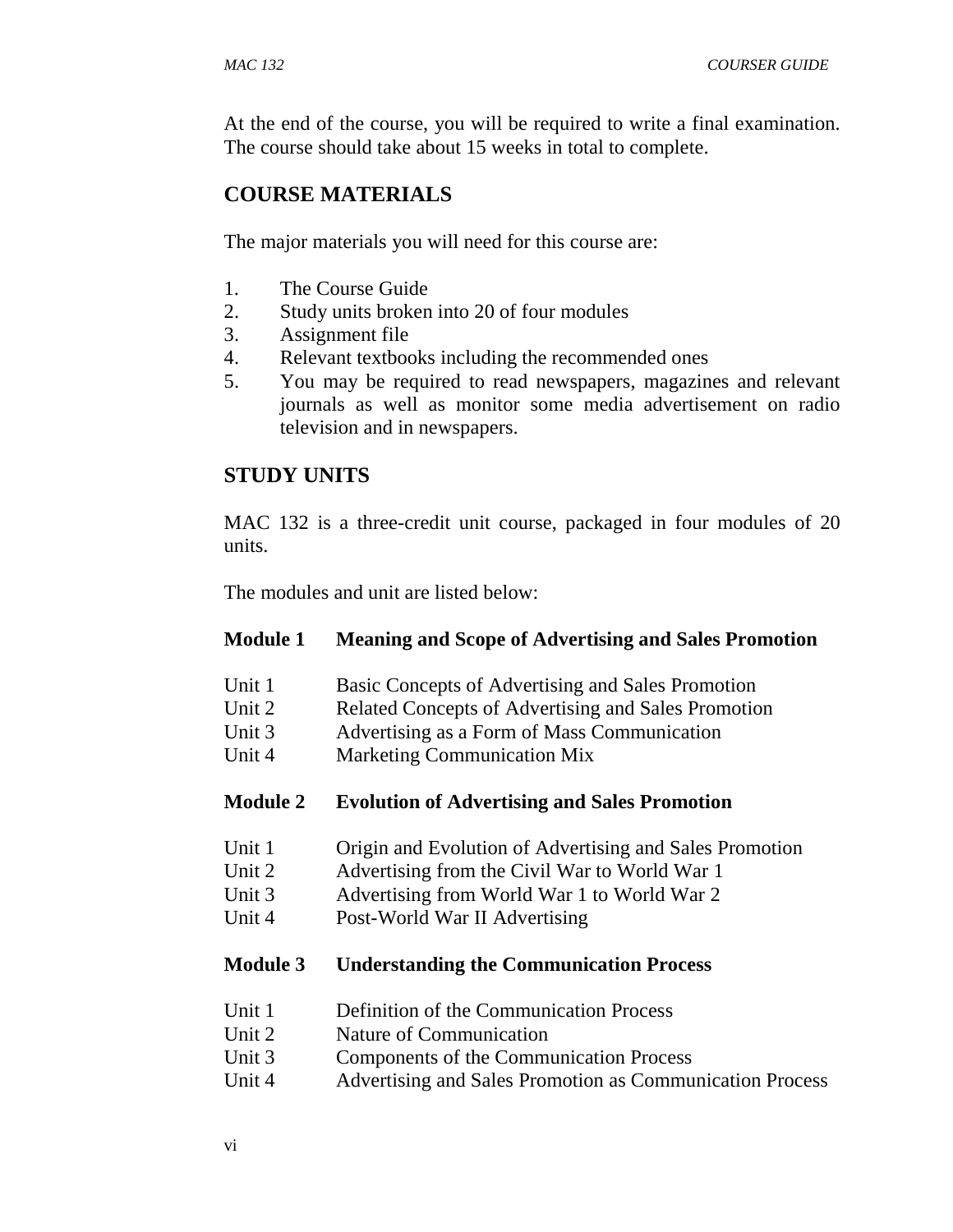#### **Module 4 The Process of Advertising and Sales Promotion**

- Unit 1 Overview of Advertising and Sales Promotion
- Unit 2 Process of Advertising and Sales Promotion
- Unit 3 Developing the Advertising Campaign
- Unit 4 Media Strategy Development

#### **Module 5 Appraisal of Advertising and Its Effects on the Society**

- Unit 1 Arguments against Advertising
- Unit 2 Social Effects of Advertising
- Unit 3 Ethical Issues in Advertising
- Unit 4 Counter Arguments about Advertising

#### **TEXTBOOKS/REFERENCES**

- Bearden, W. O. Ingram, N.T., & LaForge R.W. (2007). *Marketing Principles and Perspectives* (5th ed.). New York. McGraw-Hill Companies, Inc.
- Belch, G.E. & Belch, M.A. (2007). *Advertising and Promotion: An Integrated Marketing Communication*. McGraw-Hill, New York.
- Daramola, AC (2010). *Principles and Practice of Professional Advertising A Multinational and Comparative Analysis*. Lagos: Trust Communication Limited.
- Jobber, D. (2007). *Principles and Practice of Marketing* (5th ed.). Glasgow: McGraw-Hill Companies, Inc.
- Rossiter, J. R. & Percy, L. (1997). *Advertising Communication and Promotion Management* (2nd ed.). New York: McGraw-Hill.
- Schwab, V. (1962). *How to Write a Good Advertisement.* New York: Harper & Row.
- Tellis, G.J. (1998). *Advertising and Sales Promotion Strategy*. Addison: Wesley Education Publishers, Inc.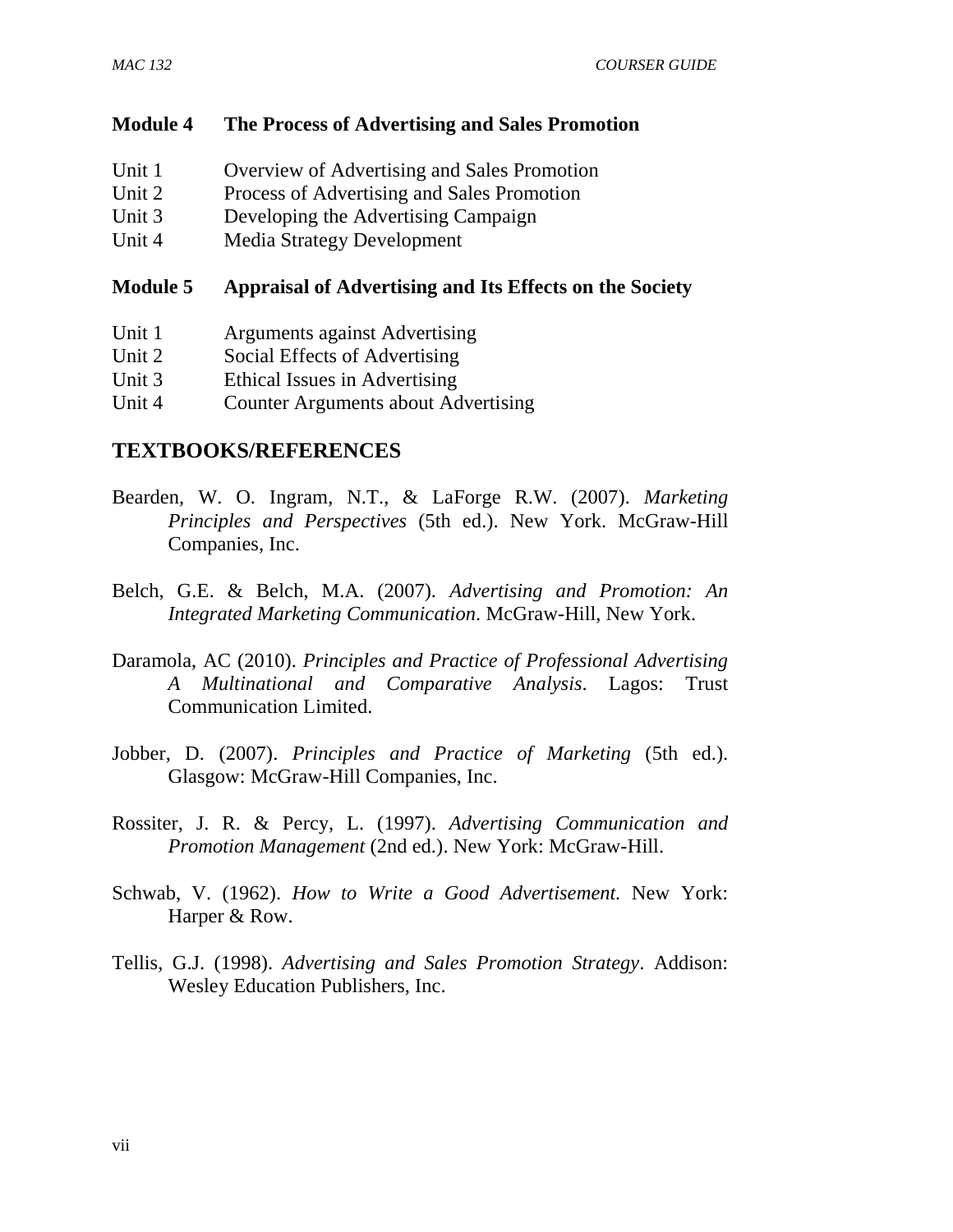#### **THE ASSIGNMENT FILE**

Assessment file will be made available to you. In the file, you will find details of the work you must submit to your tutor for marking. There are two aspects of the assessment of this course: the tutor marked and the written examination. The marks you obtain in these two areas will make up your final marks. The assignment must be submitted to your tutor for formal assessment in accordance with deadlines. The works you submit to your tutor as assignment will count for 30% of your total score.

#### **TUTOR-MARKED ASSIGNMENT**

You will have to submit a specified number of the (TMAs). Every unit in this course has a tutor-marked assignment. You will be assessed on four of them but the best three performances from the (TMAs) will be used for your 30% grading. When you have completed each assignment, send it together with a Tutor-Marked Assignment form, to your tutor. Make sure each assignment reaches your tutor on or before the deadline for submissions. If for any reason, you cannot complete your work on time, contact your tutor for a discussion on the possibility of an extension. Extensions will not be granted after the due date unless under exceptional circumstances.

## **FINAL EXAMINATION AND GRADING**

The final examination will be a test of three hours. All areas of the course will be examined. Find time to read the units all over before your examination. The final examination will attract 70% of the total course grade. The examination will consist of questions, which reflect the kinds of self assessment exercises and tutor-marked assignment you have previously encountered. And all aspects of the course will be assessed. You should use the time between completing the last unit, and taking the examination to revise the entire course.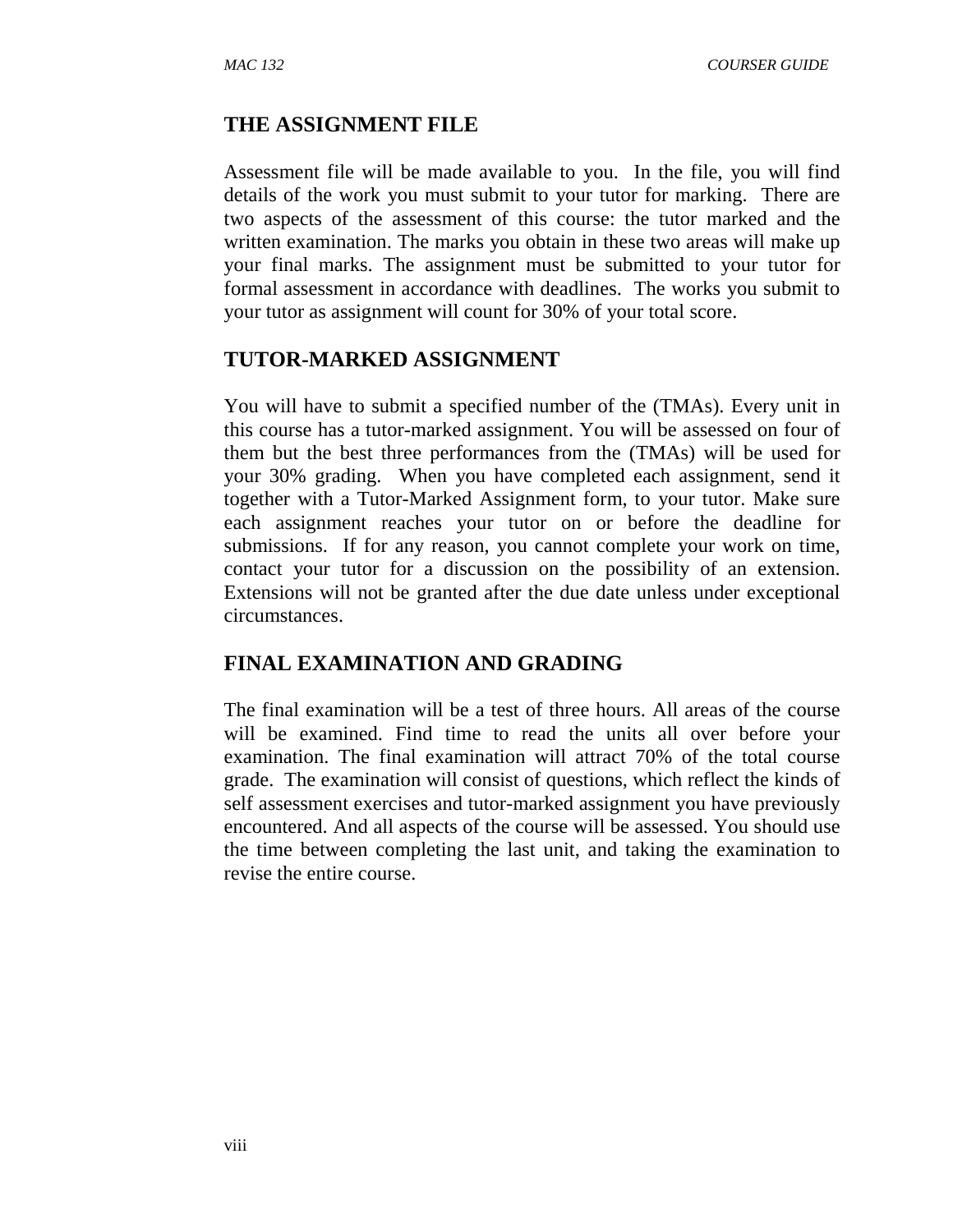# **COURSE MARKING SCHEME**

The following tables sets out how the actual course marking is broken down.

| <b>Assessment</b>                      | <b>Marks</b> |
|----------------------------------------|--------------|
| Four assignments (the best four of all | 30%          |
| the assignments submitted)             |              |
| <b>Final Examination</b>               | 70%          |
| Total                                  | 100\%        |

# **PRESENTATION SCHEDULE**

The dates for submission of all assignments will be communicated to you. You will also be told the day of completing the study units and the dates for examination.

# **HOW TO GET THE MOST FROM THIS COURSE**

In distance learning, the study units replace the university lecture. This is one of the great advantages of distance learning; you can read and work through specially designed study materials at your own pace, and at a time and place that suits you best. Think of it as reading the lecture instead of listening to the lecturer. In the same way a lecturer might give you some reading to do, the study units tell you where to read, and which are your text materials or set books. You are provided with exercises to do at appropriate points, just as a lecturer might give you an in-class exercise. Each of the study units follows a common format. The first item is an introduction to the subject matter of the unit, and how a particular unit is integrated with the other units and the course as a whole.

Next to this is a set of learning objectives. These objectives let you know what you should be able to do by the time you have completed the unit. These learning objectives are meant to guide your study. The moment a unit is finished, you must go back and check whether you have achieved the objectives. If this is made a habit, then you will significantly improve your chances of passing the course. The main body of the unit guides you through the required reading from other sources. This will usually be either from your set books or from a reading section.

The following is a practical strategy for working through the course. If you run into any trouble, telephone you tutor. Remember that your tutor's job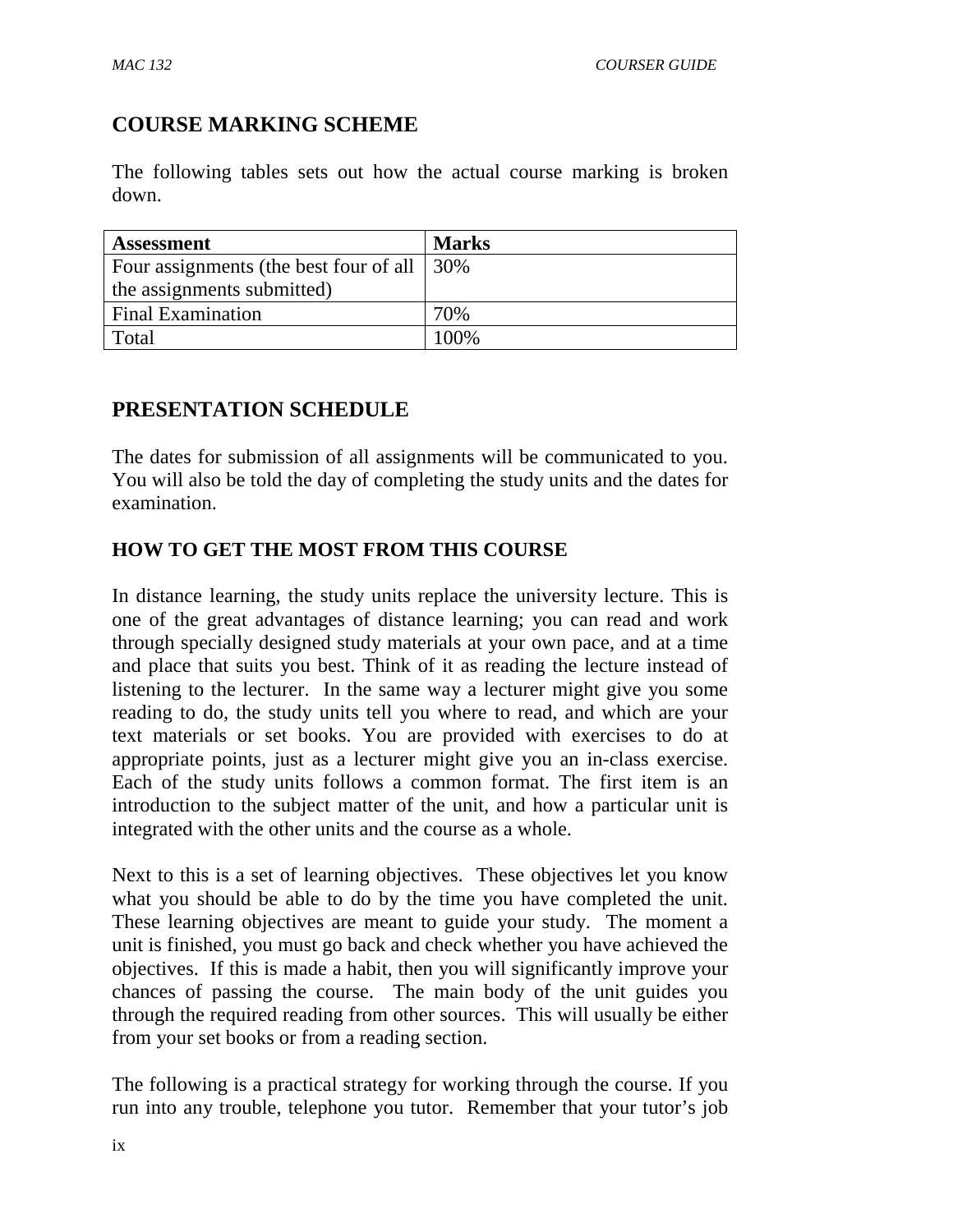is to help you. When you need assistance, do not hesitate to call and ask your tutor to provide it.

- i. Read this Course Guide thoroughly, it is your first assignment.
- ii. Organise a Study Schedule Design a 'Course Overview' to guide you through the course. Note the time you are expected to spend on each unit and how the assignments relate to the units.
- iii. Whatever method you choose to use, you should decided on and write in your own dates and schedule of work for each unit.
- iv. Once you have created your own study schedule, do everything to stay faithfully to it. The major reason students fail is that they get behind with their course work. If you get into difficulties with your schedule, please, let your tutor know before it is too late to help.
- v. Turn to unit 1, and read the introduction and the objectives for the unit.
- vi. Assemble the study materials. You will need your set books in the unit you are studying at any point in time. As you work through the unit, you will know what sources to consult for further information.
- vii. Keep in touch with your study centre. Up-to-date course information will be continuously available there.
- viii. Keep in mind that you will learn a lot by doing the assignment carefully and well before the relevant due dates. The assignments have been designed to help you meet the objectives of the course and, therefore will help you pass the examination. Submit all assignments not later than the due date.
- ix. Review the objectives for each study unit to confirm that you have achieved them. If you feel unsure about any of the objectives, review the study materials or consult your tutor.
- x. When you are confident that you have achieved a unit's objectives, you can start on the next unit. Proceed unit by unit through the course and try to pace your study so that you keep yourself on schedule.
- xi. When you have submitted an assignment to your tutor for making, do not wait for its return before starting on the next. Keep to your schedule. When the assignment is returned pay particular attention to your tutor's comments both on the tutor-marked assignment form and also the written comments on ordinary assignments.
- xii. After completing the last unit, review the course and prepare yourself for the final examination. Check that you have achieved the unit objectives (listed at the beginning of each unit) and the course objectives (listed in the Course Guide).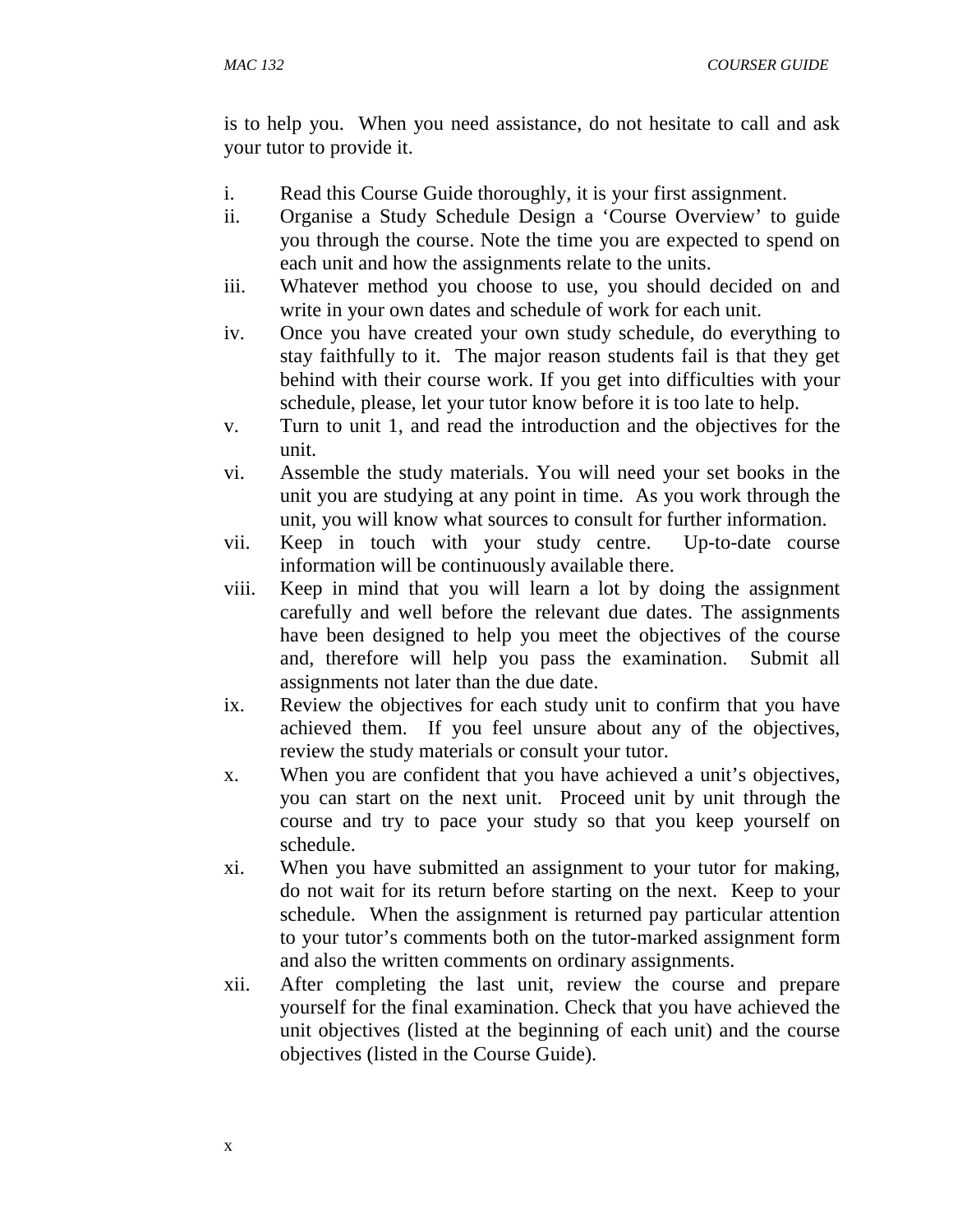# **FACILITATORS/TUTORS AND TUTORIALS**

Information relating to the tutorials will be provided at the appropriate time. Your tutor will mark and comment on your assignments, keep a close watch on your progress and on any difficulties you might encounter and provide assistance to you during the course. You must take your tutormarked assignments to the study centre well before the due date (at least two working days are required). They will be marked by your tutor and returned to you as soon as possible.

Do not hesitate to contact your tutor if you need help. Contact your tutor if:

- you do not understand any part of the study units or the assigned readings
- you have difficulty with the exercise
- you have a question or problem with an assignment or with your tutor's comments on an assignment or with the grading of any assignment.

You should try your best to attend the tutorials. This is the only chance to have face-to-face contact with your tutor and ask questions which are answered instantly.

You can raise any problem encountered in the course of your study. To gain the maximum benefit from course tutorials, prepare a question list before attending them. You will learn a lot from participating in discussion actively.

## **SUMMARY**

This course guide has provided an overview of what to expect in the course of this study. It is hoped that you will find it very useful. We wish you the very best in the course.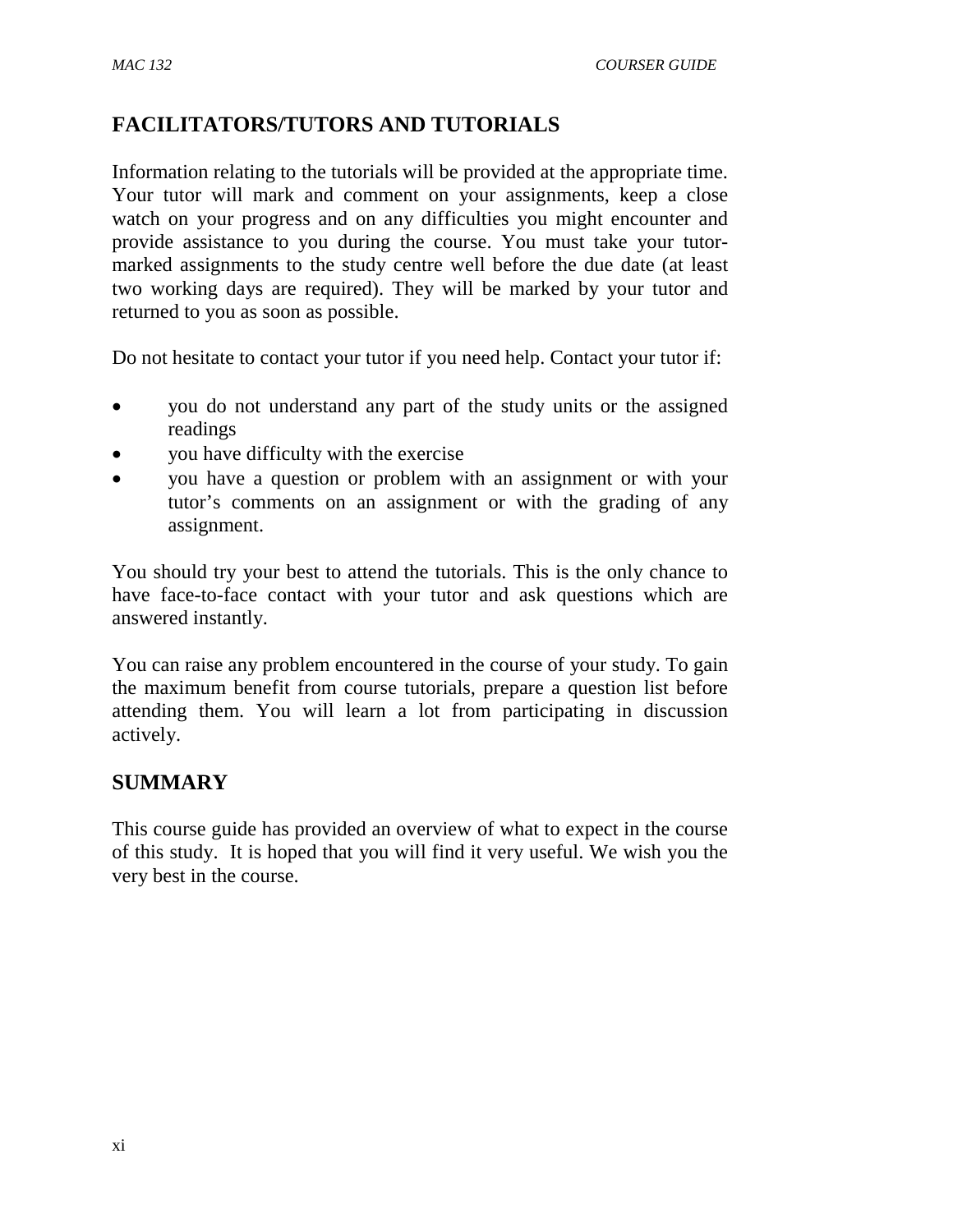# **MAIN COURSE**

# **CONTENTS PAGE**

| <b>Meaning and Scope of Advertising and Sales</b>                                                                                                         |                                                                                        |
|-----------------------------------------------------------------------------------------------------------------------------------------------------------|----------------------------------------------------------------------------------------|
| Basic Concepts of Advertising and Sales Promotion 1<br>Related Concepts of Advertising and Sales Promotion<br>Advertising as a Form of Mass Communication | 9<br>17                                                                                |
| <b>Evolution of Advertising and Sales Promotion 29</b>                                                                                                    |                                                                                        |
| Origin and Evolution of Advertising and Sales                                                                                                             |                                                                                        |
|                                                                                                                                                           |                                                                                        |
|                                                                                                                                                           |                                                                                        |
| The Process of Advertising and Sales Promotion 52                                                                                                         |                                                                                        |
| Overview of Advertising and Sales Promotion<br>Process of Advertising and Sales Promotion<br>Developing the Advertising Campaign                          | 52<br>59<br>63<br>70                                                                   |
| Appraisal of Advertising and its Effects on the                                                                                                           | 76                                                                                     |
| <b>Regulation in Advertising and Sales Promotion</b>                                                                                                      | 76<br>81<br>85<br>90                                                                   |
|                                                                                                                                                           |                                                                                        |
|                                                                                                                                                           | Definition of the Communication Process 37<br>The Response Process in Communication 48 |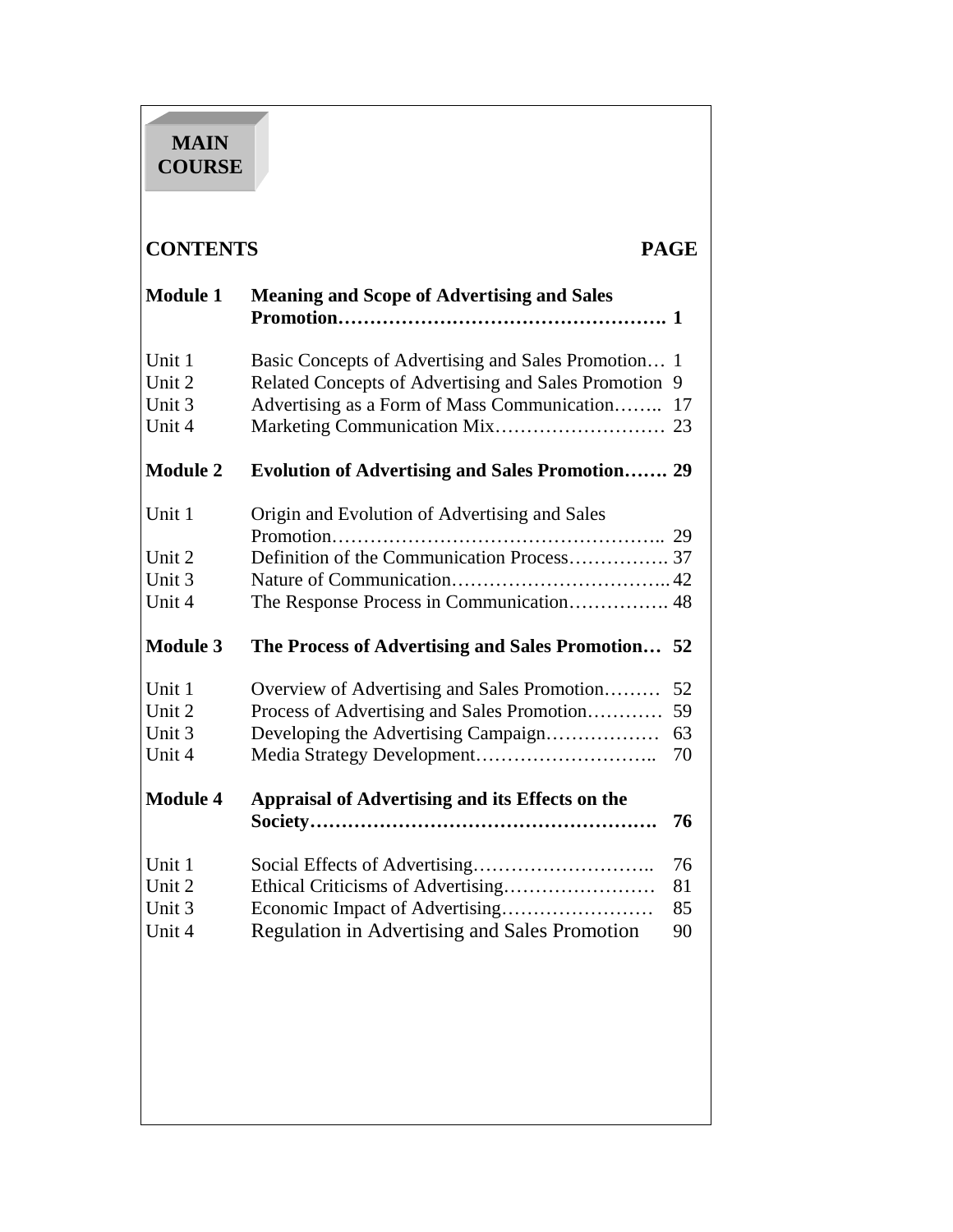# **MODULE 1 MEANING AND SCOPE OF ADVERTISING AND SALES PROMOTION**

- Unit 1 Basic Concepts of Advertising and Sales Promotion
- Unit 2 Related Concepts of Advertising and Sales Promotion
- Unit 3 Advertising as a Form of Mass Communication
- Unit 4 Marketing Communication Mix

# **UNIT 1 BASIC CONCEPTS OF ADVERTISING AND SALES PROMOTION**

#### **CONTENTS**

- 1.0 Introduction
- 2.0 Objectives
- 3.0 Main Content
	- 3.1 Promotion, Advertising, Sales Promotion
	- 3.2 Marketing, Strategy, Tactics, Techniques, USP
	- 3.3 Techniques, Advertising Agency
	- 3.4 Consumer, Trade, Manufacturer, Firm
	- 3.5 Product, Price, Place, Promotion-Mix
- 4.0 Conclusion
- 5.0 Summary
- 6.0 Tutor-Marked Assignment
- 7.0 References/Further Reading

## **1.0 INTRODUCTION**

Advertising and Sales Promotion (to be treated as one subject in this course material), is a very wide subject involving quite a number of useful concepts. All these concepts help to explain the concept in a much better way for beginners and practitioners alike. These concepts would be encountered occasionally throughout this course material. It is, therefore, very important that you take the time to study, understand and be able to apply them in your present and future studies.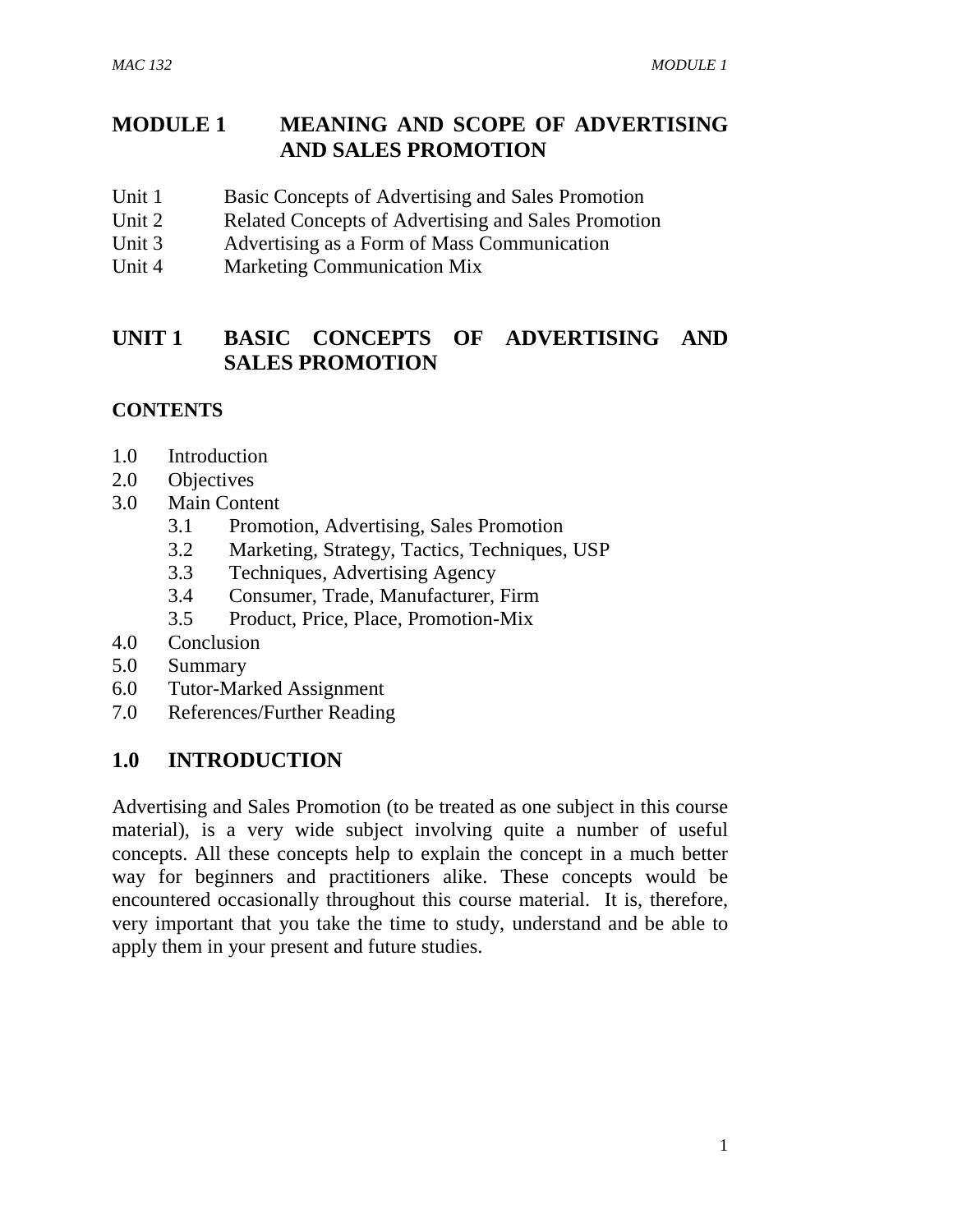#### **2.0 OBJECTIVES**

At the end of this unit, you should be able to:

- identify various concepts associated with advertising and sales promotion
- define each of the concepts associated with advertising and sales promotion
- apply the concepts where necessary in your present and future endeavours.

## **3.0 MAIN CONTENT**

#### **3.1 Promotion, Advertising and Sales Promotion**

**Promotion** has been defined as the coordination of all seller-initiated efforts to set up channels of information and persuasion in order to sell goods and services or promote an idea. Some books use the term **promotion** to cover both advertising and sales promotion. In this sense, advertising is communicating a firm's offer to consumers through paid media time or space. **Sales promotion***,* on the other hand*,* is a programme that makes a firm's offer more attractive to buyers and requires buyerparticipation. When defining promotion, some authors also include two other functions – personal selling – which means communicating the firm's offer to consumers through the sales staff; and publicity, which is communicating a firms offer to consumers through unpaid news releases and mentions in the mass media. This course material focuses on Advertising and Sales Promotion and not on any of the other elements.

Various scholars, advertising professionals and institutions have defined **advertising** in their own ways. Daramola (2010) observes that advertising means different things to different people. One of the most renowned scholars of advertising, Albert Lasker, defined advertising as "salesmanship in prints". Even though that definition is now obsolete, it was indeed one of the best in its days. The British Institute of Practitioners in Advertising (BIPA) defined advertising thus: "Advertising presents the most persuasive possible selling message to the right prospects at the lowest possible cost."

Another widely acknowledged definition is the one given by American Marketing Association, (AMA) which sees advertising as: "any paid form of non-personal presentation and promotion of ideas, goods or services by an identified sponsor," while the Advertising Practitioners' Council of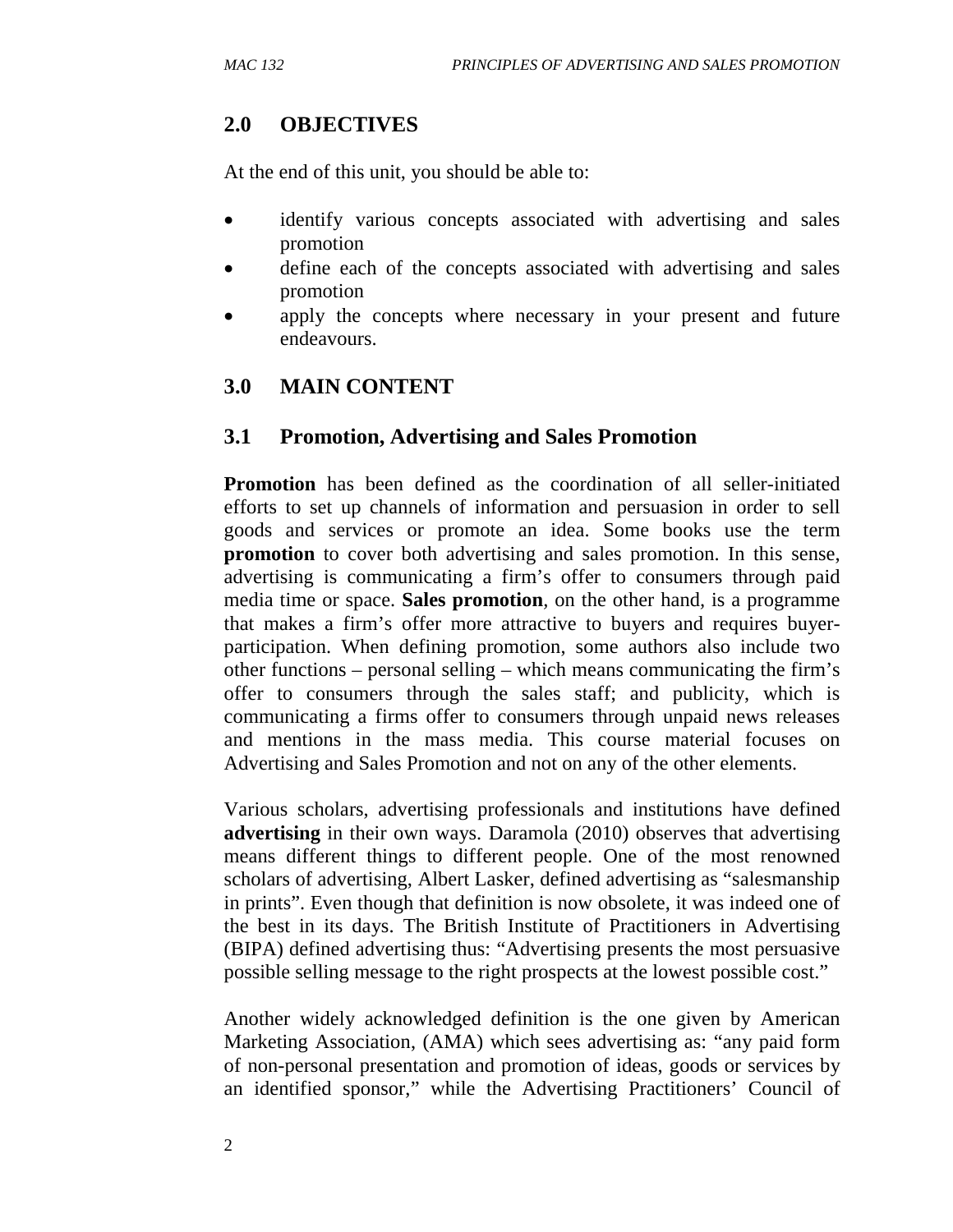Nigeria (APCON), defines advertising as "a form of communication through the media about products, services or ideas paid for by an identifiable sponsor."

# **3.2 Marketing, Strategy, Tactics, Technique, USP**

**Marketing** is often viewed in terms of individual activities that constitute the overall marketing process. According to Belch and Belch (2007:7), "one popular conception of marketing views it as primarily involving sales." To some other people, marketing may be seen as consisting of advertising, or related activities, while for some, what comes to mind as marketing is market research, pricing or product planning and so on. A definition of marketing given by American Marketing Association (AMA) sees marketing as the "the process of planning and executing the conception, pricing, promotion, and distribution of ideas, goods and services, to create exchanges that satisfy individual and organisational objectives."

**Strategy** can be viewed as a key component of marketing planning. In terms of marketing planning, once an objective has been set, the means to achieving the objectives must be determined. This is where strategy comes. Strategy, therefore, is the process of determining how set objectives can be accomplished through the process of considering the three key elements of: target market; competitor target markets, and establishing a competitive advantage. There are six tests of effective strategy: is the strategy based on clear definition of target customers and their needs? Is it based on competitive advantage? Does it incur some acceptable risks? Is it resource and managerially supportable? Can it achieve product market objective? And, is it internally consistent?

**Positioning** is the choice of target market, which means, where the manufacturer wants his product to compete in the market and differential advantage, which means how the company wants the product to compete in the market place. Another school of thought says that positioning is simply how the consumer thinks about the product in his mind whenever it is mentioned or remembered.

# **3.3 Techniques, Advertising Agency, Firm**

**Technique** is commonly used in sales promotion to indicate those tools that are applied in sales promotion*.*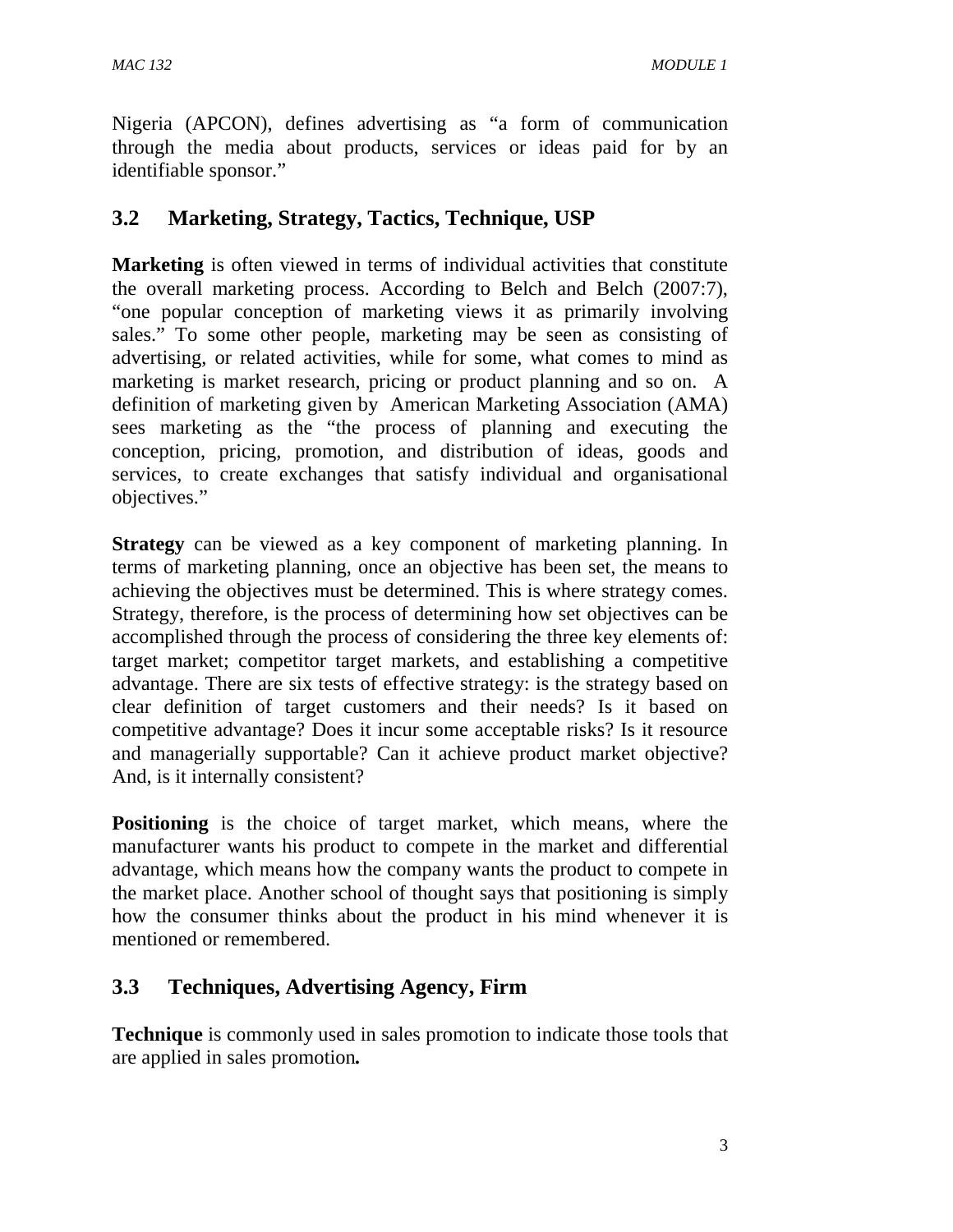**Advertising Agency**: According to Chris Doghudje (1997), "Advertising is like warfare and you must work out a plan that will put you in an advantageous position before you make a move. Is it a good thing to build a house without an architect's plan?" The advertising agency is therefore the architect that designs the 'plan' that is the advertising strategy meant to prosecute the 'war'. The advertising agency is, therefore, a firm comprising professionals who are responsible for creating and placing advertisements in the media on behalf of their clients in return for commission. Advertising agencies are staffed with creative people and media buying specialists who regularly advise their clients on the best way to combine their resources to get the best result in the market place. There are different classes of advertising agencies ranging from the one-man agency to the large multimillion naira agencies that operate across countries and regions. In Nigeria, some of the advertising agencies that handle big accounts include: Insight Communication Limited, DDB Nigeria Limited, SO&U Limited, Rosabel Advertising, Prima Garnet Advertising among others. There are also medium-sized agencies such as Bluebird Advertising, Centrespread Advertising and IMS Limited among others. Each of these advertising agencies serves a number of clients in accordance with their individual capacities and their ability to attract patronage. Most of these advertising agencies are based in Lagos, the commercial nerve centre of Nigeria, ostensibly where the majority of clients are based.

The firm or manufacturer or company or advertiser refers to the same thing – that is, the organisation that puts together the product that is marketed to the consumer. A firm may be defined as a legal business, either corporate or otherwise and may consist of one establishment, a few establishments, or even a large number of establishments usually the only one Employer Identification Number used to a firm regardless of the number of establishment the firm operates.

A manufacturer is the entity that makes a good through a process involving raw materials, components or assembles, usually on a large scale with different workers. This is commonly used interchangeably with producer. Manufacturers usually produce physical, tangible goods off their factories. For example, cement manufactures and paint manufacturers, among others.

It is usually the manufacturer that produces the product and commissions an advertising (ad) agency to create the advert and promotion techniques and then place the advert in the media. In a nutshell, it is the manufacturer/firm/company that pays the bill and therefore dictates how the process will go.

,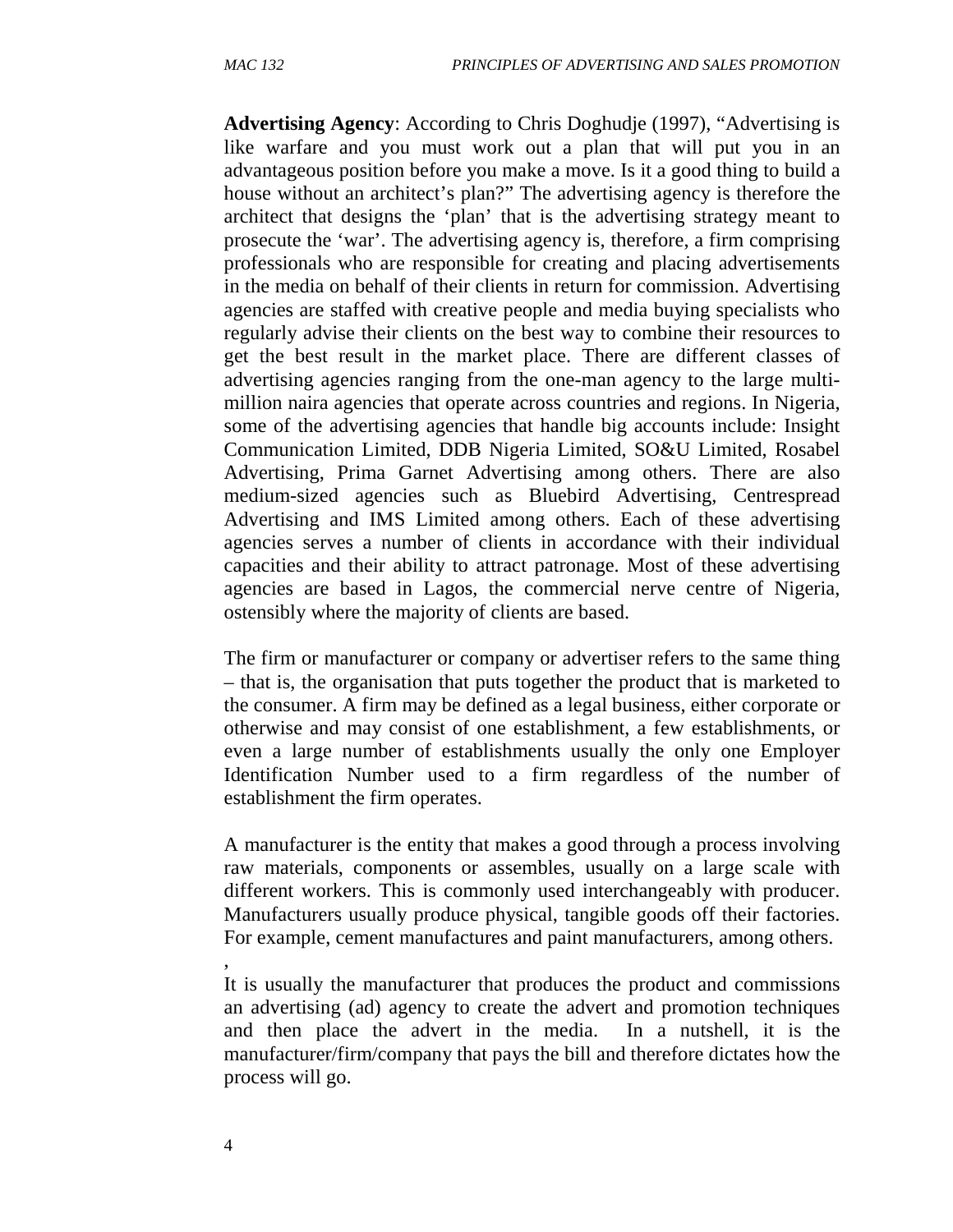**Unique Selling Proposition (USP):** This refers to what the advertising says it will do for the consumer. When advertisers adopt the USP style, it simply means it ensures that each advert says to the buyer, "Buy this product and you will get this specific benefit. No ambiguity." Besides, and more importantly, the proposition it is offering must be such that the competition cannot or does not offer. It just has to be, as the name suggests, 'unique' in the brand or in the claim. Above all, it must have to be compelling enough to attract and induce action from the masses to the product or brand.

# **3.4 Consumer, Consumer Behaviour, Trade, Manufacturer, Firm**

**The Consumer:** is the ultimate target of the company as they develop their product. The firm always considers the interests of the consumer before he designs the product because it is the consumer that is expected to patronise the goods and services that are produced. It is because of the consumer that the goods are made in the first place; without him, there would be no product to advertise. It is often said that the customer or consumer is king. This is very true because the manufacturer remains in business as long as he has customers to sell to.

**Consumer Behaviour:** This can be defined as that aspect of human behaviour that relates to "planning, purchasing and using economic goods and services" (Runyon, 1977). Consumer behaviour can sometimes be a rational act which begins with planning and ends with the ultimate purchase decision. However, on other occasions, the consumer may not be aware that his decision involves all the steps – planning, consideration, of options, advantages and disadvantages, purchase decision and post-purchase evaluation. Consumer behaviour is quite a complex activity; it requires clear analysis and proper understanding to enable advertising strategists to incorporate/take it into consideration in building their advertising messages and creative.

**The Trade:** It is the business buyer which the manufacturer targets when designing the sales promotion. Trade refers to the middle men between the manufacturer and the final consumers such as the wholesaler, the distributor and the retailer. They usually buy in large quantities and resell to the consumer. They help the manufacturer to empty his warehouse and thus create space to stock new products.

**Manufacturer:** A manufacturer is the entity that makes a good through a process involving raw materials components or assemblies, usually on a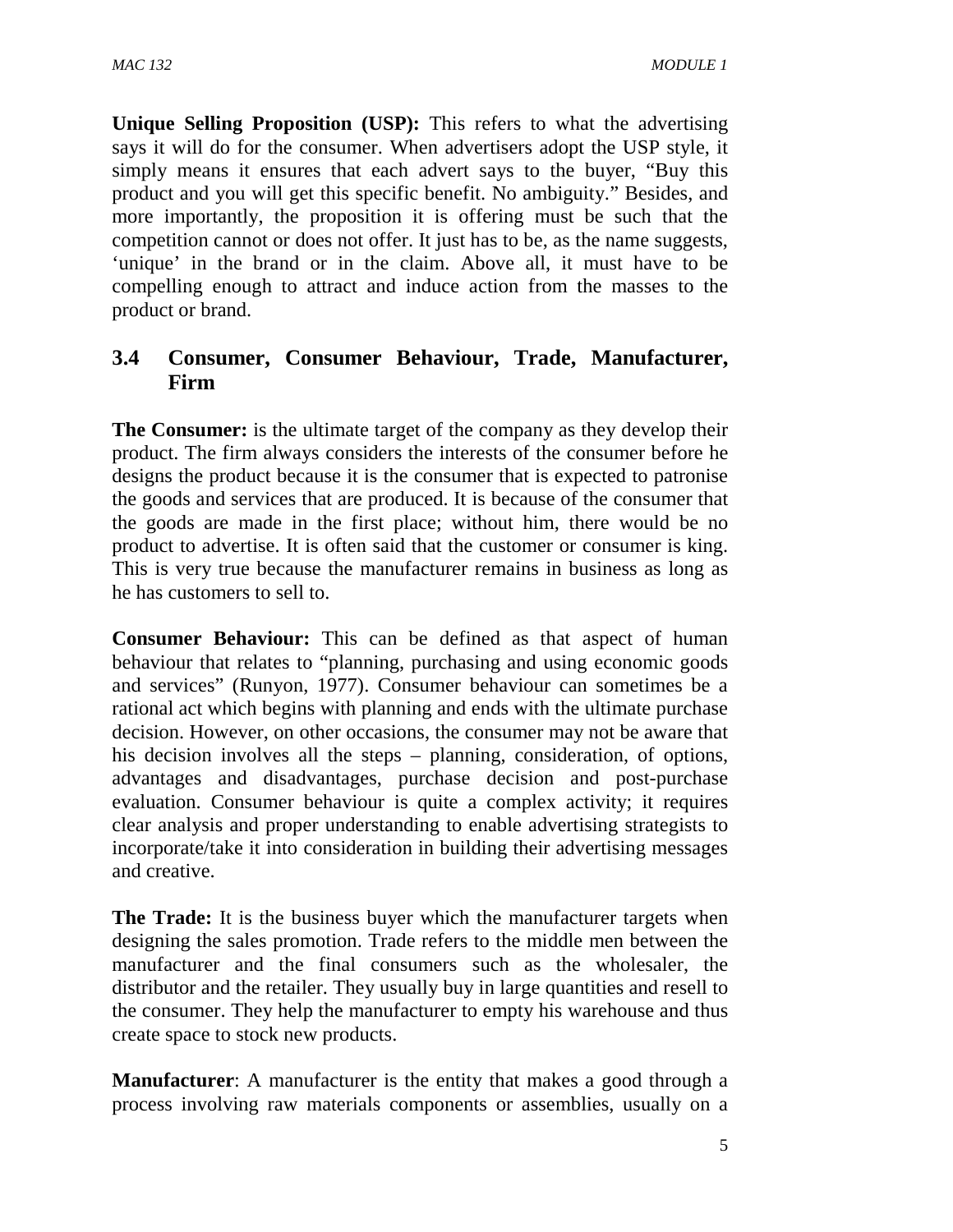large scale with different operations divided among different workers. This is commonly used interchangeably with **producer***.* Manufacturers usually produce physical, tangible products/goods in their factories using their peculiar manufacturing processes. Some manufacturing companies include: cement manufacturers like Lafarge and Dangote Cement; detergent and soap manufactures like PZ, Unilever and Nestlé Nigeria Limited.

**Firm:** A firm may be defined as a legal business, either corporate or otherwise and may consist of one establishment, a few establishments or even a large number of establishments. Usually, the IRS of the state issues only one Employee Identification Number to a firm irrespective of the number of establishments the firm operates.

# **3.5 Product, Price, Place, Promotion Mix**

#### **Product**

Marketing involves all the above four key elements. The first element, product, is defined as an idea, a physical entity, (in this case, a good), or a service, or a combination of these elements with a view to satisfy individual or business objectives. The product is indeed the reason a company exists. This definition suggests that a product provides benefits to those who need it. A product is seen from both marketer's and consumer's perspective. To the marketer, he is satisfying a need; while to the consumer, he is receiving value from the product purchased. In terms of marketing and promotion, it is important to think of a product from the point of view of consumer satisfaction. This is because consumers purchase products based on their perceived benefits or value. A product could be 'goods', i.e. tangible physical items, such as, beer, television, etc; or services, such as legal service, dentist's consultancy, among others. A typical product company applies a simple philosophy of first understanding consumer's needs before producing any product. This is achieved through researching consumer needs and tailoring the product to meet those needs. No one buys a product he has no need of or which will not add value to his life (Bearden, Ingram, LaForge, 2007).

## **Price**

When a consumer pays for products and services purchased, the amount he has spent is called the price of the product. Simply stated, price is the economic sacrifice which a buyer must make in order to acquire and enjoy something he desires. Companies may decide to charge consumers what is called 'premium price' in which case they are offering high quality products to their consumers. By this, the premium prices will enable distributors of the products to maintain sizable margins, i.e. the difference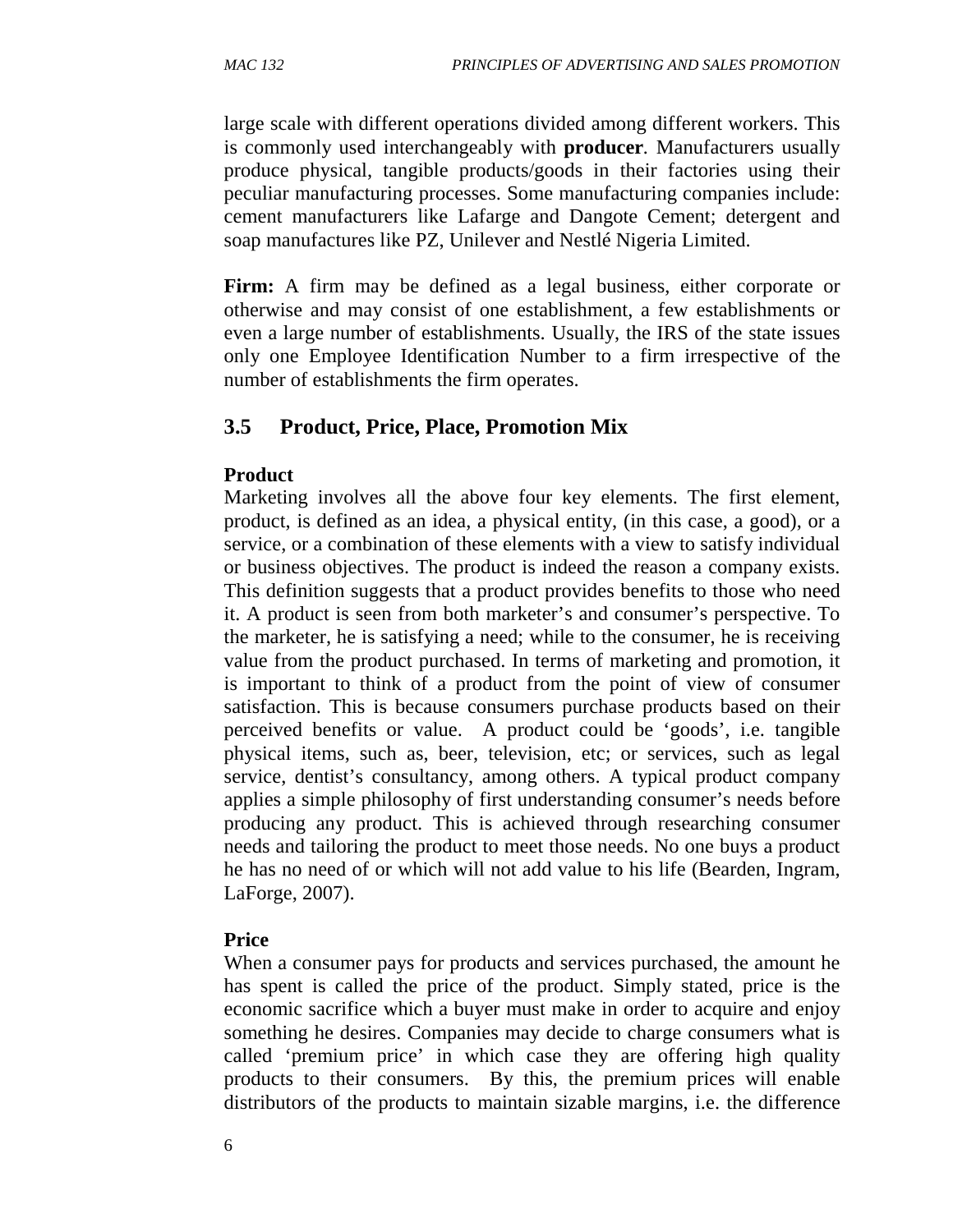between price and cost of goods sold. This difference is also known as profit.

A firm may have what is known as (a) Basic price, or (b) Price promotion. The **basic price** includes those components that define the size and means of payment exchanged for goods or services. Examples of basic prices include the list price, the usual terms of payment and terms of credit.

On the other hand, **price promotion** has to do with those supplemental components of price, which aim to encourage and increase purchase behaviour by strengthening the basic price mix during a relatively short period. These prices include: sales prices, end-of-season sales, coupons, temporary discounts and favourable terms of payment and credit.

#### **Purpose of price promotion**

The basic goal of price promotion is to attract non-users of products and services as well as users of competing products. In addition, price promotion may be designed to increase the quantity or frequency of consumption among current users of the product.

It is important to note that excessive use of price promotion can create problems in the perception of people who my think very lowly of the company and lower the perceived value.

## **4.0 CONCLUSION**

An understanding of the principles and practice of advertising and sales promotion begins with good knowledge of the underlying concepts upon which the subject is built. These concepts have been defined and explained as fundamental to the teaching and practice of the course both in the educational institute and business organisations. Essentially, these basic concepts are universal in their application and they remain the real background to the study and understanding of this interesting subject area.

## **5.0 SUMMARY**

In this unit, we have examined most of the basic concepts that could be found in the advertising and sales promotion. These include: defining what advertising, sales promotion and other similar terms mean. Others include such terms as marketing, advertising agencies as well as consumer, promotion and techniques, among others. It is hoped that with good background knowledge about these terms, subsequent exposure into deeper subjects of the principles of advertising and sales promotion will become easily comprehensible by you.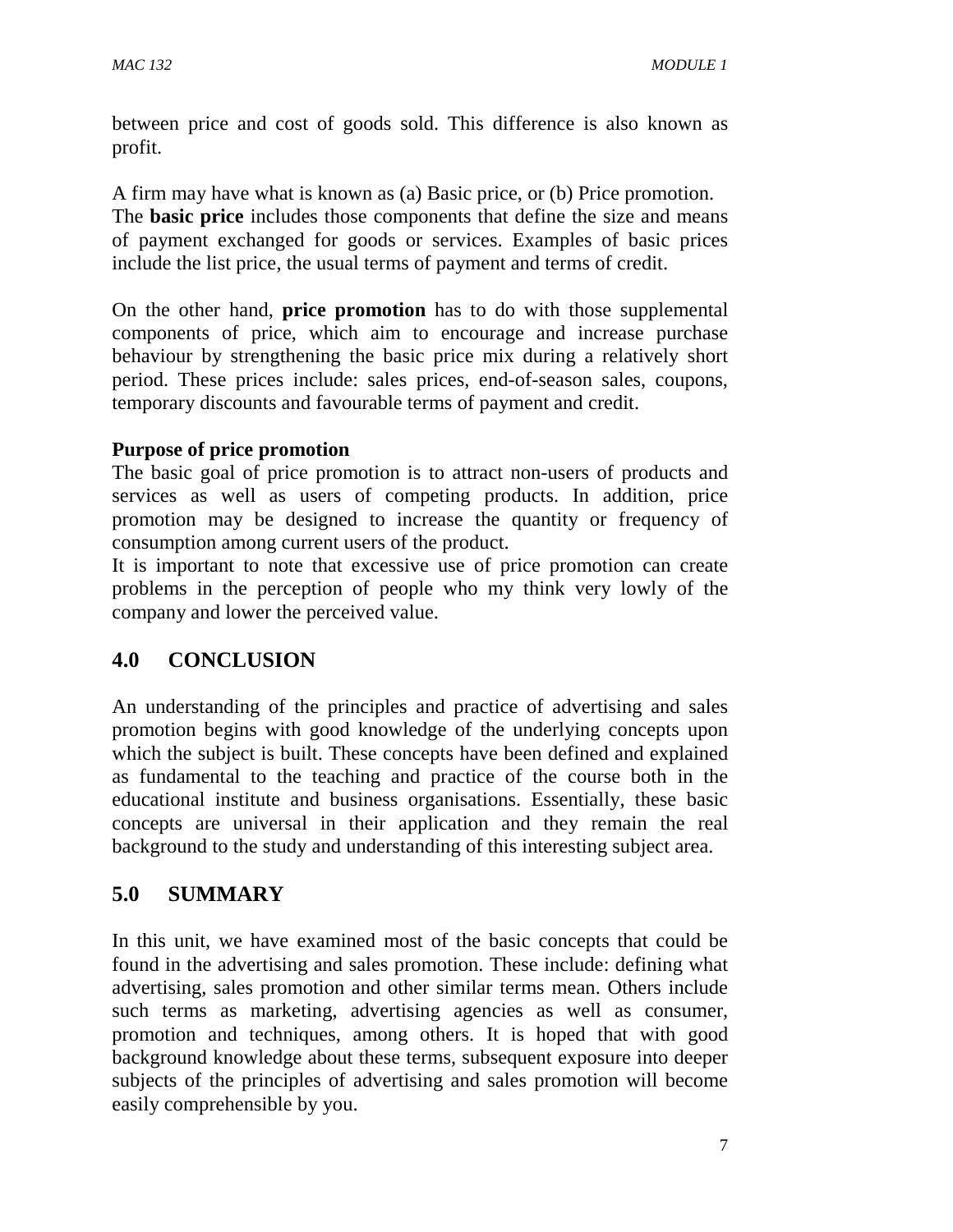#### **6.0 TUTOR-MARKED ASSESSMENT**

Differentiate between marketing, strategy and technique; and show how important each of the concepts is to advertising and sales promotion.

#### **7.0 REFERENCES/FURTHER READING**

Bearden, W. O., Ingram, N.T. & LaForge, R. W. (2007). *Marketing Principles and Perspectives.* (5th ed.). New York: McGraw-Hill Companies, Inc.

Doghudje, A. C. (1997). "Advertising Strategy and Tactics." In: B.

- Molokwu & D. Obiaku (Eds). *Advertising in Nigeria Some Fundamental Issues*. Lagos: Advertising Practitioners' Council of Nigeria
- Okigbo, C. (1990). "Consumer Behaviour in Advertising." In: Advertising and Public Relations. Enugu: SNAAP Press Limited.
- Runyon, K. E. "Consumer Behaviour and the Practice of Marketing." In: C. Okigbo (Ed.). (1990). *Advertising and Public Relations*. Enugu: SNAAP Press Limited.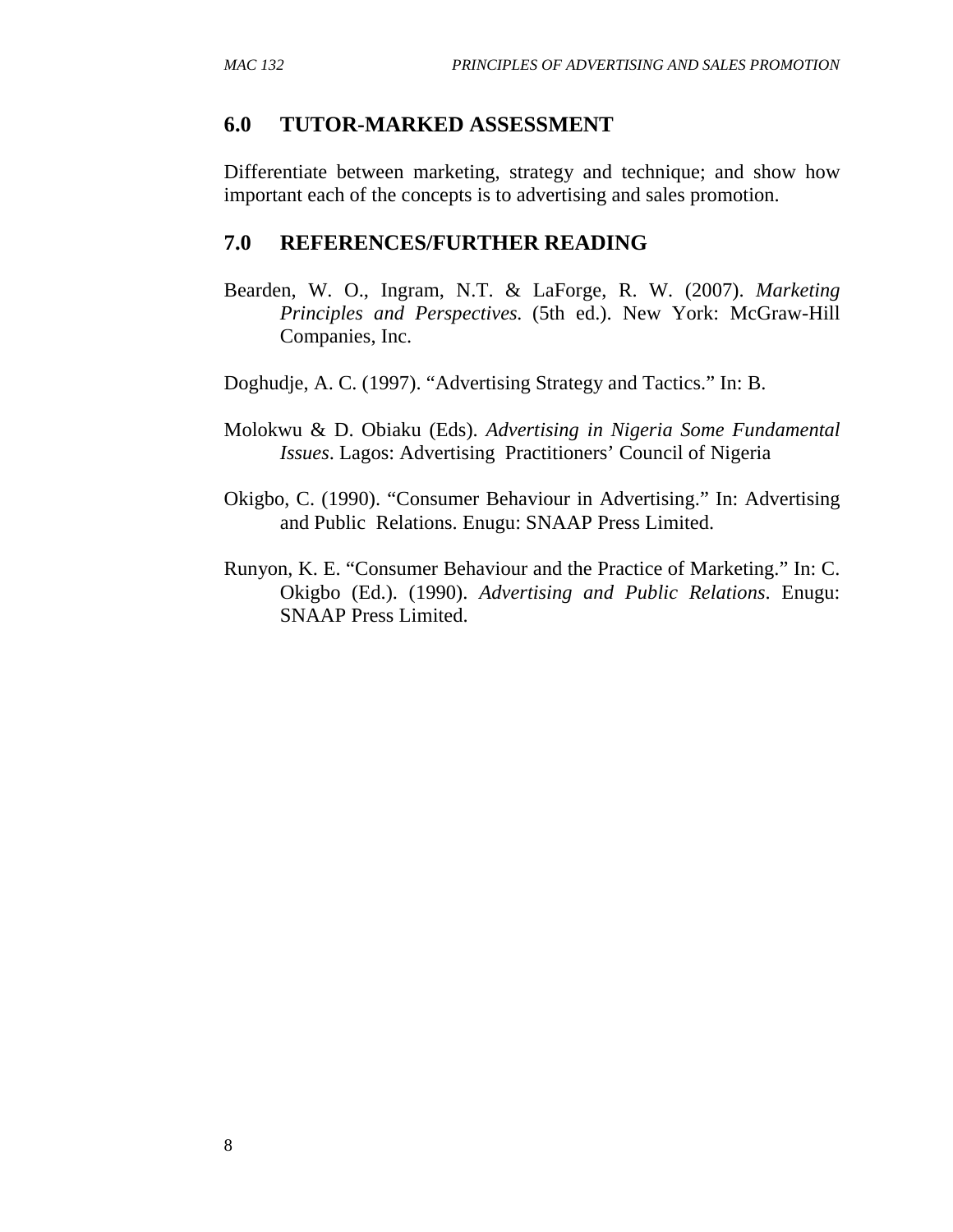# **UNIT 2 RELATED CONCEPTS OF ADVERTISING AND SALES PROMOTION**

#### **CONTENTS**

- 1.0 Introduction
- 2.0 Objectives
- 3.0 Main Content
	- 3.1 Publicity
	- 3.2 Public Relations
	- 3.3 Merchandising
	- 3.4 Lobbying
	- 3.5 Sponsorship Marketing
	- 3.6 Propaganda
- 4.0 Conclusion
- 5.0 Summary
- 6.0 Tutor-Marked Assignment
- 7.0 References/Further Reading

#### **1.0 INTRODUCTION**

It is possible for people to confuse advertising with other related concepts such as publicity, Public Relations (PR) and marketing. While these terms are related to advertising, they are nevertheless different in many respects. To understand the differences, we will define each of these concepts as adapted from *"Principles and Practice of Professional Advertising a Multinational and Comparative Analysis"* (Daramola, 2010). Their definitions will make their differences come out clear and unambiguous.

## **2.0 OBJECTIVES**

At the end of this unit, you should be able to:

- distinguish between advertising and other concepts that are similar to it
- define each of the identified related concepts to advertising
- apply and relate each of the related concepts to relevant situations in real life.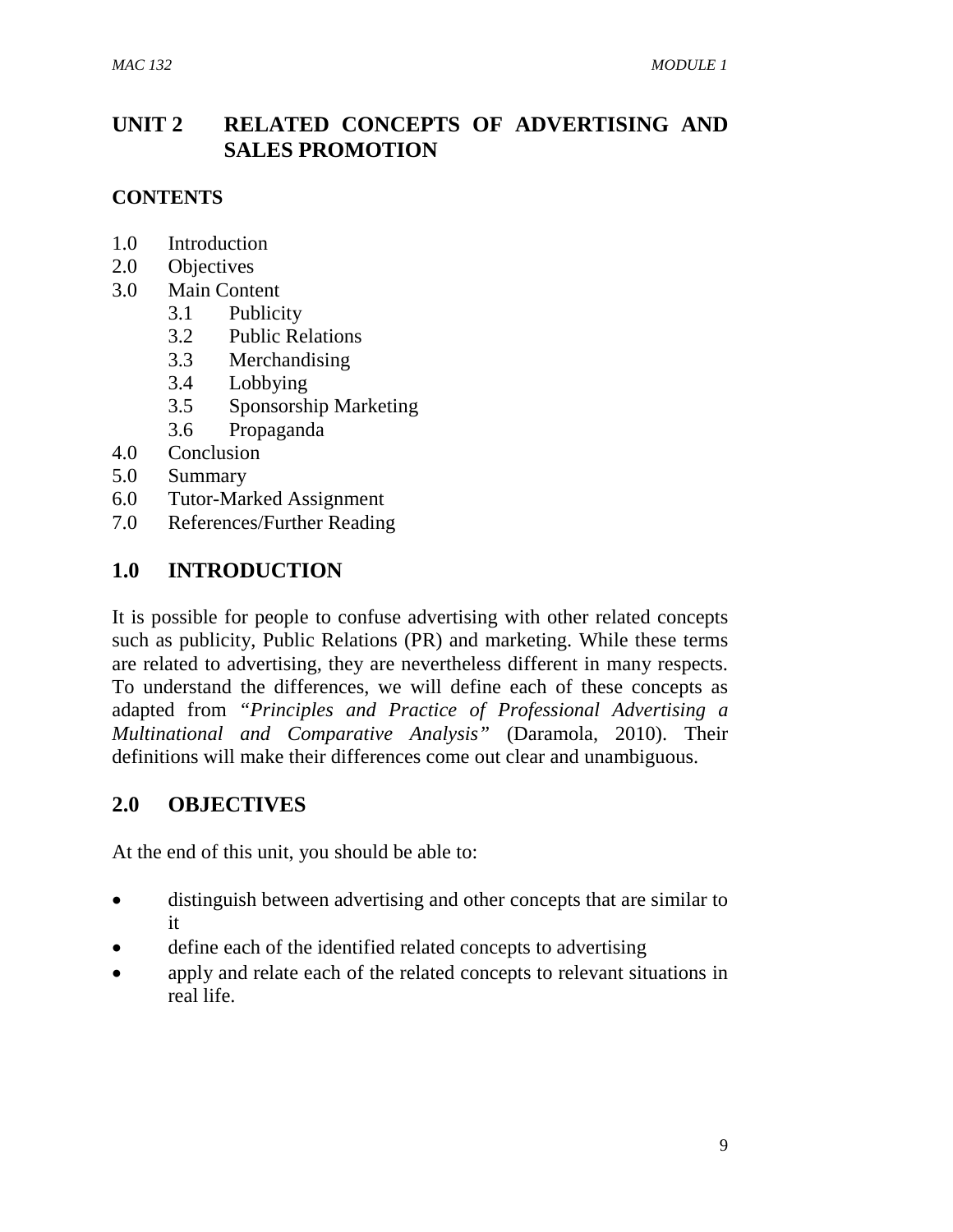#### **3.0 MAIN CONTENT**

#### **3.1 Publicity**

Like advertising which was defined as 'non-personal', publicity is also a non-personal communication process to a mass, anonymous audience. The two concepts are closely related by that simple fact. However, unlike advertising, when publicity is applied, the benefitting organisation does not openly pay for the space or time. The term publicity involves placing factual and newsworthy information presented in an editorial or journalistic style in a news medium at no direct cost. The editor of a newspaper, for example, controls (determines) whether or not a publicity release will be published and how much of it is used (space) and when. On the contrary, the sponsor of an advertisement has almost complete control over its content, format and date of publication because it is a paid contract.

The technique publicity assumes the form of news items, or editorial comments about an organisation, its products and services or causes it advocates. It could also be in form of photo placements, special interviews of key spokes persons or articles and features on the organisation's offering. In most cases, these items receive free print space or broadcast airtime (in Nigeria, it has become difficult to get free air time spots in radio and television stations due to deregulation since 1992).

The free space accorded to these news items is because the media people consider the information content to be newsworthy for their audience. Above all, the news content is usually at the discretion of the editor to format it to the media organisation's accepted standard. This differs from an advertisement which is usually brought into the media house as a finished advert copy/artwork and must be published as it is, subject to ethical/legal regulations. For advertisements, any alteration from the original concept would be rejected by the sponsor. On the contrary, the originator of the publicity material has no control over how the material would eventually be published. This is why, it is usually said in some PR circles that "advertising is paid for, while publicity/press release is prayed for."

Public relations firms or the internal PR personnel in organisations usually have the responsibility to create publicity materials in the form of press releases, interviews, articles and features, which they now pass on to their preferred media houses as news.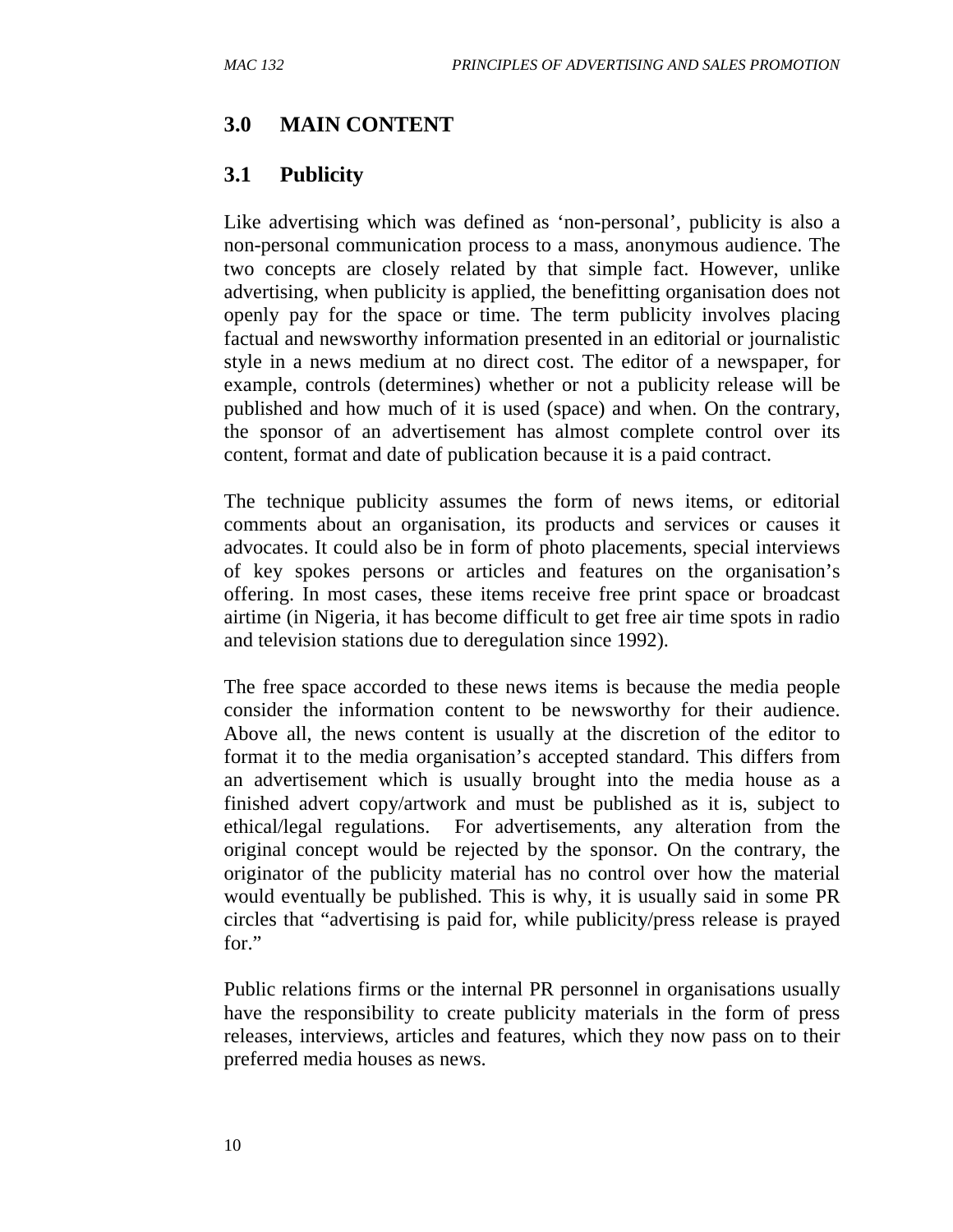There are many public relations firms in Nigeria which help their clients to enjoy favourable publicity; they do this by developing a number of press releases, articles, specially recorded interviews and action photographs from events – and pass them to media houses for publication. Similarly, there are many PR practitioners that are employed directly in organisations to render these publicity services for those organisations. The multinational corporations, telecommunications companies, banks and other commercial organisations are foremost in this regard.

# **3.2 Public Relations**

Another related concept to advertising is public relations. Broadly speaking, public relations are organisational activities involved with fostering goodwill between an organisation and its various publics. Various individuals have defined public relations in various ways. According to Newsome and Carrel, even practitioners of the profession do not agree on just what the term means, which gives credence to the fact that the definition various from individuals and groups.

 The British Institute of Public Relations (BIPR) defines public relations (PR) as "the deliberate, planned, and sustained effort to establish and maintain mutual understanding between an organisation and its publics."

Another definition, which appears more accepted across board is that given at the world assembly of National Public Relations Associations, in Mexico City, Mexico, in 1978: "the art and social science of analysing trends, predicting their consequences, counselling organisation's leaders and implementing a planned programme of action which will serve both the organisation and the public interest."

Unlike advertising, the purpose of PR is usually to be perceived positively by the relevant publics. PR efforts are usually aimed at various corporate groups, also known as 'publics.' These include:

- a. consumers
- b. employees
- c. suppliers
- d. stockholders
- e. government
- f. labour groups
- g. competition
- h. pressure groups, and many others.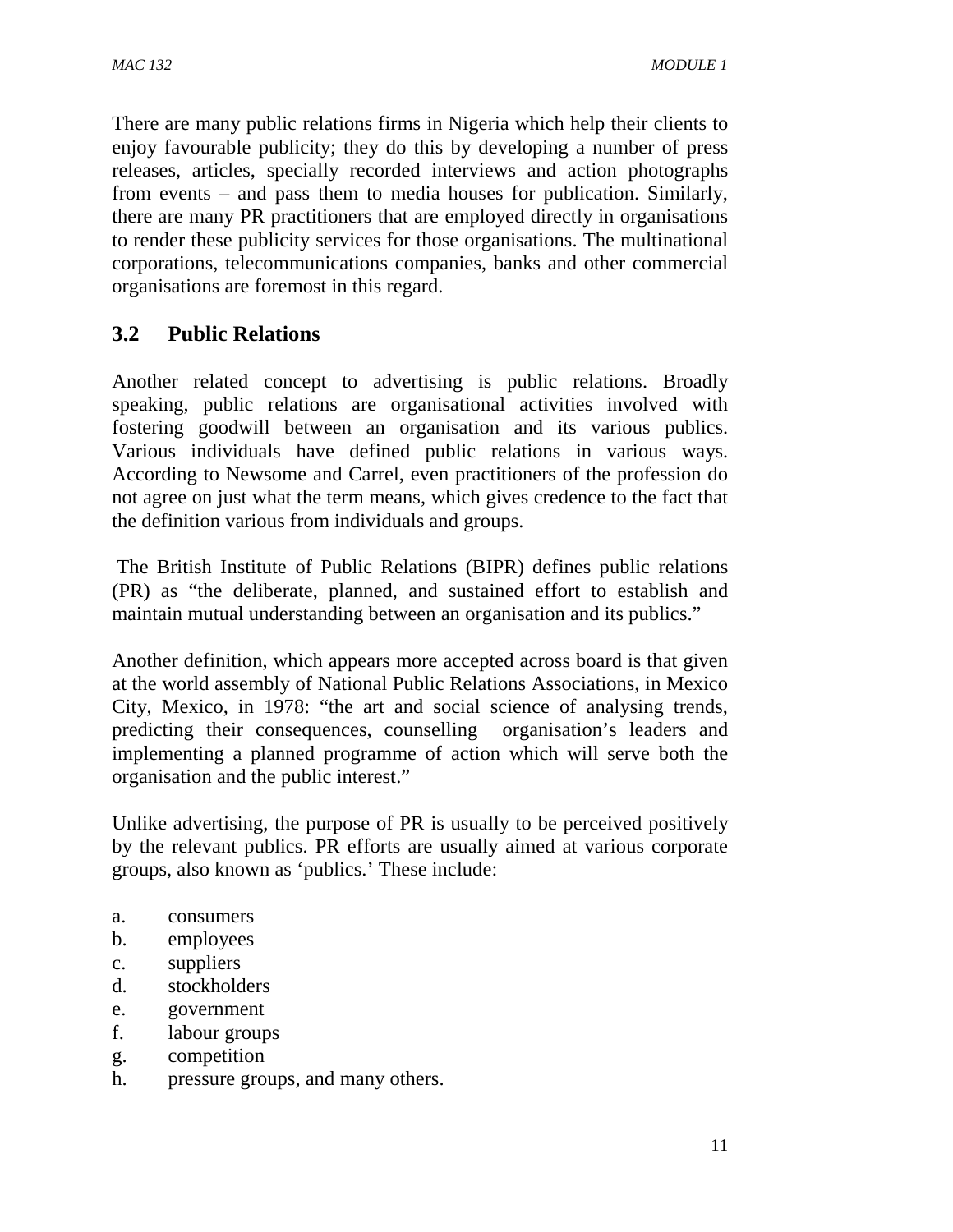PR is concerned with establishing good relations with all stakeholders. It has, however, been argued that the overall objective of developing a good relations with the public is to enhance the organisation's business prospects in the short or long run. There are several public relations firms in Nigeria and they operate as professionals under the aegis of the Public Relations Consultants of Nigeria, PRCAN with headquarters in Lagos.

# **3.3 Merchandising**

Merchandising comes from the word, 'merchandise' which means goods, especially manufactured products sold by merchants or dealers. This means therefore, that merchandising deals with all phases of trading or 'buying and selling' in general (Daramola, 2010). Technically, the term means any effort made to package a product physically and/or psychologically in order to gain popular patronage. Like regular packaging, it uses the following attributes to achieve its purpose:

- 1. colour
- 2. graphics
- 3. shape
- 4. size and others.

It uses these physical attributes to create an attractive appearance.

Furthermore, merchandising also involves psychological packaging or branding designed to foster a positive mental image. The key difference between advertising and merchandising is that while merchandising professionals focus on brand appearance, advertising practitioners focus on communicating and promoting those attributes through the media.

# **3.4 Lobbying**

Lobbying can also sometimes be confused with advertising. Lobbyists are generally perceived as mysterious, obscure and unscrupulous influence peddlers, fixers and five per centers (Daramola, 2010). Those who practised it in the early days were called lobby agents as they frequented the lobbies of government buildings in order to speak to public officials on behalf of a cause, a group or an issue.

Lobbying can be defined strictly as a specialist activity which attempts to influence legislation through direct contact with legislators. In a broader sense, the concept is used interchangeably with 'pressure group'. It can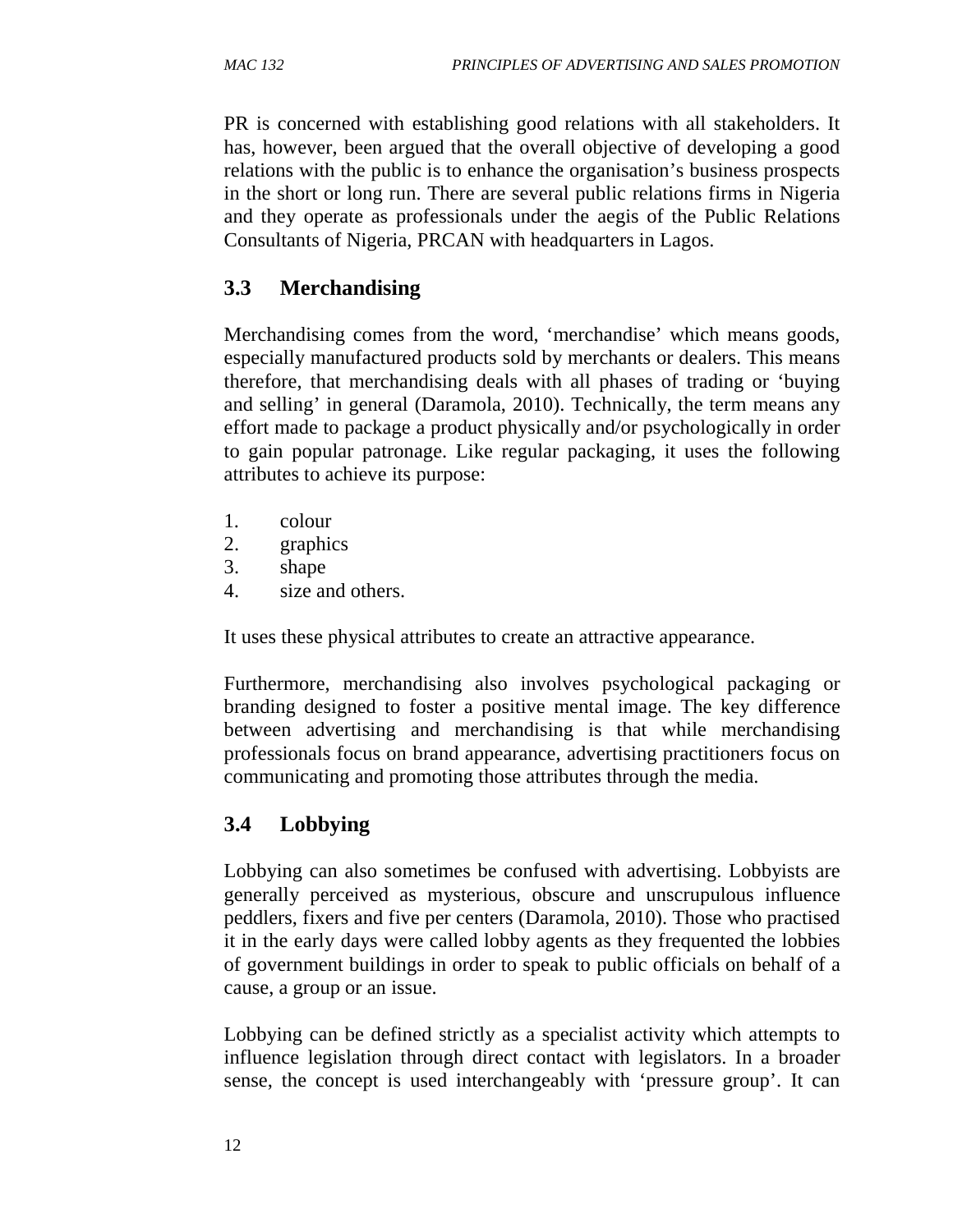therefore, be surmised that any person or group that conducts activities with the aim of influencing public policy or programme is lobbying.

The precise role of lobbyists may be unclear; the key objective, however, is to influence the course of legislation for the benefit of the sponsor of the lobby.

Unlike advertising, however, lobbying uses personal and non-personal media such as:

- a. Letters
- b. Telephone calls
- c. Speeches and others to advance their activities.

#### **3.5 Sponsorship Marketing**

Like advertising, sponsorship marketing is another technique through which organisations can communicate their brand essence and make some strong statement. However, unlike advertising, it does not follow the steps involved in creating an advert and the processes of media selection or buying and placement involved in advertising.

Sponsorship involves investment on causes or events for the purposes of achieving various objectives. Such objectives could include:

- 1. Increased brand awareness
- 2. Enhanced brand image
- 3. Increased sales volume.

By definition, sponsorship marketing involves two main activities:

- (1) An exchange between a sponsor (such as a brand e.g. Star lager), and a beneficiary/sponsee (such as a sporting event, for example, the Nigerian Premier League Competition), whereby the latter receives a fee and the former obtains the right to associate itself with the activity so sponsored.
- (2) The marketing of the association by the sponsor. Both activities are necessary if the sponsorship fee is to be a meaningful investment.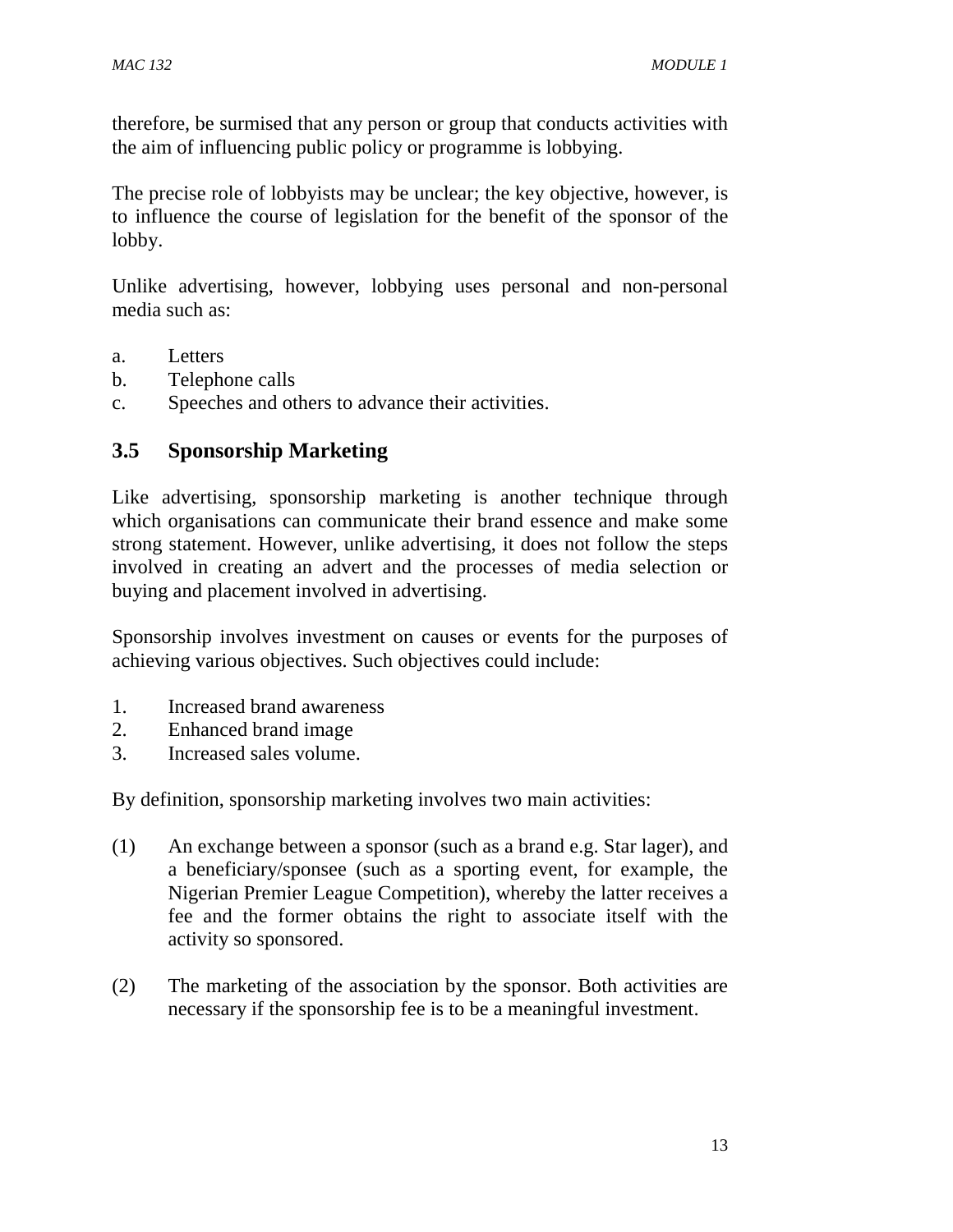Sponsorships can be in the form of:

- a. Supporting athletic events such as golf and tennis tournaments, the Olympics;
- b. It can also be in the form of supporting and bank-rolling major national activities such as Glo Premier League in Nigeria, MTN Half Marathon also in Nigeria, among others.

Cause-oriented or cause–related sponsorships could range from supporting causes which are deemed to be of interest to some facets of the society. In this group belong environmental protection, deforestation, wild life preservation as well as raising funds for charities.

## **3.6 Propaganda**

Just like advertising whose ultimate goal is to change people's views in order to influence them, propaganda is sometimes likened to advertising. Propaganda is defined as a clever presentation of selected information and ideas arguing in favour of one viewpoint while obscuring the others (Daramola, 2010). In its crudest form and stripped of its cloaks, some people consider propaganda as simply a lie, falsehood, or misinformation designed to conceal the truth, especially the real motives or hidden agenda of the source. On the other hand, some scholars hold the view that propaganda does not necessarily have to be falsehood always, pointing to the (Propaganda of Deeds) as evidence that propaganda does not always have to be or described as a lie.

Similarly, John-Kamen, (2006:66) says it is any institution or scheme for propagating a doctrine or system; an effort directed systematically toward the gaining of public support for an opinion or cause of action; and the tenets, views, etc, put forward by the propaganda. Propaganda is associated with the Society of Cardinals, the overseers of foreign mission, also the college for the propagation of faith, founded by Pope Urban VIII in 1627 for the education of missionary priests, John-Kamen (2006).

## **3.6.1 Types of Propaganda**

Propaganda is of three types:

1. Black propaganda: This is practice or act of deliberately sending out false information or misinformation for the selfish interest of the sponsor. For instance, in a contest between PDP and APC, each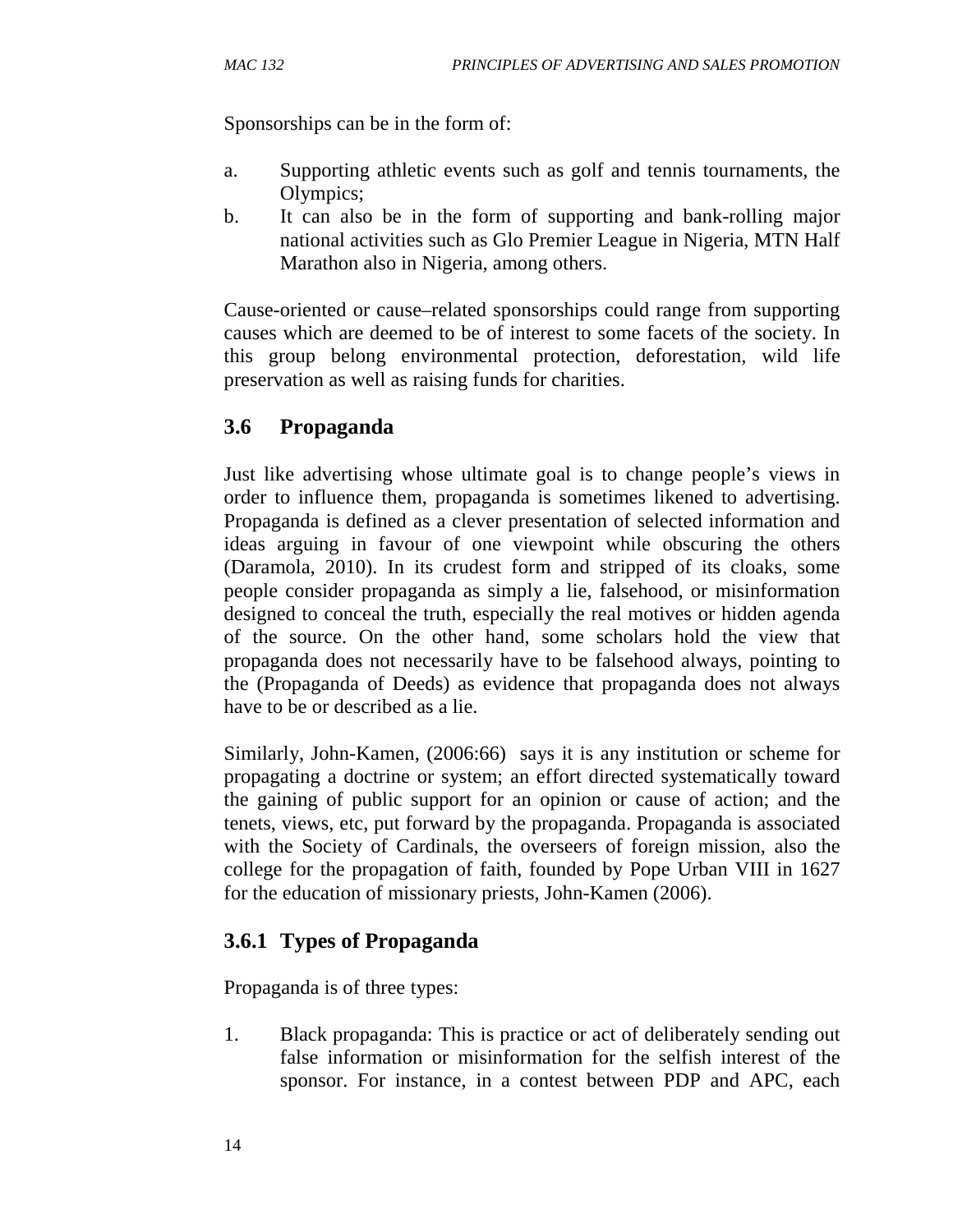party tries to outdo each other by either overstating their strong points or understating their weak points or both.

- 2. White propaganda: This involves information given out for the benefit of a target group and not necessarily for pecuniary benefits for the sponsoring organisation.
- 3. Grey propaganda: This is also known as great propaganda. It is falsehood told and which has endured through the ages and evolved into an accepted tradition. Advertising is a kind of prey propaganda which has long been accepted as a way of doing business in modern times. It is great propaganda because it combines some elements of black and white propaganda as it benefits both the sender and the receiver of the message.

Advertising is said to be a form of propaganda, in the sense that it hides some of the truths, such as the weakness or the bad aspects of the products (Daramola, 2010).

#### **SELF-ASSESSMENT EXERCISE**

List and explain four concepts that can be easily mistaken for advertising and state their relationship with advertising**.** 

# **4.0 CONCLUSION**

Advertising is a very unique profession and many people are getting involved in it. There are, however, a lot of misunderstanding and mix-up in the profession as many people mistake it for others. To effectively make use of the potential benefits of advertising, a good knowledge of what advertising is as well as what advertising is not, is very important.

# **5.0 SUMMARY**

We have considered several concepts that are related to advertising and have taken the time to indicate in it the subtle differences while urging others to also have a good understanding of the concepts

# **6.0 TUTOR-MARKED ASSIGNMENT**

Do a detailed description of five terms that are used in advertising and sales promotion and show clearly how they are related.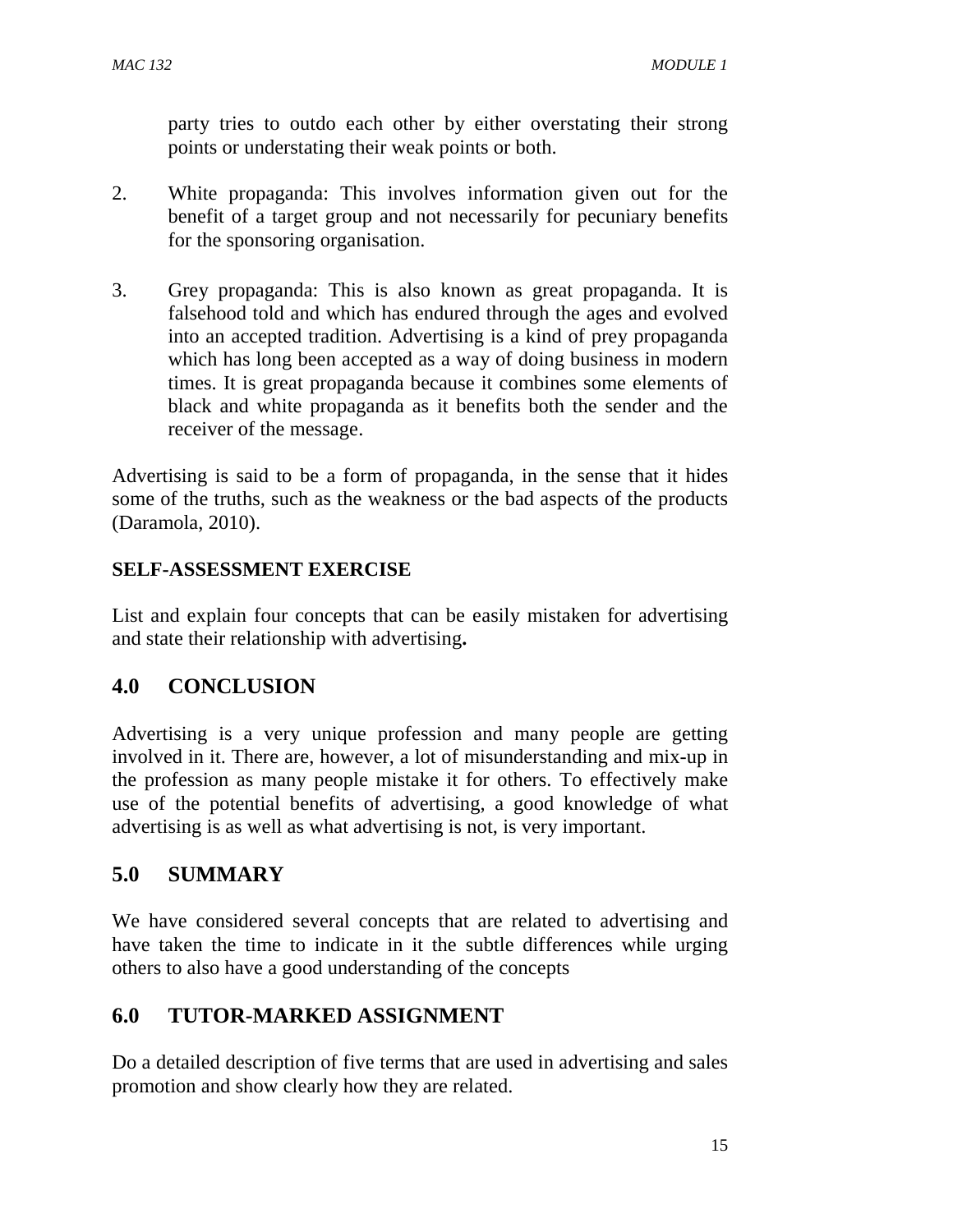## **7.0 REFERENCES/FURTHER READING**

- Daramola, A. C. (2010). *Principles and Practice of Professional Advertising a Multinational and Comparative Analysis*. Lagos: Trust Communications Limited.
- John-Kamen, A. U. (2006). *Advertising: Genesis, Evolution, Principles, Practice*. Enugu: SNAAP Press Limited.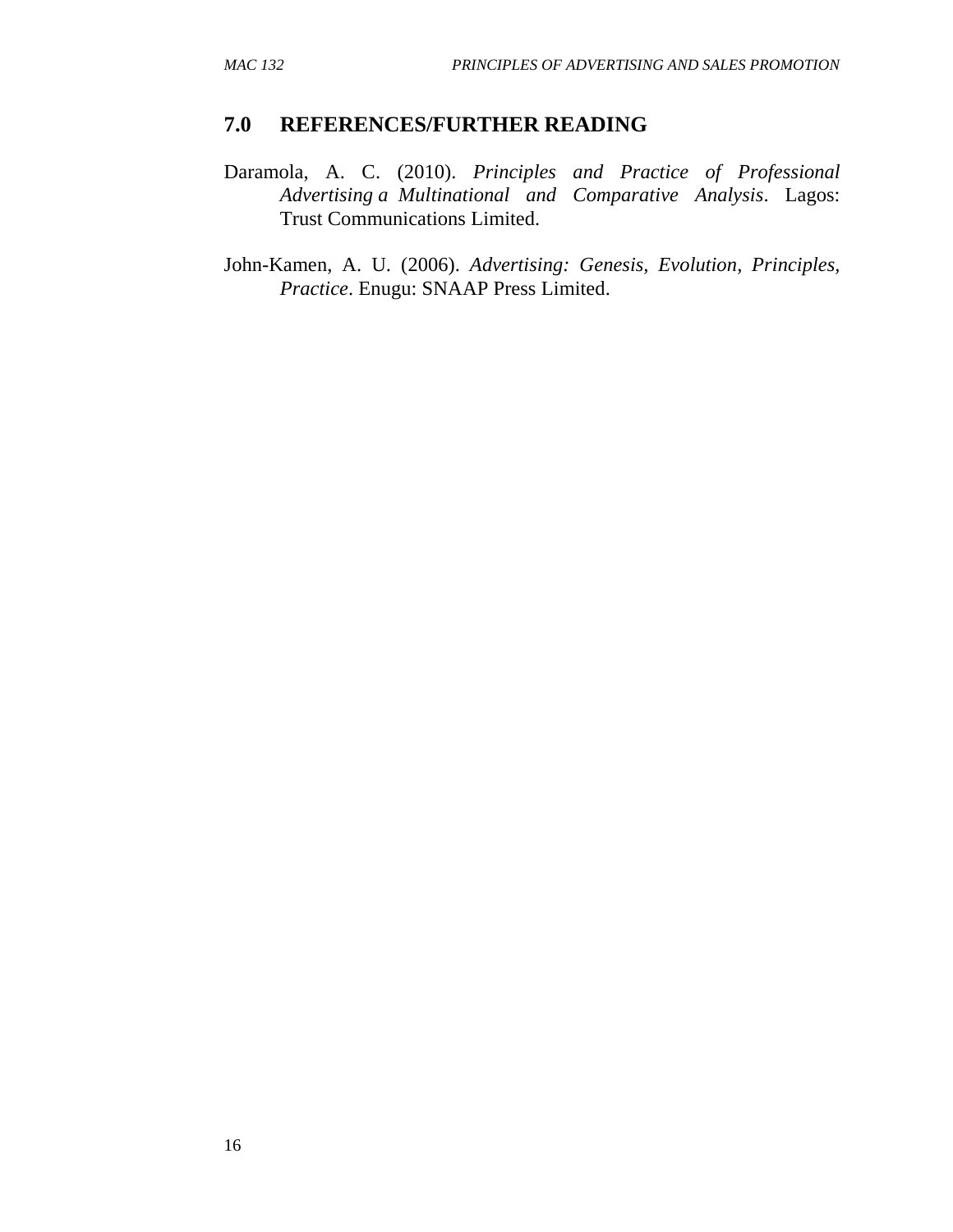# **UNIT 3 ADVERTISING AS A FORM OF MASS COMMUNICATION**

#### **CONTENTS**

- 1.0 Introduction
- 2.0 Objectives
- 3.0 Main Content
	- 3.1 Advertising and Model of Communication
	- 3.2 Advertising and the Obstacles to Communication
- 4.0 Conclusion
- 5.0 Summary
- 6.0 Tutor-Marked Assignment
- 7.0 References/Further Reading

## **1.0 INTRODUCTION**

The overall objective of every form of advertising is to communicate one message or another to a target group of prospect. As a form of mass communication, advertising is a process of disseminating information or ideas through impersonal media to a large heterogeneous audience. In this unit, we shall see how advertising is considered a form of communication.

## **2.0 OBJECTIVES**

At the end of this unit, you should be able to:

- explain why advertising is a form of communication
- discuss the relationship between advertising and the model of communication
- identify and discuss barriers to communication in relation to advertising.

## **3.0 MAIN CONTENT**

#### **3.1 Advertising and Model of Communication**

We have since known that communication is the act of transmitting information and ideas from one person to another. Advertising, being a type of mass communication, is a process of dissemination information or ideas through impersonal media to a large diversified audience.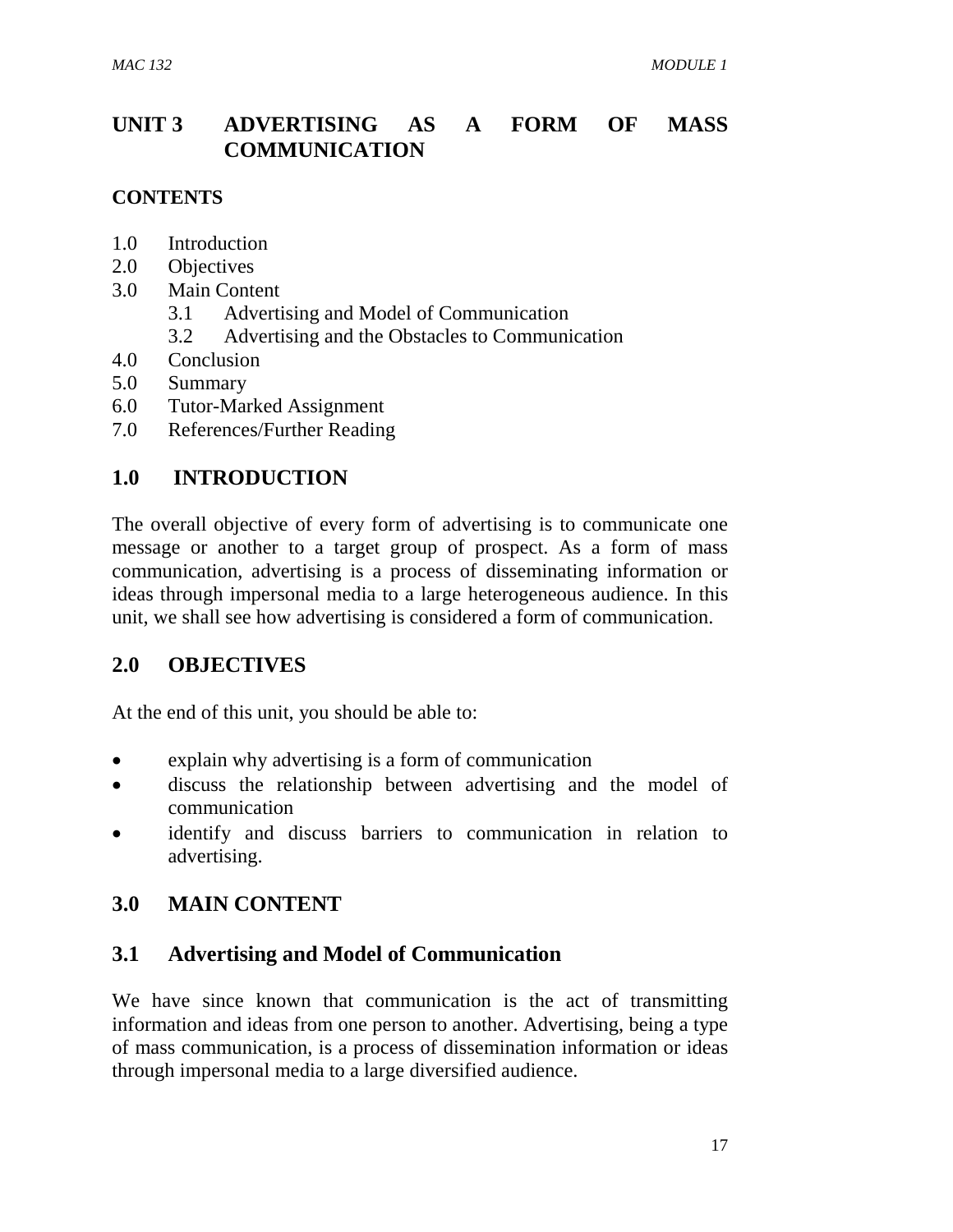As we have established, mass communication is much more difficult than face-to-face conversation or communication. For instance, an advertisement targeting one million people simultaneously cannot be easily adjusted to suit individual peculiarities and needs. In the same vein, the appeal that can convince some audience members may alienate others. For this reason, it is advised that for any advertisement to be effective, the message must appeal to the largest number of individual targets. An advertisement is a successful message only when its intended meaning is commonly understood and shared by the senders and majority of the receivers.

#### **Encoding the advertisement message**

As a copywriter in an organisation, assume your assignment is to inform consumers about an amazing product and the way it is superior to rivals. Now the question is, what kind of message will you send? To start with, you may want to describe the product using such words as "amazing", "miracle" "wonder", etc. Also, use pictures of satisfied customers or even pictures of the product in use. All these efforts are regarded in communication parlance as encoding or designing the message. You must note, however, that these efforts themselves do not produce communication because an advertisement, like any other message may not mean the same thing to the audience as it means to the source or sender. Those words, illustrations and demonstrations that the sender/encoder considers so clear and vivid, may not be understood as such by the audience. When a message is not understood as intended, an interference known as noise has crept in.

According to Gamble and Gamble (2010:6) noise is anything that interferes with or distorts our ability to send or receive messages. An advertising message, like any other form of communication, may suffer some of these noises which ultimately affect how it is received by the people. A noise can be either internal or external. Internal noise is attributed to the psychological makeup, intellectual ability, or physical condition of the communicator while external noise is attributed to the environment. In which ever case, in the context of advertising, if any advertisement is affected by noise, it has a great chance of being unsuccessful.

In a typical advertising message, the model of communication is fully acted out, through encoding of the message as done by the copywriter/advertiser, through any chosen medium, such as radio, television, newspaper or magazine which now gets to the receiver or consumer. In all these processes, noise can enter the interaction at any point and can affect either the sending or receiving abilities of the communicators, i.e. the advertiser or the consumer.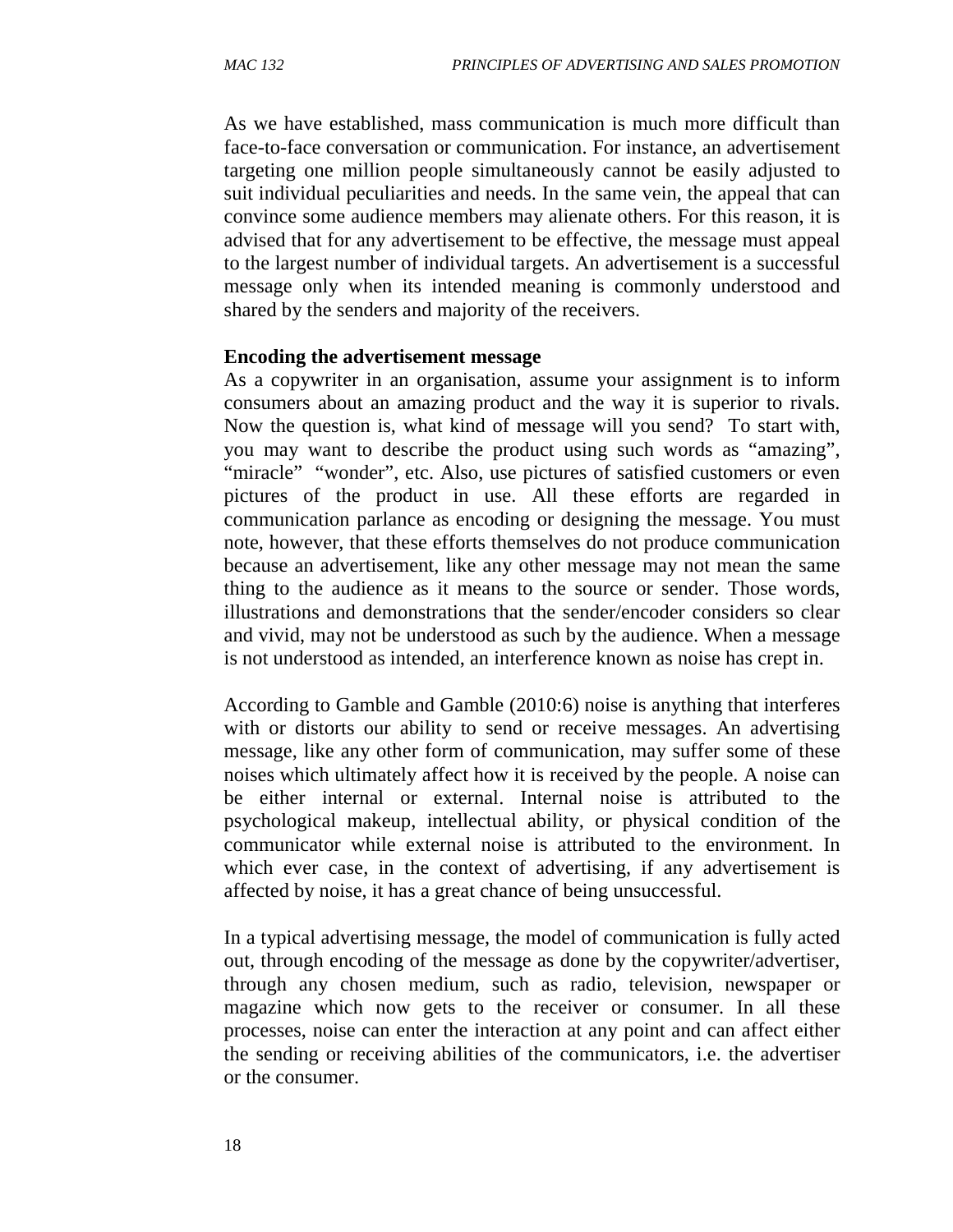

#### **Fig.1: Potential Barriers and Bridges in Mass Communication Process Source: Shannon-Weaver model in McQuail, D. & Windal, S. (2007)**

On the other hand, even when we use words and images to communicate across cultures, the words we speak or use would still be translated to the people who speak other languages. Again, in some cases, where people speak the same language, some words in that language do not necessarily mean the same thing to everybody within the culture. It is therefore imperative that to communicate meaningfully and effectively, the sender and the receiver of an advertisement message must share the same meaning for the message.

## **3.2 Advertising and the Obstacles to Mass Communication**

The volume of advertising message we receive daily has increased tremendously over the decades. As the messages come, they make some impressions on us. Many of the impressions are noticed; others pass unnoticed or are quickly forgotten while few leave a lasting impression or unforgettable image.

#### **Individual differences**

The effectiveness or durability of any piece of advertising message is a function of the unique circumstances of individual members of the audience. For example, an advertisement on a pill that enhances conception, this message will be of benefit and appeal for mothers who have conception problems, mothers-in-laws who are praying fervently for grand-children; but it may not appeal to very young women who are yet to marry or much older women who have forgotten about conception.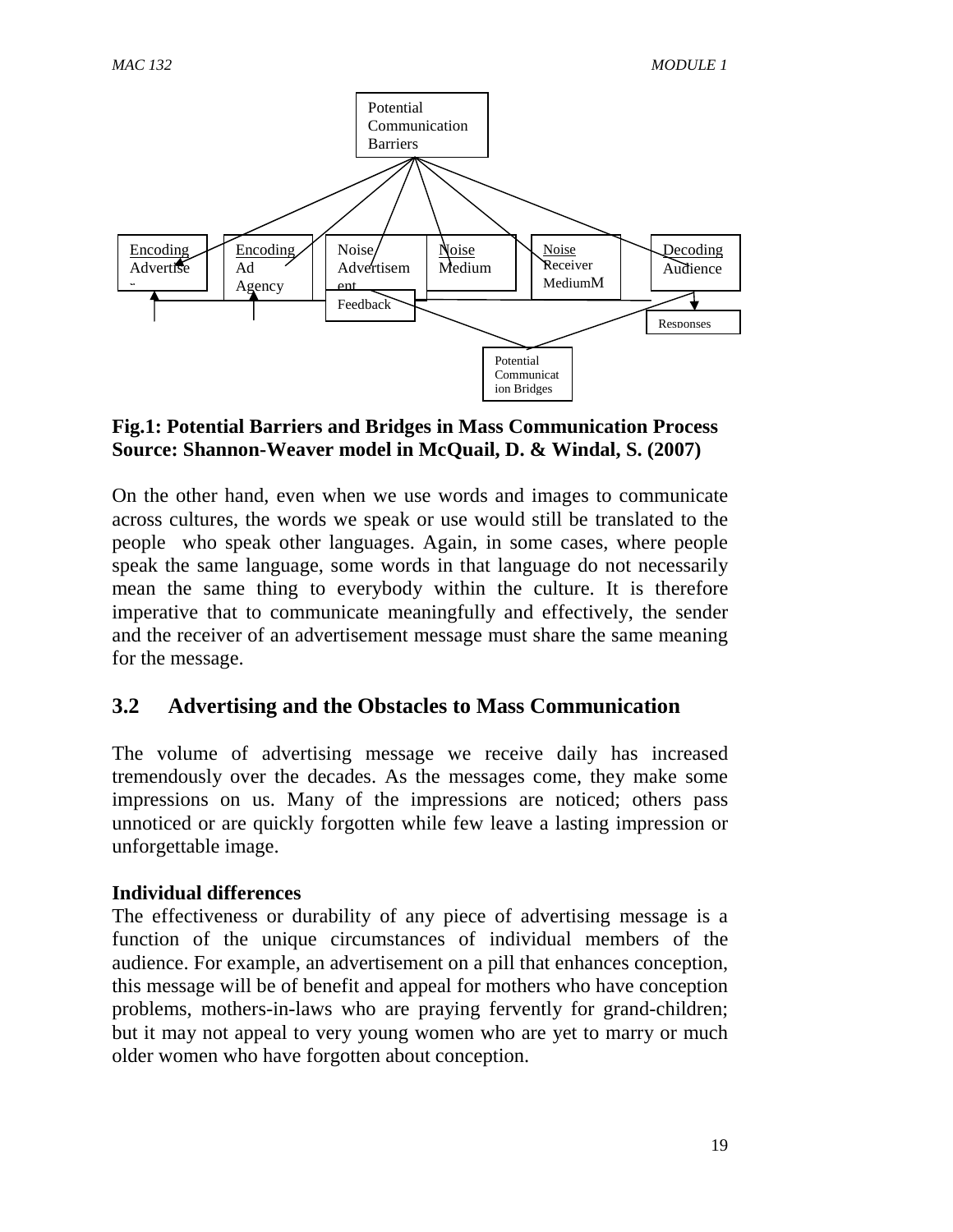From the above analysis, we discover that one of the biggest barriers against mass communication is the fact that audience members will always selectively attend to messages according to their individual needs and circumstances. This reality is a challenge to the advertising practitioner who has no power to know the physical and mental circumstances of every member of the audience.

To address this gap, market audits or audience research about the target group can be conducted although mass communication experience is an individual affair for each person. Advertising messages should therefore appeal to each member of the audience.

#### **Channel noise**

Another obstacle to mass communication process is **channel noise** – which is anything that interferes with the fidelity of the physical transmission of the message. For instance on radio, TV pictures and breaks on the screen, or print that is either too small typeface to be easily readable. Other types are prints that are too small to be easily read by the consumer. In some cases, manufacturers make promises in big typefaces at the beginning of an ad or at the headline, only to retreat it in tiny typefaces at the end of the advert copy. This is a fraudulent practice, for example, insurance policy documents. Only strict laws should be used to curb them.

Again, poor transmission or bad reception in broadcast or electronic media can be overcome by redundancy. This will involve a repetition of the main idea to ensure that the main basic message gets across to the audience even if a part of it is lost.

#### **Semantic noise**

This is a variant of channel noise; it occurs when a message is misunderstood even though it is received exactly as it was transmitted. Semantic interference can cause pseudo-communication which occurs when an audience member understands the message differently from what the sender intends. For instance, a word is mispronounced or misused as follows; larger beer for lager beer; poster for postal; litter for letter, etc.

#### **Denotative and connotative meanings**

A word may have both denotative and connotative meanings: Denotative meaning is the standard, dictionary meaning while connotative is subjective and emotional. The word 'crazy' could mean someone is insane; it could also be a way of saying someone is very angry…it depends on circumstances.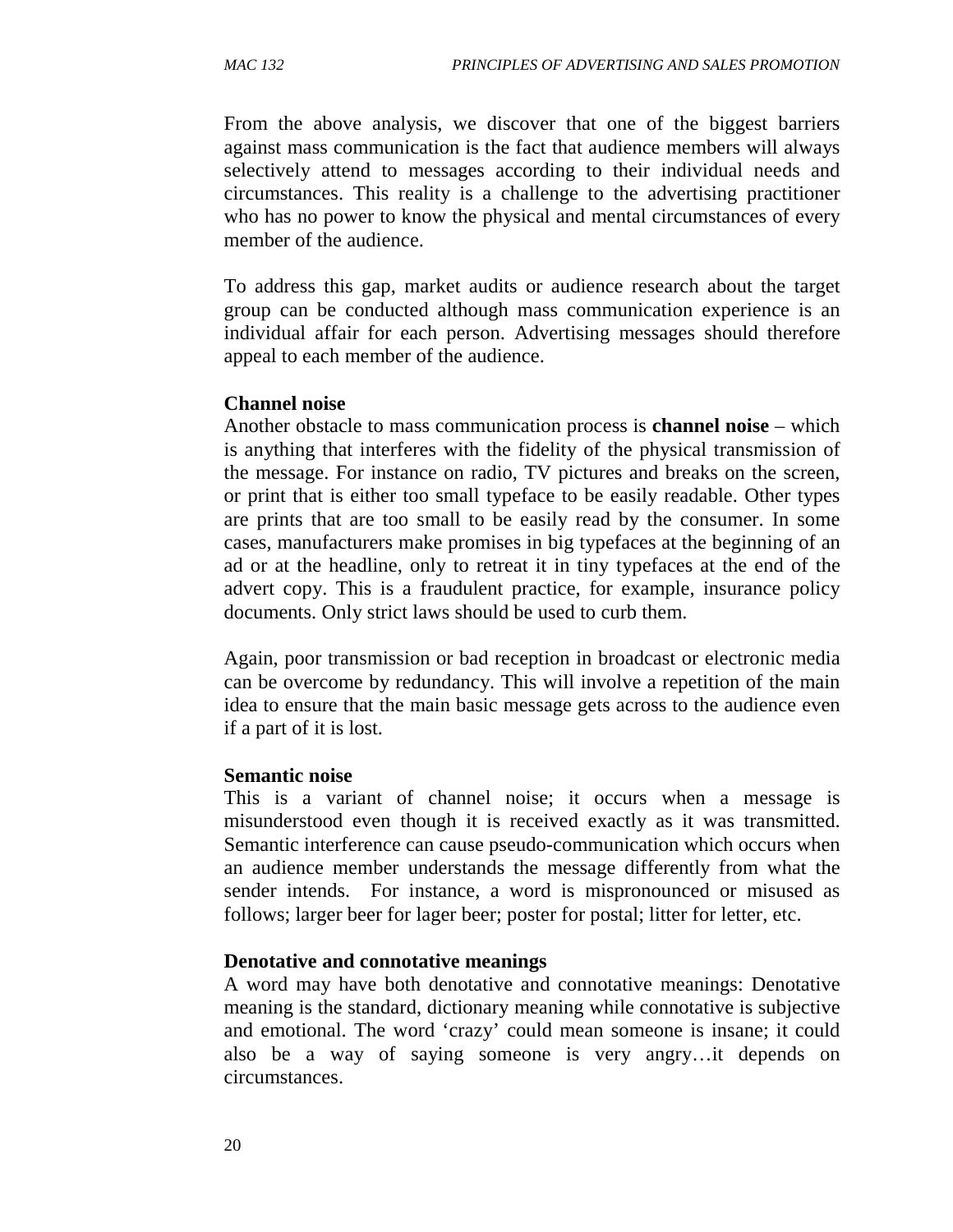#### **Solution to semantic noise in advertising**

i. Avoid double-barreled words

To avoid a situation where an audience member may get frustrated in trying to understand the message, it is advised that communication should be reduced to the barest terms by stating it in clear terms and words, otherwise, the reader or listener may turn to something else after making several attempts to understand the message without success.

ii. Include a response device

Advertising is most effective when it includes a response device which facilitates audience participation and feedback. Feedback is usually delayed in the normal mass communication process, for example, letter to the editor or to the host of a TV show. Whichever it is, some time is expended before the response comes which may cause frustration on the side of the audience members. However, with real time phone-in programmes, this challenge is almost resolved as feedback/responses in live programmes are real time and immediate.

## **SELF-ASSESSMENT EXERCISE**

- i. Discuss all that you know about channel noise and state how relevant they are to advertising.
- ii. As an advertiser, how can you handle channel noise?

# **4.0 CONCLUSION**

Advertising as a form of communication passes through the experiences like other forms of communication. This includes going through influences from barriers to communication. There are so many barriers to communication which can reduce the effectiveness of communication messages. These include barriers from the sender and barriers from the side of the receiver. However, a proper encoding process, such as using clear language, can reduce the effect of channel noise.

# **5.0 SUMMARY**

Advertising, being a type of mass communication, is a process of disseminating information or ideas through impersonal media to a large diversified audience. According to Osagie (1997), advertising is a persuasive, paid-for form of communication…which persuades, cajoles, offends, amuses, fascinates, intrudes, etc. It experiences the same level of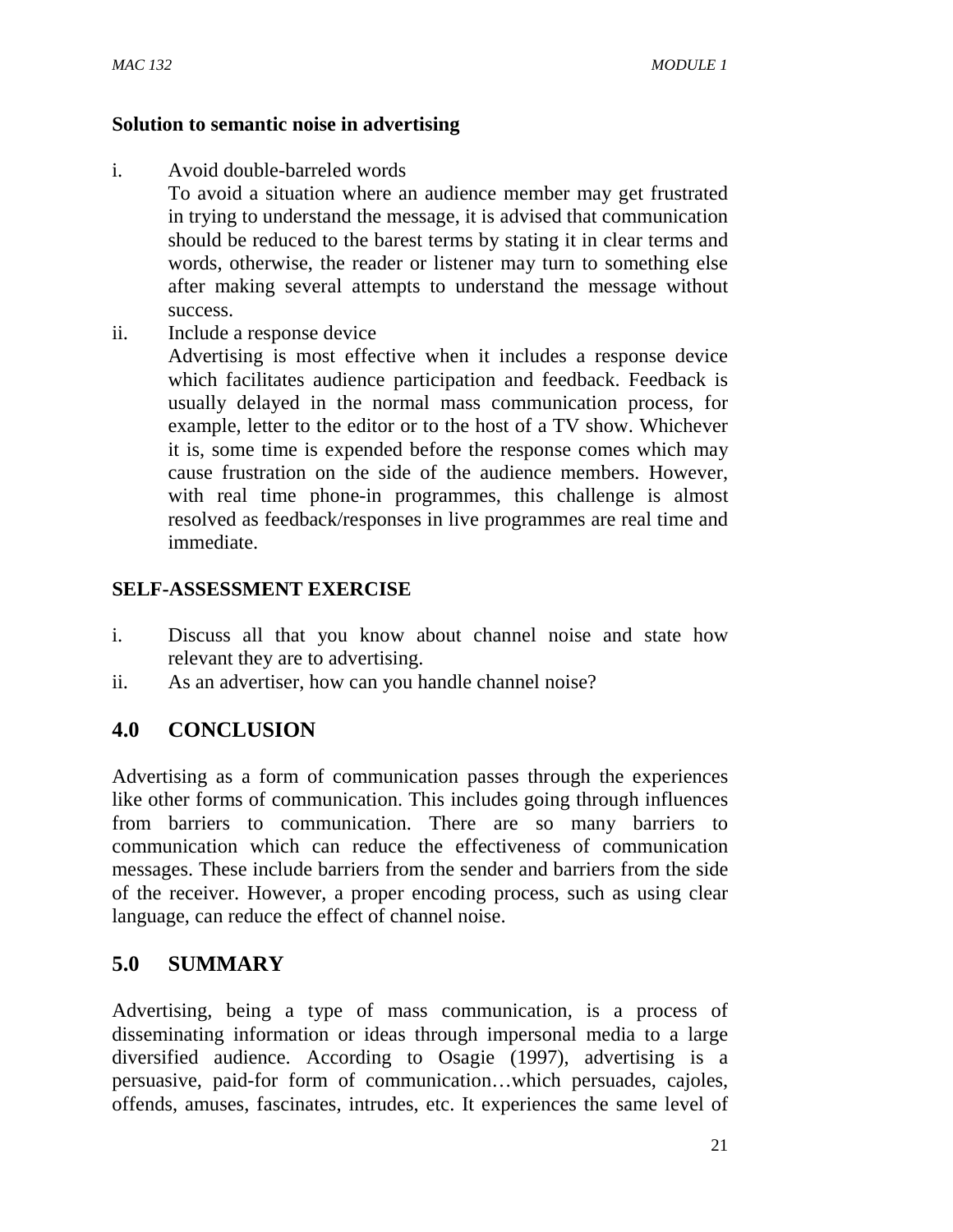barriers to communication just like any other form of communication. This can lead to audience turning away from the message if the barrier persists for a long time. Efforts should be made through clear encoding to reduce the rate of barriers to advertising effectiveness.

## **6.0 TUTOR-MARKED ASSIGNMENT**

Explain how channel noise can affect communication.

## **7.0 REFERENCES/FURTHER READING**

- Daramola, A. C. (2010). *Principles and Practice of Professional Advertising a Multinational and Comparative Analysis*. Lagos: Trust Communications Limited.
- Gamble, T. K. & Gamble, M. (10th ed.). (2010:7). *Communication Works*. New York: McGraw-Hill Companies.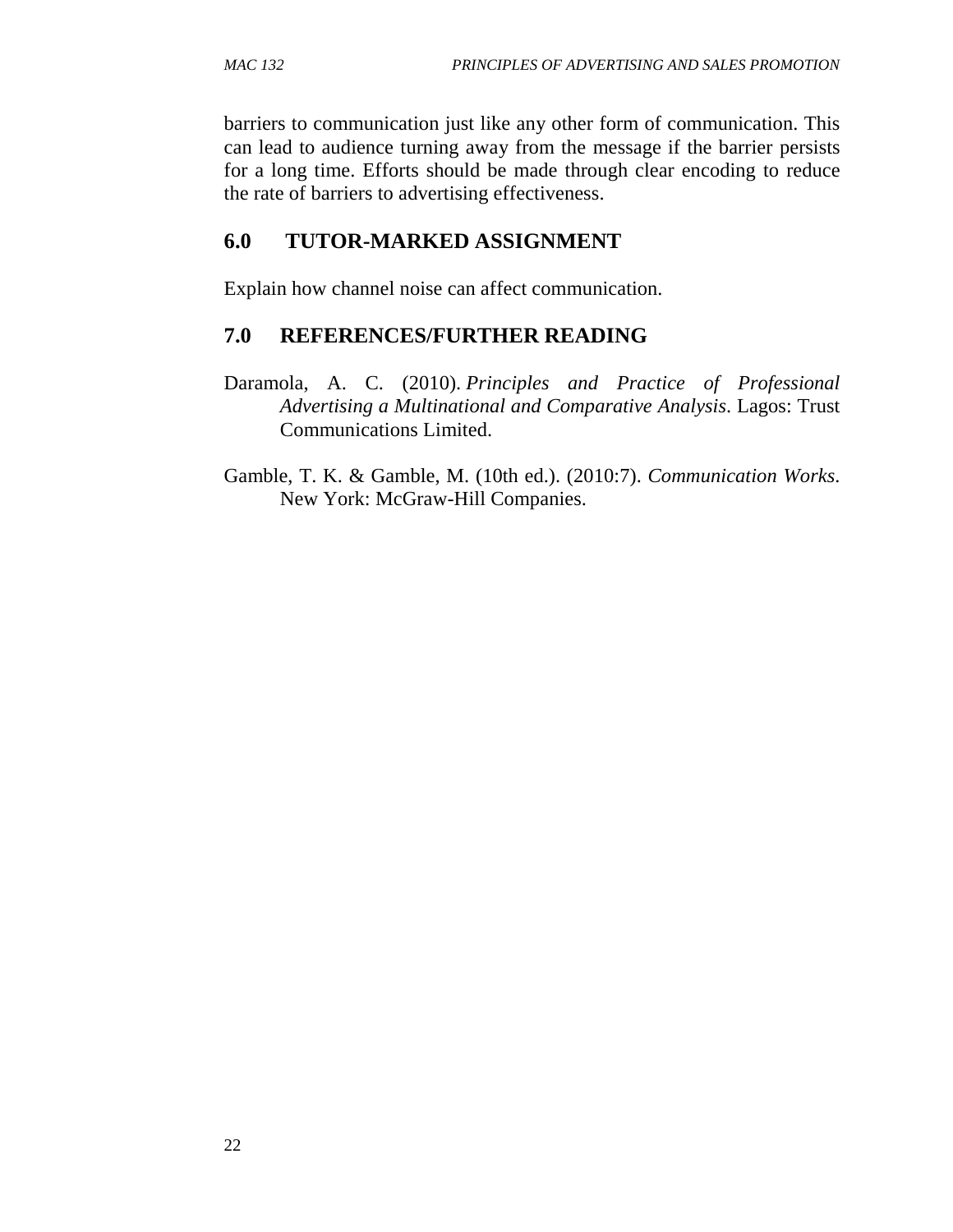# **UNIT4 MARKETING COMMUNICATION**

#### **CONTENTS**

- 1.0 Introduction
- 2.0 Objectives
- 3.0 Main Content
	- 3.1 Components of the Marketing Communication
	- 3.2 The Marketing Communication Mix
	- 3.3 Challenges of Implementing IMC within the Organisation
	- 3.4 Resolving the Conflict
- 4.0 Conclusion
- 5.0 Summary
- 6.0 Tutor-Marked Assignment
- 7.0 References/Further Reading

# **1.0 INTRODUCTION**

Advertising is just a component of the marketing communication mix. There are other elements that together make for effective solution to marketing problems. In this unit, we look at those other elements briefly in relation to our main topic - advertising.

## **2.0 OBJECTIVES**

At the end of this unit, you should be able to:

- explain the meaning of marketing communication-mix
- enumerate the components of the marketing communication mix
- discuss the challenges in implementing the IMC within organisations.

## **3.0 MAIN CONTENT**

## **3.1 Components of the Marketing Communication**

There are at least five major elements of the marketing communications mix. For the marketer to inform, persuade, and remind target consumers effectively, they should rely on one or more of these elements, in what practitioners refer to as mix. This suggests that for any particular programme, the marketer must find the best way of mixing these elements in order to derive the best benefit at the lowest possible cost. These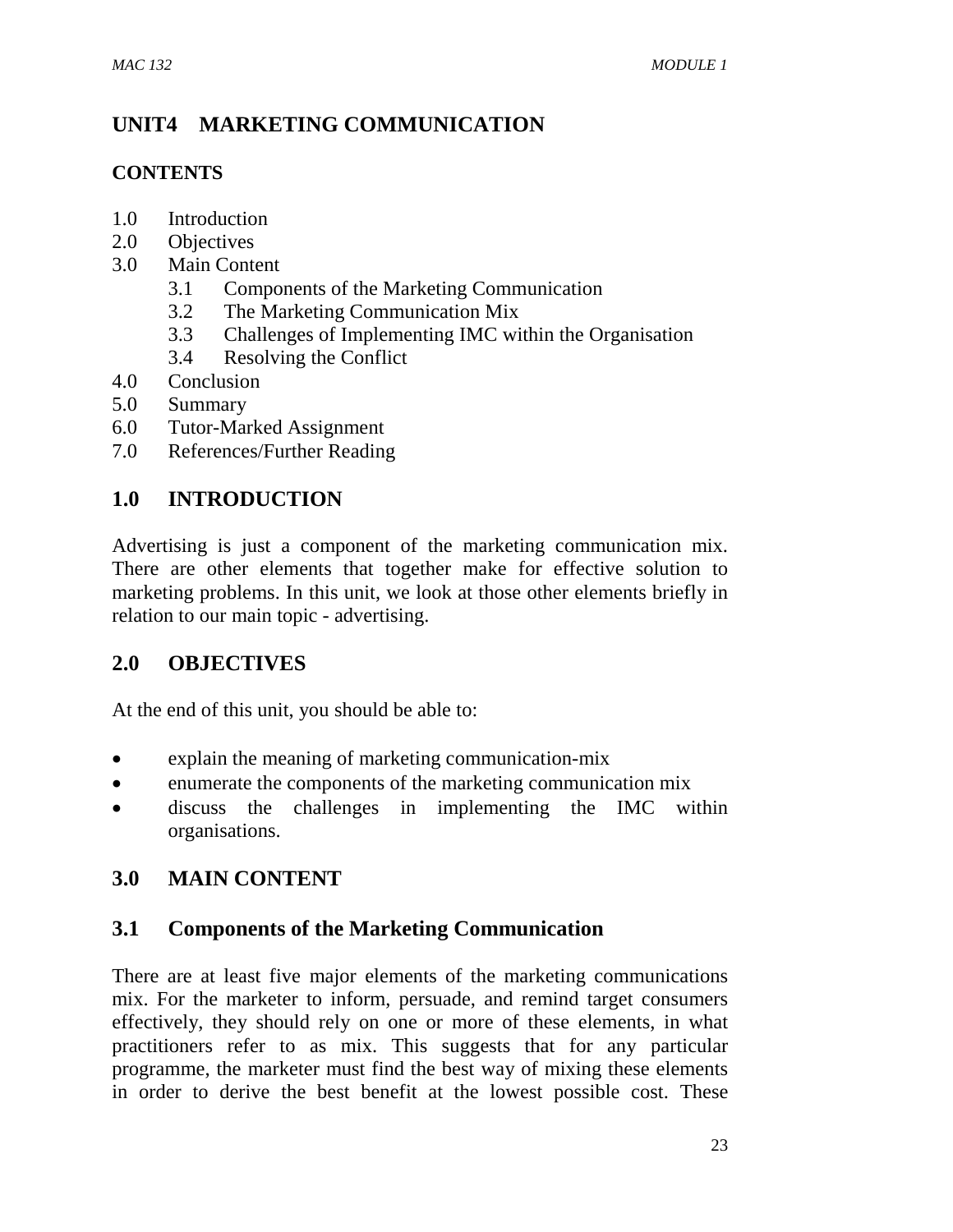elements are as follows: advertising, public relations, sales promotion, direct marketing, and personal selling.

#### **Advertising**

This is defined as non-personal message, paid for by an identified sponsor, and disseminated through mass channels of communication to promote the adoption of goods, services, persons or ideas. Marketers use media such as television, radio, outdoor signage, magazines, newspapers, cell phones and the Internet to deliver their advertising messages. Advertising has ability to reach a mass audience often makes it an efficient method for communicating with a large target market a time.

According to Bearden, Ingram and LaForge (2007:371), "Advertising has been known traditionally as the most prominent form of marketing communications due to its ability to deliver massive visibility for its users." This means, advertising is with all of us almost every time such that we cannot escape it. This ubiquitous nature of advertising is usually possible because of the enormous amount of money deployed. For example, in Nigeria, the telecommunications companies – MTN, Globacom, Etisalat, Airtel and Visafone - spend huge amounts of money every year to advertise their products and services. The same thing goes for banks and insurance companies as well as oil and gas and other corporate organisations. The Fast Moving Consumer Goods brands such as Omo, Ariel, Milo, Maltina, Star lager beer, etc are also not left out in the use of advertising to drive their marketing and promotional efforts in the market place.

In the United States of America, (USA), which is considered the world's largest market, General Motors Corporation spends more than \$3.5billion annually on advertising; Time Warner, Procter & Gamble, Pfizer, Ford, and DaimlerChrysler all spend in excess of \$2billion per year on advertising. Bearden, Ingram and LaForge (2007), further said that Procter and Gamble spends more than any other company advertising outside the United States, (thus) leading all companies in China, Germany, and the United Kingdom.

Globally, the advertising industry is said to be fairly stable in recent years with modest increases occurring occasionally from year to year. There have been new and emerging advertising platforms made up of the new media and as marketers experiment with them, there are predictions that the online and cell phone advertising will grow rapidly in the coming years. Given the rate at which Nigerians adopt and adapt to online and digital activities, this new phase of advertising will definitely not elude Nigeria and Nigerians.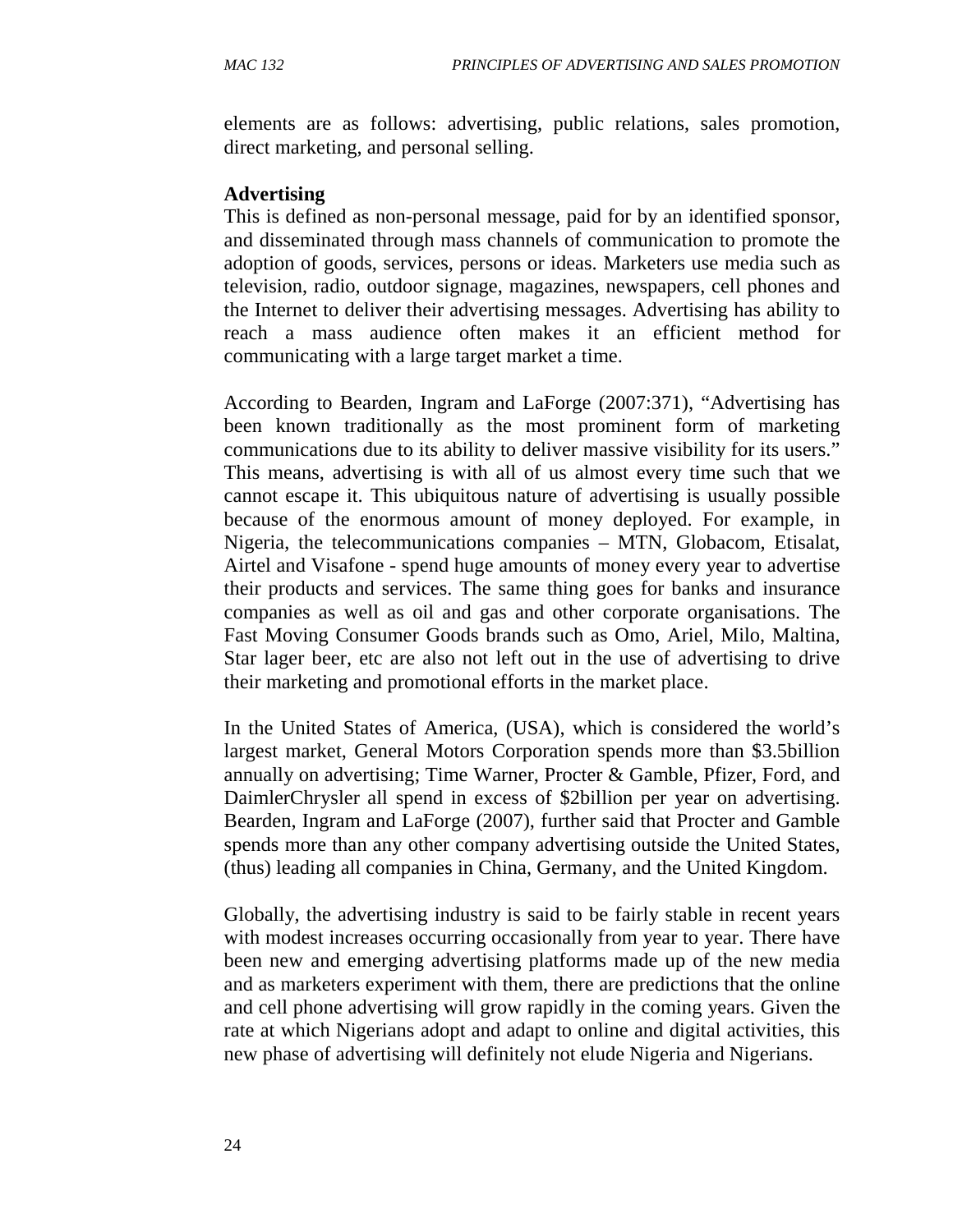#### **Public relations**

This is the process of deliberately seeking to positively influence feelings, opinions and beliefs about a company and its market offering to a variety of publics or stakeholders. Employees, customers, stockholder, community members and the government are examples of various publics for many firms.

Unlike advertising, the purpose of PR is usually to be perceived positively by the relevant publics. PR efforts are usually aimed at various corporate groups (publics) including:

- 1. employees,
- 2. Competitors
- 3. Suppliers
- 4. Stockholders
- 5. Government
- 6. labour groups
- 7. Consumers, and many others.

PR is concerned with establishing good relations with all stakeholders. It has, however, been argued that the overall objective of developing a good relations with the public is to enhance the organisation's business prospects in the short or long run.

A key technique of PR is publicity which refers to non-paid-for communications about the company or product that appear in some media form. These messages are usually not controlled by the firm, but by the media houses themselves; they are more likely to be believed by the audience than they would the advertisement messages.

#### **Sales promotion**

Sales promotion means those activities which provide extra value or incentive to ultimate consumers, wholesalers, retailers or other organisational customer and that can stimulate immediate sales. It does this by stimulating interest in the product, instigating product trial, or purchase or both. Examples of sales promotion techniques include coupons, samples, premiums, point-of-purchase displays, sweepstakes, contexts, rebates and trade shows among others.

There are two major types of sales promotion. These are **consumer** sales promotion and **trade** sales promotion. Consumer sales promotion focuses on the ultimate user or consumer of the product or service. On the other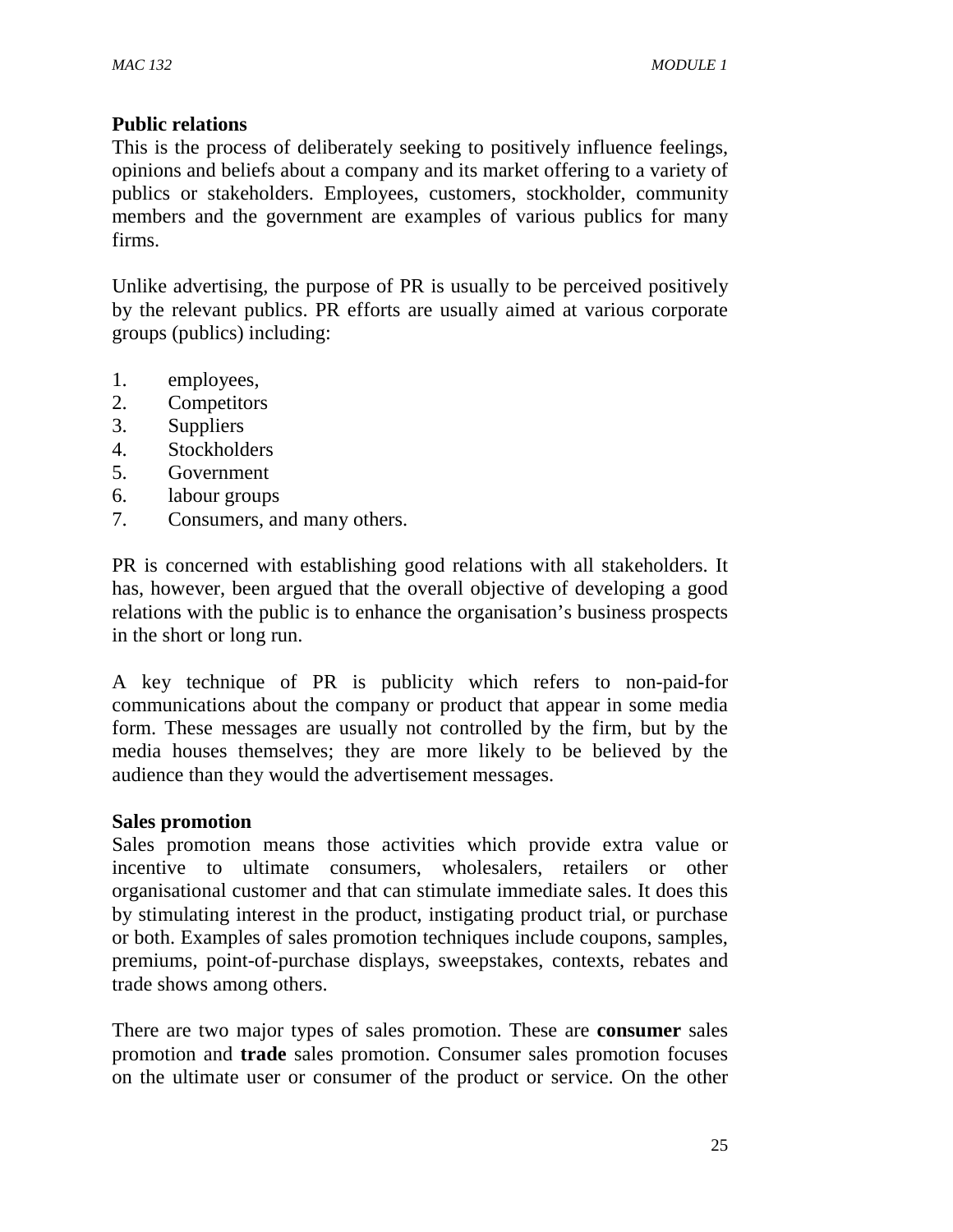hand, trade sales promotion is targeted at the retailers, wholesalers, distributors and other business buyers.

While the consumer is induced to buy and consume more whether he needs it or not, the trade sales promotion encourages the retailer, distributor or wholesaler to stock more of the same goods, thereby helping the manufacturer to empty his warehouse. Each of these types of sales promotions has its own specific objectives and techniques of achieving them.

#### **Personal selling**

Personal selling is a type of selling that involves interpersonal communications between a seller and a buyer to satisfy buyer needs to the mutual benefits of both parties. According to Bearden, Ingram and LaForge, the personal nature of this method of selling distinguishes it from nonpersonal forms of marketing communication. Personal selling allows immediate feedback, enabling a message to be tailored to fit the buyer's individual needs. The method is dynamic and flexible, making it an excellent for establishing and nurturing customer relationships.

As an important component of the marketing communications mix, personal selling is useful when the product involved is a complex one, such as medical equipment. To successfully sell this to hospitals, one would require well informed salespeople who can provide the necessary details to prospective buyers on one-on-one basis.

### **Direct marketing communications**

When we communicate directly with consumers to encourage them to respond to our sales message through telephone, mail, electronic means or even personal visits, we are engaging in direct marketing communications. Some known techniques include: direct mail shots, telemarketing, directresponse broadcast advertising, online computer shopping services, cable television shopping networks, infomercials and in some instances, outdoor advertising.

## **3.2 The Marketing Communication Mix**

As a result of the ever-increasing competition in the market place, a lot of pressure is now more than ever being put on the marketing communications to ensure a wider reach to as many people as possible in order to convince them to buy. The result is that marketers are increasingly turning to **integrated marketing communications (IMC)** for solutions. IMC is the strategic integration of multiple means of communicating with target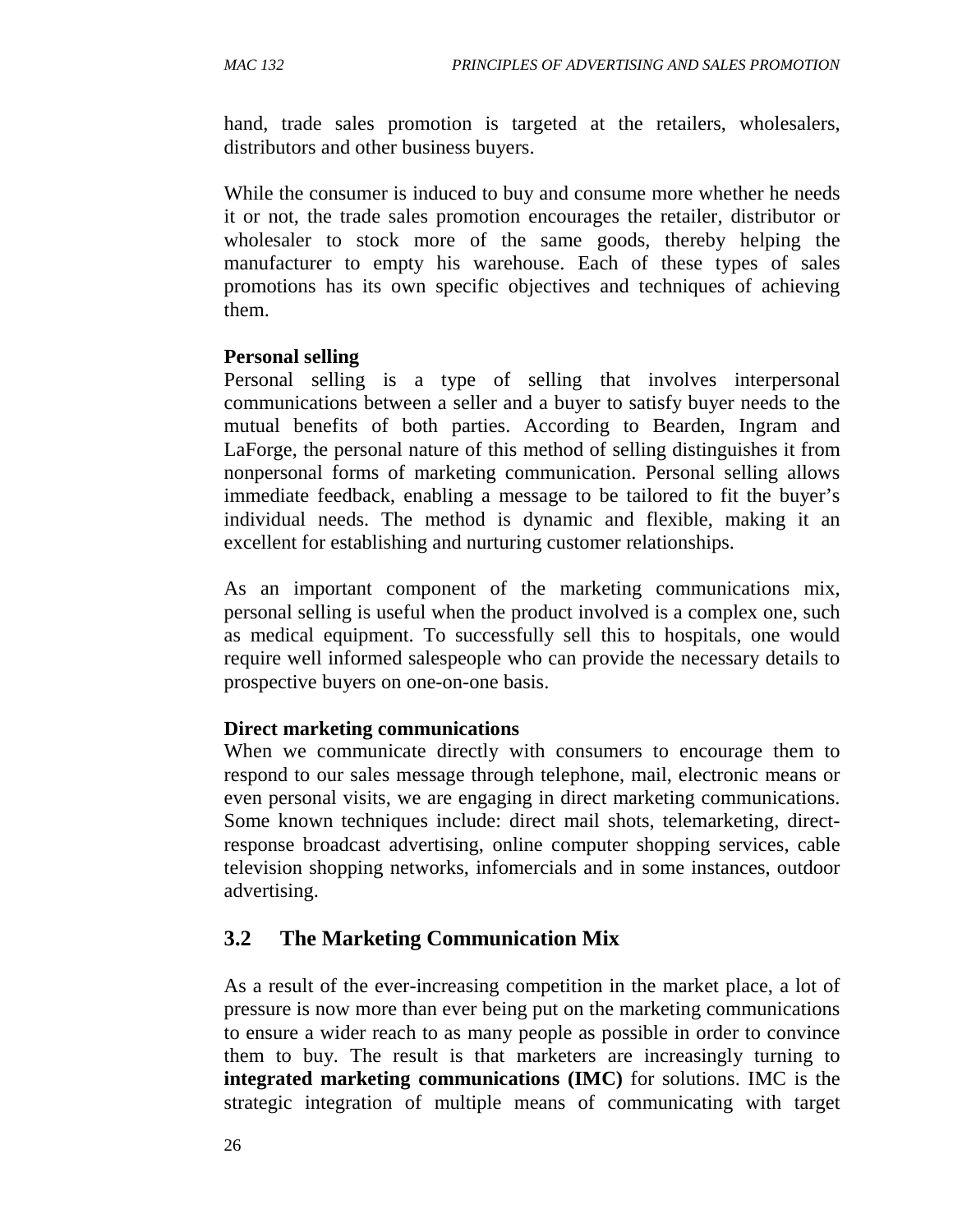markets to form a comprehensive and consistent message. The intention of this marketing communication mix is to integrate and not to isolate, as an expert has said. It is expected that to ensure proper integration, advertising, message must be consistent with the personal selling message and the sales promotion message, among others. Again, it is necessary, within the context of integrated marketing communication mix, which consumers can see a product in a movie, a commercial message or brand name on a Tshirt, and a company name prominently displayed on a hot balloon. Branded products can be made to be part of television show.

These sorts of marketing communications activities are increasing even as marketers try hard to find new ways to reach the audiences who are wearied by excessive media advertising and other forms of traditional communications. The question has been, how has this integration process been received within the industry especially by professionals both at the agency side and at the client side? This leads us naturally to consider the challenges of implementing the IMC in organisations.

# **3.3 Challenges of Implementing IMC within the Organisation**

To achieve the desired consistency among other components of the marketing communication disciplines can be quite daunting for the following reasons:

- i. Some advertising creative people do not wish to drop their latest "big idea" for any other branding theme.
- ii. Others feel threatened when there is a need to shift expenditure from advertising to either direct marketing or Internet promotion or even sales promotion
- iii. Again due to the specialist nature of various disciplines, this tends to narrow people's view of such that they fail to see alternative ways of achieving organisational goals better through different communication techniques. It is however, imperative for this conflict of interest to be amicably and professionally resolved for the interest of the organisation. Some suggestions have been put forward regarding how this can be done.

# **3.4 Resolving the Conflict**

One way to resolve this conflict of interest within the organisation is through the appointment of a high-ranking communications officer who will then oversee the company's communication needs. With a title like 'marketing communications director,' the incumbent will see to it that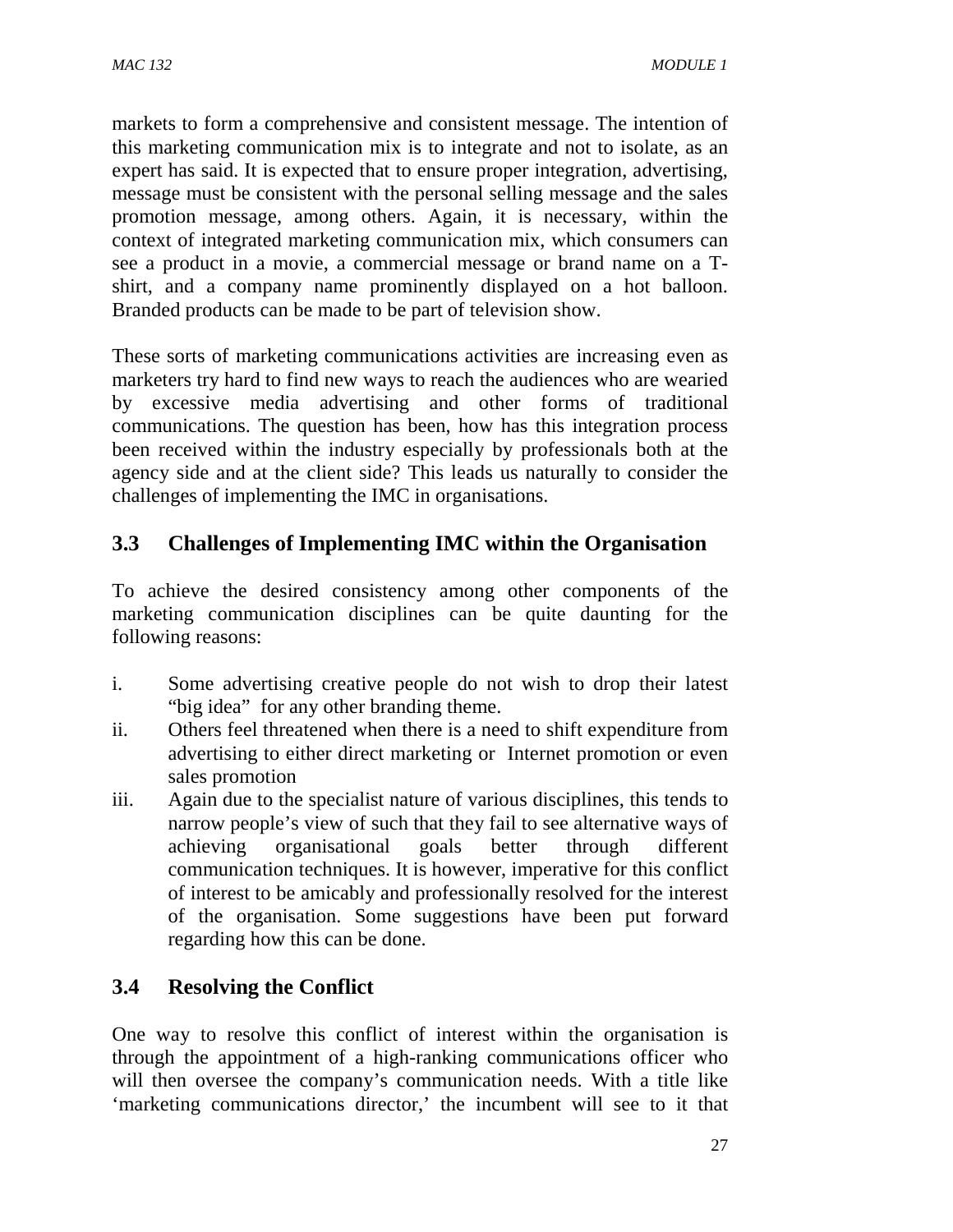decisions bordering on 'to what extent each of the components of the marketing communication mix should be' applied based on the overall marketing communication objectives (Belch and Belch, 2007; Jobber, 2007). In this regard, it is always a good idea to choose a 'director' who will be seen as visionary with passion and who has the communication ability to take people along and persuade everyone to appreciate the benefits of an integrated process to marketing communication.

### **SELF-ASSESSMENT EXERCISE**

Explain the meaning of marketing communication-mix.

## **4.0 CONCLUSION**

Apart from advertising, there are other important components of the marketing communication which have been discussed in this unit. There is always a need to mix them in good proportion if a company wishes to have an effective campaign.

## **5.0 SUMMARY**

The various elements in the marketing communication mix are to be considered as important as the other. Depending on the available budget and the person in charge of decision making, it is a good practice to take a good mix in order to achieve optimum impact.

## **6.0 TUTOR-MARKED ASSIGNEMNT**

What challenges could be envisaged in implementing an IMC programme and what advice would you give for a resolution?

## **7.0 REFERENCES/FURTHER READING**

- Belch G. E. & Belch, M.A. (2007). *Advertising and Promotion an Integrated Marketing Communication.* New York: McGraw-Hill.
- Jobber, D. (2007). *Principles and Practice of Marketing*. (5th ed.). Glasgow: McGraw-Hill Companies Inc.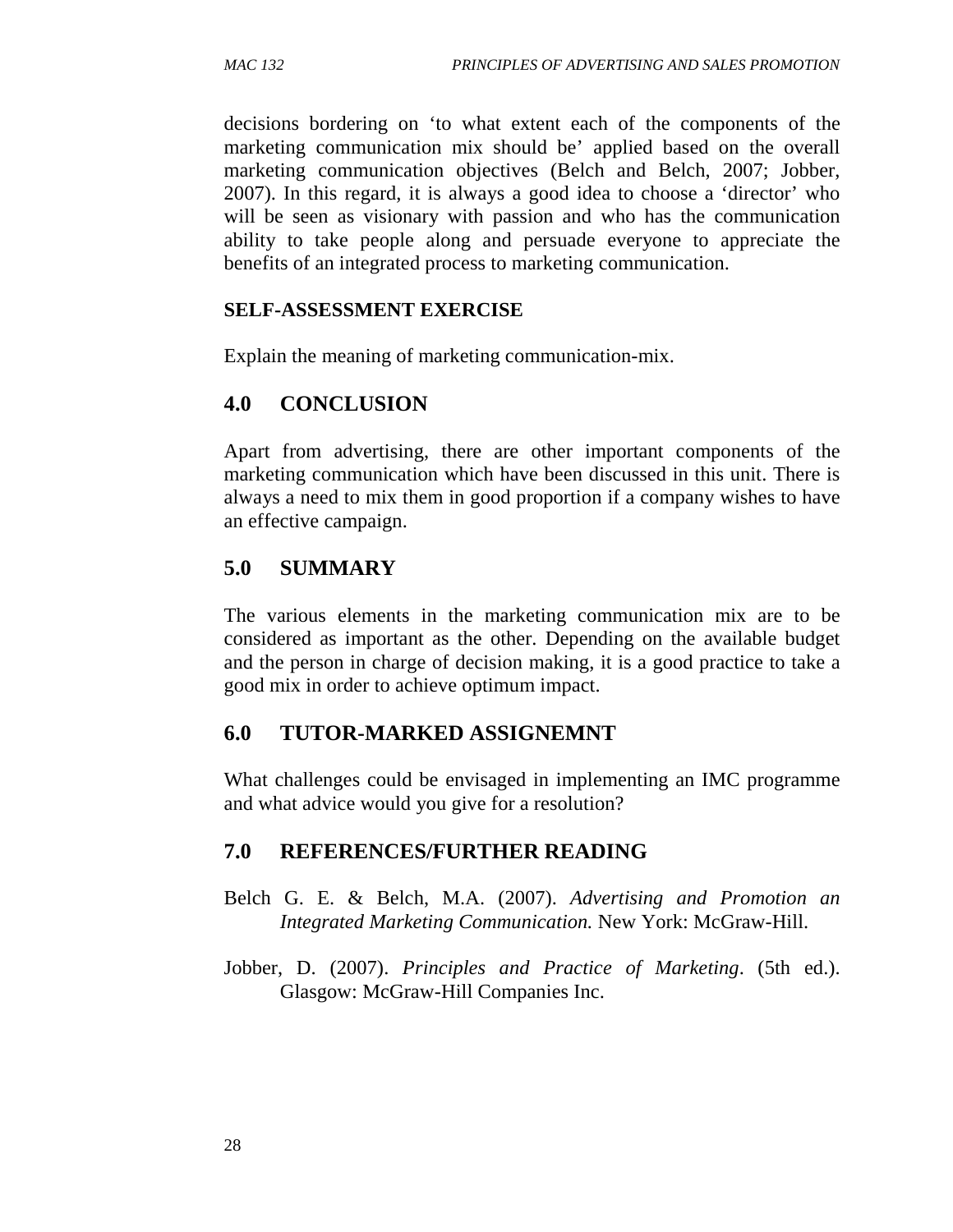# **MODULE 2 EVOLUTION OF ADVERTISING AND SALES PROMOTION**

- Unit 1 Origin and Evolution of Advertising and Sales Promotion
- Unit 2 Definition of the Communication Process
- Unit 3 Nature of Communication
- Unit 4 The Response Process

## **UNIT 1 ORIGIN AND EVOLUTION OF ADVERTISING AND SALES PROMOTION**

### **CONTENTS**

- 1.0 Introduction
- 2.0 Objectives
- 3.0 Main Content
	- 3.1 How Advertising Started in Pre-Industrial Times
	- 3.2 Nature of Advertising in the Pre-industrial Age
	- 3.3 Developments that Enhanced Advertising Practice in the Pre-Industrial Age
	- 3.4 The First Advertisement in English Language
	- 3.5 Evolution of Advertising in Nigeria
	- 3.6 The First Newspaper Advertisement in Nigeria
- 4.0 Conclusion
- 5.0 Summary
- 6.0 Tutor-Marked Assignment
- 7.0 References/Further Reading

# **1.0 INTRODUCTION**

This unit focuses on the evolution of advertising. It examines the pre-American Civil War, the industrial age and the post-industrial era as the signposts of advertising development. Finally it discusses the various things that enhanced the development of advertising as well as considered the first advert that appeared in English language newspaper.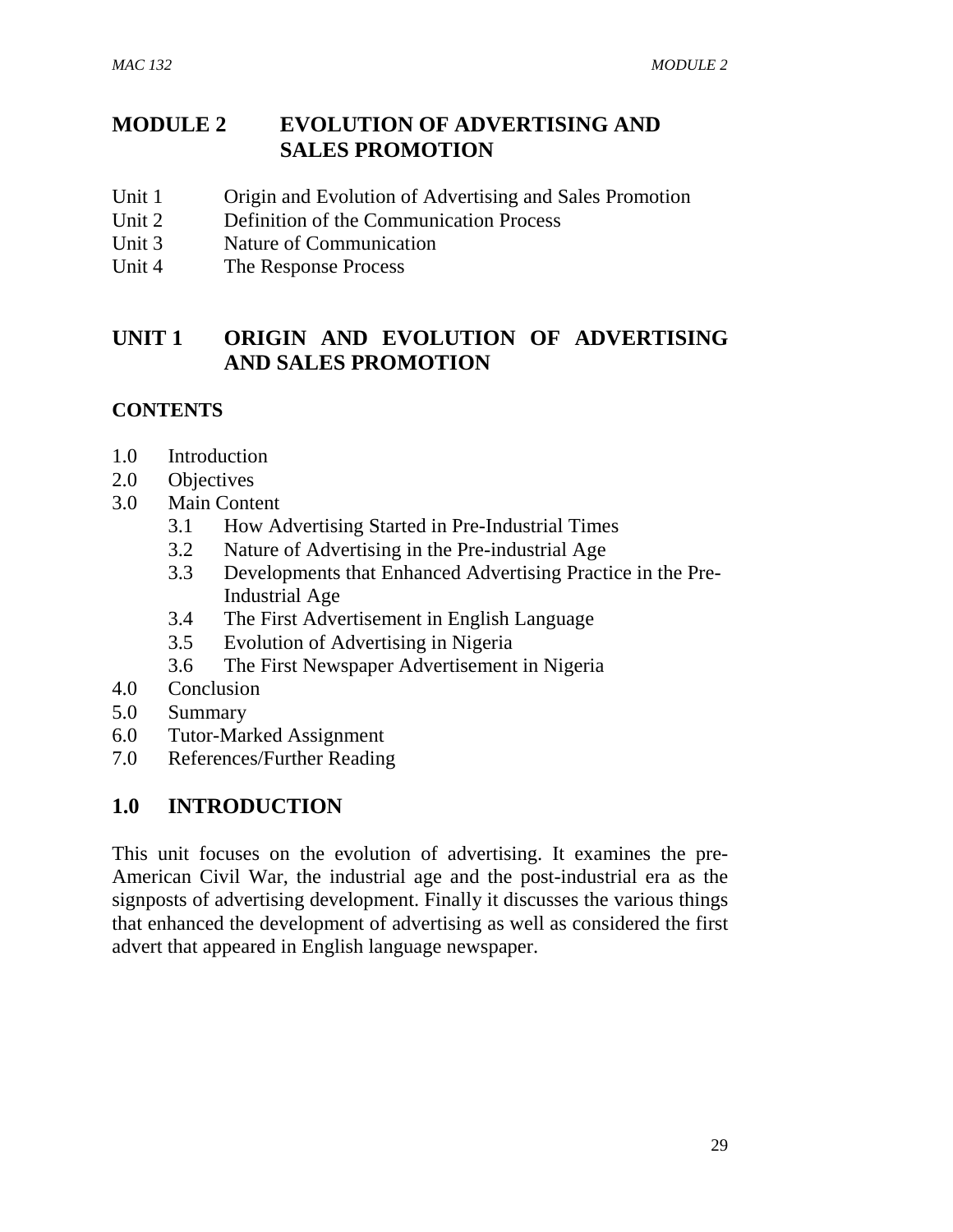## **2.0 OBJECTIVES**

At the end of this unit, you should be able to:

- explain the origin of advertising and sales promotion
- identify and describe different eras of advertising development
- show the link between the history of advertising and the development of society.

# **3.0 MAIN CONTENT**

# **3.1 How Advertising Started in Pre-Industrial Times**

Many years before the industrial age, the most common economic activities known to man were hunting, farming, herding or handicraft. These activities were carried out in small scale just to satisfy the needs of the people who lived in small communities. There was no need for mass production neither was mass media advertising necessary. Similarly, distribution was limited to how 'far' vendors could 'shout' as people lived not too far away from one another. All that, however, changed with the advent of the industrial age which virtually changed the way business was done, including advertising. The evolution of advertising can therefore be considered under some specific eras or epochs which also represents the development of society.

### **The Pre-industrial age**

This is easily the period from time immemorial to the 19th century and coincides with the period covering between US Independence up to the Civil War era. This period was characterised by:

- larger and more complex markets
- increased demand for products
- slow development for the need for advertising.

Advertising and sales promotion are said to be the symbol of America's capitalism around the globe, but they both existed much before the founding of the US. This reality can be found in the advertisements for slaves and household goods which are reflected in the written records of early civilisation. However, advertising as we know it today, with its glamour and wide reach, developed along with the capitalist markets in the United States over the years.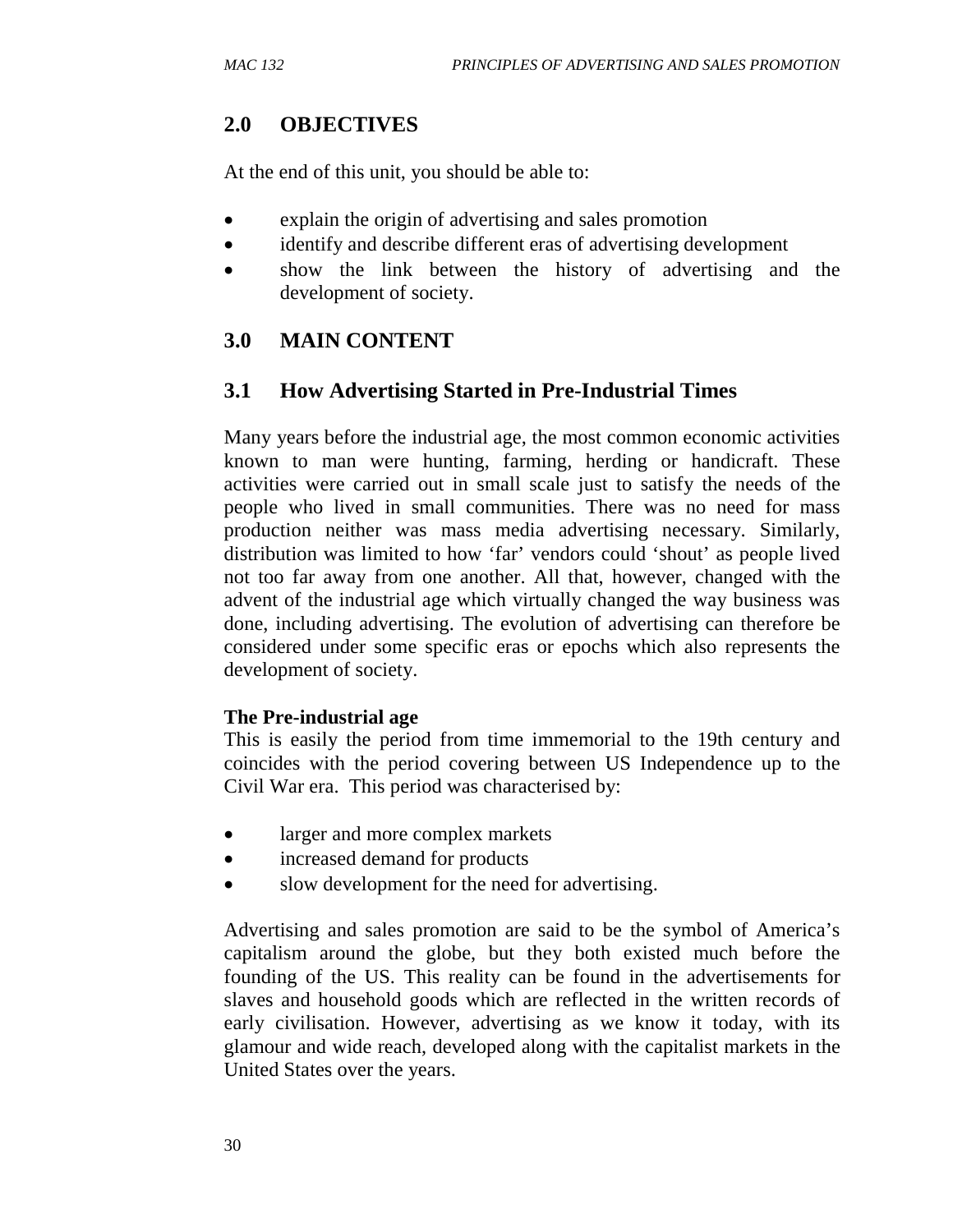According to Gerard J. Tellis, in his work, *Advertising and Sales Promotion Strategy,* this development can roughly be divided into the following epochs which tie with the major wars of that period:

(1) War of Independence to the Civil War

This period witnessed what could be regarded as a very significant development in the history of advertising. It was during this period that the growth of advertising regulation started. These regulations were triggered mostly by the activities of the patent medicine industry. The patent medicine is recorded as one of the earliest categories to be mass marketed. Patent then was simply a seal of royal approval or endorsement from the British Crown. Due to lack of well-tested drugs, makers of medicines therefore sought credibility by obtaining royal approval seen as endorsement in the industry. The activities of medicine makers soon became a source of concern to government such that as at the beginning of 20th century, patent medicine were one of the most heavily advertised categories. While this business thrived, it came with it outlandish and untested claims prompting the US government to pass the Pure Food and Drugs Act in 1906. The act became the first to control certain forms of advertising.

(2) Civil War to World War I

The Better Business Bureau was founded in the United States in 1912 as a major self-regulating agency. As a result of spurious claims by medicine makers state governments in the US joined in kicking against it, thus they initiated laws for truth in advertising. The introduction of aspirin a little before World War I signaled the first major attempt at giving the people an effective drug that was scientifically proven and easily experienced. Consequently, most of the claims by patent medicine became apparently dubious in comparison and over time, they soon died out but the regulatory environment which it triggered remained an integral part of US advertising. Those brands that survived were compelled by circumstances to resort to more careful advertising of substantiated claims.

(3) World War I to World War II

Four years before the Second World War, the Great Depression of the 1930s had begun. This depression only ended when the economy geared up to meet the increased demands of World War II. The obvious worrisome plight of consumers elicited, as well as people's excesses led to a new spate of regulations. Such regulations and laws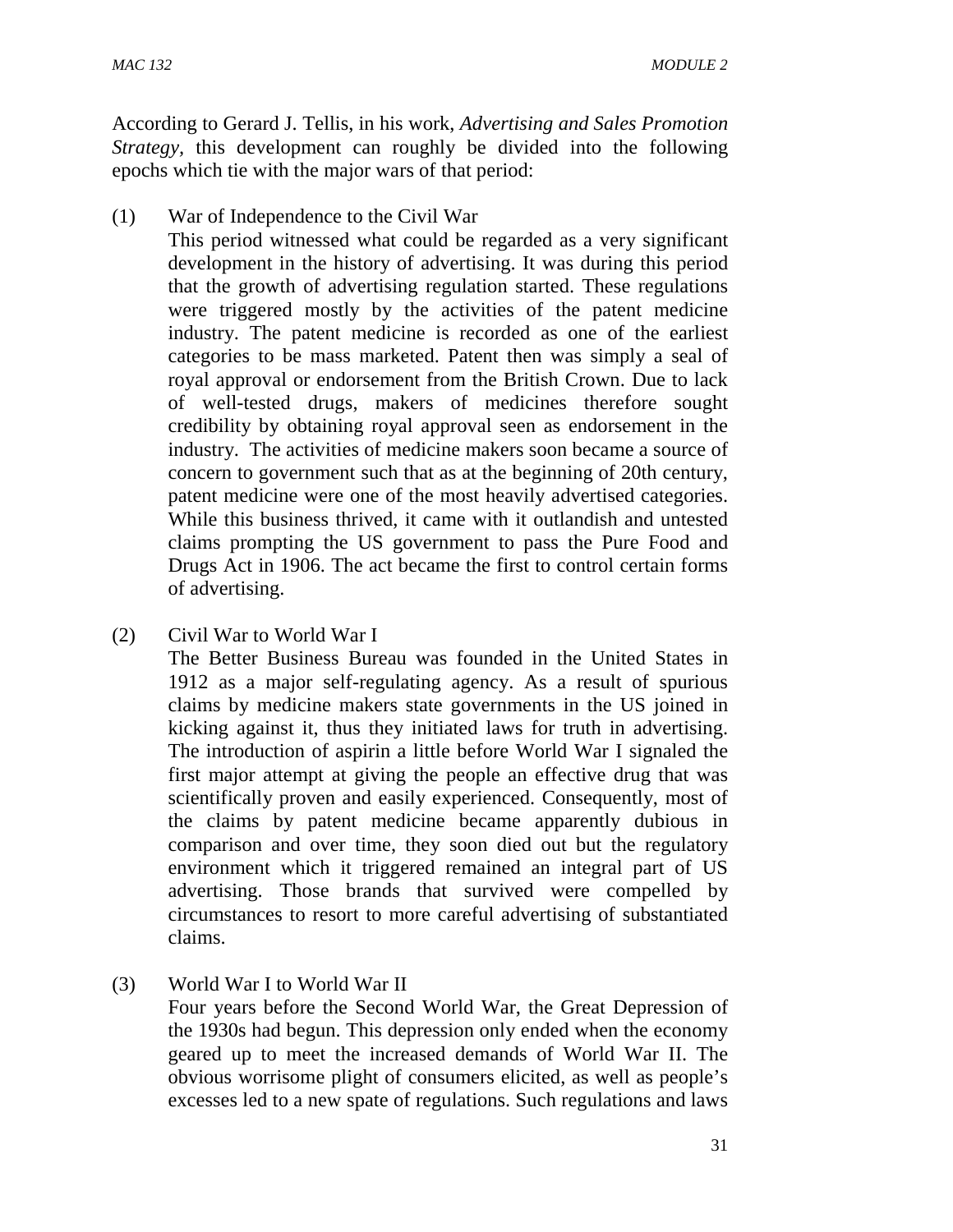include: The Pure Food, Drug and Cosmetic Act which was passed in 1934; the Wheeler-Lea Amendment to the Federal Trade Commission Act passed in 1938, among others. Around this period also emerged the systematic measurement of advertising before which most newspapers either did not know or simply did not reveal their real circulation.

(4) Post World War II

Following the end of the World War II, the US economy experienced an expansion as a result of greater demand, rebuilding and reconstruction of US allies' economies, thus creating a boom for advertisers. This boom was fueled by the availability of national television, a medium that made possible and easier entry into the mass market, developing brand names, introducing new products, etc.

However, about a decade after the war, the growth of the economy slowed down, many products had reached the maturity having penetrated nearly 100 per cent of the US population. Among marketers/advertisers, price cutting, intense sales promotions and over-advertising became the norm. Consequently, pressure on the accountability of advertising intensified.

## **SELF-ASSESSMENT EXERCISE**

Explain briefly two of the phases of the development of advertising in the US.

## **Pre-industrial Age**

Many years before the industrial age, the commonest economic activities known to man were hunting, farming, herding or handicraft. These activities were carried out in small scale meant only to satisfy the needs of the people who lived in small communities. There was no need for mass production or advertising through the media. Distribution was limited to just how far a vendor could walk while advertising was limited to how loud they could shout. However, all that gradually changed with the advent of the industrial age. The evolution of advertising therefore shows that business was first carried out by the early man at a very low and small scale due to the size and simplicity of society. The history of advertising can, therefore, be considered under some specific eras or epochs which also represent the development of society itself.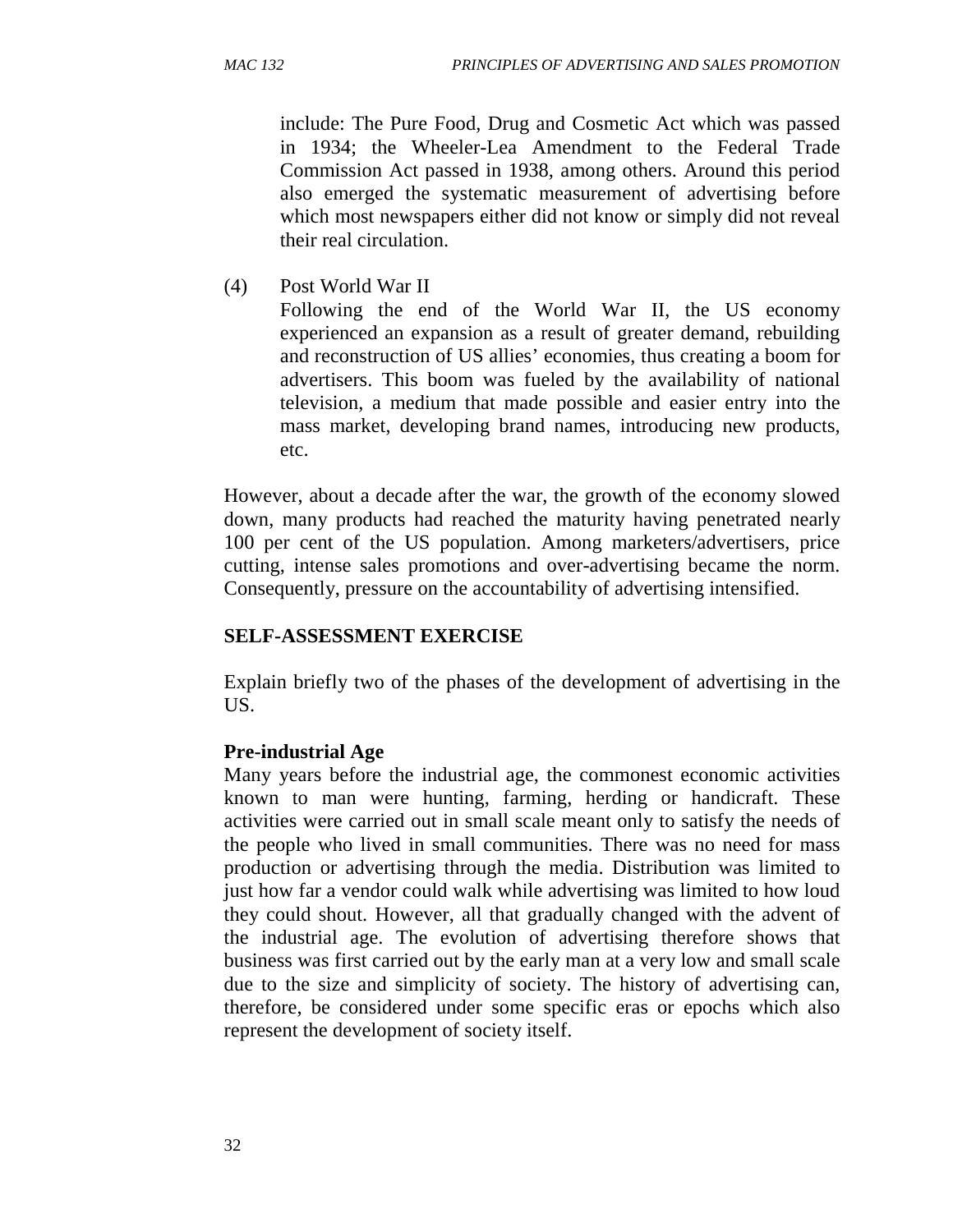## **3.2 Nature of advertising in the Pre-industrial Age**

During this era, advertising was practised in the form of:

- 1. hanging of carved signs in front of shops to attract passers-by;
- 2. Such signs used symbols instead of letters and alphabets as many people could not read and write.

## **3.3 Some Developments that Enhanced Advertising in the Pre-Industrial Age**

The eventual arrival of modern advertising was enhanced by the following developments:

### 1. **Chinese invention of paper**

Around the period 100 BC or AD 105, paper was invented in China. Records have it that a Chinese Eunuch, Ts'ai Lun was the first person to start a paper-making industry (Hunter, 1943:4). This development apparently led to more developments in the society, such as the spread and development of civilisation in general and the growth of advertising practice in particular.

### 2. **Europe's invention of the paper mill**

The history of the invention of paper mill is not very clear from records. However, it is believed that Muslims first invented paper and made a thicker sheet of paper. Paper-making reached Europe as early as 1085, got to Spain by 1150 while France had a paper mill by 1190, and Italy by 1276. The spread of these paper mills gave a boost to several other developments including spread of advertising in the polity.

### 3. **Guttenberg's invention of the printing press**

This invention later became the most important development in the history of advertising and life generally. Before the invention of the printing press, most people were illiterate. Only monks and scholars could read and write. This meant that an average person had to memorise important information and communicate orally. This created much limitation in terms of dissemination of communication especially advertising messages. Consequently, the early forms of advertising featured symbols of the goods or services meant for sale instead of the present form in which advertising appears both in words and symbols.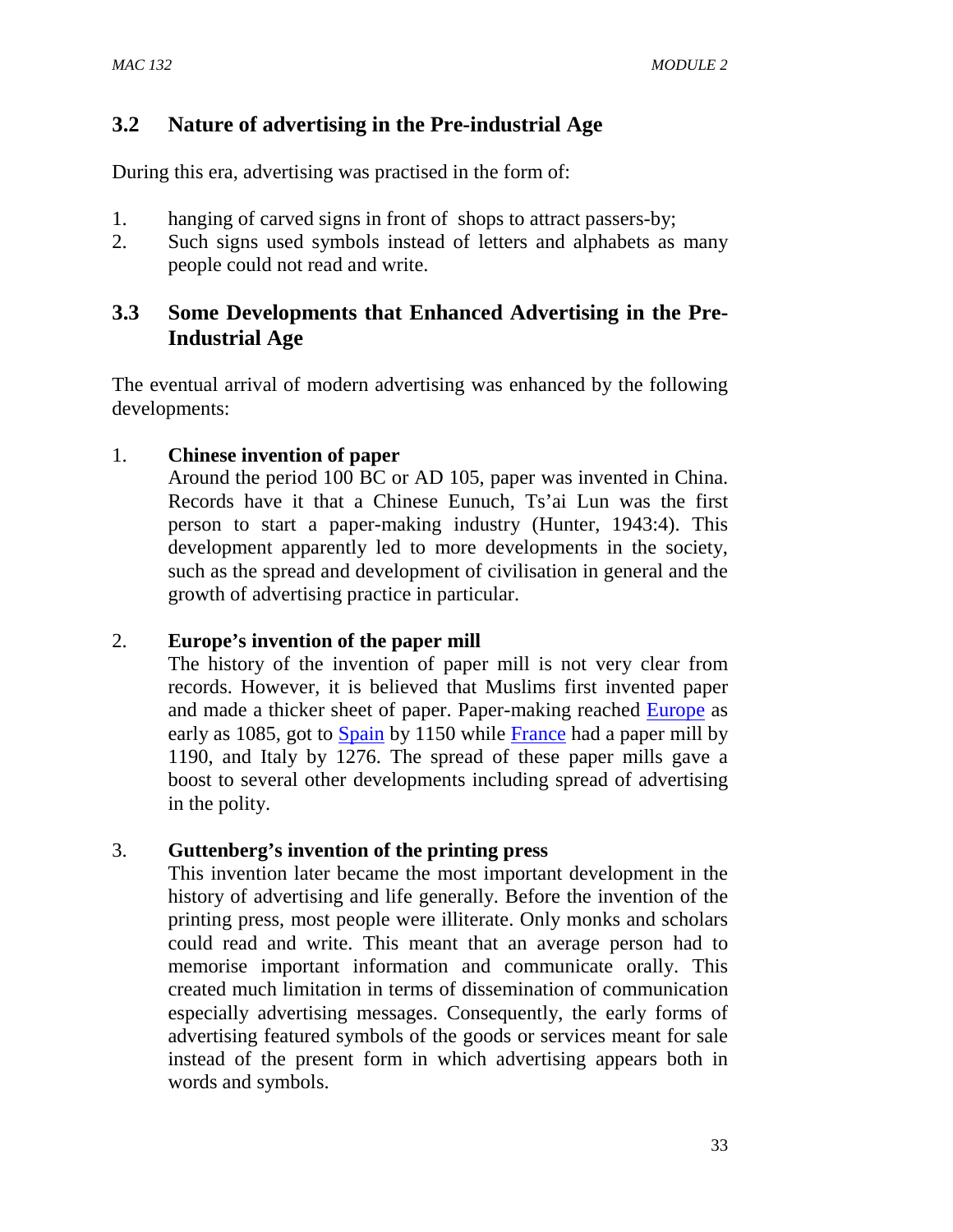### **SELF-ASSESSMENT EXERCISE**

- i. Describe two ways in which advertising was done during the preindustrial age?
- ii. Mention and describe three major developments that enhanced the evolution of advertising in the pre-industrial age.

## **3.4 The First Advertisement in English Language**

The first advertisement that was in English language was in the form of a handbill tacked on church doors in London as early as 1472. The message was the announcement of a prayer book meant for sale. Two centuries after that, the first real newspaper advertising was published, offering a reward for the return of 12 stolen horses. In quick succession, newspapers began to carry advertisements for coffee, chocolate, tea, real estate, medicare, etc. – all directed to a very limited audience.

By early 18th century, with the world population coming up to 600 million people, some cities became big enough to support larger volumes of advertisement. In the American colonies, the Boston newsletter began carrying ads in 1704 and by 1739, Benjamin Franklin, the father of advertising art, became the first to make ads very legible by using large headlines and considerable white space which became known as illustrations in ads.

# **3.5 Evolution of Advertising in Nigeria**

The development of advertising in Nigeria followed a similar path as in the early days of advertising in the Hebrews. As John-Kamen, (2007) records, the earliest form of advertising was trade by barter whereby individuals in need of particular items carried the ones they had to a meeting place or market place and exchanged them with people that had the ones they were in need of. This was followed by public criers, spoken publicity, the use of metal or wooden gongs and hand bells by traders who rang them to attract customers' attention to their goods.

From the early days to the present day, spoken publicity has continued to be used. Spoken publicity, both on radio and in television, has become an important factor in advertising in Nigeria.

It can be said that the establishment of newspapers in Nigeria, pioneered by Iwe Irohin in 1859, paved the way for newspaper advertising in the country. The following newspapers were established at the time: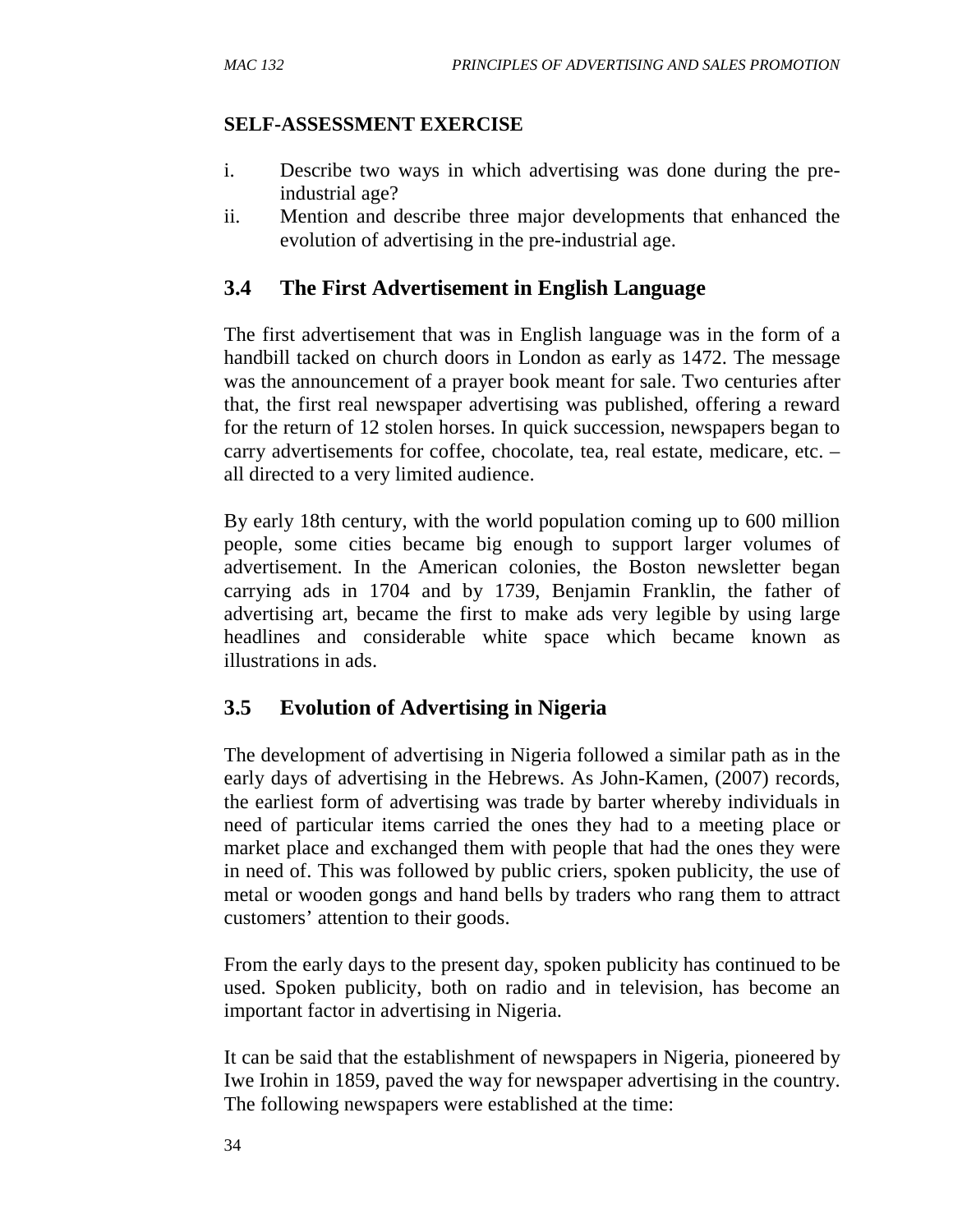- 1. *Iwe Irohin Fun Awon Egba Ati Yoruba* (the newspaper for the Egba people and the Yoruba)*.* This was published by Rev. Henry Townsend when he established a portable printing press at Ake Abeokuta Mission House. That press printed other materials such as religious pamphlets, books, church news, hymnbooks, prayer books and newspapers among others.
- 2. *The Anglo-African* 1863
- 3. *Lagos Times & Gold Coast Colony Advertiser* 1880
- 4. *Lagos Observer*  1882
- 5. *The Eagle & Lagos Critic* 1883
- 6. *The Mirror* 1887
- 7. *Lagos Weekly Times* 1890
- 8. *Lagos Weekly Records* 1890
- 9. *The Lagos Echo* 1891.

## **3.6 The First Newspaper Advertisement in Nigeria**

According to John-Kamen (2006), between 1860 and 1865, the "Iwe Irohin" newspaper carried news, local advertisement and championed the campaign against human trafficking of slave trade. Before the newspaper went out of circulation, its fortnight edition had included a four-page English "supplement".

## **4.0 CONCLUSION**

This unit has exposed you to the history of advertising, tracing its origin and development to the various world wars and the American Civil Wars as well as Nigerian account. The unit also explained the nature of advertisement during that era and also showed how the first advertisement in English language was run in the newspaper.

# **5.0 SUMMARY**

Advertising as we know it today started as symbols and not as written texts or messages. This was so because the societies were small and most people did not know how to read and write so the advertisement was limited to the small areas. The advent of the printing press, the paper mill and the paper changed all that – the first printed newspaper and advertisement all became possible through the application of modern technology.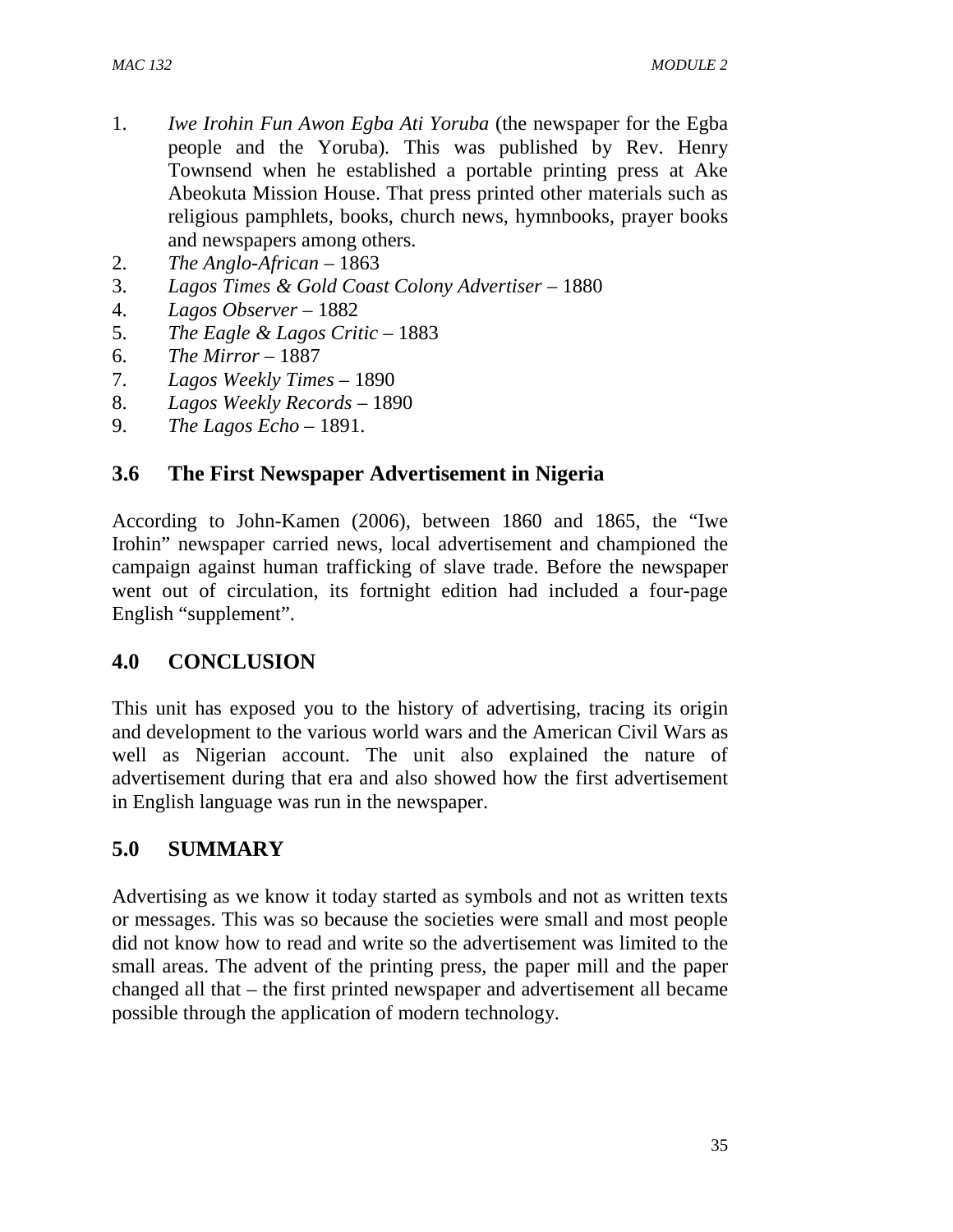### **6.0 TUTOR-MARKED ASSIGNMENT**

Highlight and discuss the contribution of paper and printing press in the development of advertising.

#### **7.0 REFERENCES/FURTHER READING**

- Bearden, W. O., Ingram, N.T. & LaForge, R. W. (2007). *Marketing Principles and Perspectives* (5th ed.) New York: McGraw-Hill Companies, Inc.
- Belch, G. E. & Belch, M.A. (2007). *Advertising and Promotion an Integrated Marketing Communication.* New York: McGraw-Hill.
- Daramola, A. C. (2010). *Principles and Practice of Professional Advertising a Multinational and Comparative Analysis*. Lagos: Trust Communications Limited.
- Fuller, N. B. (2002). A Brief history of paper. Retrieved 2011-01-24
- Jobber, D. (2007). *Principles and Practice of Marketing*. (5th ed.). Glasgow: McGraw-Hill Companies, Inc.
- John-Kamen, A. U. (2006). *Advertising Genesis, Evolution, Principles, Practice*. Enugu: Snaap Press.
- Rossiter, J. R. & Percy, L. (1997). *Advertising Communication and Promotion Management, (*2nd ed.) New York: McGraw-Hill.
- Schwab, V. (1962). *How to Write a Good Advertisement. New York: Harper & Row*
- Tellis, G. J. (1998). *Advertising and Sales Promotion Strategy*. Addison: Wesley Education Publishers, Inc.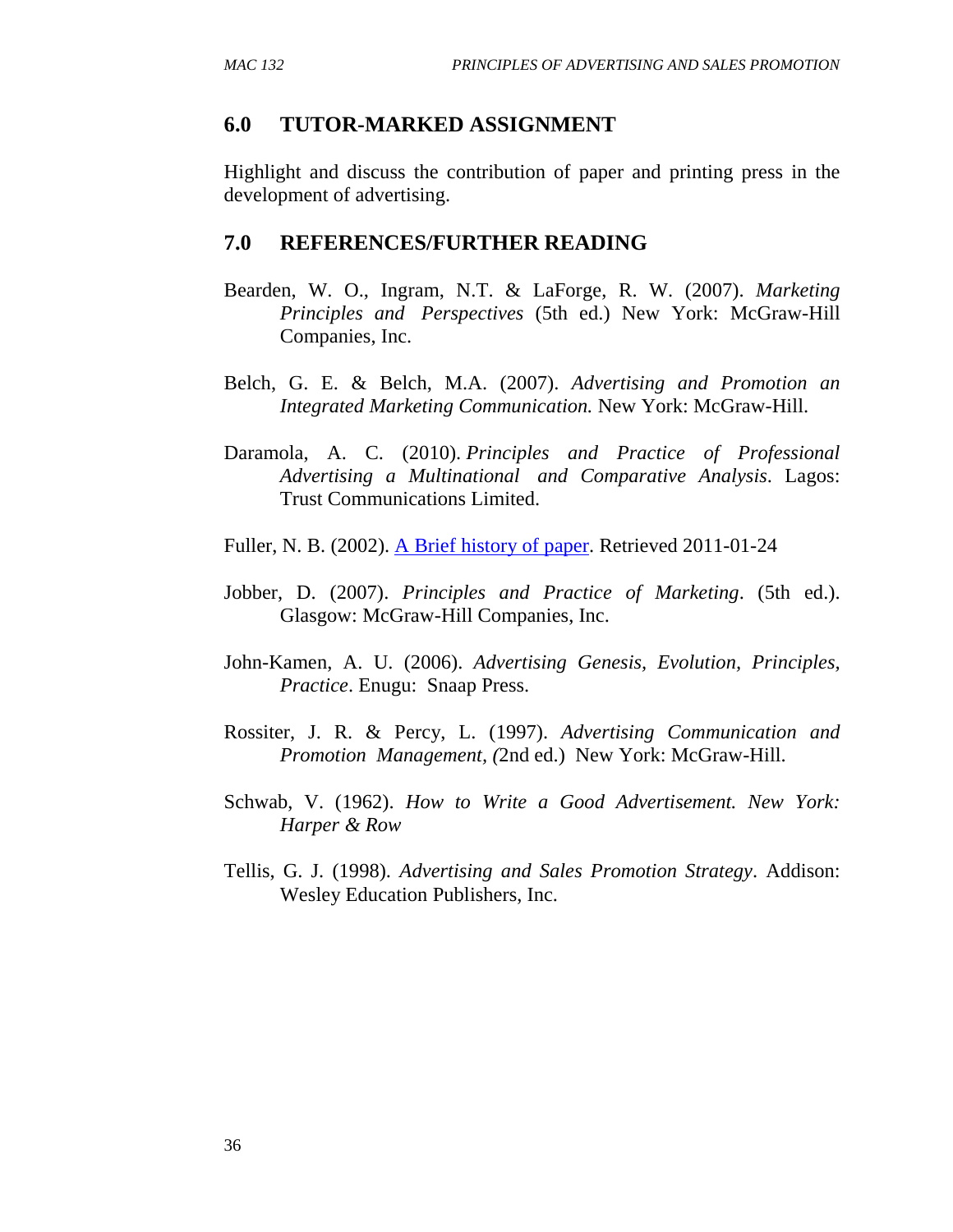## **UNIT 2 DEFINITION OF THE COMMUNICATION PROCESS**

#### **CONTENTS**

- 1.0 Introduction
- 2.0 Objectives
- 3.0 Main Content
	- 3.1 Meaning of Communication
	- 3.2 Communication Principles
- 4.0 Conclusion
- 5.0 Summary
- 6.0 Tutor-Marked Assignment
- 7.0 References/Further Reading

### **1.0 INTRODUCTION**

The overall objective of the elements of the Integrated Marketing Communication (IMC) programme is to communicate with an audience or target group. Whether through media advertising, direct marketing, public relations or sales promotion, it all boils down to sending out a set of carefully articulated and well designed messages to both current and prospective, relevant publics.

The way an individual, group, or organisation communicates to its audience, depends on a number of factors. As a marketer, the way communication will flow from the organisation to the public will be a function of several factors including:

- (1) How much the potential customers, including current ones know about the company,
- (2) What type of image or perception the customers hold of the company and its products and services.

 For these reasons and to discover answers to the above, it is important for those who have responsibility to develop the IMC programme to properly understand how communication works. This means, they have to understand what the process is in terms of how they create, deliver, manage and evaluate messages about a brand. The key thing for marketers to bear in mind is that consumers will always receive, interpret and react to their communication messages in various ways. It is this various ways of reacting to messages that will shape their responses to the company and its products and services.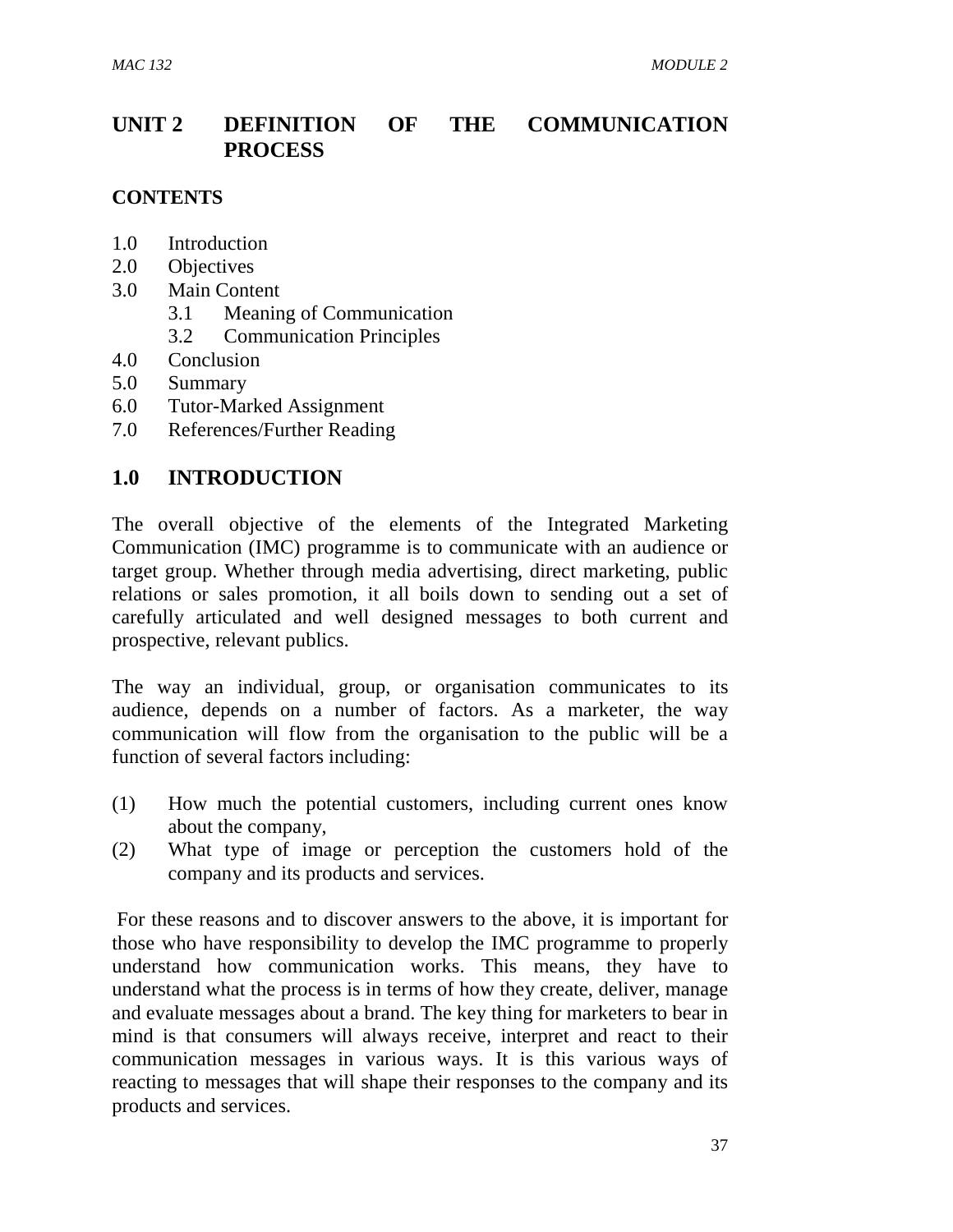## **2.0 OBJECTIVES**

At the end of this unit, you should be able to:

- define communication
- discuss the principles of communication.

## **3.1 Meaning of Communication**

There are as many definitions of communication as there are experts in the field. Looking at the origin of the term, which is derived from the Latin word, *communicare*, one sees *'*sharing' imbedded in the meaning. Again, the French word *communis*, symbolises 'common' among the relevant persons.

According to Akalugo (2003) and Sybil *et al.* (1989):

Communication serves as an instrument of social interaction. It helps us to understand ourselves, to keep in touch with other people and to understand situations. Furthermore, it is a means by which power is acquired, exercised and sustained. It is the medium through which relationships are established, extended and maintained…

Let us consider in full, some of these definitions of communication by some experts:

- i. Communication is any means by which a thought is transferred from one person to another (Chapel & Read 1984:1).
- ii. Communication is the process by which one person (or a group) shares and imparts information to another person (or group) so that both people (and group) clearly understand one another. (Udall, R. & Udall, S. 1979:5).
- iii. Communication is not just the giving of information, it is the giving of understandable information and receiving and understanding the message.
- iv. Communication is the transferring of a message to another party so that it can be understood and acted upon. (Eyre, E.C. 1983:7).
- v. The communication process involves all acts of transmitting messages to channels which link people to the languages and symbolic codes which are used to transmit messages, the means by which messages are received and stored, and the rules, customs, and conventions which define and regulate human relationships and events. (Ugboajah, F. 1985:2).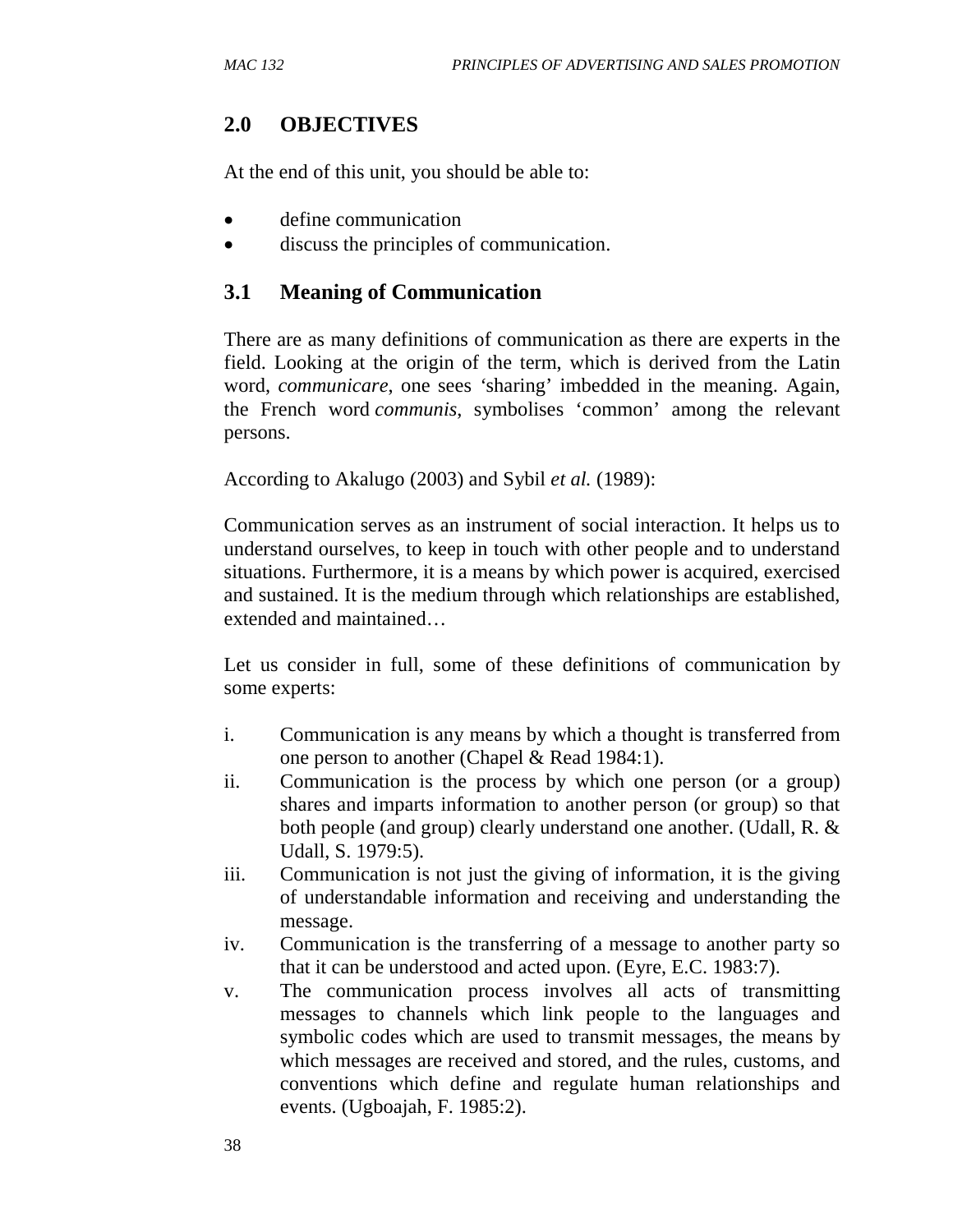These definitions reveal a common feature, namely, that communication is viewed as:

- a. Process of transmitting thought.
- b. The sharing and imparting of information.
- c. The giving of understandable information and receiving and understanding of the message.
- d. The transmitting of messages and the linking of people.
- e. The conveying of ideas, feelings and attitudes.
- f. The creating and exchanging of messages within a network of interdependent relationships.

## **3.2 Communication Principles**

It is usually said among communication practitioners that when communication goes smoothly, it looks simple and effortless. But this is not always the case especially when communication misses the mark. For communication to work effectively and accomplish its objective, every communication effort goes with and is affected by some principles that are not so apparent. All these principles involve a well-coordinated process. The understanding of these principles is very crucial in helping us make strategic choices and in turn enhances our capacity to achieve both personal and organisational goals. Let us then understand what is meant by communication principles. To better understand communication, we need to have an understanding of some subtle but important underlying principles. These principles are:

#### **i. Communication is unavoidable**

It is a basic fact that one cannot avoid communication. According to Adler, Elmhurst,and Lucas (2012) in their book, *Communicating at Work: Strategies for Success in Business and the Professions,* "One cannot **NOT** communicate." In other words, communication is inevitable among humans. To underline the inevitability of communication in our lives, we need to know that even not saying anything in some circumstances can be said to be communication as that 'muteness' sends a signal. Our facial expressions, postures, gestures, clothing, frowning, and so on, give a clue to our attitude or inner thoughts.

### **ii. Communication is strategic**

This means for every communication effort, there is a goal to be achieved. Be it at the work place or elsewhere, every communication effort is aimed at achieving a particular objective. To this end,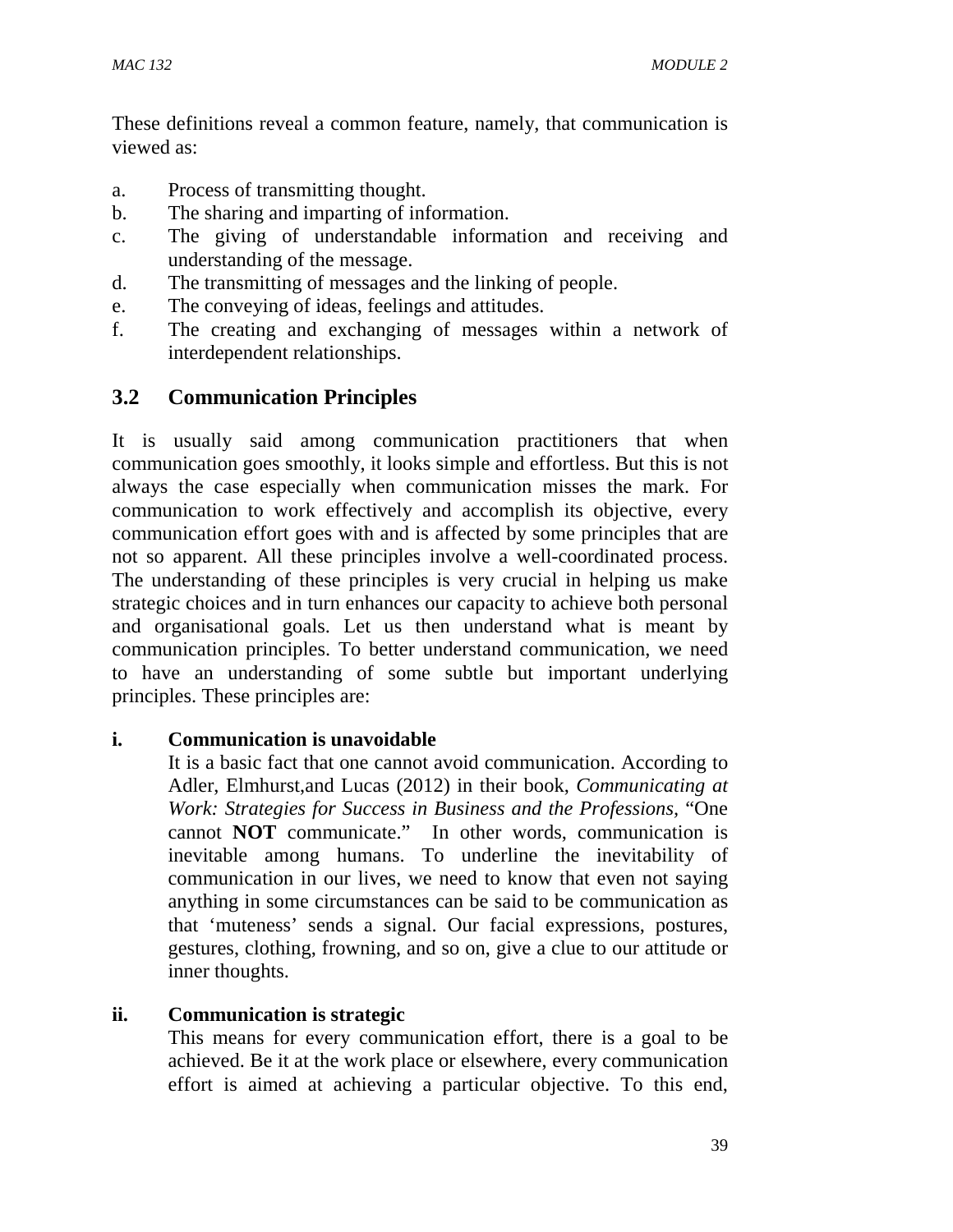experts have identified three types of goals that a communication effort may aim to achieve at any given time. These include:

Instrumental communication: Instrumental communication is a communication goal that tries to accomplish 'the task at hand.' For instance, if your boss says, I need the broadcast schedule now…he is communicating instrumentally.

Relational communication:The second set of goals is relational communication which is a message that shapes and reflects how people regard one another. Relational communication encompasses communication processes in personal relationships such as romantic relationships, family relationships, and friendships.

Identity management: Third in strategic involves identity management – which is the practice of presenting oneself in a way that produces a good image and distinctive sense of self. Identity management refers to the ways we handle ourselves in various situations. For instance, we decide on particular communication behaviour to influence how others perceive us. Another important reason to communicate our identities is to become an active citizen, voicing our identities.

### **iii. Communication is irretraceable**

The opportunity to retrace words already spoken is unfortunately impossible. This limitation or challenge is more prevalent in broadcast communication than in print. Even when editors try to make amends by retracting their words and tendering apologies for unintended slips, this is usually not possible because words said are hardly retraceable.

# **4.0 CONCLUSION**

To achieve an effective communication, one must be clear about the objectives. Above all, one should also know the various principles that guide communication process. These principles have been clearly outlined and explained for proper understanding.

## **5.0 SUMMARY**

We have discussed and noted various ways to define communication. We have also identified the principles that underline the entire communication process, by showing how related they are to the objectives of communication.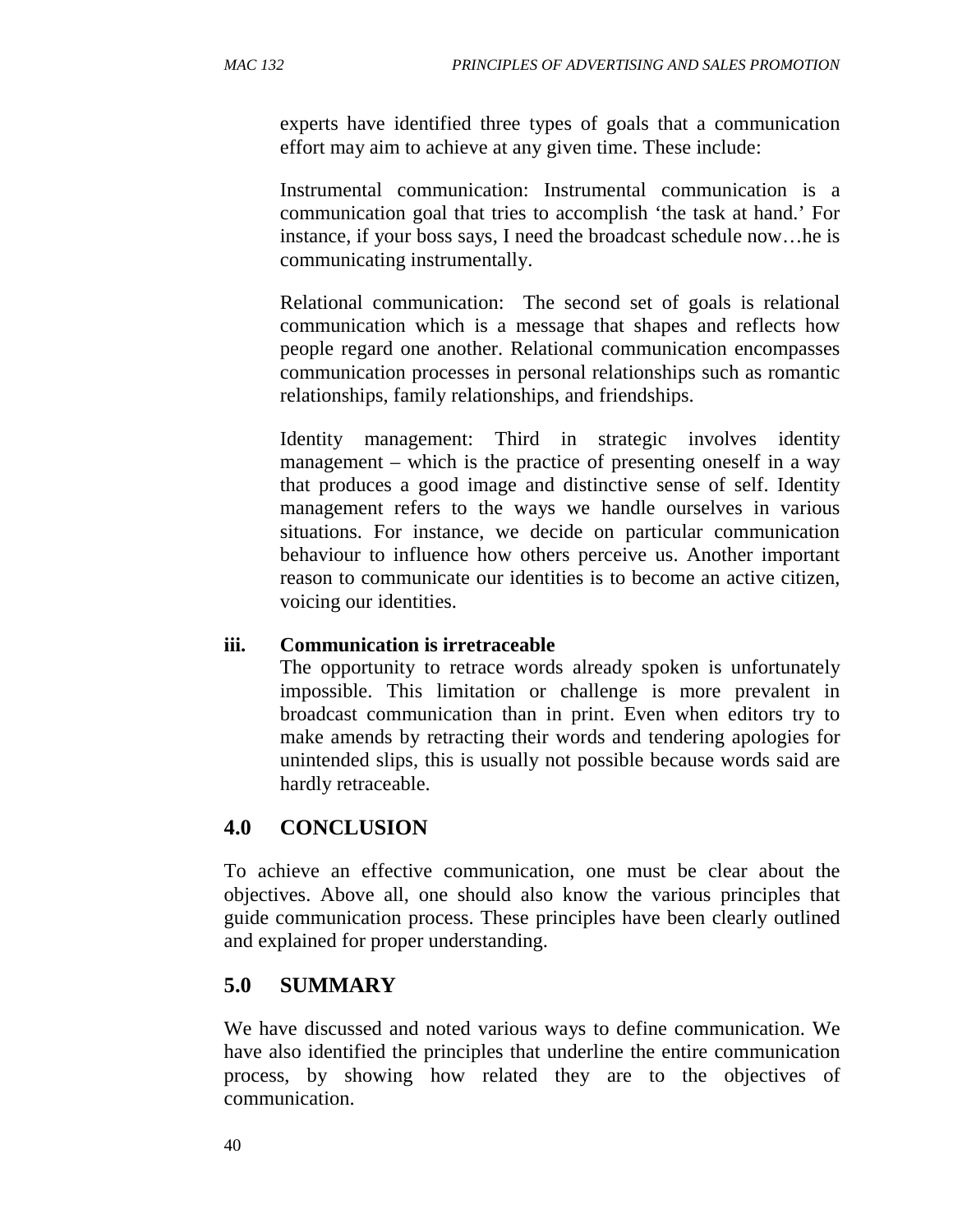## **6.0 TUTOR-MARKED ASSIGNMENT**

Explain the principles of communication as discussed in this unit.

### **7.0 REFERENCES/FURTHER READING**

- Daramola, A. C. (2010). *Principles and Practice of Professional Advertising a Multinational and Comparative Analysis*. Lagos: Trust Communications Limited.
- Jobber, D. (2007). *Principles and Practice of Marketing*. (5th ed.) Glasgow: McGraw-Hill Companies, Inc.
- Schwab, V. (1962). *How to Write a Good Advertisement.* New York: Harper & Row.
- Tellis, G. J. (1998). *Advertising and Sales Promotion Strategy*. Addison: Wesley Education Publishers, Inc.
- Adler, Marquardt Elmhurst, Lucas (2012). *Communicating at Work: Strategies for Success in Business and the Professions.* McGraw-Hill Humanities/Social Sciences/Languages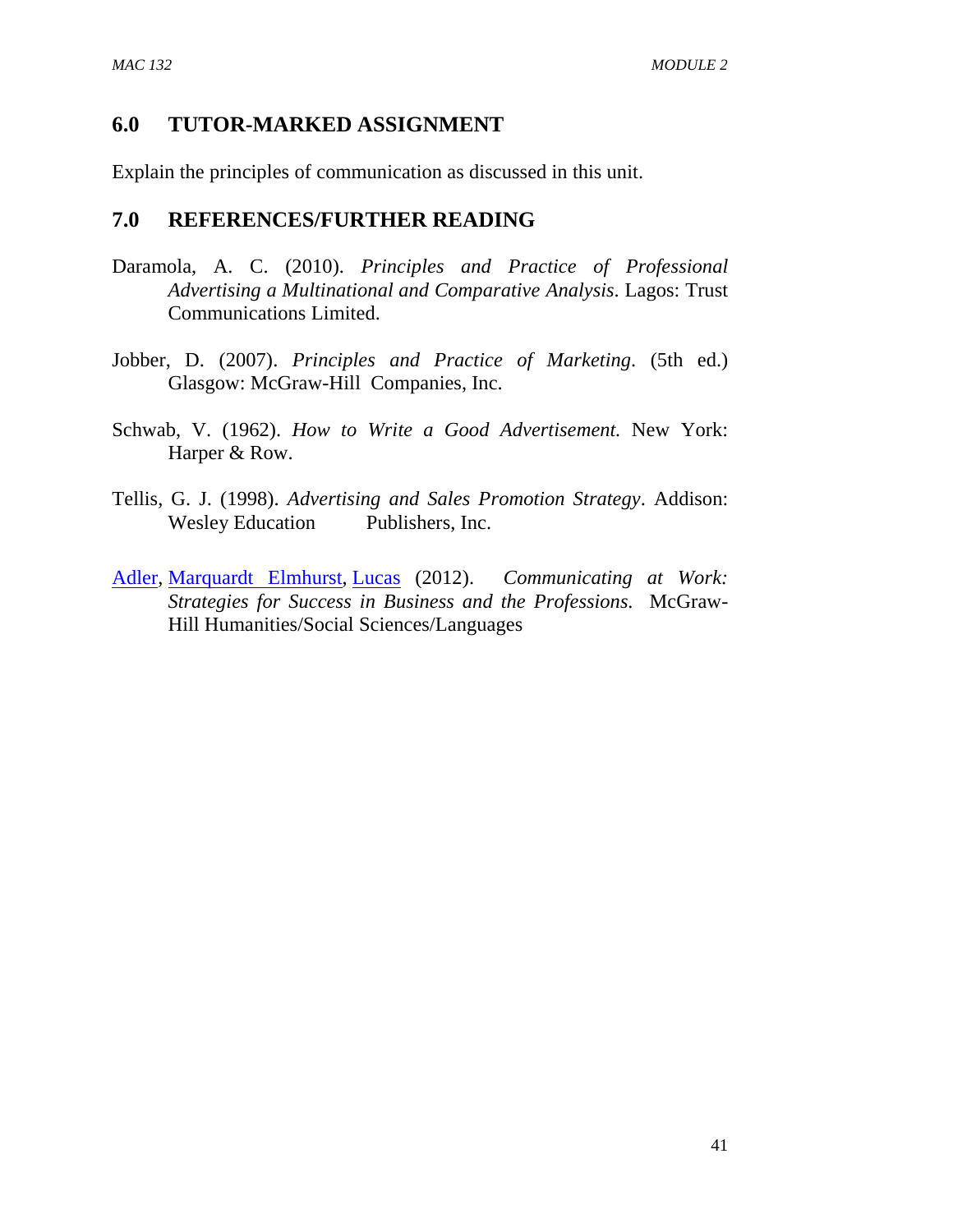# **UNIT 3 NATURE OF COMMUNICATION**

### **CONTENTS**

- 1.0 Introduction
- 2.0 Objectives
- 3.0 Main Content
	- 3.1 Source Encoding
	- 3.2 Channel
	- 3.3 Receiver/Decoding
	- 3.4 Noise
	- 3.5 Response/Feedback
- 4.0 Conclusion
- 5.0 Summary
- 6.0 Tutor-Marked Assignment
- 7.0 References/Further Reading

## **1.0 INTRODUCTION**

Having established what communication means and also laid the ground rules in form of principles in the first unit of this module, we now turn to consider the basic model of communication. By this we mean, the various elements of the communication process which play various roles to make communication complete.

 In the communication model, two elements represent the major participants in the communication process, which are the sender and the receiver. Another two elements are the message and channel. There are, however, four others which are the communication functions and processes: encoding, decoding, response and feedback, while at the rear we have noise. Noise refers to any extraneous factors in the system that can interfere with the process and work against effective communication.

## **2.0 OBJECTIVES**

At the end of this unit, students should be able to:

- discuss the meaning of source encoding
- explain what is meant by channels
- explain the meaning of receiving/encoding
- explain the role of noise in communication
- discuss the importance of response/feedback.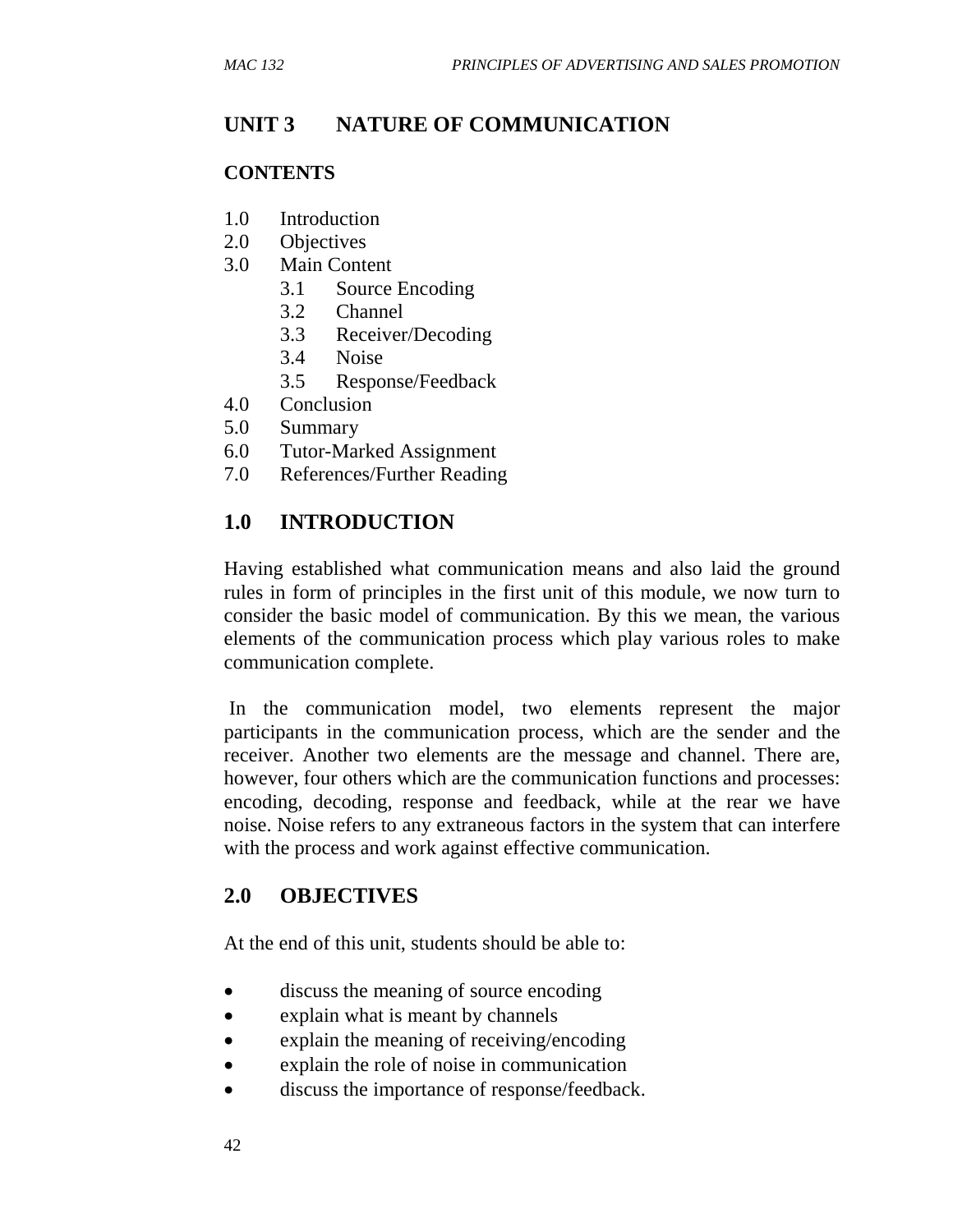# **3.0 MAIN CONTENT**

## **3.1 Source Encoding**

In a typical communication event, the sender or source of communication is the person or organisation that has information to share with another person or group of people. In this case, the source could be an individual or a nonpersonal entity.

In the case of an individual, it could be a sales person of an organisation; it could also be a hired or contracted person by the organisation. Such a person could be a celebrity, for example, former footballer, Austin J. J. Okocha … when appears in an advertisement on behalf of the sponsoring organisation.

If it is a non-personal entity, it could be the corporation or organisation itself and no individual represents it. An example is any corporate advertisement placed by Nigerian Breweries Plc, Guinness Nigeria Plc or Coscharis Motors. In many cases, the source of many adverts is the company itself since no specific spokesperson or source is shown. Many companies in Nigeria operate in this manner, and they include: Dangote Nigeria Limited, Globe Motors Limited, Elizade Toyota, GT Bank Plc, among others.

#### **Source credibility**

Organisations which employ the services of spokespersons do so because of what they believe that the spokesperson means to the general public. This is because the receivers' perception of and attitude to the source can influence how the communication/message will be received by the audience. It is therefore important for marketers or organisations to be careful to select a communicator whom the receiver/audience believes is trustworthy and they can relate with.

#### **The encoding process**

This is simply putting thoughts, ideas, information, symbols, pictures, etc, into a symbolic form for the receiver to receive and understand. The aim of the sender is to 'encode' the message in a way the receiver will receive it and understand it. To achieve this, the sender must use words, symbols and signs that are familiar to the target audience.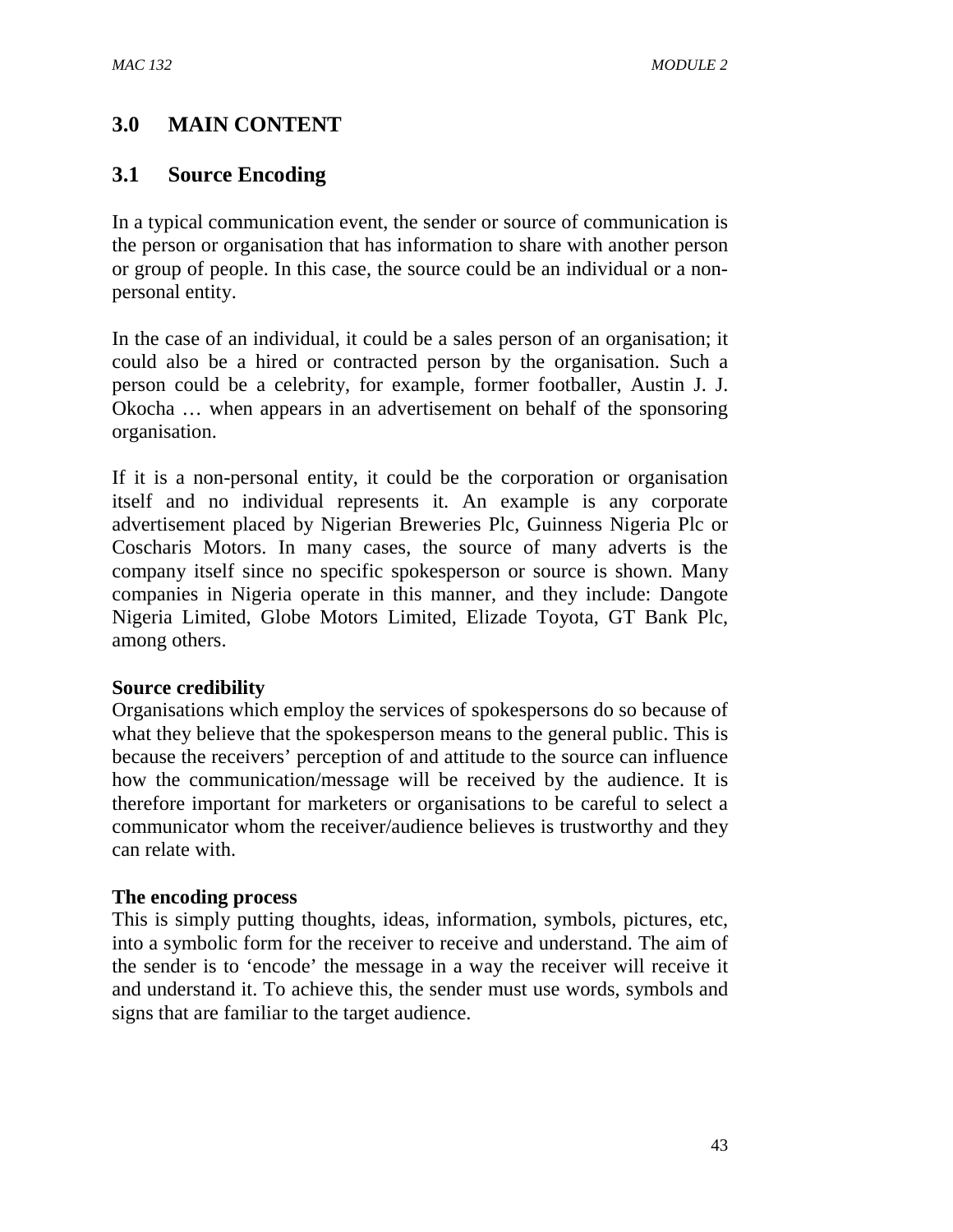### **Types of symbols**

Some symbols are known by everyone in the world; that means they have universal meaning. For instance, 'No smoking sign' 'No parking sign', 'Hospital sign' and 'Zebra Crossing sign'. On the other hand, some companies have stayed long in business and have built their brand so well that they now have recognisable symbols known as logo. For instance, in Nigeria, Mr. Biggs, Coca-Cola, Guinness Stout, Gulder lager logos, etc are quite easily recognisable. The idea is that even when an advert carries only these logos without words, the receiver or audience immediately recognises the sponsors.

### **The Message**

The process of encoding naturally leads to the formulation of the message which contains the information or the meaning which the source intends to share, convey or send. The message in most cases is the central reason or substance in any communication event.

### **Types of message**

Message could either be verbal, nonverbal, oral or written or even symbolic. Whatever be the case, the message must be put into a form that can be transmitted and understood by the receiver or otherwise be appropriate for the channel of communication being used.

## **3.2 Channel**

This means the method by which the communication travels from the sender/encoder to the receiver/decoder. There are two broad categories:

**Personal channels:** Personal channels of communications are direct, interpersonal (face-to-face) contact with target individuals or group. Examples of personal channels include: sales people as they deliver their sales message to buyers or potential buyers. Others are friends, neighbours, associates, co-workers or family members. They often use word-of-mouth communication as a source of information and have been found to be powerful.

**Non-personal channel:** These are the types of channels that carry messages without interpersonal contact between sender and receiver. These are generally referred to as the mass media or mass communication. This is so called because, the same message is sent to many individuals at the same time. For example, NTA used to pride itself as beaming its signal to 30 million people at prime time. That means any advert broadcast to the people at that time will reach 30 million people at the same time.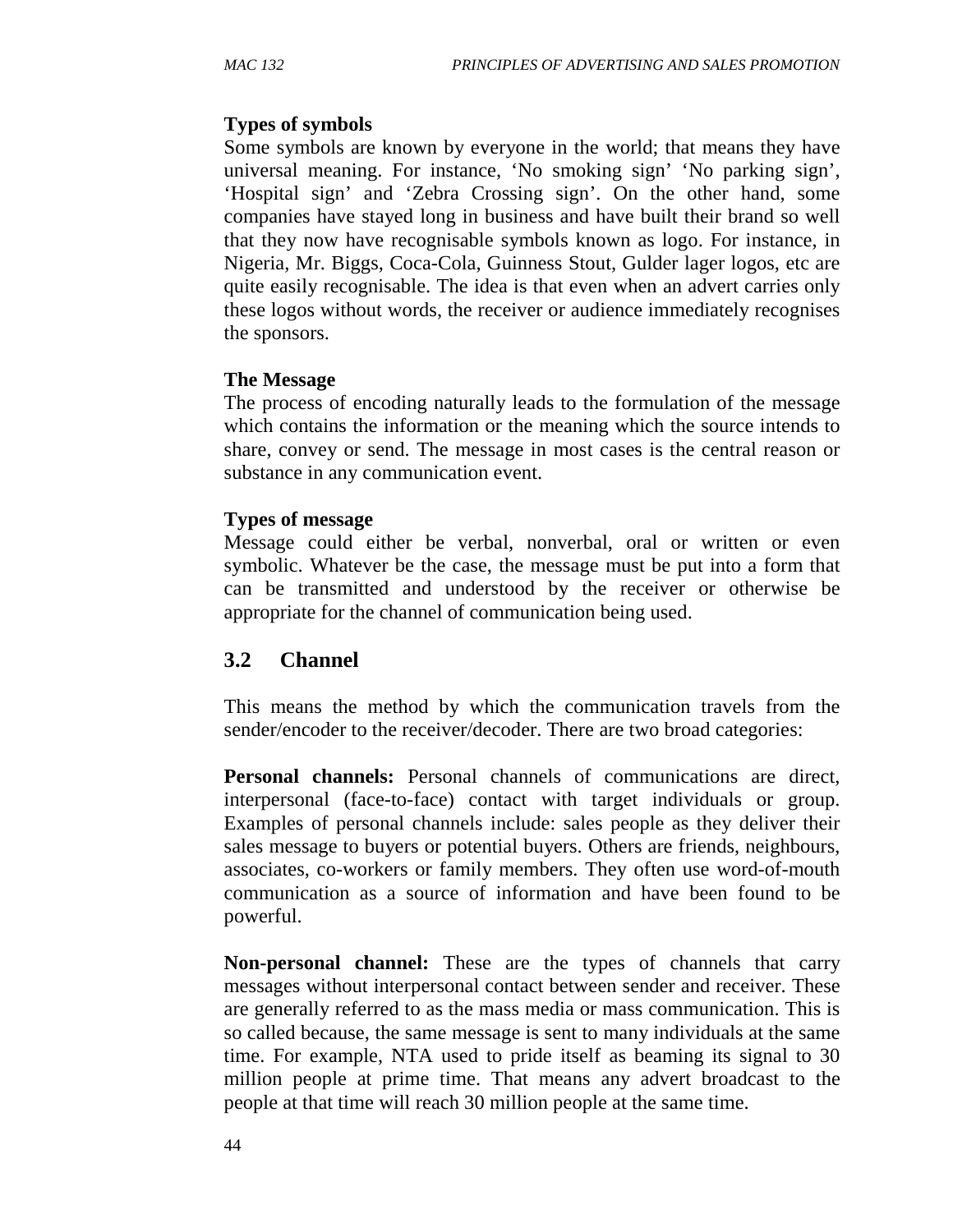### **Types of Non-personal**

There are two categories of non-personal channels of communication. They include: print and broadcast. Print media include newspapers, magazines, direct mail, bill boards, etc. broadcast include radio, television and the Internet.

## **3.3 Receiver/Decoding**

At the other end of the communication activity is the receiver – the person(s) with whom the sender shares thought or information. Generally, it is important to see the receiver as the consumers in the market or the audience who hear, see and/or read the message from the marketer/advertiser and decode it. By **decoding,** we mean the process by which the receiver of a message transforms the message back into thought to create the required understanding. This process is heavily influenced by what is called **field of experience** of the receiver. This field of experience means, circumstances surrounding the receiver at the particular point in time when the communication is taking place. They include: perceptions, attitudes and values which he or she now brings to the communication experience or situation. These can sway the receiver to act or respond negatively or positively to the message, as the case may be.

### **How to achieve effective communication**

In order to achieve an effective communication, the decoding process used by the receiver must match the encoding process of the sender. This means that the receiver interprets and understands correctly what the sender or source is trying to communicate. Communication is effective when sender and receiver are on a common ground.



**Fig. 2: Model of the Communication Process**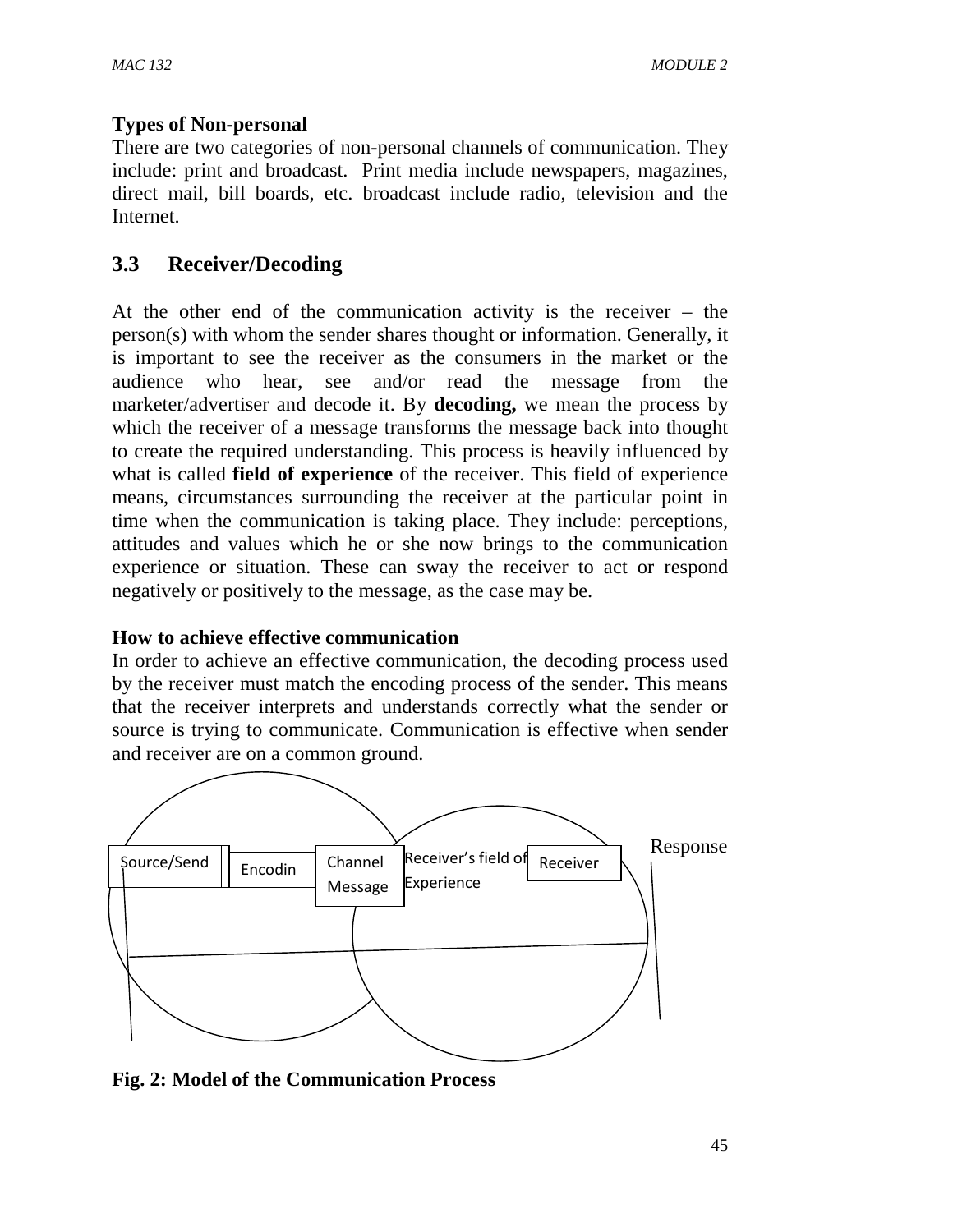## **3.4 Noise**

Next in the line of the essential elements in the communication process is noise. We have established that communication is a process. Throughout the process, there are usually extraneous factors that can interfere with or distort its reception. This is known as noise. As ordinary noise would make it difficult to hear someone speaking to you at interpersonal level, so also can noise be a problem in any given communication event.

### **Causes of noise**

Some errors or distraction occur during the process of the encoding of the message, such as distortion in a radio or television signal or a distraction at the point of reception.

Noise may also occur because of the different fields of experience of the sender and receiver. As we discussed earlier in the field of experience, lack of common ground between sender and receiver may also result in improper encoding of the message. This can be in form of using signs, symbols or words that are unfamiliar or have a different meaning to the receiver. To avoid this from happening, communicator/advertisers must ensure that their own field of experience overlaps with that of the receiver at all times. It is important to stress that in any communication situation, the more common ground there is between the sender and receiver, the better – i.e. the less likely it is that this noise will occur.

# **3.5 Response/Feedback**

After seeing, reading or hearing a message, the receiver's set of actions is known as **response.** This response can be expressed in two ways:

- 1) Non-observable actions: In this way, the receiver will only store information in his memory for later day use.
- 2) Immediate action: Here the receiver takes an action as requested in the communication. For example, the receiver could pick up his phone to call a given number to order a product as advertised in the media.

The receiver's response that is communicated back to the sender is called **feedback.** This is one major aspect of marketing that marketers are usually interested in when they run advertisement in the media. Feedback is the last element that closes the loop in the communication flow and makes it possible for the sender to monitor how the message is being decoded and received.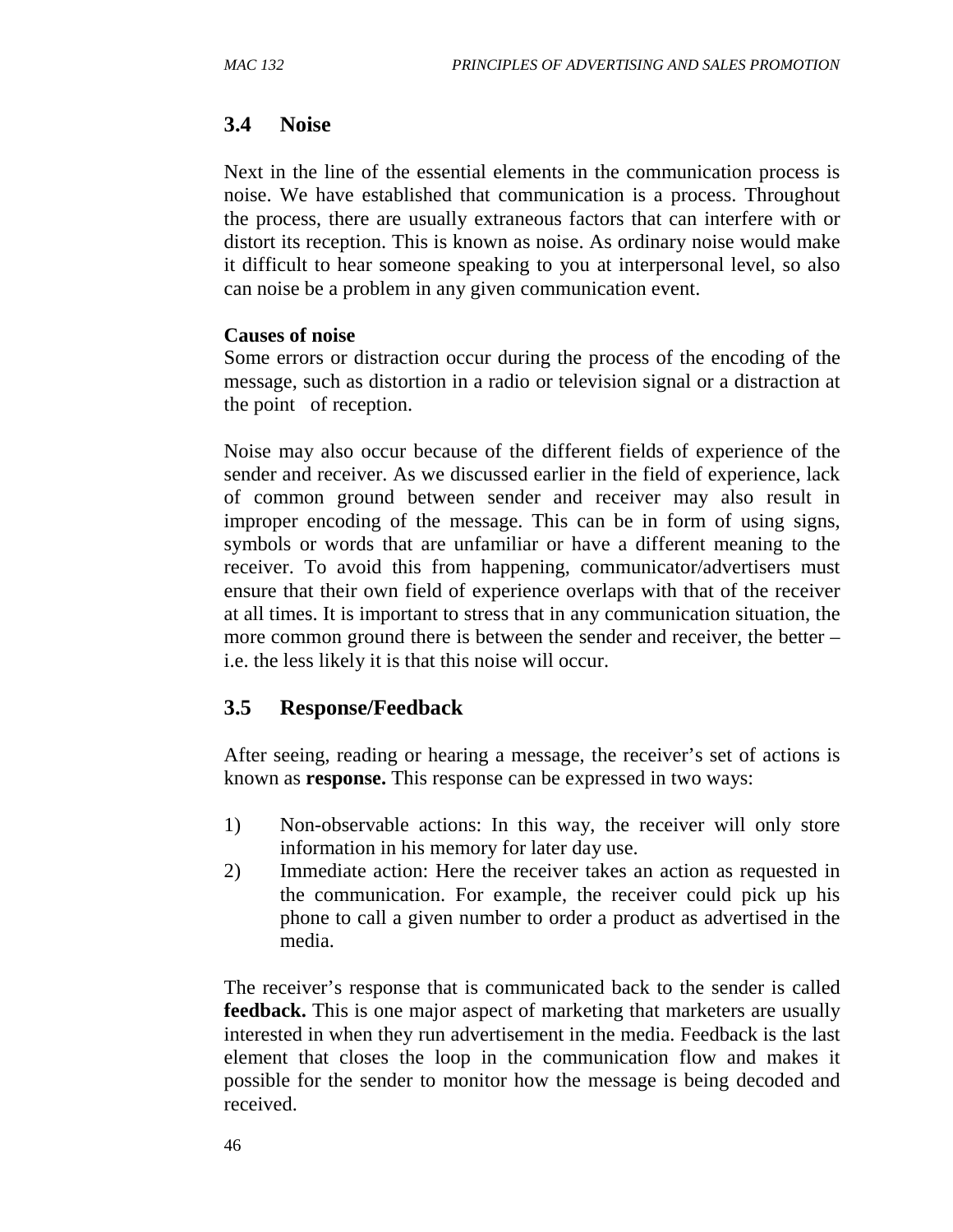## **4.0 CONCLUSION**

In this unit, we have discussed the nature of communication by looking at source encoding, channel, receiver/decoding, noise, response/feedback and how they are coordinated to achieve effective communication.

## **5.0 SUMMARY**

Effective communication depends, to a great extent, on our ability to understand the nature of communication. This involves understanding source encoding, channel, receiver/decoding, noise, response/feedback and how they are coordinated to achieve the expected result.

## **6.0 TUTORMARKED ASSIGNMENT**

Enumerate and explain the six elements involved in a communication process.

## **7.0 REFERENCESFURTHER READING**

- Daramola, A. C. (2010). *Principles and Practice of Professional Advertising a Multinational and Comparative Analysis.* Lagos: Trust Communications Limited.
- Jobber, D. (2007). *Principles and Practice of Marketing*. (5th ed.) Glasgow: McGraw-Hill Companies, Inc.
- Schwab, V. (1962). *How to Write a Good Advertisement.* New York: Harper & Row.
- Tellis, G. J. (1998). *Advertising and Sales Promotion Strategy*. Addison: Wesley Education Publishers, Inc.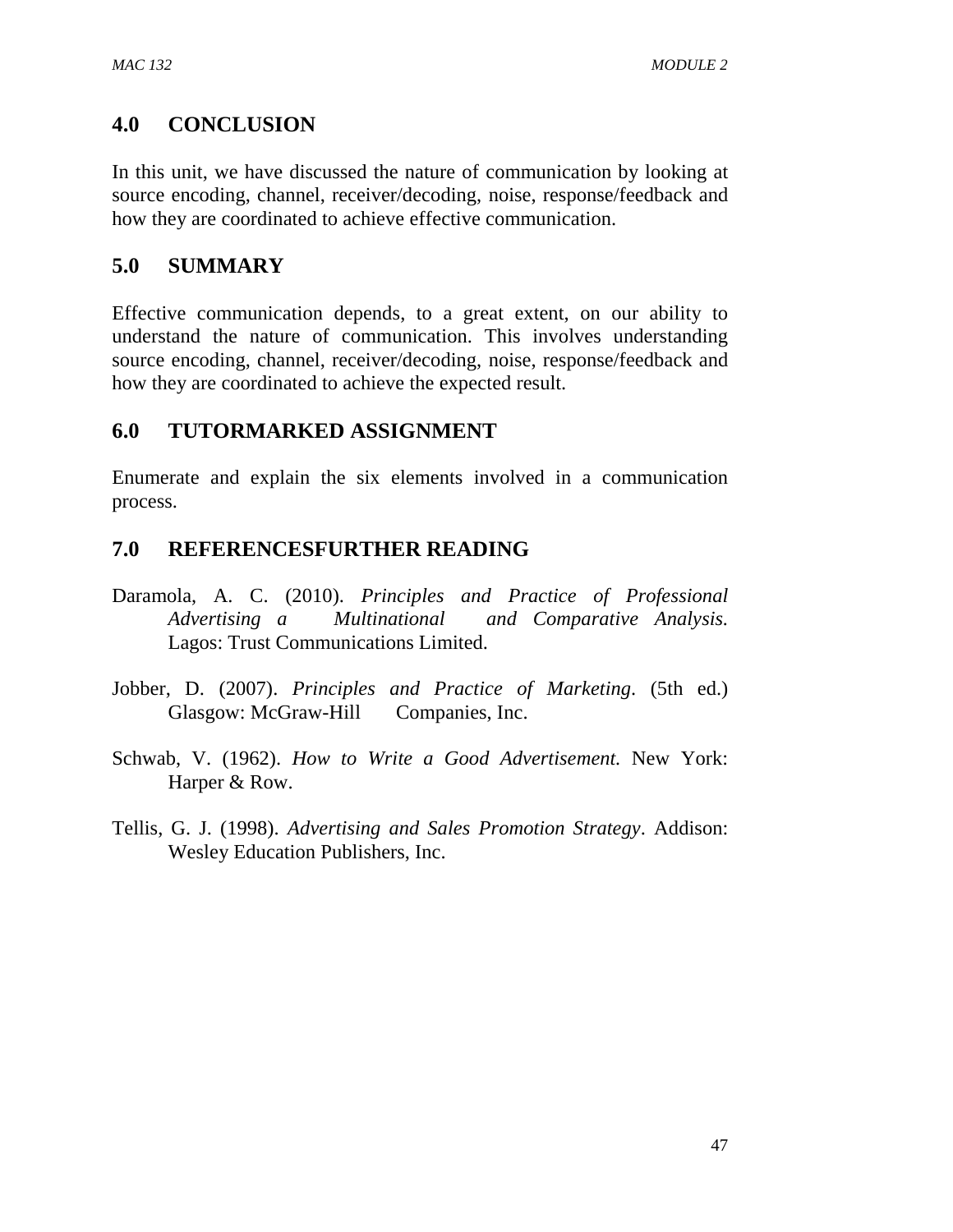## **UNIT 4 THE RESPONSE PROCESS IN COMMUNICATION**

#### **CONTENTS**

- 1.0 Introduction
- 2.0 Objectives
- 3.0 Main Content
	- 3.1 The AIDA Model
	- 3.2 The Hierarchy of Effects Model
	- 3.3 The Innovation Adoption Model
	- 3.4 Information Processing Model
- 4.0 Conclusion
- 5.0 Summary
- 6.0 Tutor-Marked Assignment
- 7.0 References/Further Reading

### **1.0 INTRODUCTION**

In any given communication event or situation such as advertisement, there is always a response process, which is the process the receiver undergoes once he receives a communication message. This response process represents a very significant aspect of developing an effective communication programme. This requires a good understanding of the process which the receiver undergoes in moving toward a specific behaviour such as purchasing a product as well as how a promotional offer can influence consumers' response. In this unit, we shall examine four types of models which depict the various stages that the consumer may pass through from "not being aware" to "actual purchase" of a product.

### **2.0 OBJECTIVES**

At the end of this unit, you should be able to:

- explain the meaning of process of communication
- discuss AIDA model
- explain hierarchy of effects model
- define and explain innovation and adoption model
- define and explain information processing model.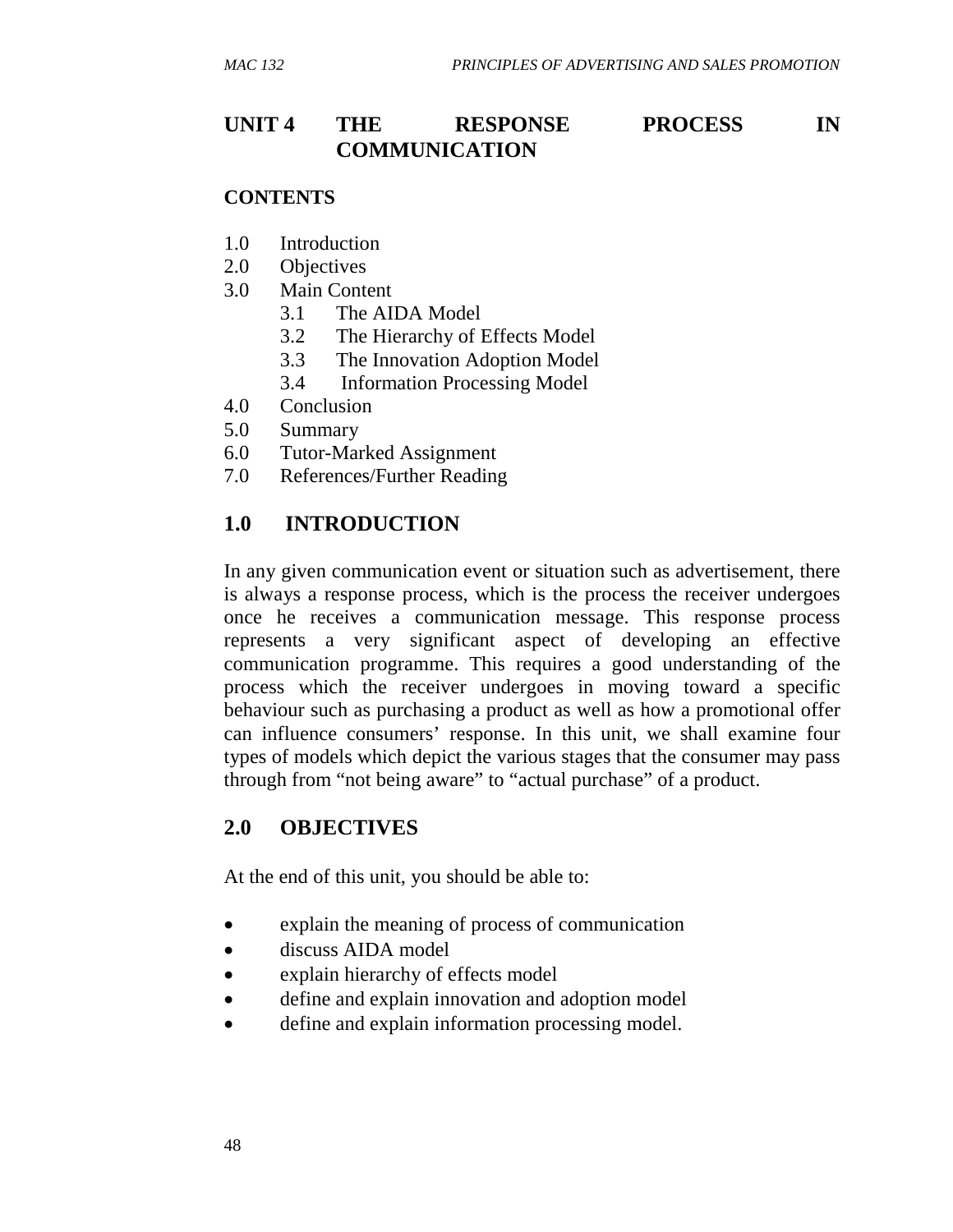.

# **3.0 MAIN CONTENT**

## **3.1 The AIDA Model**

**AIDA** is an acronym for Attention**,** Interest, Desire and Action which represent the stages a consumer passes through with a salesperson in the personal selling process or with an advert copy in an advertising process. In simple terms, the salesperson or advertisement copy must first get the attention of the consumer, and then arouse his/her interest. This interest should create a desire and subsequently an action would follow. Action in this process, involves making the customer to make a purchase decision. For the marketer, this stage is very important as well as very difficult.

Every piece of advertising, whether in print, radio, or television, is designed to take the customer through all these stages with the ultimate aim of extracting purchase decision/commitment which should ultimately lead to a purchase action

The various stages of the model are further explained thus:

- A: This stands for **Attention**, and belongs to the cognitive stage whereby the consumer is expected to recognise clearly the message being passed at him. In our mediated world, you need to be quick and direct to grab people's attention. Powerful words or pictures tend to catch the reader's eye; make them stop and read what you have to say next. So use them to effect.
- I: This stands for **Interest** and it is one of the most challenging stages in the AIDA model. Having got the attention of your target audience, but can you engage with them enough so that they'll want to spend their precious time understanding your message in more detail? That is the purpose of interest. Gaining and retaining the reader's interest is a deeper process than just grabbing their attention. They will give you a little more time to do it, but you must stay focused on their needs. This means helping them to pick out the messages that are relevant to them quickly. So, in writing headlines of advertisements, use bullets and subheadings, and break up the text to make your points stand out.
- D: This stands for **Desire** which means the individual is receiving some effect on him due to the message content. The Interest and Desire parts of the AIDA model go hand-in-hand. As communicator (advertiser) is building the reader's interest, he/she is also expected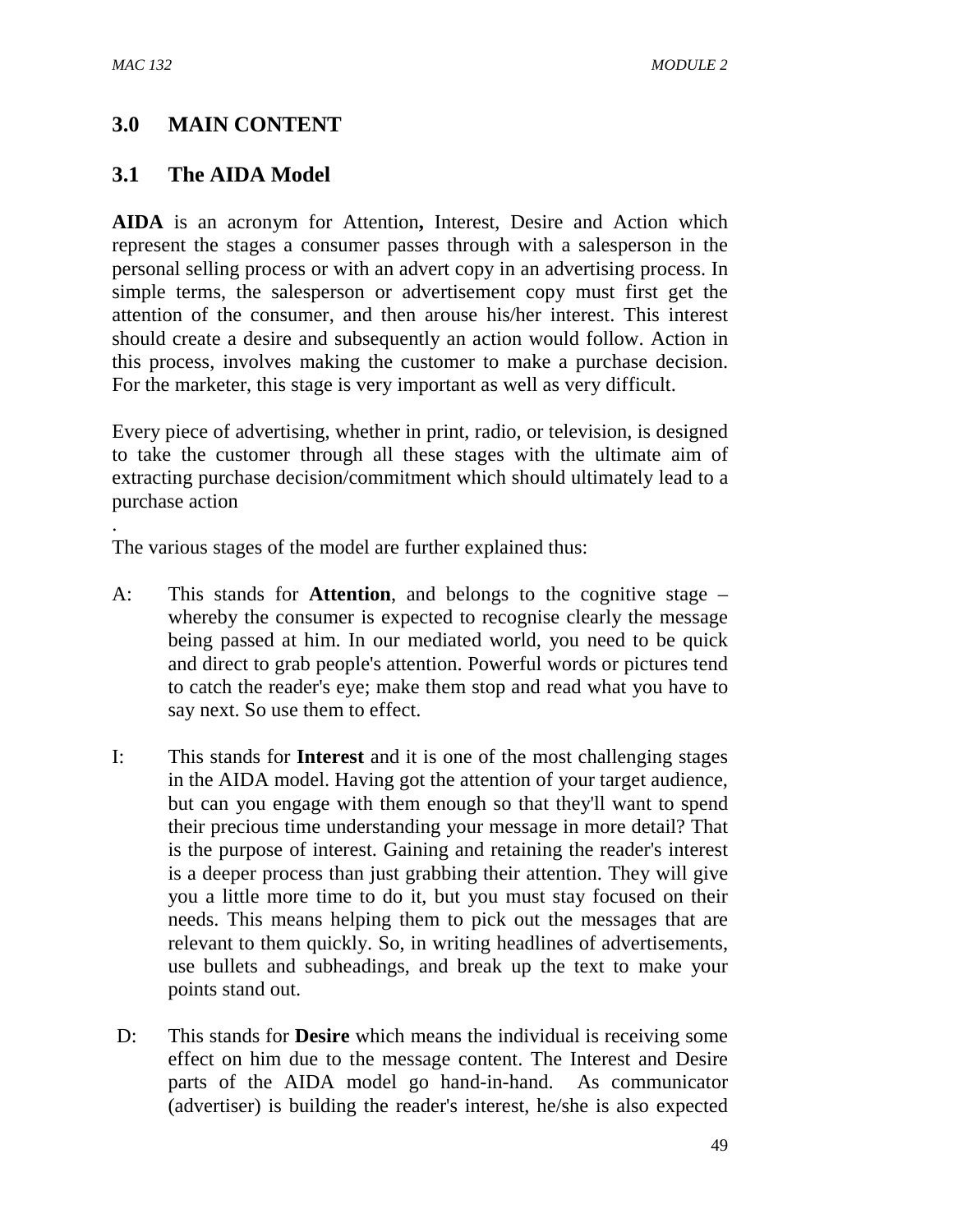to help them understand how what they are offering can help them in a real way. The main way of doing this is by appealing to their personal needs and wants.

As www.mindtools.com suggests, rather than simply saying *"*Our lunchtime seminar will teach you feedback skills", explain to the audience what's in it for them: for instance, "Get what you need from other people, and save time and frustration, by learning how to give them good feedback."

A: This stands for action. At this concluding stage, you need to be very clear about what action you want your readers to take. For example, "visit our experience centre now for more information" rather than just leaving people to work out what to do for themselves, (www.mindtools.com).

# **3.2 The Hierarchy of Effects Model**

This model explains the series of processes by which an advertisement works; it assumes that a consumer passes through a series of steps in sequential order from initial awareness of the existence of a product or service to actual purchase. Under this model, the basic assumption is that advertising effects occur over a period of time. It is necessary to learn that even though advertisements may not lead to immediate purchase decision, it is however, necessary for the subsequent series of effects to occur, with each step fulfilled before the consumer can move to the next stage in the hierarchy. The hierarchy of effects model has become the foundation for setting objectives and measurement of advertising effect in the industry.

# **3.3 The Innovation Adoption Model**

The innovation adoption model represents the stages a consumer passes through in adopting a new product. According to this model, a potential consumer/adopter must mentally be moved through a series of steps before taking some action. This action involves deciding to adopt a particular product and they include: awareness, interest, evaluation and trial.

# **3.4 Information Processing Model**

This is the fourth and final hierarchy of effects model. The information processing model was developed by William McGuire. It assumes that the receiver in a communication event is an information processor or problem solver. The model suggests that the series of steps a receiver goes through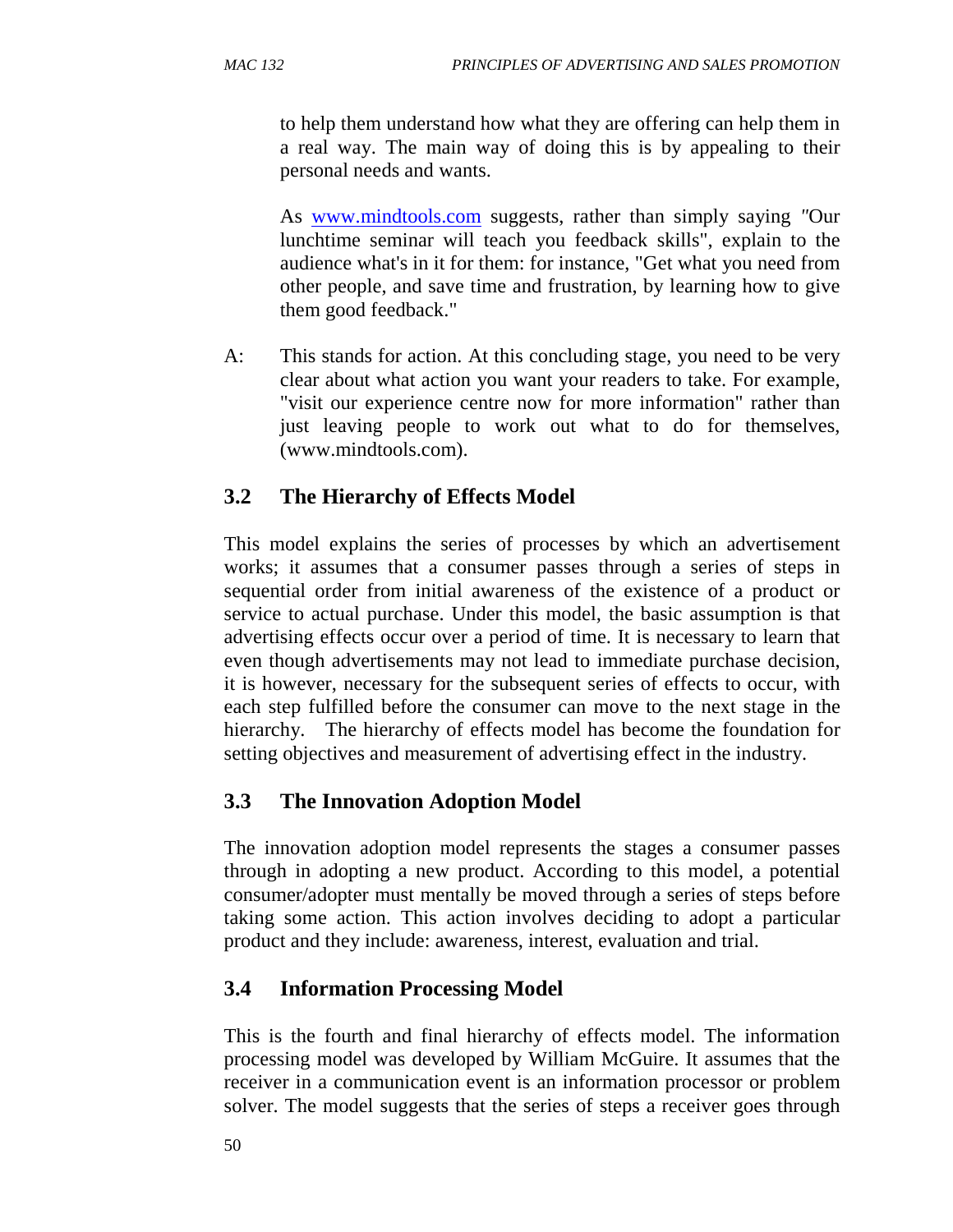in being persuaded constitutes a response hierarchy or stages. The stages of this model are similar to the hierarchy of effects sequence, that is: attention and comprehension are similar to awareness and knowledge, while yielding is synonymous with liking.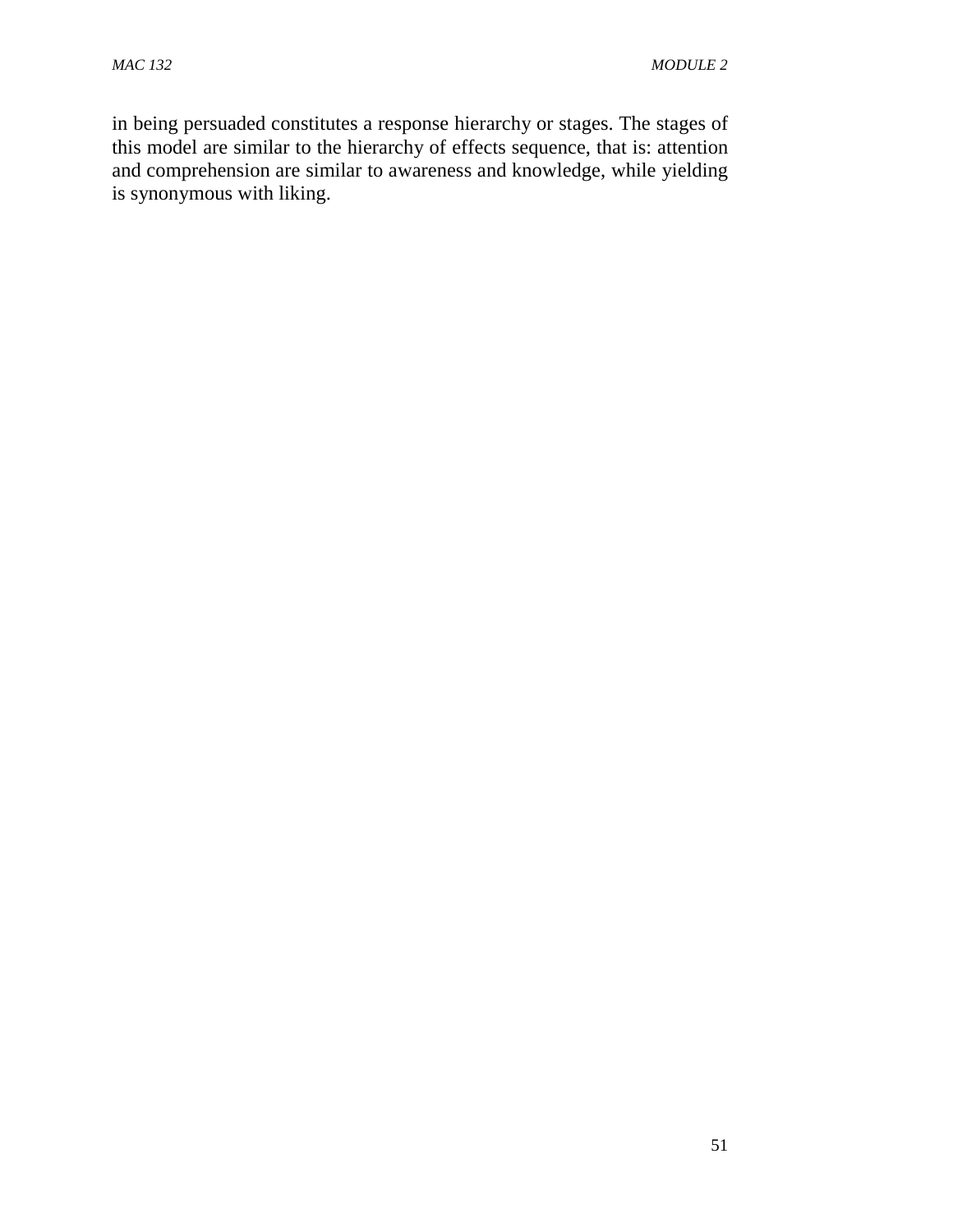# **MODULE 3 DEVELOPING ADVERTISING AND SALES PROMOTION**

- Unit 1 Overview and Definition of Advertising
- Unit 2 Meaning of Sales Promotion
- Unit 3 Developing the Advertising Campaign
- Unit 4 Media Strategy

# **UNIT 1 OVERVIEW AND DEFINITION OF ADVERTISING**

### **CONTENTS**

- 1.0 Introduction
- 2.0 Objectives
- 3.0 Main Content
	- 3.1 Early Definition of Advertising
	- 3.2 Modern Definition of Advertising
	- 3.3Elements of the definition
	- 3.4 Purpose of Advertising
- 4.0 Conclusion
- 5.0 Summary
- 6.0 Tutor-Marked Assignment
- 7.0 References/Further Reading

# **1.0 INTRODUCTION**

Advertising and sales promotion, to a great degree, influences a great majority of people in the modern world. Organisations, individuals and even governments, have since learnt that the ability to communicate effectively and efficiently with their target audiences is of paramount importance if they would succeed. To initiate and maintain contact with their customers and prospect, organisations use various communication tools.

# **2.0 OBJECTIVES**

At the end of this unit, you should be able to:

- define advertising as it was done in earlier days
- discuss advertising in modern terms
- enumerate the elements of the definition
- explain the purpose of advertising.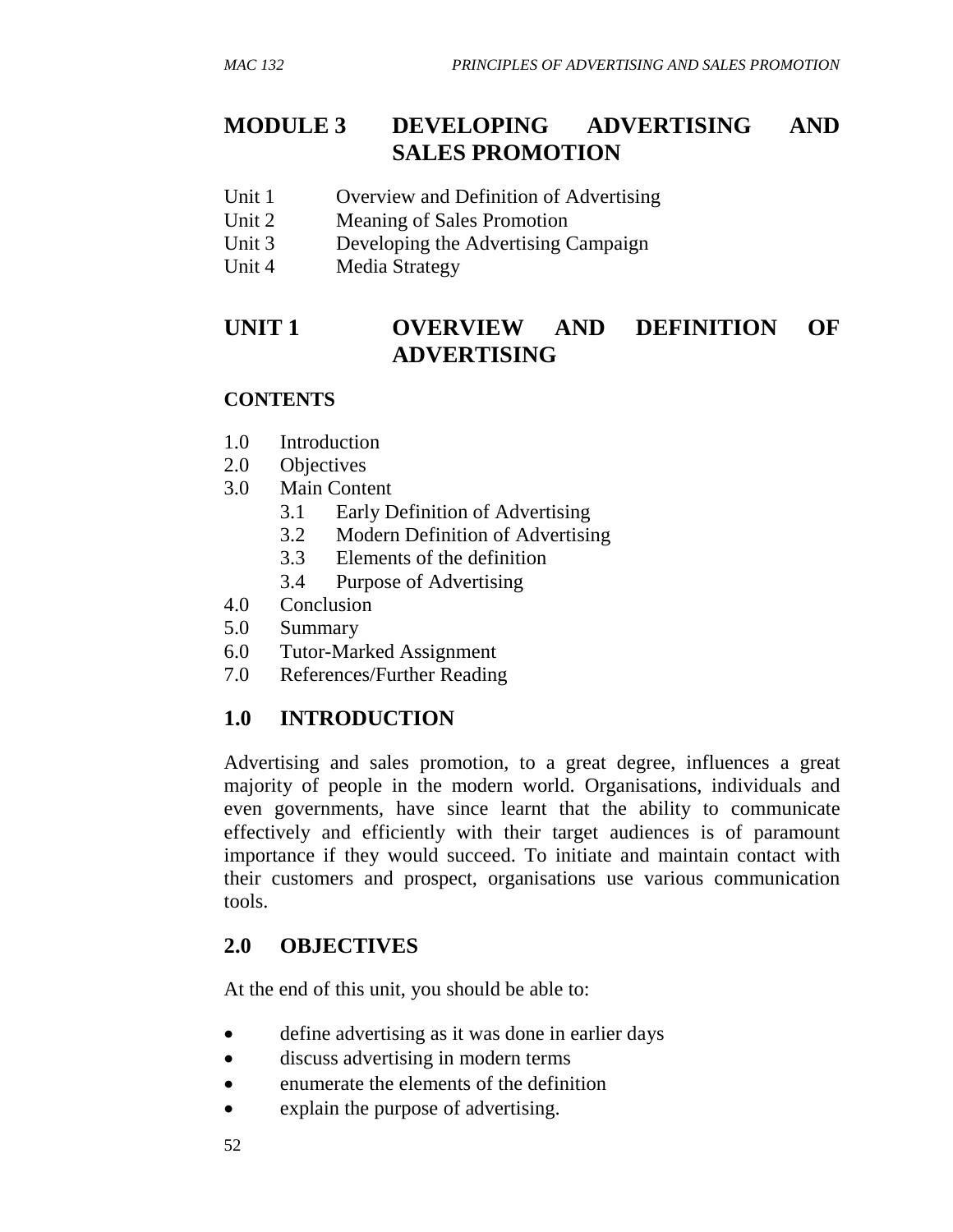# **3.0 MAIN CONTENT**

### **3.1 Early Definitions of Advertising**

Advertising means different things to different people. The mass media people see advertising from the point of their profession, thus they see it as any paid message intended to sell something. This definition is, however, limited because not all advertisements are paid for. For example, in some countries, the Red Cross and Salvation Army may not pay for their ads.

To the manufacturers of Coca-Cola, one of the oldest brands on earth, advertising is "truth well told". Though vague and idealistic, this definition shows that advertising must be ethical and morally sound (Daramola, 2010:11).

The British Institute of Practitioners in Advertising (BIPA) states that "advertising presents the most persuasive possible selling message to the right prospects at the lowest possible cost."

The American Marketing Association (AMA) states that "advertising is any paid form of non-personal presentation and promotion of ideas, good, or services by an identified sponsor."

In Nigeria, the Advertising Practitioners' Council of Nigeria, (APCON) defines advertising as "a form of communication through the media about products, services or ideas paid for by an identified sponsor."

Be it proposal letters, newspaper ads, event sponsorships, publicity, telemarketing, sales calls, coupons and sweepstakes – they are all generally and commonly referred to by many people as "advertising". But collectively, these various tools are correctly called 'marketing communications.' Advertising is just one of them. It is therefore imperative that we understand clearly what advertising really is.

Advertising and sales promotional messages are used to sell products and services as well as to promote causes, market political candidates, and deal with societal problems such as drug abuse, HIV aids and Ebola Virus.

Advertising and sales promotion is both a universal phenomenon and a local activity. As a universal or global act, advertising has certain qualities which tend to unite virtually all forms of it and make them essentially one or the same. As a local activity, advertising can be recognised by the very impact it makes on consumers' choice of commodities or goods; or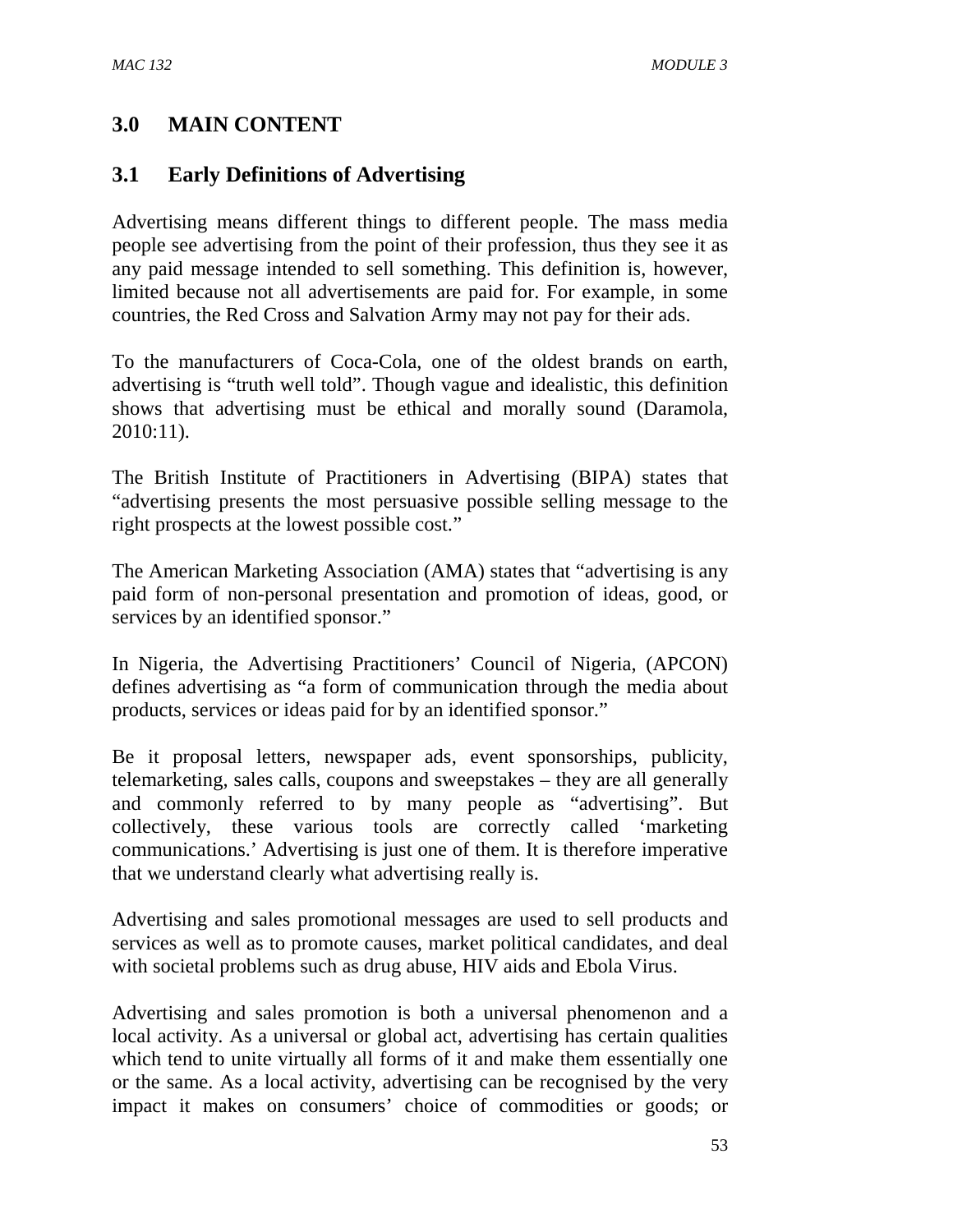preference of one candidate over another. Whether as a global phenomenon or local act, its recognisable attributes include: non-personal message; simplicity; complexity; selling pitch; institution; dynamism; sophistication; controversy; cost and universality.

Advertising is basically a communication activity. Its basic role is to communicate facts and ideas which can help consumers arrive at sensible decision about the products and services they buy.

Although advertising is essentially employed as a commercial tool for private business enterprises, it is also used by the public sector to enlighten the general public about such concerns as sexually transmitted disease (STD), family planning, world hunger, national unity, and ethnic tolerance, among others.

Whether in a controlled state, or a free state, whether it is for commercial purpose or for public service, the purpose of advertising is basically the same – to communicate facts and ideas in order to achieve a particular objective. To better appreciate these two concepts, we are going to explain them one after the other and thereafter discuss how they are used collectively to drive marketing objectives for an organisation.

Albert Lasker, the American advertising practitioner, who is regarded as the father of modern adverting, defined advertising as "salesmanship in prints driven by a reason why." That definition was given in the early 20th century long before the advent of radio, television and lately, the Internet – which makes it untenable by today's standards.

## **3.2 Modern Definition of Advertising**

Between the time Lasker gave his definition and now, so much has transpired and changed in the business world, including advertising, which makes that definition no longer applicable. Hence, more comprehensive and contemporary definitions are provided for better understanding of the subject.

For instance, for journalists, advertising is simply a communication, public relations or persuasion process, while business people see it as a marketing process. On the other hand, economists and sociologists tend to focus on its economic and societal or ethical significance, while some consumers might define it as a nuisance. For a functional definition of advertising, let us consider the following: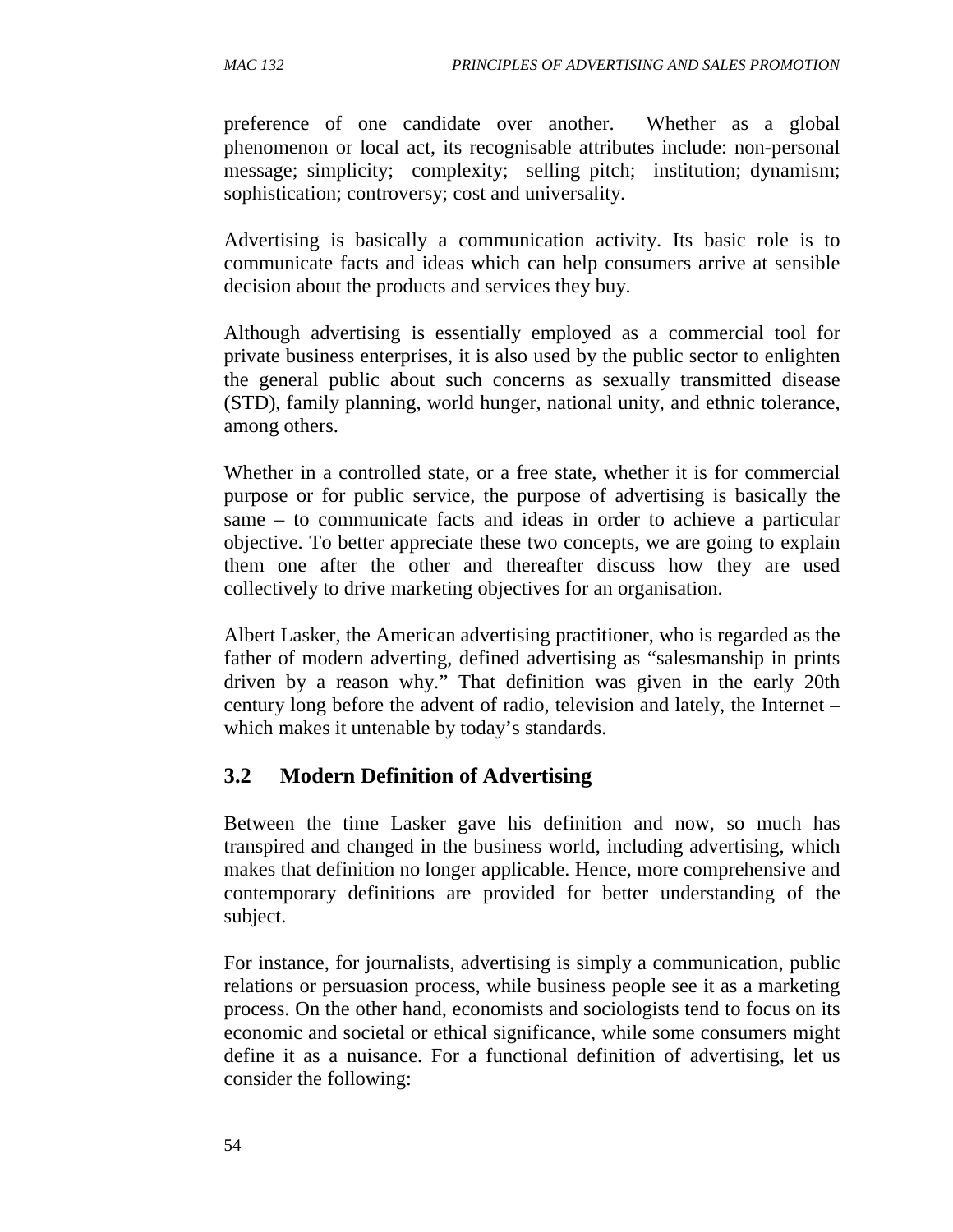"Advertising is the structured and composed non-personal communication of information, usually paid for and usually persuasive in nature, about products (goods, services and ideas) by identified sponsors through various media."

This definition contains some key elements that need to be properly analysed.

# **3.3 Elements of the Definition**

The elements of the definition include:

- i. Advertising as communication: it is a structured form of applied communication which could be both verbal and non-verbal in nature.
- ii. Typically directed at groups: It is not at individuals. For this reason, it is said to be non-personal or mass communication.
- iii. Paid for: This means that most advertising is paid for by the sponsor, except for some cases of public service. Most of the advertisements we see, read or hear in Nigeria are paid for by their sponsors. There are, however, some categories of advertising that the sponsor may not pay for. In the US, The American Red Cross, United Way, and American Cancer Society, are among such category whose public service messages are usually carried free of charge in the media.
- iv. In some occasions, when the Nigerian Cancer Society, Kanu Nwankwo Heart Foundation or a school's alumni association mounts a campaign/poster on an organisation's bulletin board promoting a particular course, that space is often not paid for - even though it is an advertisement, it is structured, non-personal and persuasive communication. For this and some other reasons, we may say that not all ads are paid for.
- v. Ads are persuasive: This signifies that ads are intended to win converts to either product, service or ideas. However, some ads such as legal notice are merely intended to inform, not to persuade. As long as they satisfy all other requirements of the definition, they are considered as adverts.
- vi. Apart from being a means of promoting tangible goods, such as electronic gadgets, beverages or clothing, advertising helps to publicise the intangible services of banks, insurance companies, or telecommunication companies. Besides, advertising is used to advocate a good number of ideas which could be economic, political, religious or social.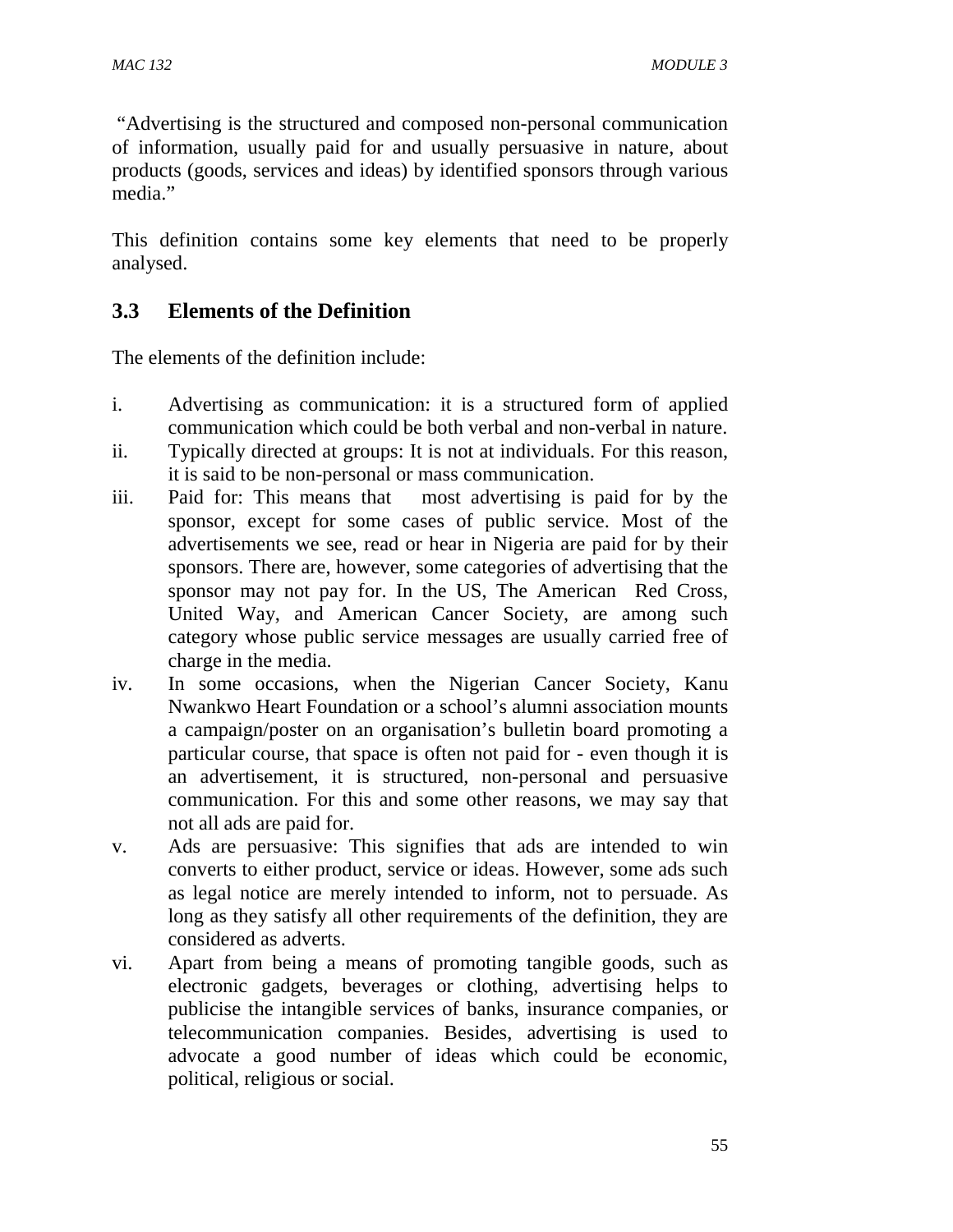- vii. Advertising identifies its sponsor: This is another key element of the definition and it means that he who pays for the advertisement must be
- viii. identified. This is perhaps one major difference between advertising and public relations. In public relations, some activities like publicity are not openly paid for even though they are intended to achieve the same effects as an advert.
- ix. Finally, advertising reaches us through a channel known as medium. An advert
- x. medium could be newspaper, radio, magazine, television or the Internet, among others. An advertising medium is any paid means used to present an advert message to its target audience.
- xi. Typically, adverts are known to use the traditional mass media (newspaper, magazine, radio, television, billboard, etc) to convey their messages to the target audiences. However, over the years, there have emerged other non-conventional media (addressable media) made possible by technology (Arens 1999); for example, direct mail, interactive media, like the Internet and other varieties of non-traditional media.

# **3.4 Purpose of Advertising**

The purpose of advertising depends on whether you are a consumer or a marketer of the product. For the marketer/advertiser or product owner, advertising helps to sell products, build the company and brand reputation. On the other hand, for the consumer, advertising helps to identify the meaning and role of products by providing information about available brands, companies and organisations. It also provides information on the prices, where the product can be found and what the consumer stands to benefit by buying/consuming the brand.

The central purpose of advertising is to make sales. But it goes beyond that. To achieve this underlying purpose of advertising, certain things are required. There are a series of responses (actions) which we discussed in unit 4 above, on the part of the consumer (target audience) that if those actions are successful, they are expected to lead to the ultimate sales. Because advertisement is a form of communication, these series of actions are expected to occur before communication, i.e. advertisement, can be said to have occurred.

In a nutshell, for any persuasive message (advert) to be successful, the message must be presented to the target audience; the target audience must then pay attention to the message; again, it is necessary for them to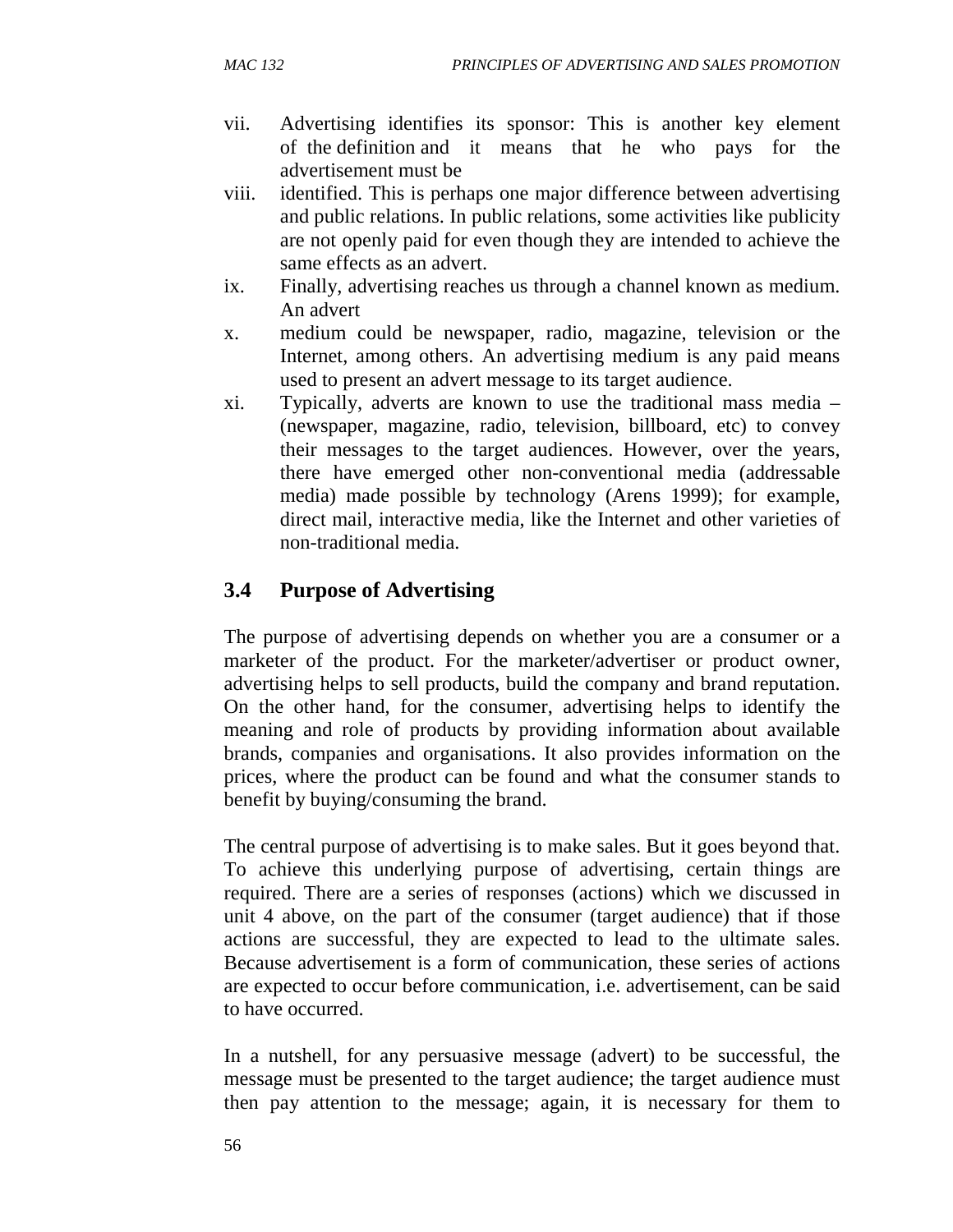comprehend the message; then they must yield to the argument being put forward; if they are not taking immediate steps, they must be able to retain the message; finally, the target audience will behave as intended by the message.

In summary, advertising practitioners say that the function of advertising can be captured under four actions/things which appear to be an abridged form of the above. According to Clyde Bedell, these are:

| $\mathbf{I}$ . | To grab Attention                       |   |
|----------------|-----------------------------------------|---|
|                | To raise Interest                       |   |
| 3.             | To generate Desire or Create conviction | Ð |
|                | To push for Action                      |   |

Another advertising creative man, Victor Schwab, (1962) says there are five fundamentals in the writing of a good advertisement:

- 1. Get attention
- 2. Show people an advantage
- 3. Prove it
- 4. Persuade people to grasp this advantage
- 5. Ask for action

A good advertisement, whether run on print, broadcast or Internet should be able to achieve the above purposes for it to be considered successful.

### **SELF-ASSESSMENT EXERCISE**

Define advertising as an economic and social activity.

## **4.0 CONCLUSION**

We have discussed the various ways advertising was defined in early times and in the modern era. The purpose of advertising, however, is to inform and create demand for products. A good ad, whether on print or electronic, should be able to achieve its purpose.

# **5.0 SUMMARY**

Since its inception, advertising has proved to be progressively important in the marketing of goods and services. This purpose has not been diminished by the passage of time.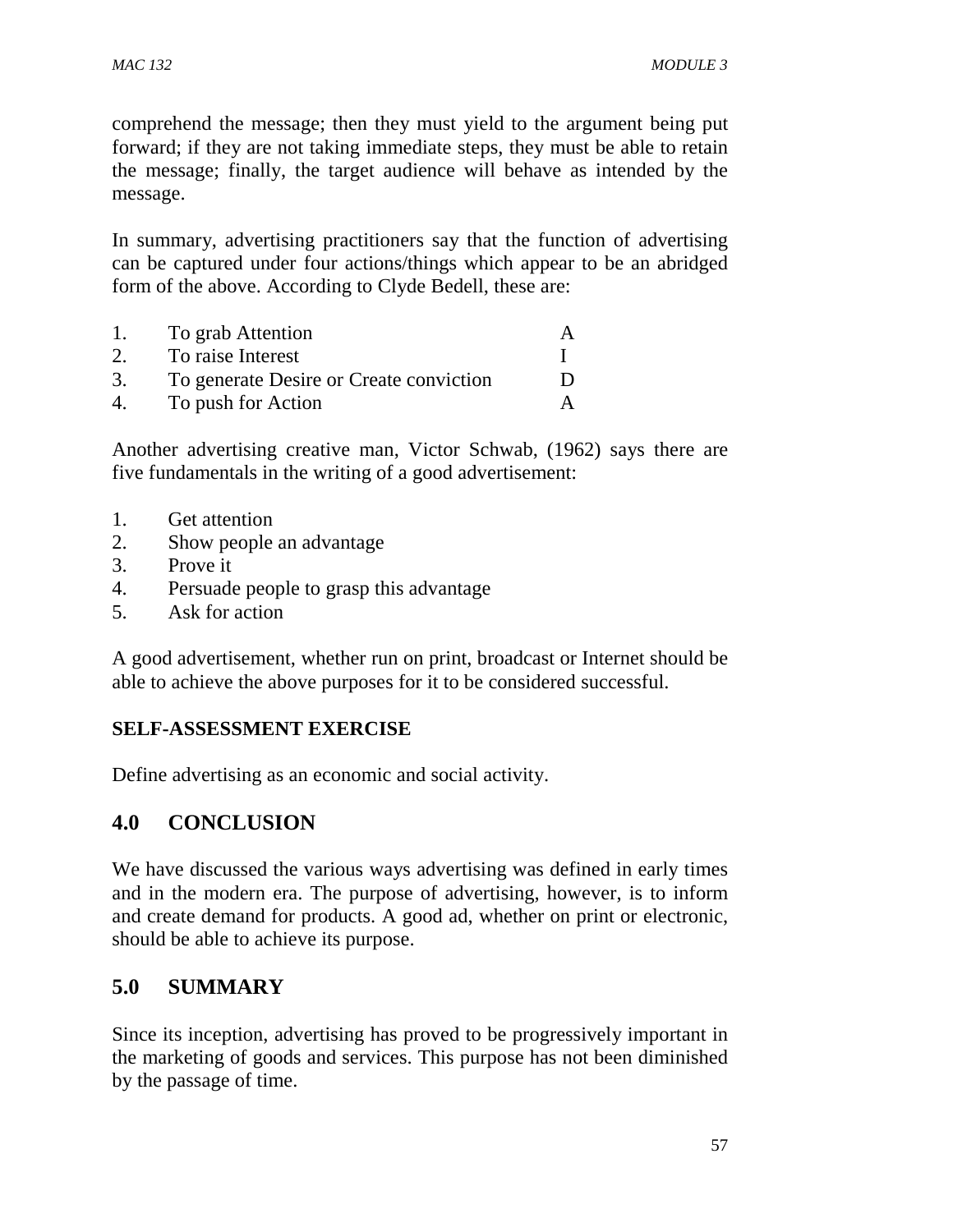## **6.0 TUTOR-MARKED ASSIGMENT**

- 1. Give two possible modern definitions of advertising. Is Lasker's definition of advertising relevant in today's advertising and business world? Explain.
- 2. To be successful, what stages must an advert message pass through within the consumer's mind?

## **7.0 REFERENCES/FURTHER READING**

- Daramola, A.C. (2010). *Principles and Practice of Professional Advertising Multinational and Comparative Analysis*. Lagos: Trust Communicat ions Limited.
- Jobber, D. (2007). *Principles and Practice of Marketing*. (5th ed.) Glasgow: McGraw-Hill Companies, Inc.
- Schwab, V. (1962). *How to Write a Good Advertisement.* New York: Harper & Row.
- Tellis, G. J. (1998). *Advertising and Sales Promotion Strategy.* Addison: Wesley Education Publishers, Inc.
- Bedell, C. *How to Write Advertising That Sells*. New York: McGraw-Hill.
- Bovee & Arens (1992). *Contemporary Advertising*. Irwin: Professional Publishing, 4th International student edition.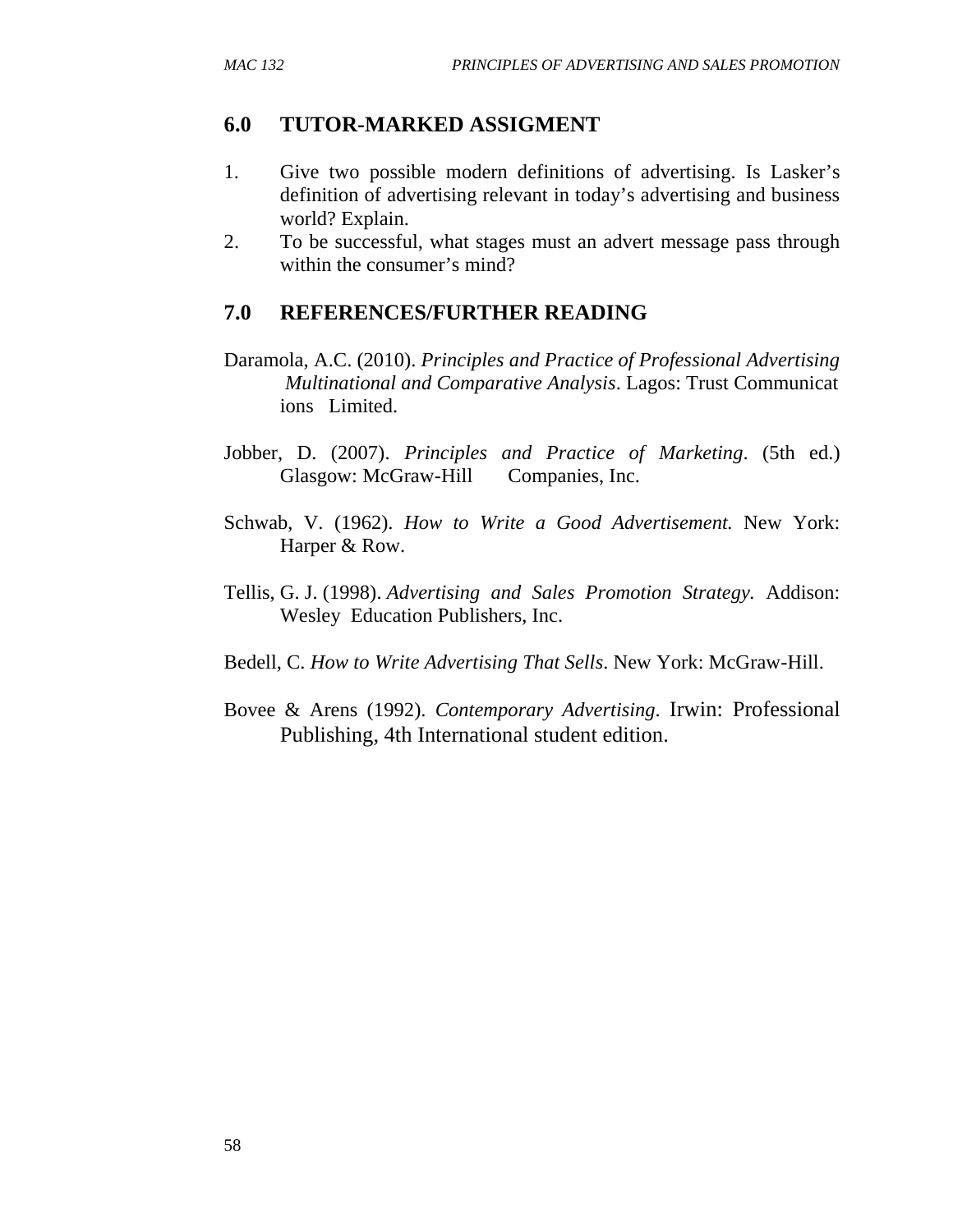# **UNIT 2 THE MEANING OF SALES PROMOTION**

### **CONTENTS**

- 1.0 Introduction
- 2.0 Objectives
- 3.0 Main Content
	- 3.1 Definition of Sales Promotions
	- 3.2 Purposes of Sales Promotion
	- 3.3Strengths and Weaknesses of Sales Promotion
	- 3.4Types of Sales Promotion
- 4.0 Conclusion
- 5.0 Summary
- 6.0 Tutor-Marked Assignment
- 7.0 References/Further Reading

## **1.0 INTRODUCTION**

Sales promotion is the second element of the marketing communication mix. It was originally used as a support tool that was seen as less important than advertising and personal selling. However, over the years, this view has become invalid as it has been proved that sales promotion can support or complement other marketing communication tools and in some cases, even stand as the main marketing tool.

### **2.0 OBJECTIVES**

At the end of this unit, you should be able to:

- define sales promotion
- explain purpose of sales promotion
- state the strengths and weaknesses of sales promotion
- list and explain types of sales promotion.

## **3.0 MAIN CONTENT**

### **3.1 Definition of Sales Promotion**

The Council of Sales Promotion Agencies defines sales promotion as a marketing communication tool that offers sales-related incentives to generate a specific, measurable action or response for a product or service (Burnett and Moriarty, 1998). Another definition of sales promotion says,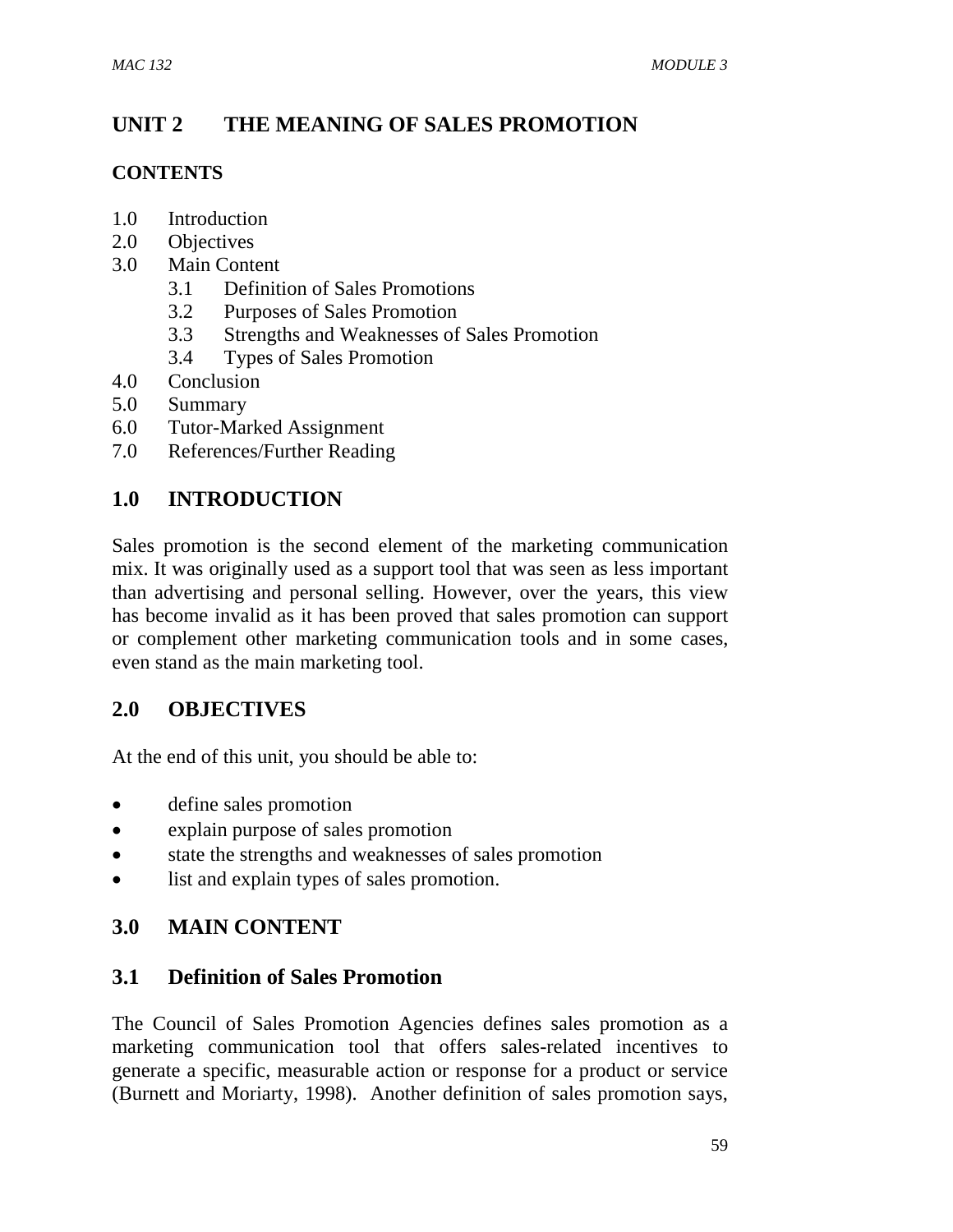"sales promotion is a direct inducement that offers an extra value or incentive for the product to the sales force, distributors, or the ultimate consumer with the primary objective of creating an immediate sale (Belch & Belch, 2007: 495). Some targets of sales promotion may include: retailers, wholesalers, distributors and brokers in the distribution channels. The trade audience can also refer to the sales force and other employees. To better understand sales promotion, it is important to consider those things that sales promotion is meant to achieve, as well as its strengths and weaknesses.

# **3.2 Purpose of Sales Promotion**

Sales promotion is usually undertaken to stimulate immediate action.

Sales promotion is used in situations where the company offers the consumer and trade members (such as sales staff, resellers) an "extra incentive" to act. In this regard, sales promotion stimulates sales by offering an extra, short-term incentive to motivate or induce action from the target audience. In most cases, this extra incentive can be in form of price reduction, offered in the form of additional product cash, prizes, premiums among others. Buy One Get One Free (BOGOF) is a common type of sales promotion used by some telecommunications companies in Nigeria such as MTN, Airtel, Etisalat, and Globacom particularly at the inception of GSM operations in Nigeria.

In essence, sales promotion works in the following ways:

- i. Through sales promotion consumers are offered an inducement/motivation/incentive to buy.
- ii. The marketer makes the product more valuable by increasing the value, lowering the price or both.
- iii. It can lead to trial use. Sales promotion can prompt consumers who do not know about the product to begin to try it.
- iv. Sales promotion can lead to repeat purchase of a product by inducing the consumers to buy again and again.
- v. Promotional offers can make some people to engage in unplanned purchases.

# **3.3 Strengths and Weaknesses of Sales Promotion**

By adopting sales promotion tool, a company can accomplish certain communication goals that other elements in the marketing communication mix cannot achieve. Some of the key strengths of sales promotion include: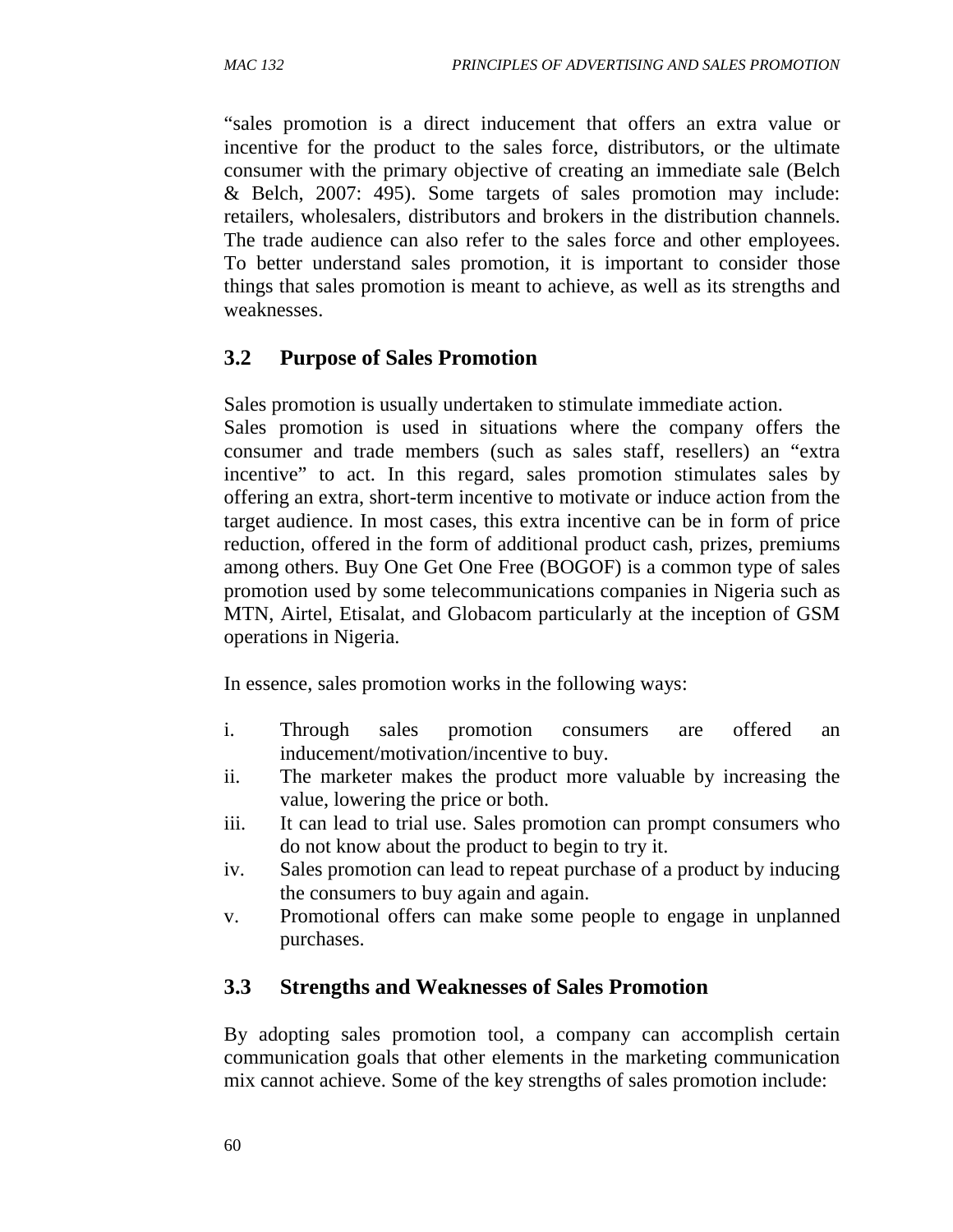- i. Turnaround of sales trend in the short term.
- ii. Help to introduce a new product.
- iii. Help to reinforce advertising images and messages.
- iv. Create positive brand experiences among buyers.

On the other hand, some of the weaknesses of sales promotion include:

- i. Sales promotion cannot create a brand's image.
- ii. It cannot change negative attitudes towards a product.
- iii. It cannot reverse a long-term declining sales trend.

## **SELF-ASSESSMENT EXERCISE**

Mention some of the weaknesses and strengths of sales promotion as discussed in this unit.

## **4.0 CONCLUSION**

We have discussed sales promotion, zeroing in on the definition, purpose, as well as the strengths and weaknesses. We are convinced of the important role this element of the promotional mix plays in the marketing communication industry.

# **5.0 SUMMARY**

Sales promotion has developed from a mere marketing support tool to become a main marketing tool. Its purpose is chiefly to stimulate immediate purchase action. There are many strong points of sales promotion; however, experts have also noted some of its draw backs as a marketing tool.

## **6.0 TUTOR-MARKED ASSIGNMENT**

Explain with local examples the assertion that sales promotion's key role is to stimulate immediate action.

- Daramola, A.C. (2010). *Principles and Practice of Professional Advertising aMultinational and Comparative Analysis*. Lagos: Trust Communica tions Limited.
- Jobber, D. (2007). *Principles and Practice of Marketing*. (5th ed.) Glasgow: McGraw-Hill Companies, Inc.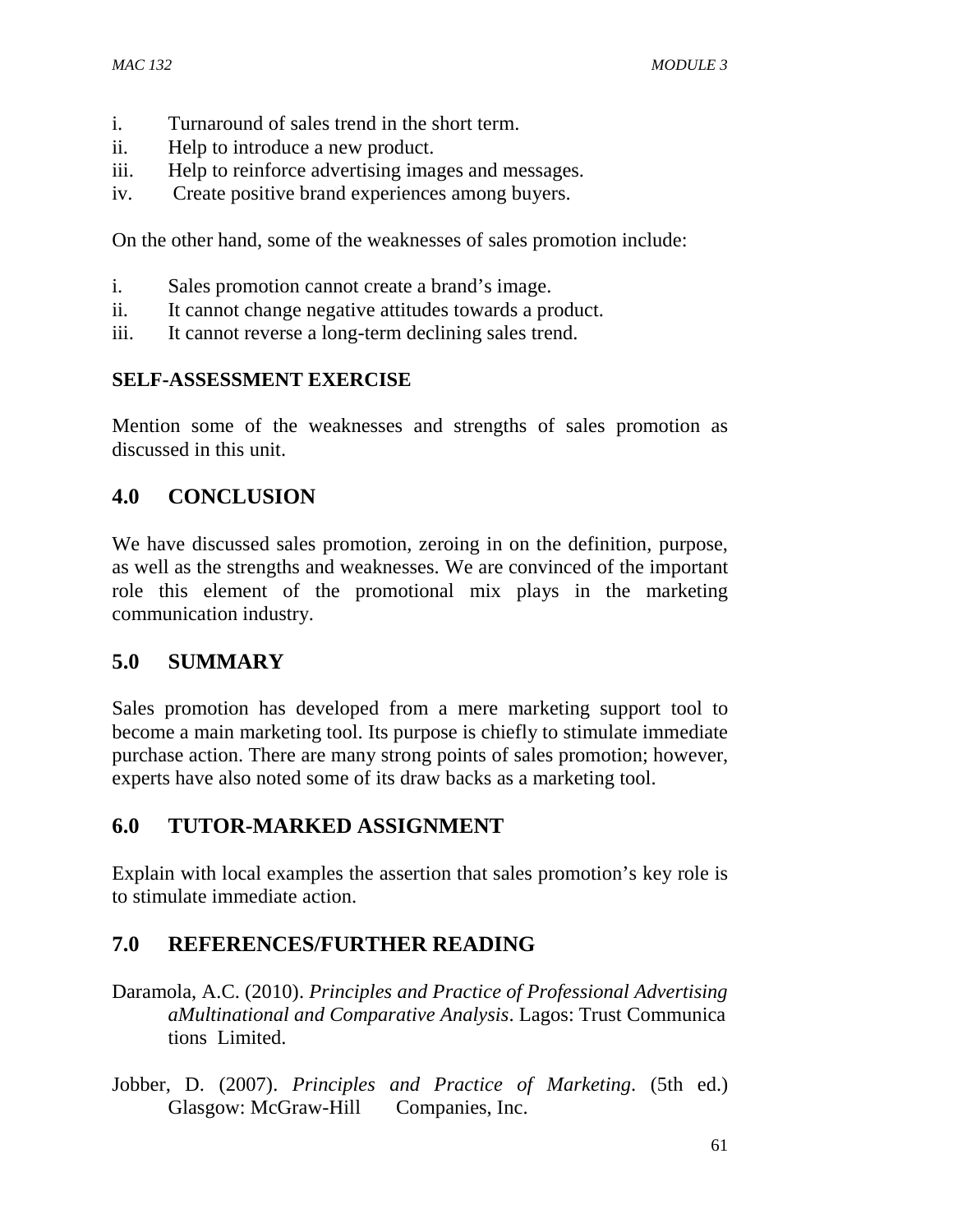- Schwab, V. (1962). *How to Write a Good Advertisement.* New York: Harper & Row.
- Tellis, G. J. (1998). *Advertising and Sales Promotion Strategy.* Addison: Wesley Education Publishers, Inc.
- Bedell, C. *How to Write Advertising That Sells*. New York: McGraw-Hill.
- Bovee & Arens (1992). *Contemporary Advertising*. Irwin: Professional Publishing, 4th International student edition.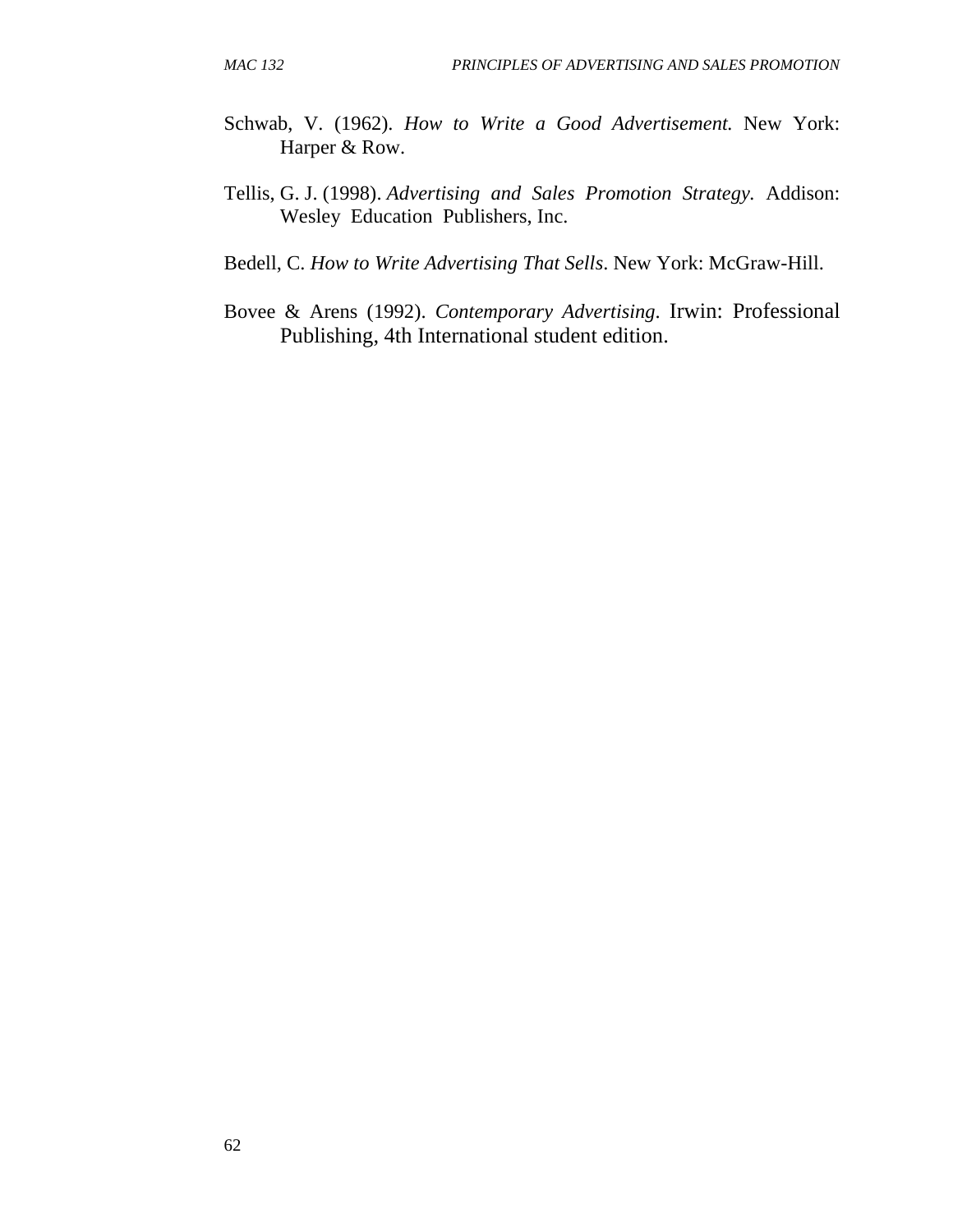## **UNIT 3 TYPES OF SALES PROMOTION**

### **CONTENTS**

- 1.0 Introduction
- 2.0 Objectives
- 3.0 Main Content
	- 3.1 Consumer-Oriented Sales Promotion
	- 3.2 Trade-Oriented Sales Promotion
	- 3.3 Tools of Trade-Oriented Sales Promotion
- 4.0 Conclusion
- 5.0 Summary
- 6.0 Tutor-Marked Assessment
- 7.0 References/Further Reading

## **1.0 INTRODUCTION**

Sales promotion as we have learnt is very important to the success of any marketing communication programme. There are, however, some major categories of sales promotion and we will do well to understand them and how they work. The two types of sales promotion are: Consumer-oriented sales promotion and trade-oriented sales promotion. Each of these categories is related to the key audience which the promotion is targeting at the point as we shall discover as consider each of them in detail.

## **2.0 OBJECTIVES**

At the end of this unit, you should be able to:

- identify and clearly explain consumer-oriented sales promotion
- identify and explain trade-oriented sales promotion
- explain the various tools of trade-oriented sales promotion.

## **3.0 MAIN CONTENT**

## **3.1 Consumer-Oriented Sales Promotion**

As earlier indicated this type of promotion targets the consumer and tries to induce him/her to make more purchases than he/she was wont to. Activities/techniques of consumer-oriented sales promotion include: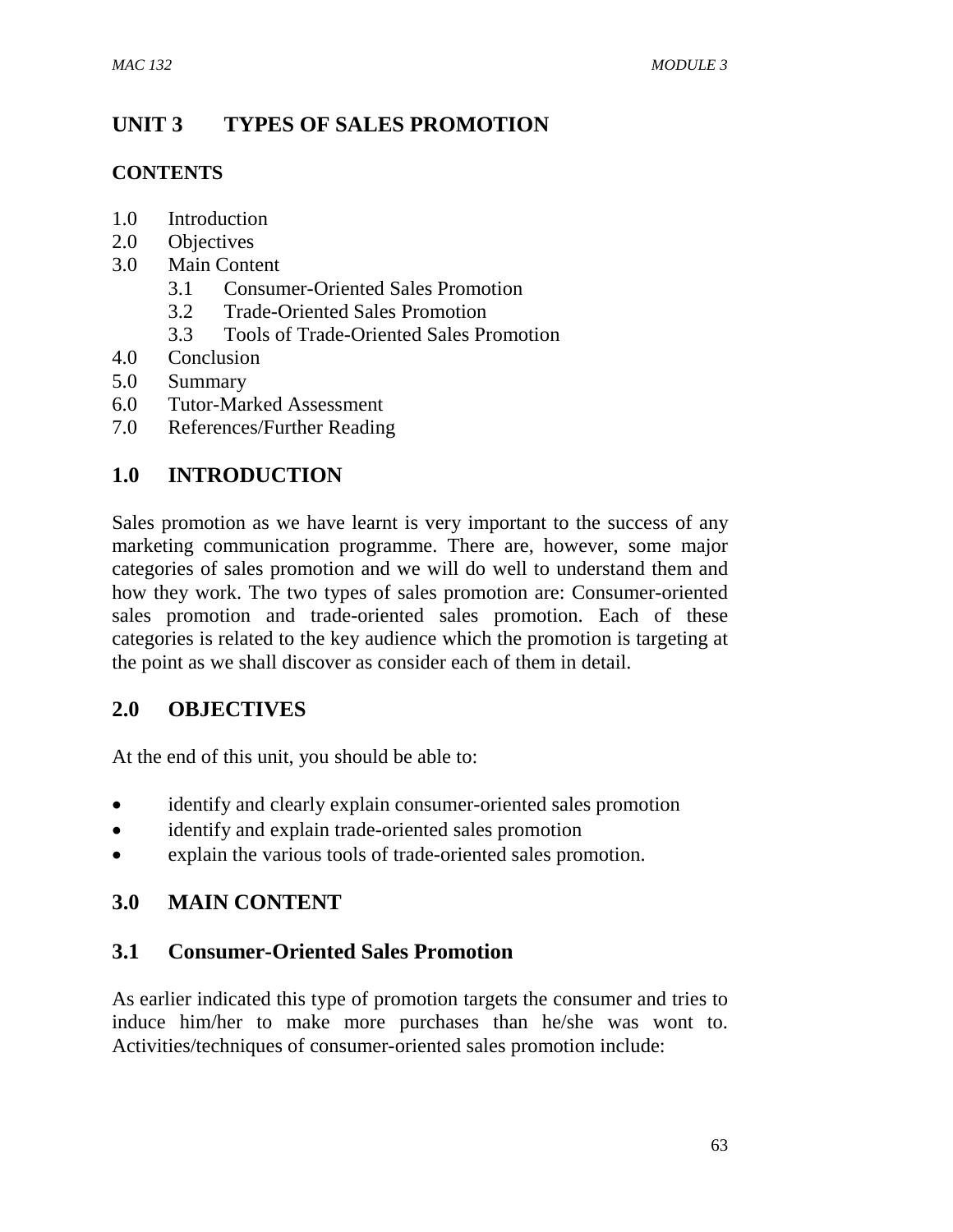- a) sampling
- b) couponing
- c) premiums
- d) contests and sweepstakes
- e) refunds and rebates
- f) bonus packs
- g) price-offs
- h) frequency programmes
- i) event marketing, among others.

By using these tactics, the marketer targets the final consumer to induce him/her to purchase the brand being promoted.



**Fig.3: Consumer-oriented and Trade-oriented sales Promotions Sampling the Crowd**



**Fig. 4: Consumer-Oriented Sales Promotion**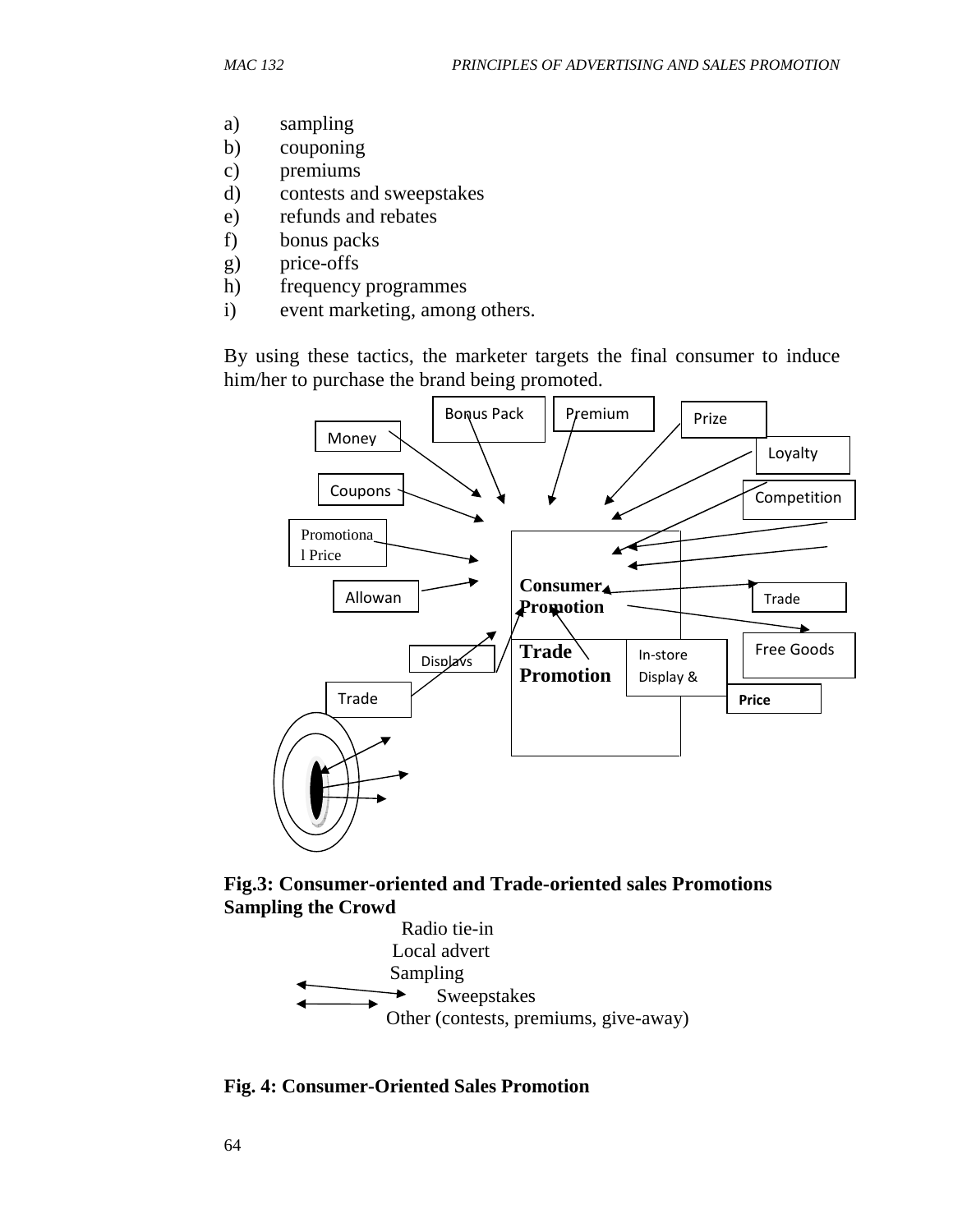### **Evaluating Sales Promotion**

Every promotional activity is aimed at achieving certain set objectives as determined by the organisation. It is necessary to institute a process of knowing the extent to which the set objectives have been achieved. That process is known as evaluation.

The evaluation process is conducted through mainly research. There are two types of research that can be used to evaluate sales promotion.

- 1. Pre-testing research
- 2. Post-testing research

#### **Pre-Testing Research**

This is used to select, from a number of alternative promotional concepts, the most likely effective in achieving objectives.

In pre-testing research, there are three major methods:

- i. Hall tests
- ii. Group discussion
- iii. Experimentation

We shall now look at the second leg of the sales promotion, known as trade promotion, to enable us fully understand the concept of sales promotion as it applies to marketing communication.

### **3.2 Trade-Oriented Sales Promotion**

The second category of sales promotion is known as trade-oriented sales promotion. As the name implies, this is a type of sales promotion usually targeted at trade – wholesalers, distributors, retailers, etc.

As mentioned earlier, trade-oriented sales promotion is the type of promotion targeted to the intermediaries - the wholesalers, distributors and retailers. Such promotion is usually aimed at encouraging them to buy more stock from the manufacturer/advertiser/promoter as the case may be, thus helping them to empty their warehouse.

#### **Objectives of trade-oriented sales promotion**

Most trade-oriented sales promotions are targeted to the wholesalers and retailers. The objectives include: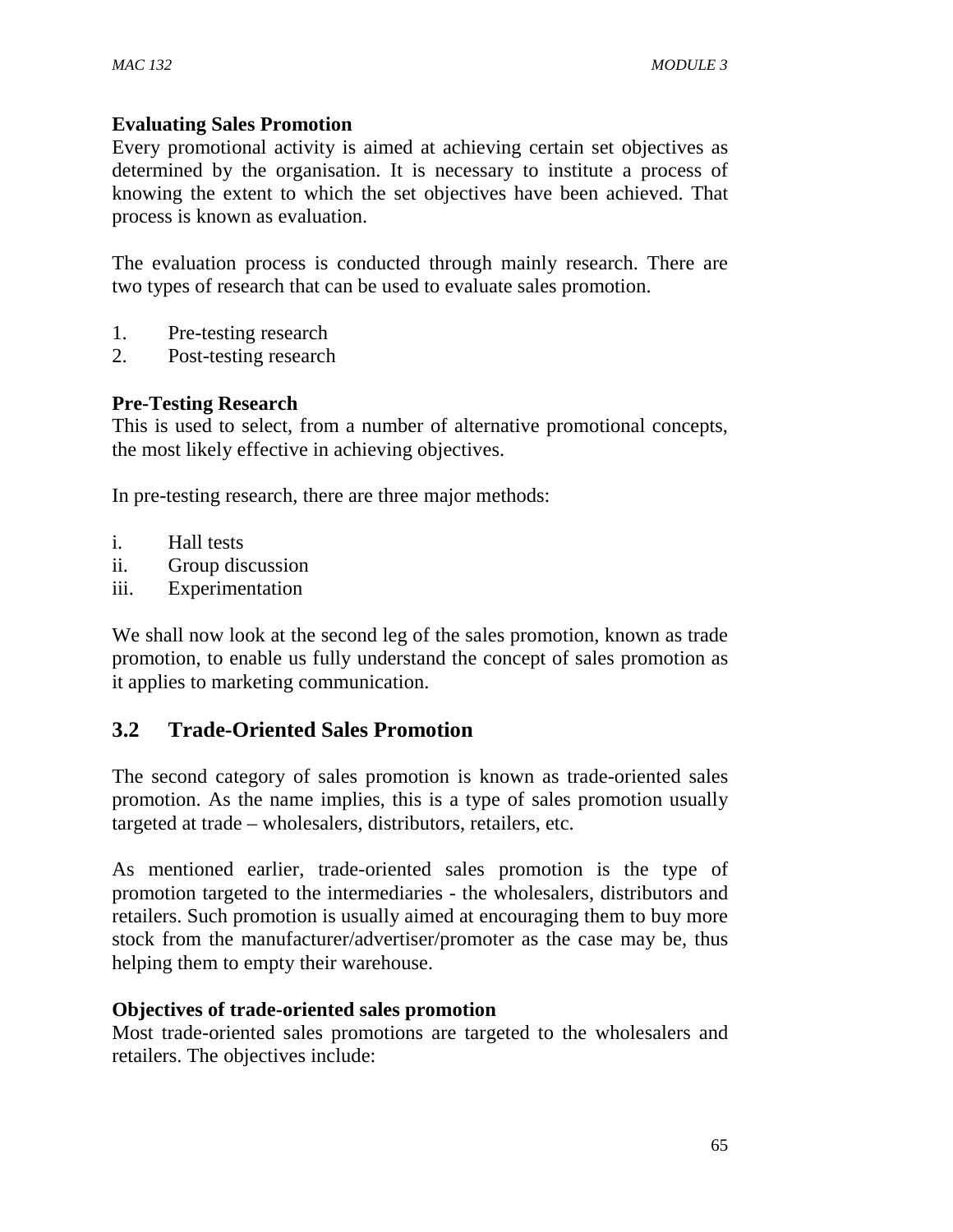- 1. To obtain distribution for new products: When manufacturers launch new products, they often use sales promotion to induce supermarkets and retail shop owners to give their products some shelf space and to achieve this, they provide them with incentives.
- 2. To obtain their support for new products: Mature products that are experiencing low patronage are supported by trade-oriented sales promotion.
- 3. To encourage retailers to display established brands: To display goods in a store is a good way to promote that brand, so manufacturers use trade incentives to induce them to give retail store space for the display to enable shoppers see the goods on first sight. This is because most purchase decisions are made right in the store.

To build retail inventories (Belch & Belch): This is a way of making sure that retailers are loaded with goods at all times rather than the manufacturer stocking it in the warehouse. By so doing, the manufacture does not have to store the goods in his own warehouse. It also ensures that the retailers do not run out of stock midway.

## **3.3 Tools of Trade-Oriented Sales Promotion**

After we have seen the reasons for trade-oriented sales promotion, we now turn to discuss some of the tools that manufacturers use to accomplish their promotion.

The different tools include:

- 1. Contests and incentives
- 2. Trade allowance
- 3. Display and point-of-purchase materials
- 4. Sales training programme
- 5. Trade shows
- 6. Cooperative advertising

We shall now look at them in some detail.

#### **Contests and incentives**

Contests and incentives are usually directed to the sales personnel of wholesalers or distributors. Manufacturers offer prizes such as trips or valuable merchandise as reward for meeting sales target. It can also be in cash, known as **push money** or **spiffs** which are paid directly to the wholesaler's or retailer's personnel to encourage them to promote a particular manufacturer's products. This technique though good for the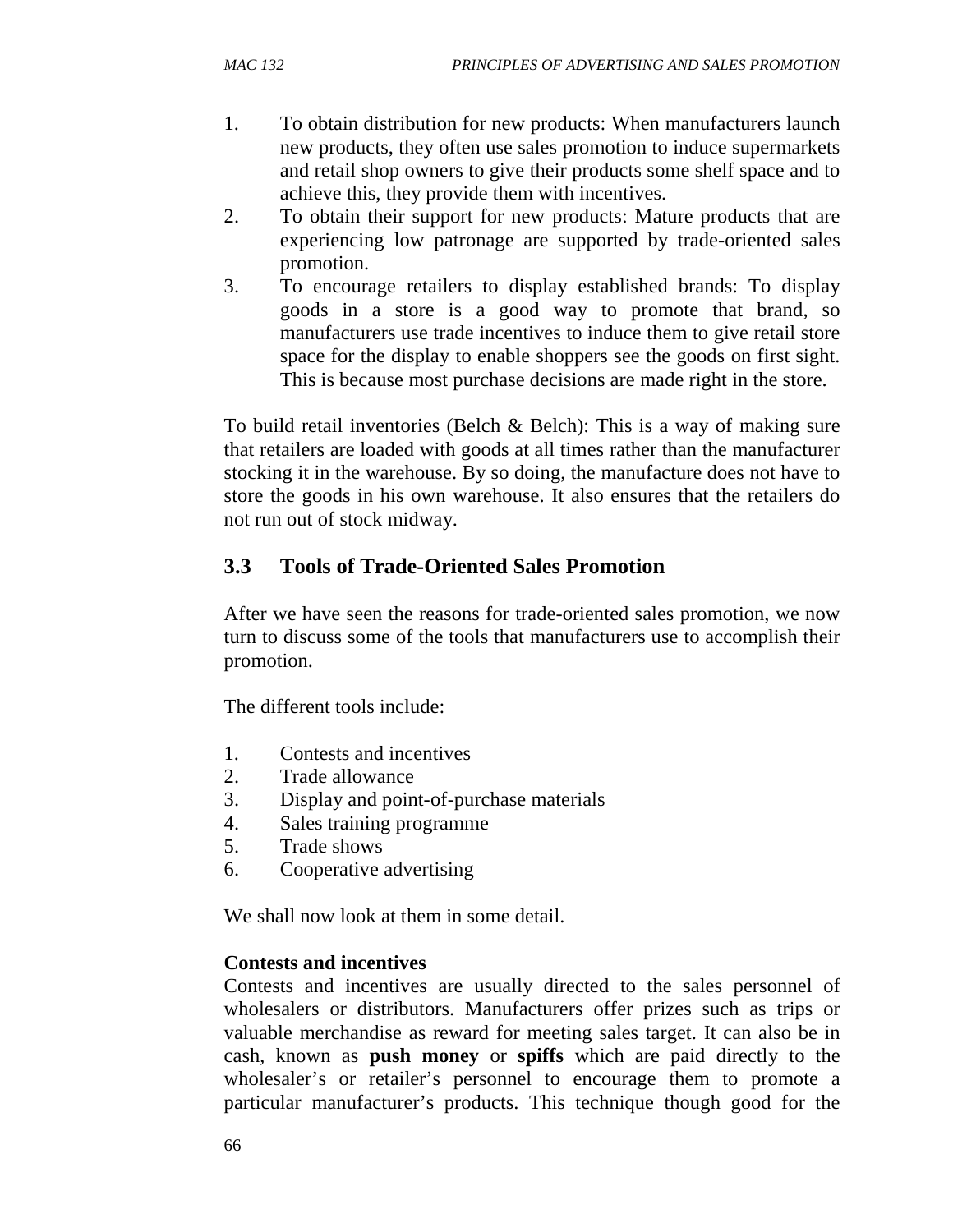manufacturer and the staff recipients, it can, however, be a source of conflict between the retail sales personnel and the management.

#### **Trade allowance**

Trade allowance means the discount or deal offered to retailers or wholesalers to encourage them to stock promote or display the manufacturer's goods. Some of the allowances include;

- i. Buying allowance: A kind of deal or discount offered to resellers in the form of a price reduction on merchandise ordered during a period. It can be in form of free goods or off-invoice allowance; (offinvoice is a certain percentage being deducted from invoice).
- ii. Promotional allowances: Usually a fixed amount per case or percentage deduction from the list price for goods ordered during the promotional period.
- **iii.** Slotting allowances: This is also known as stocking allowances, introductory allowances or street money. These are fees which retailers charge for providing a slot or position to accommodate the new product on their shelves.

#### **Displays and point of purchase materials**

These are the various promotional materials used to display and sell products at a store. Marketers value this so much as it is used to get the attention of customers at the stores.

#### S**ales training programmes**

Usually these are a form of promotional assistance for reseller personnel, to update them with the knowledge of the features, benefits, and advantages of various brands. The training can be in form of classes or training sessions where information on the goods is provided.

#### **Trade shows**

Trade shows are a forum where manufacturers can display their products to current and prospective buyers as well as interact with them. Trade shows are a very important activity targeted to resellers. In Nigeria, the various chambers of commerce in various states organise annual trade fairs where manufacturers and other major stakeholders gather to showcase their wares to interested audience.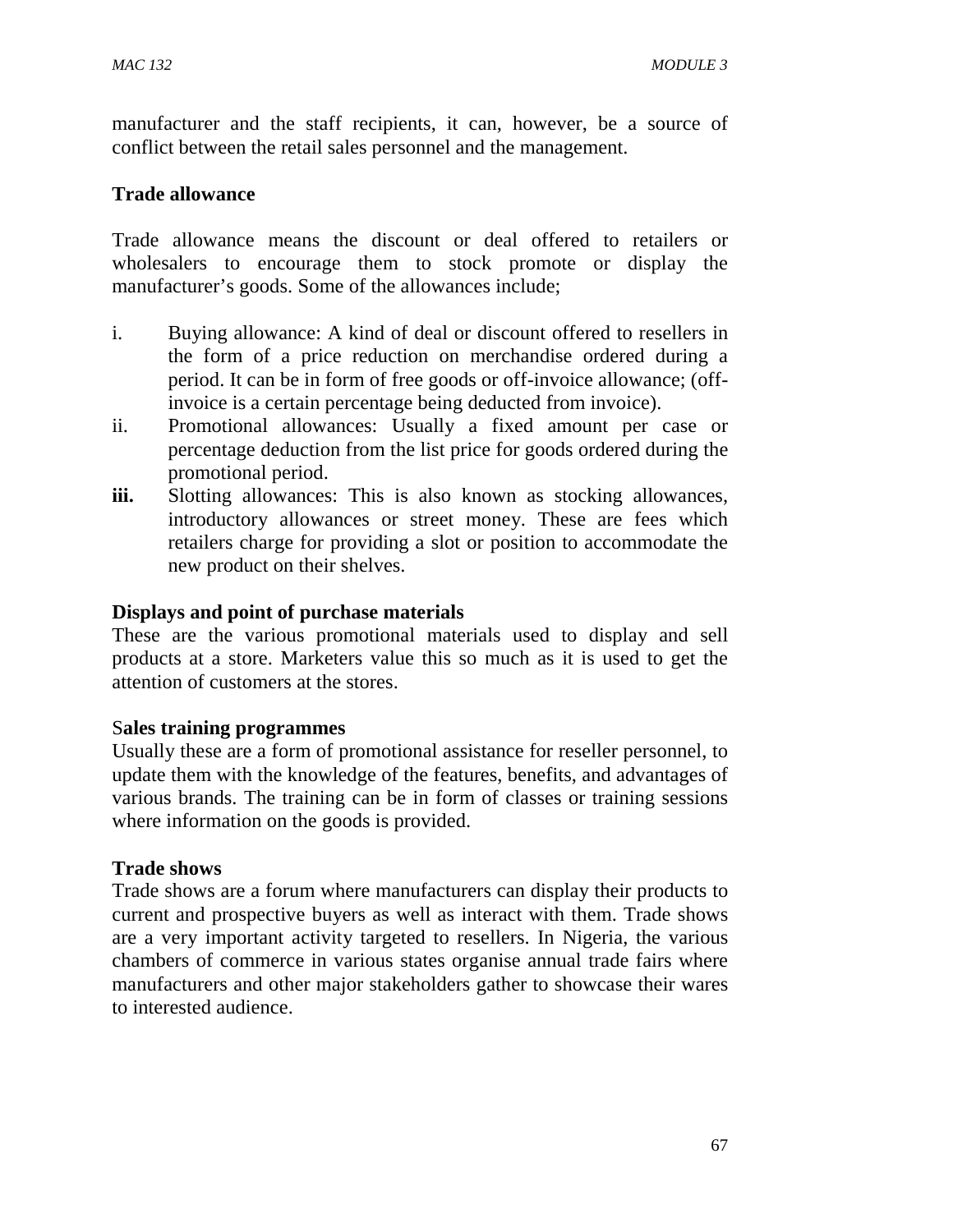### **Cooperative advertising**

Cooperative advertising occurs where the advertising cost is shared by more than one party. There are three types:

- i. Horizontal cooperative advertising: this is sponsored by a group of retailers providing products to the market.
- ii. Ingredient-sponsored cooperative advertising: This is supported by manufacturers to help establish end products.
- iii. Vertical cooperative advertising: Here a manufacturer pays for a portion of the advertisement that a retailer runs in order to promote the product in the retailer's shop. This is the form that is tradeoriented among the three listed above.

### **SELF-ASSESSMENT EXERCISE**

Discuss with relevant examples the various tools of trade-oriented sales promotion.

# **4.0 CONCLUSION**

In this unit, we have understood that trade-oriented sales promotion is usually targeted to the intermediaries – wholesalers, distributors and retailers. The main reason for trade-oriented sales promotion include to encourage them to stock more goods, to support and promote new goods and mature ones and to enable them increase sales generally. To achieve all these, the manufacturer targets the key people that are involved within the chain and offer some incentives and rewards to act as encouragement.

## **5.0 SUMMARY**

We have discussed the reasons why manufacturers direct their sales promotion to the intermediaries: The wholesalers, the distributors and retailers – because of the central role they play between the manufacturer and the end users.

# **6.0 TUTOR-MARKED ASSIGNMENT**

- 1. What do you understand by Trade-oriented sales promotion?
- 2. Outline and discuss the objective of trade-oriented sales promotion.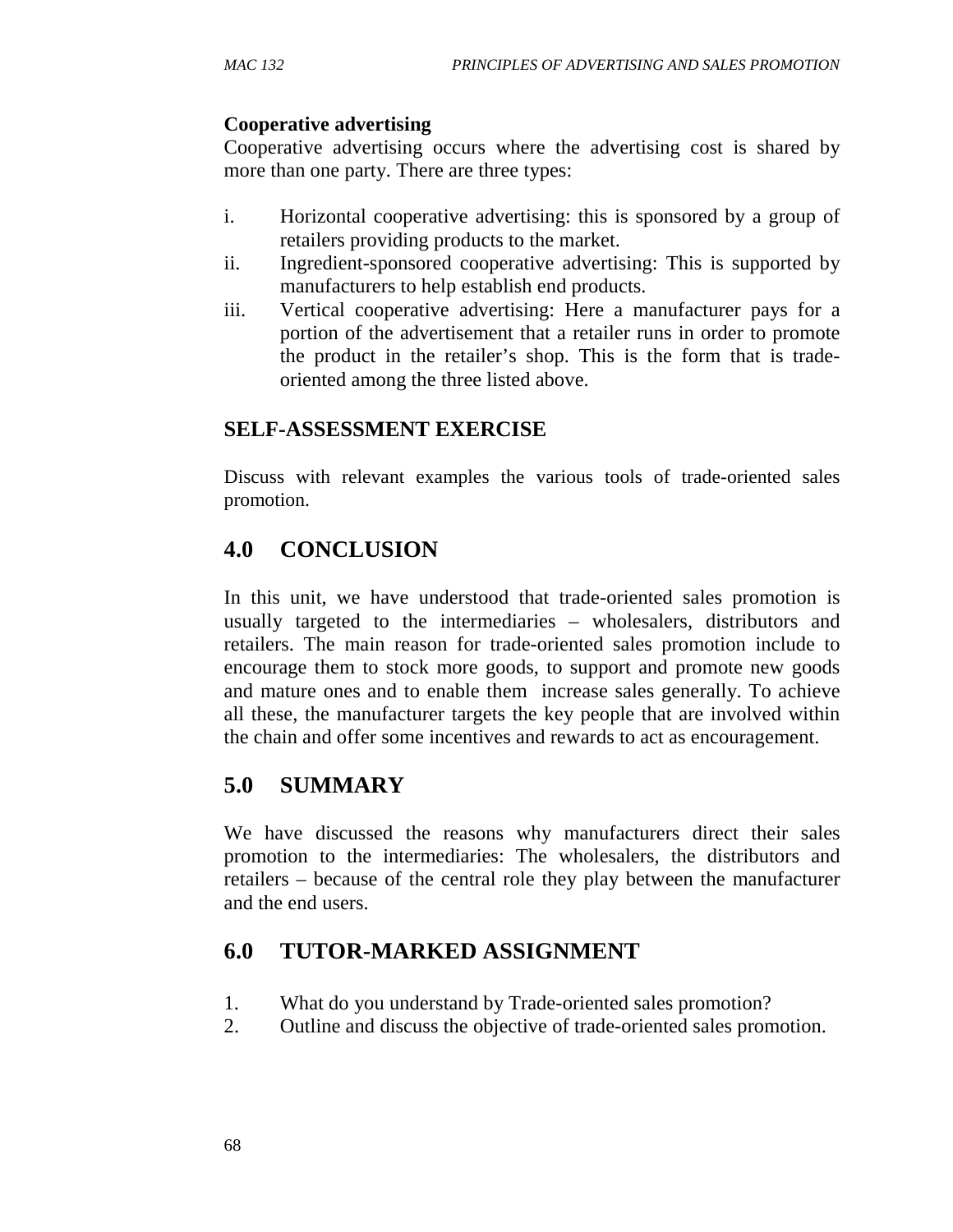- Belch, G. E. & Belch, M.A. (2007). *Advertising and Promotion an Integrated Marketing Communication.* New York: McGraw-Hill.
- Daramola, A. C. (2010). *Principles and Practice of Professional Advertising a Multinational and Comparative Analysis*. Lagos: Trust Communications Limited.
- Jobber, D. (2007). *Principles and Practice of Marketing*. (5th ed.) Glasgow: McGraw-Hill Companies, Inc.
- Schwab, V. (1962). *How to Write a Good Advertisement.* New York: Harper & Row.
- Tellis, G. J. (1998). *Advertising and Sales Promotion Strategy*. Addison Wesley Education Publishers Inc.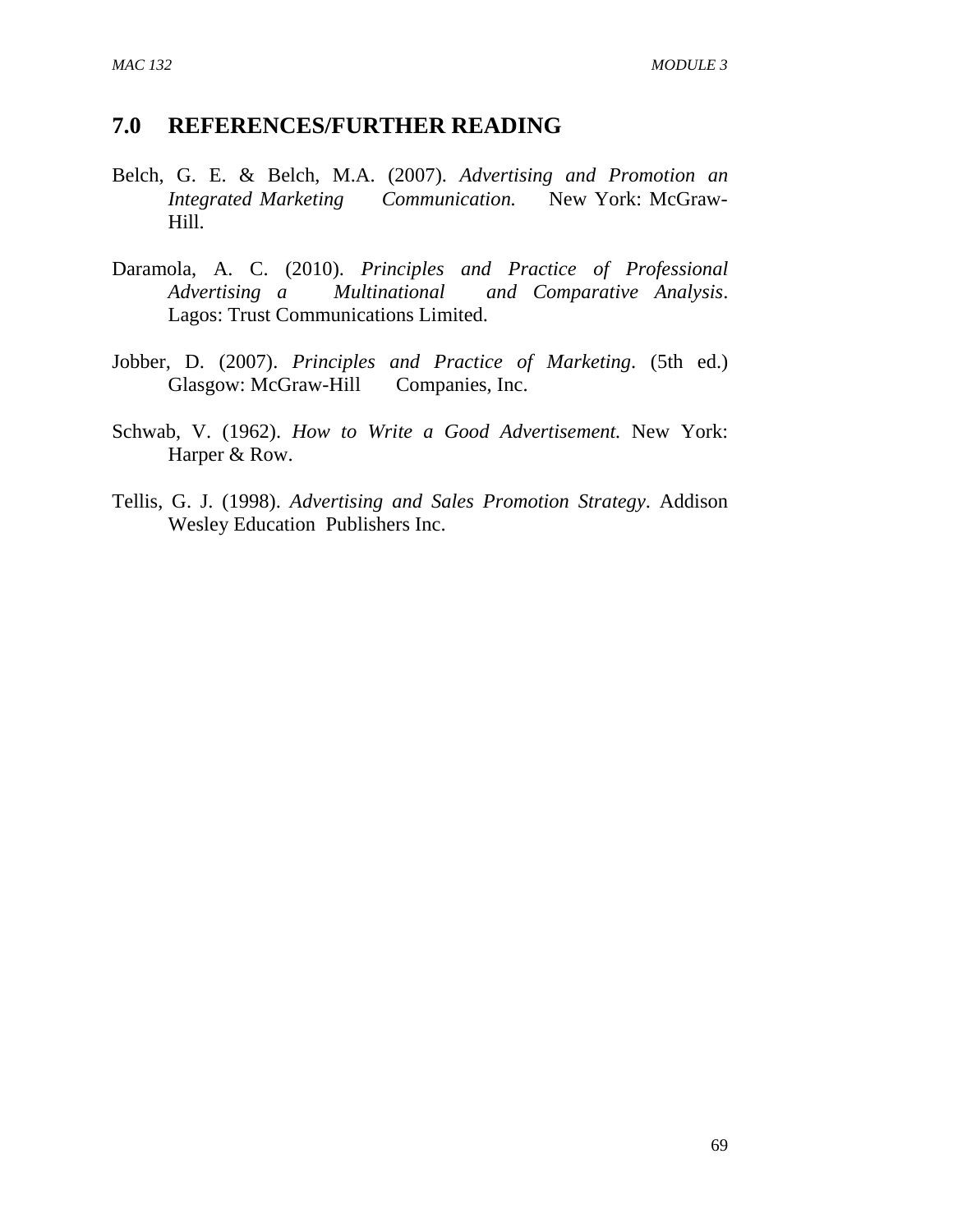### **UNIT 4 MEDIA PLANNING AND STRATEGY DEVELOPMENT**

#### **CONTENTS**

- 1.0 Introduction
- 2.0 Objectives:
- 3.0 Main Content
	- 3.1 Meaning of Media Planning
	- 3.2 Developing Media Planning
	- 3.3 Establishing Media Objectives
	- 3.4 Developing and Implementing Media Strategies
- 4.0 Conclusion
- 5.0 Summary
- 6.0 Tutor-Marked Assignment
- 7.0 References/Further Reading

### **1.0 INTRODUCTION**

To understand the key terms used in media planning; to know how a media plan is developed; to know the process of developing and implementing media strategies and to be familiar with sources of media information as well as characteristics of media. Before recently, media planning used to be a department within the advertising agency performing both planning and, buying and placing of adverts for their clients. However, in recent times, the service has grown to a great extent that specialist agencies have emerged to undertake specific function of planning, buying and placing. As a separate function, the service is gaining popularity and self-sustaining because of its added value in the estimation of the clients that patronise them. Today in Nigeria, there is an association of independent media planners whose membership is growing in leaps and bounds. One of the key strengths of the specialist agencies is their ability to reduce the cost of media space and time by advance and bulk booking.

### **2.0 OBJECTIVES**

At the end of this unit, you should be able to:

- define media plan
- explain meaning of media objectives
- explain how to implement media strategies.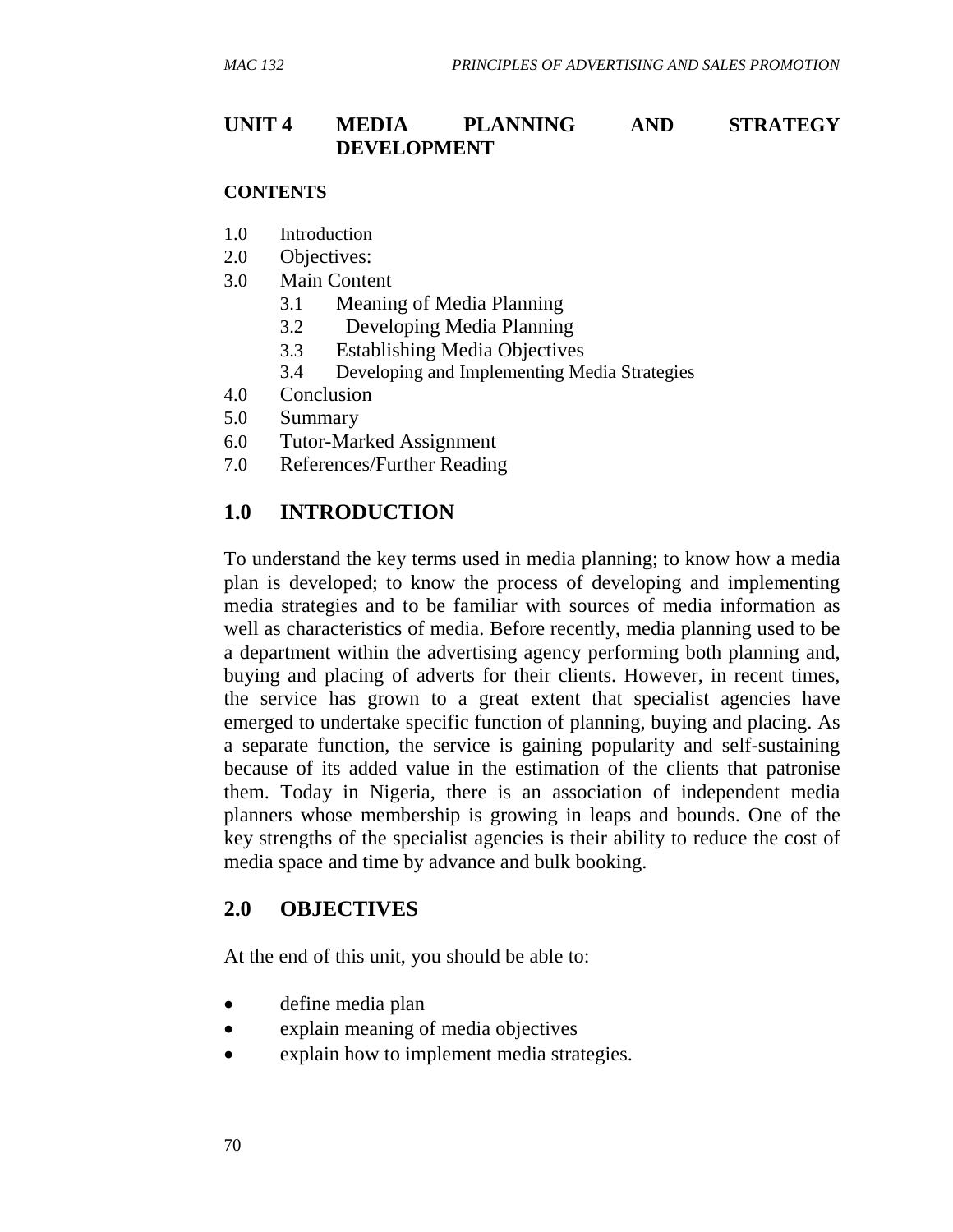# **3.0 MAIN CONTENT**

### **3.1 Understanding Media Plan**

Media plan can be defined as the various ideas and decisions necessary for delivering the promotional message to the prospective user of the brand or product. It is a process which involves various types of decisions; these decisions are usually not cast in stone as they may change or be abandoned as the plan develops.

The media plan is usually a guide to enable the planners and users to make the best selection of available media within budget constraints.

### **The Requirements for a Media Plan**

A good media plan requires the following:

- 1. Setting media objective: Here, it is necessary to begin with the question: what do we want to achieve? To answer this question is to design a media objective. This requires developing specific media objectives and specific media strategies (plans of action) designed to achieve these objectives.
- 2. The Medium: Another factor to consider in developing the media plan is the medium to be used to deliver the message. This can be termed as the general category of delivery systems for the promotional messages. These include: broadcast media (such as TV and radio), print media (such as newspapers and magazines), outdoor (such as billboards) and other support media. Note that **media vehicle** refers to the specific carrier within a medium category. For instance, *ThisDay* and *The Sun* are print vehicles while *Channels News at 10 PM* and *Sunrise on Channels* are broadcast vehicles. Each vehicle/medium has specific characteristics and relative advantages. It is the duty of the planner to consider these factors before making a decision which of them to choose.
- **3.** Reach: This refers to the number of different audience members that are exposed at least once to a media vehicle in a given period of time.

Within the term 'reach', there is another term known as 'coverage' which refers to the potential audience that might be exposed to the message via the vehicle. While coverage refers to potential audience, reach refers to the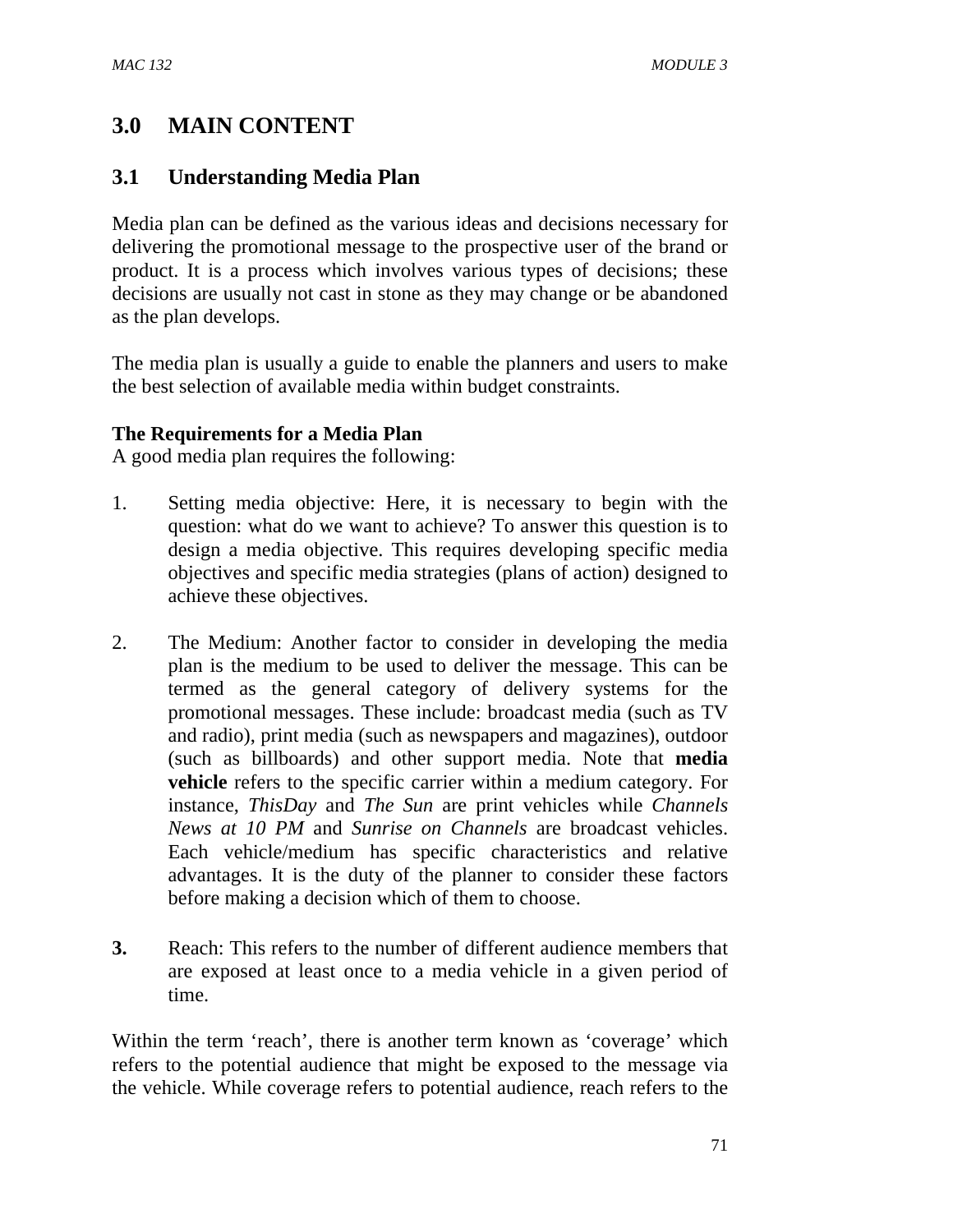actual audience delivered. Frequency refers to the number of times the receiver is exposed to the media vehicle in a specific period.

### **SELF-ASSESSMENT EXERCISE**

What do you understand by the term media plan? Who prepares the media plan and what elements are required in a media plan?

## **3.2 Developing the Media Plan**

The media plan determines the best way to get the advertiser's message to the market. It's goal is basically to find that mix of media that would enable the marketer/producer/advertiser to communicate the message in the most effective manner to the largest number of potential customers at the most effective cost.

The process of developing a media plan involves the following:

- 1. Market analysis
- 2. Establishment of media objectives
- 3. Media strategy development and implementation
- 4. Evaluation and follow-up

### **Market Analysis**

In the development of media plan, a market analysis involves the review of internal and external factors in relation to the media. It involves asking the following key questions:

- 1) To whom shall we advertise, (i.e. who is the target market)?
- 2) What internal factors (for instance, size of the media budget or managerial and administrative capacity)
- 3) What external factors (such as rising cost of media buying and other competitive factors) may influence the media?
- 4) Where to promote our products (geographical considerations north, south, east, west, etc) and
- 5) When shall we focus our efforts (what time of the year, what season, etc.)?

In many cases, the situation analysis can lead to a number of target markets which helps to decide which specific groups to focus. It is important, however, for the media planner (the executive in charge of putting the media plan together at the advertising agency side), to work closely with the client, account representative, market department and creative directors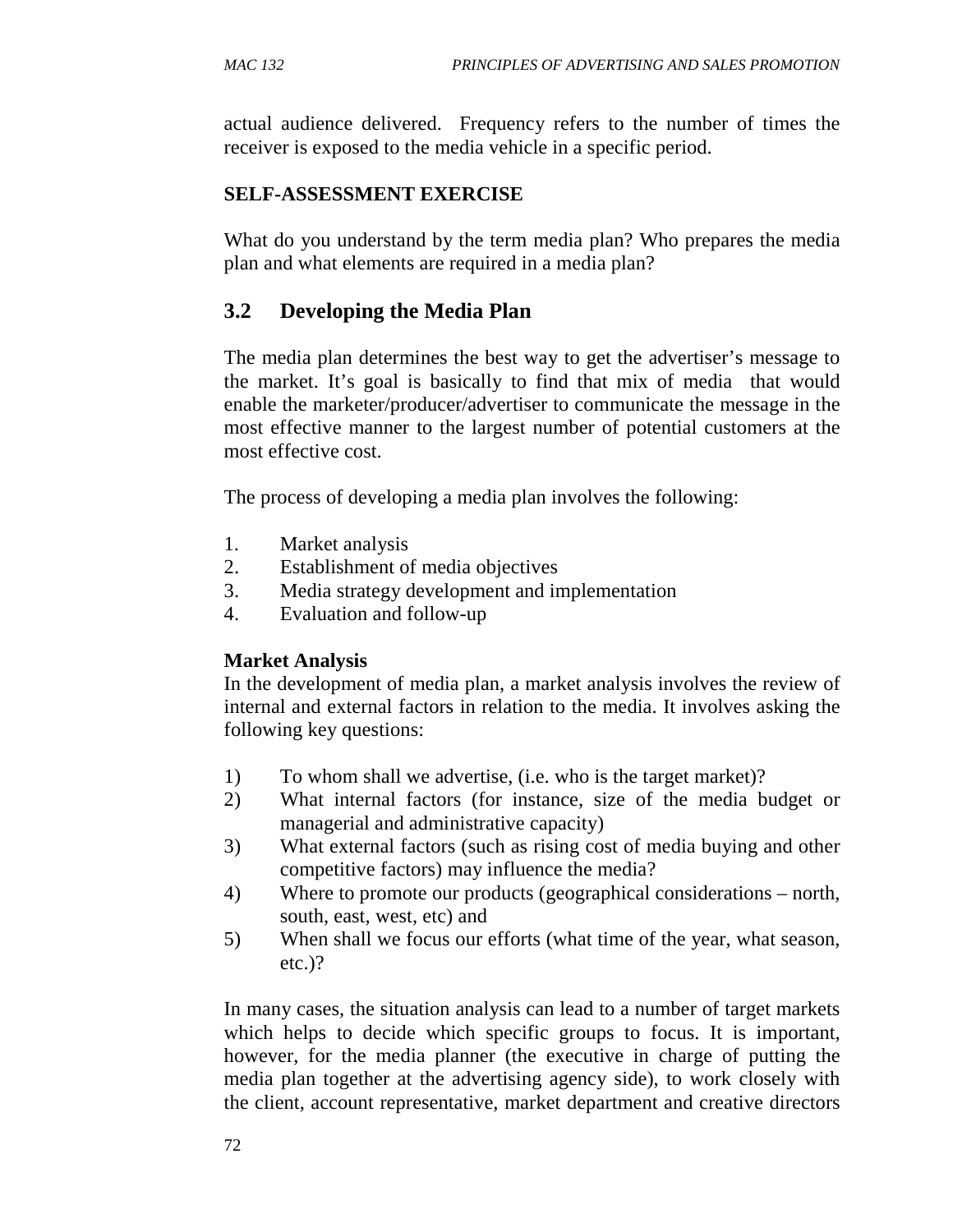in order to decide which specific groups to go after. There are so many factors that can assist the media planner to make these decisions. In most cases, a proper primary research is required and in some cases, secondary sources would be sufficient.

## **3.3 Establishing Media Objectives**

Media objectives are designed to assist the media planner to help to attain the larger communication and marketing objectives. In specific terms, media objectives are the goals set for the media programme and should be limited to those that can be accomplished through media strategies.

Media objectives should always be as specific as possible. It can follow the rule of the thumb known generally as SMART (Specific, Measurable, Achievable, Realistic and Timely). For instance the media objective for Maltina (NB Plc, Nigeria) brand of soft drinks can look like this:

Create awareness in the target market through the following:

- i. Use broadcast media to provide coverage of 70 per cent of the target market over a three-month period.
- ii. Reach 45 per cent of the target audience at least four times in the period.
- iii. Concentrate advertising during early Christmas period (November-January) and reduce emphasis from February/March the next year. This will be followed with explicit rationale for each of the key decisions made above.

In this example, the objective is measurable – (provide  $70\%$  coverage); it is measurable – (when you cover 70%, reach 45 %); it is also achievable (the whole activity is not too heavy for the organisation to achieve); it is also realistic (it does not sound like a story from the blues) and it is timely (a three month campaign with emphasis around February and March the following year).

### **3.4 Developing and Implementing Media Strategies**

The next stage after deciding what is to be accomplished under media objective is to determine how to go about doing those identified actions. The media planner, as usual, makes these decisions regarding:

- 1. The media mix
- 2. Target market coverage
- 3. Geographic coverage
- 4. Scheduling
- 5. Reach versus frequency
- 6. Creative aspects and mood
- 7. Flexibility
- 8. Budgeting

Some of the above would now be discussed in brief.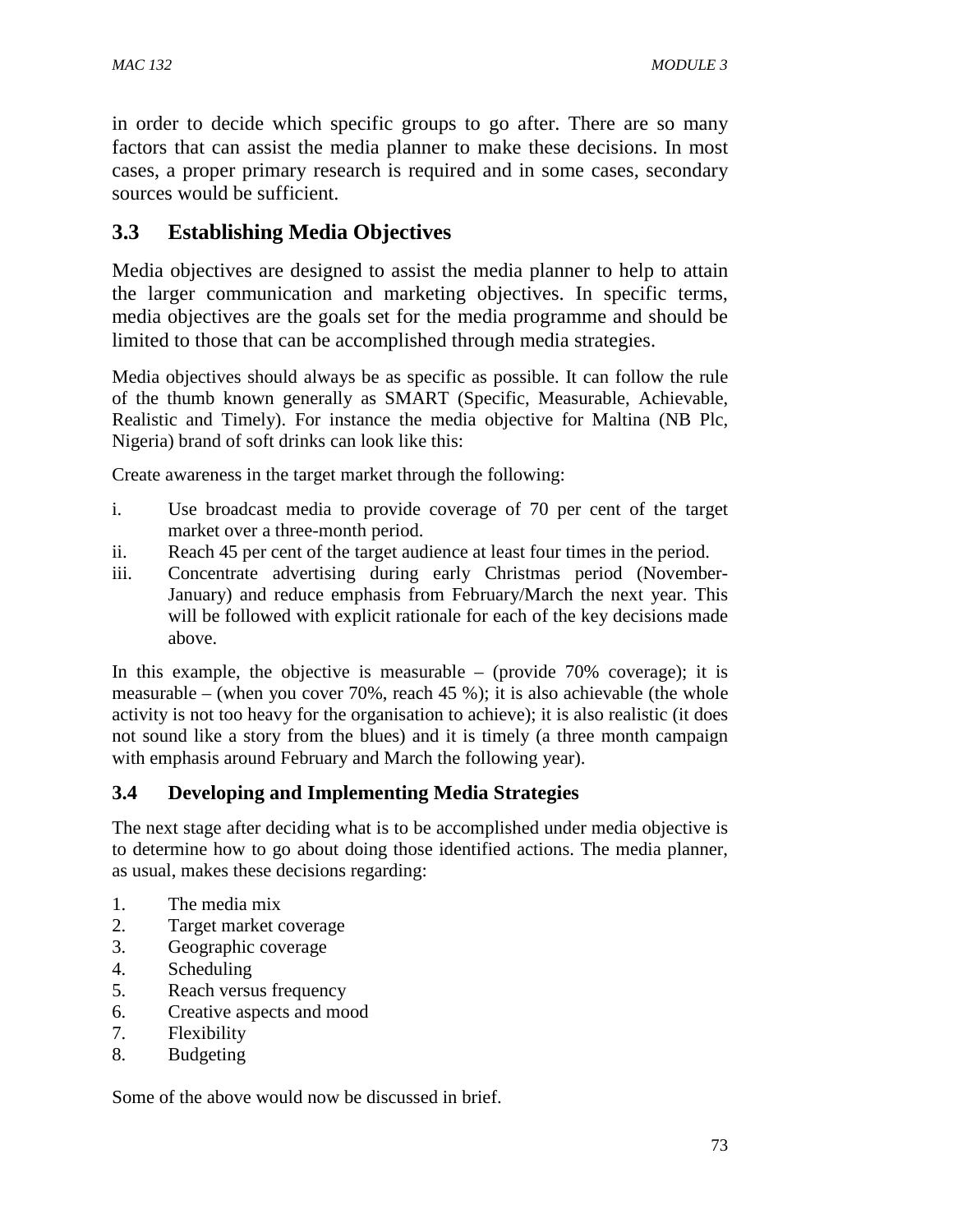#### **The media mix**

Media mix means the combination of various media categories and media vehicles that can best deliver the client's message to the largest audience at the lowest possible cost. There are usually a wide variety of media categories and media vehicles to choose from. At any point in time only one medium may be employed. At some other time, a number of alternatives may be necessary. To decide which medium or media vehicles or combination of them to be used, some factors need to be considered. The factors to be considered include:

- objectives sought
- characteristics of the product or service
- size of the budget
- individual preferences among other considerations.

To explain further, assume that a promotional situation requires some part be visually demonstrated in order to achieve an effective communication. In this case, TV may be the most appropriate medium in order to achieve success in communication. On the other hand, if a telephone company wants to promote a ring tone, radio may be the best while newspaper would be most preferable if the promotional strategy calls for coupons to stimulate trials.

By combining media, i.e. TV, radio, print etc an advertiser stands to increase coverage, reach and frequency which may not be achieved with a single medium. Ultimately, by employing a mix of media, advertisers can add more versatility to their media strategies, because each medium will then be contributing its own unique attribute. It is, however, important to add that the more media channels are brought into the mix, the more likely the cost of the entire campaign. Therefore, budget must be a major consideration.

#### **Target market coverage**

Part of the goals of media strategy planning is to determine which target markets should receive the most emphasis. Developing media strategies involves matching media and market.

### **4.0 CONCLUSION**

Media planning is an integral part of advertising in particular and communication in general. The various components of media planning are discussed and the implementation framework also given. It has been established that by combining a mix of media cost-effectively, advertisers or communicators can actually add versatility to their media strategies thereby enhancing the company's presence in the market place.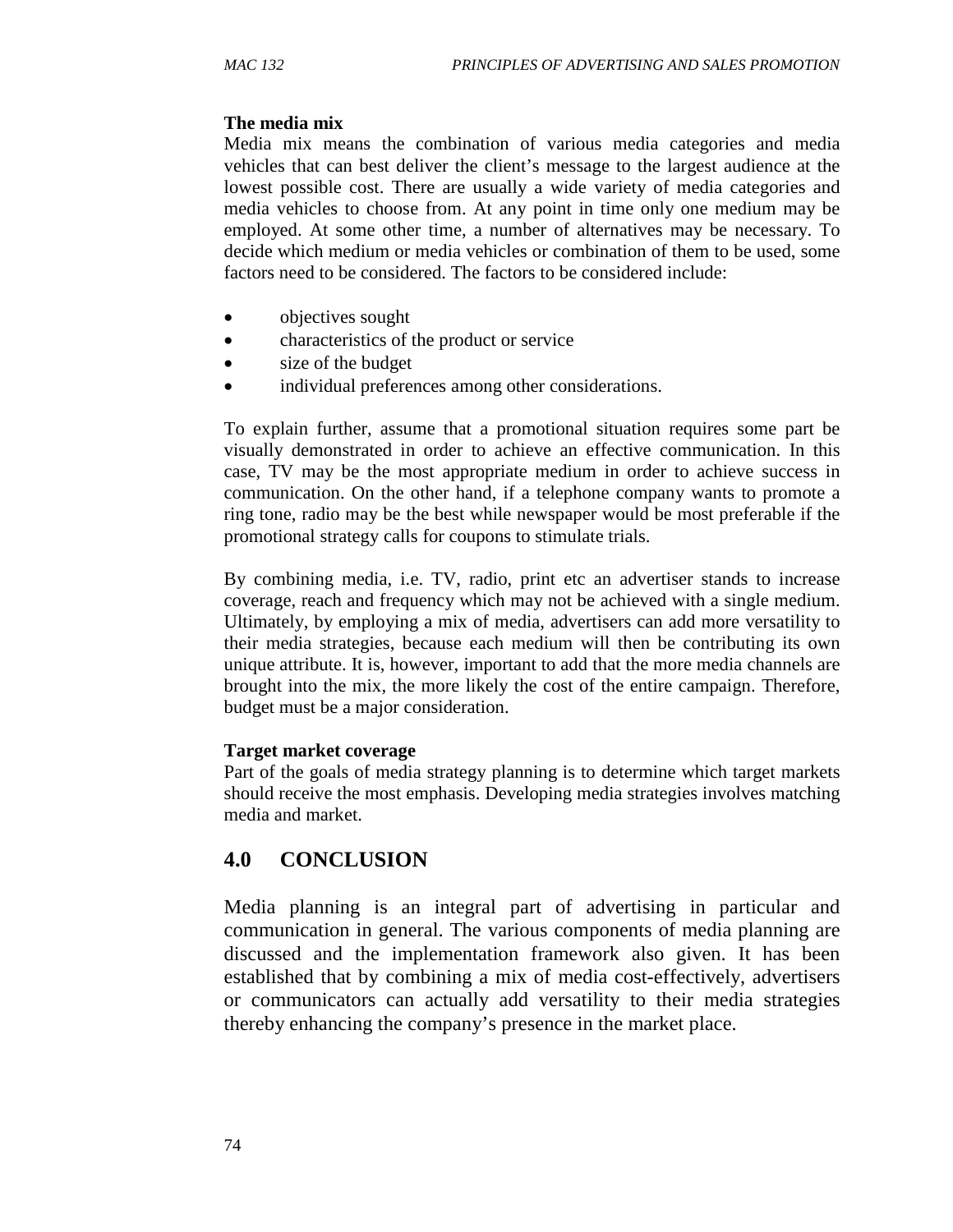## **5.0 SUMMARY**

Advertising is incomplete without a properly articulated media plan. This is a very important part of advertising and it demands a professional handling. No wonder that these days there are so many media specialist agencies focusing on media planning and buying for clients. This is to underline the importance of this role in the communication process.

### **6.0 TUTOR-MARKED ASSIGNMNET**

Enumerate and discuss the decision points for a media strategy.

- Daramola, A. C. (2010). *Principles and Practice of Professional Advertising a Multinational and Comparative Analysis*. Lagos: Trust Communications Limited.
- Jobber, D. (2007). *Principles and Practice of Marketing*. (5th ed.) Glasgow: McGraw-Hill Companies, Inc.
- Schwab, V. (1962). *How to Write a Good Advertisement.* New York: Harper & Row.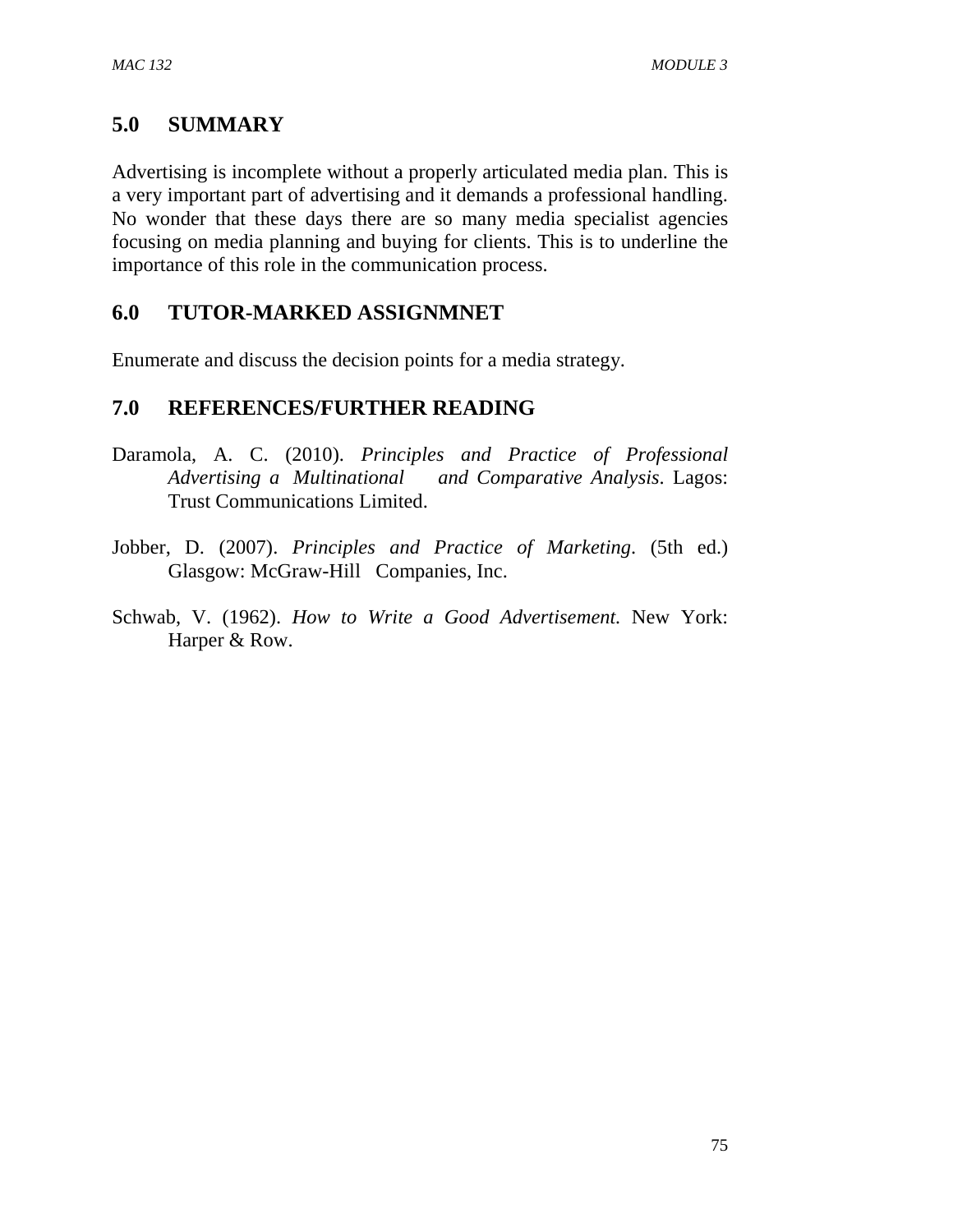## **MODULE 4 APPRAISAL AND REGULATION OF ADVERTISING**

- Unit 1 Social Effects of Advertising
- Unit 2 Ethical Criticisms of Advertising
- Unit 3 Economic Impact of Advertising
- Unit 4 Regulation in Advertising and Sales Promotion

#### **UNIT 1 SOCIAL EFFECTS OF ADVERTISING**

### **CONTENTS**

- 1.0 Introduction
- 2.0 Objectives
- 3.0 Main Content
	- 3.1 Untruthfulness or Deceptive Nature of Adverts
		- 3.1.1 How Advertisers Cause Mistrust Among Consumers
	- 3.2 Advertising is Manipulative
	- 3.3 Advertising is Intrusive
	- 3.4 Advertising Affects Children
- 4.0 Conclusion
- 5.0 Summary
- 1.0 Tutor-Marked Assessment
- 7.0 References/Further Reading

### **1.0 INTRODUCTION**

Much as advertising is known to perform many functions both for the advertiser and the consumer, there are also many criticisms against advertising. Some of these include criticism that adverts are misleading or untruthful and as such it deceives consumers. Proponents of advertising, however, have also countered the accusation of deception leveled against it with a number of reasons as we will see in this unit.

### **2.0 OBJECTIVES**

At the end of this unit, you should be able to:

- explain the various effects of advertising
- discuss how deception can occur
- identify deception in advertisements
- give reasons why advertising affects children.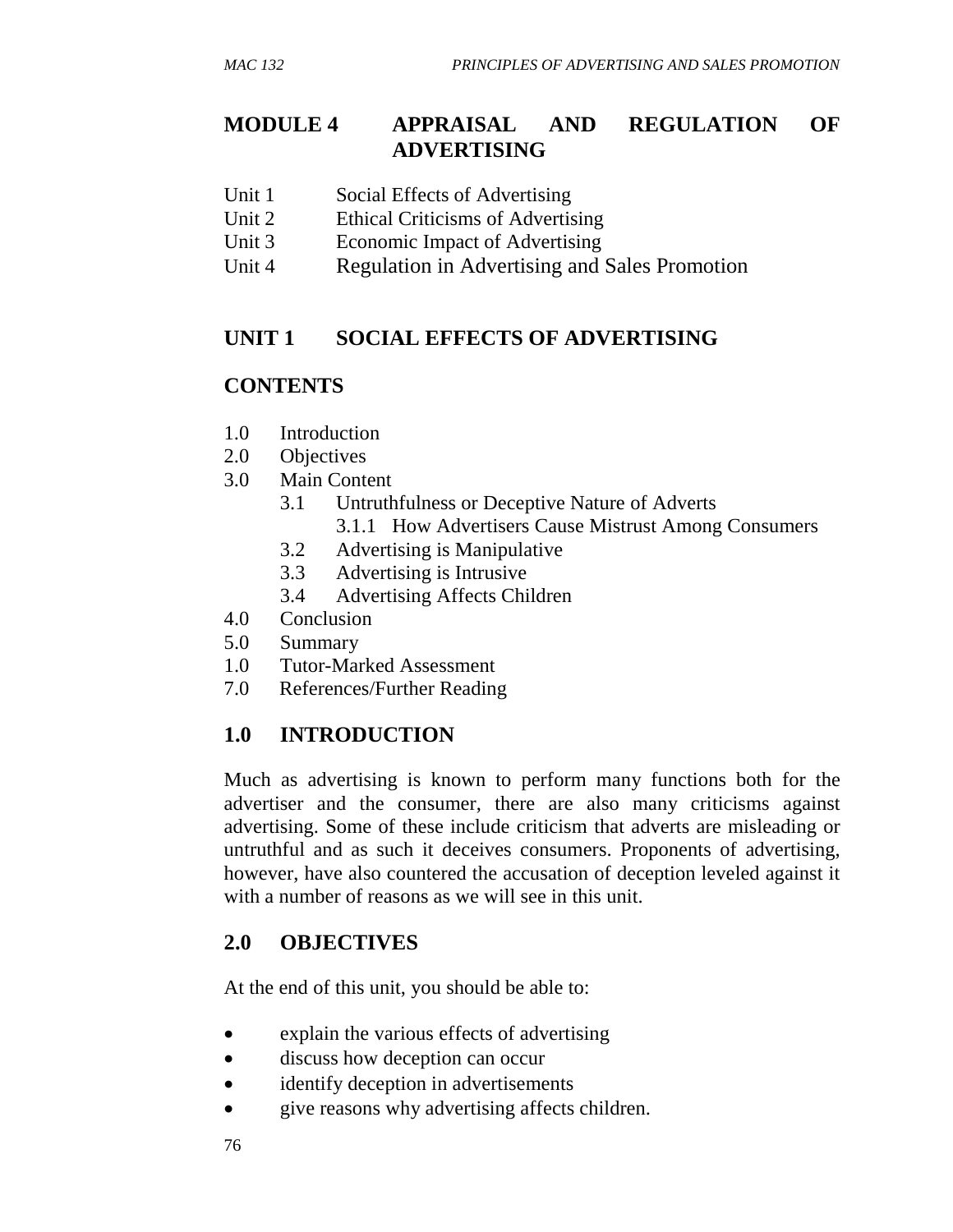## **3.0 MAIN CONTENT**

### **3.1 Untruthfulness or Deceptive Nature of Adverts**

Many criticisms have been leveled against advertisement but one of the major ones is that many adverts are misleading and full of untrue and halftruth information. Because of these criticisms that advertisements are deceptive, a lot of people tend to disbelieve advertising. Many studies conducted in especially in the United States, showed that consumers felt that less than 2.5 per cent of television commercials are honest and believable (Banwan M., 2007).

Similarly, many other researches have been conducted to determine the attitude of the general public to advertisement. In one of such researches, Sharitt, Pamella Lowry and James Haefrer conducted a major national survey of more than 1,000 and found that Americans do not trust ads except when such ads focus on their actual purchase decisions. The research further found out that consumers tend to disbelieve advertisement but tend to rely or trust word of month from friends or families as the trusted source of information (Belch and Belch).

### **3.1.1 How Advertisers Cause Mistrust Among Consumers**

Some of the ways advertisers have succeeded in putting mistrust in the minds of consumers include making out false or misleading claims, or failure to award prizes that have been promoted/and won in a contest. It has been said by critics that advertisers should endeavour to have reasonable basis for claim about their product. In fact some argue that advertisers should do well to provide evidence to support their claim. Many believe that much of the claims of untruthfulness or deceptions usually occur with smaller companies.

It is claimed, however, that most advert messages are not designed with the intention to deceive or mislead consumers as these practices are clearly unethical. Several attempts have been made to control or regulate deceptive advertising.

### **3.2 Advertising is Manipulative**

Critics charge that advertising creates unrealistic ideals about appearance and social identity and by so doing influences buyer behaviour.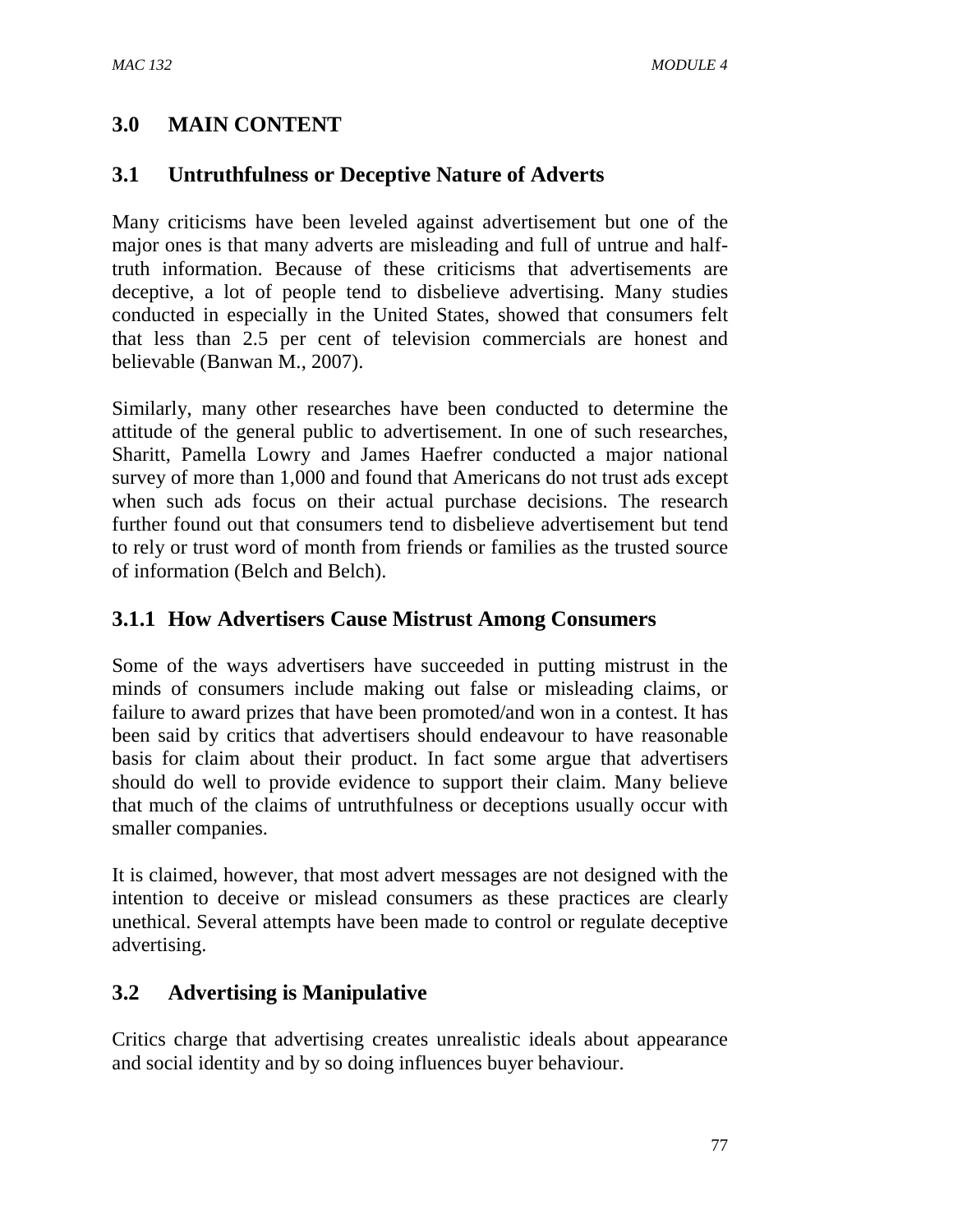On the other hand, advertisers themselves also reason that if it is so easy to manipulate people into buying what they do not want, why then do some products still fail in the market place? They conclude that instead of being manipulated, consumers indeed have control over the market place by the choices they make (Bearden, Ingran, Lafforge, 2007:410).

## **3.3 Advertising is Intrusive**

Intrusion in this context means that advertising messages are thrown to people from all angles whether they want it or not, whether they like it or not. It tends to threaten consumers' privacy as they have no choice of when, how or where the advert will meet them.

Advertisers, however, claim that the market place is so cluttered with advertising message, that no single advert has the ability to influence consumers. In Nigeria, there have been so many issues of unsolicited, most times, irritating SMS and e-mail advertising messages from companies promoting their business to the consumers.

There is a need for government to intervene to control the **s**pate of unsolicited adverts and the tendency of advertisers to invade consumers' privacies.

### **Using advertising for harmful products**

In many countries, cigarettes and alcohol are considered harmful and in fact are outlawed from being agency advertised; therefore using advertising to market such products is frequently attacked by critics. While regulation exists in some places about sale, advert and use of these types of products, there is still need for stricter regulation.

In fact where there are no regulations or regulation are merely loose, tobacco and alcohol are usually portrayed as glamorous, exciting outdoor activities. In Nigeria, sale and advertising of cigarettes have since been outlawed; hence the dealers have resorted to below-the-line strategies to promote the business.

### **SELF-ASSESSMENT EXERCISE**

Explain three reasons why critics kick against advertising.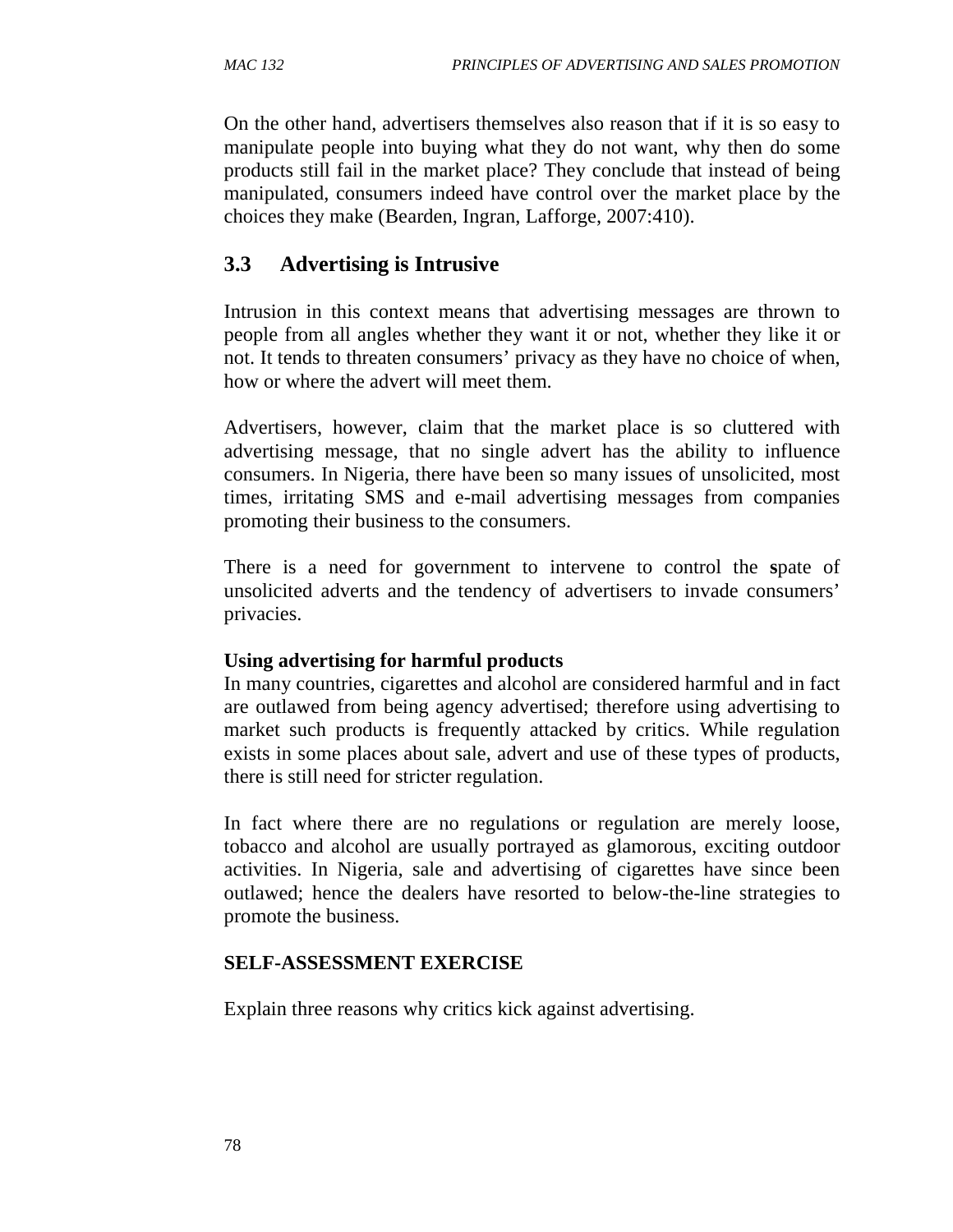## **3.4 Advertising Affects Children**

It is common knowledge that children influence their parent's decision significantly hence advertisers cash in on this strong/weak points. There are three key concerns about advertising to children (LaForge *et al*. 2007). These include:

- i. Children's inability to understand that advertising is intended to persuade.
- ii. The nutritional value of some kind of foods such as candy, ice cream, soft drink, marketed to children is not healthy for them.

The influence of advertising on children's demands from parents for advertised products.

Opponents of this however counter each of the above concerns as follows:

- i. That parents are better positioned to help their children interpret information, (including ads) to make useful decisions.
- ii. Children know that fruits and vegetables are more nutritious than sugared foods, and therefore should decide which to go for.
- iii. Banning advertisement to children is a direct attack on freedom of speech and freedom of communication.

## **4.0 CONCLUSION**

Advertising may be a good way of passing information to consumers about new or existing products and services. It is however known to cause both intended and unintended problems for the society, especially in terms of creating unwanted desire in consumers and focusing on the most vulnerable members of the society. Despite the criticism against advertising, its role in the social system remains very critical.

## **5.0 SUMMARY**

Many of the social effects of advertising have been highlighted and discussed. These include: advertising is misleading because it is full of untruths; it is manipulative as it makes people buy what they do not want; advertising is intrusive as it invades people's privacy and advertising is harmful to children. However, practitioners have their defences also which include that the market place is so clustered that no single message has the ability to influence consumers.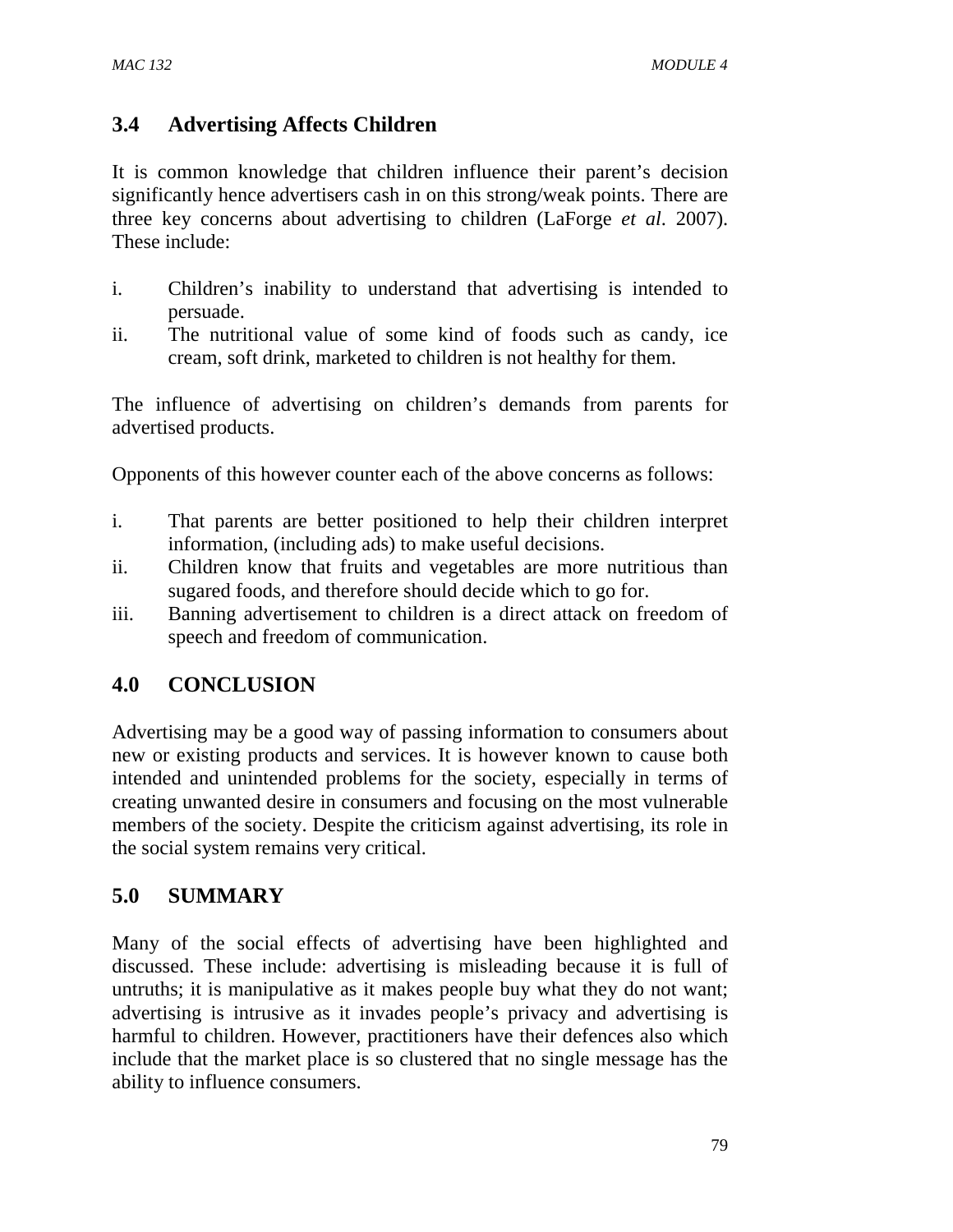### **6.0 TUTOR-MARKED ASSIGNMENT**

- 1. Explain the main criticisms of advertisement.
- 2. Advertising may be useful to the society but the social impact can be very disturbing especially as regards children. Explain.

- Belch, G. E. & Belch, M. A. (2007). *Advertising and Promotion an Integrated Marketing Communication.* New York: McGraw-Hill.
- Daramola, A. C. (2010). *Principles and Practice of Professional Advertising a Multinational and Comparative Analysis*. Lagos: Trust Communications Limited.
- Jobber, D. (2007). *Principles and Practice of Marketing*. (5th ed.) Glasgow: McGraw-Hill Companies, Inc.
- Schwab, V. (1962). *How to Write a Good Advertisement.* New York: Harper & Row.
- Tellis, G. J. (1998). *Advertising and Sales Promotion Strategy*. Addison: Wesley Education Publishers, Inc.
- Bearden, Ingram, LaForge (2007). *Marketing Principles and Perspectives.* (5th ed.).New York: McGraw-Hills.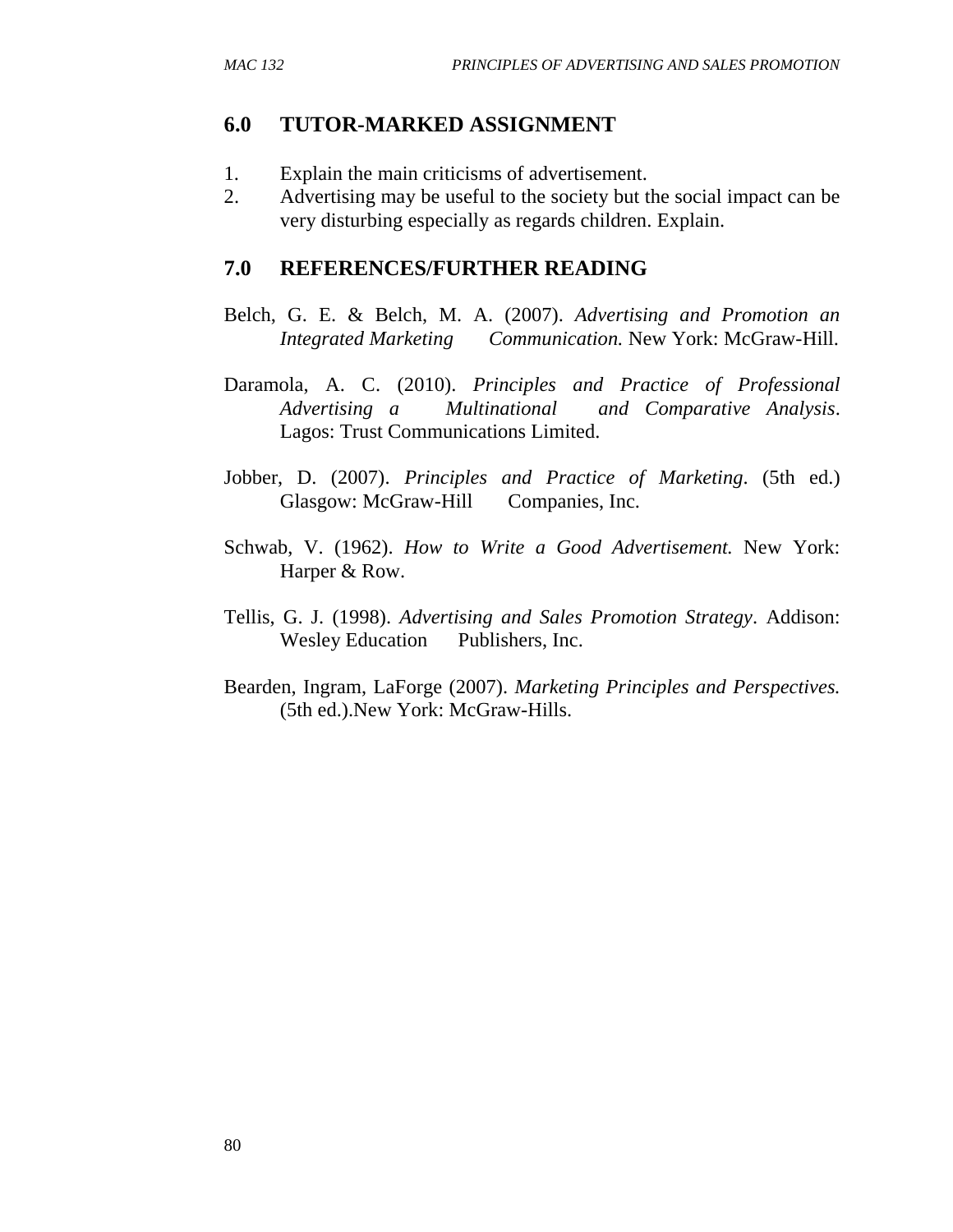## **UNIT 2 ETHICAL CRITICISMS OF ADVERTISING**

### **CONTENTS**

- 1.0 Introduction
- 2.0 Objectives
- 3.0 Main Content
	- 3.1 Advertising Encourages Materialism
	- 3.2 Advertising as Offensive or in Bad Taste
	- 3.3 Leads to Stereotyping
	- 3.4 Advertising Erodes Media Independence
- 4.0 Conclusion
- 5.0 Summary
- 6.0 Tutor Marked Assignment
- 7.0 References/Further Reading

## **1.0 INTRODUCTION**

In addition to the concerns earlier shared about advertising in the society, there are yet other major criticisms of advertising. These include: its effect/impact on ethical values. This impact on values comes in several ways but at the end of it, the commonest concerns include the following: materialism, stereotyping, advertising in bad taste, advertising as offensive or in bad taste, how it can affect the media, as well as advertising encourages stereotyping.

## **2.0 OBJECTIVES**

At the end of this unit, you should be able to:

- explain how advertising causes materialism
- explain how advertising is offensive or in bad taste
- discuss how it leads to stereotyping
- analyse how it can erode the independence of the mass media.

## **3.0 MAIN CONTENT**

## **3.1 Advertising Causes Materialism**

One main concern of critics about advertising effect has to do with its effect on the social-cultural fabrics of the social system. In specific terms, arguments against advertising relates to its social effect, specifically that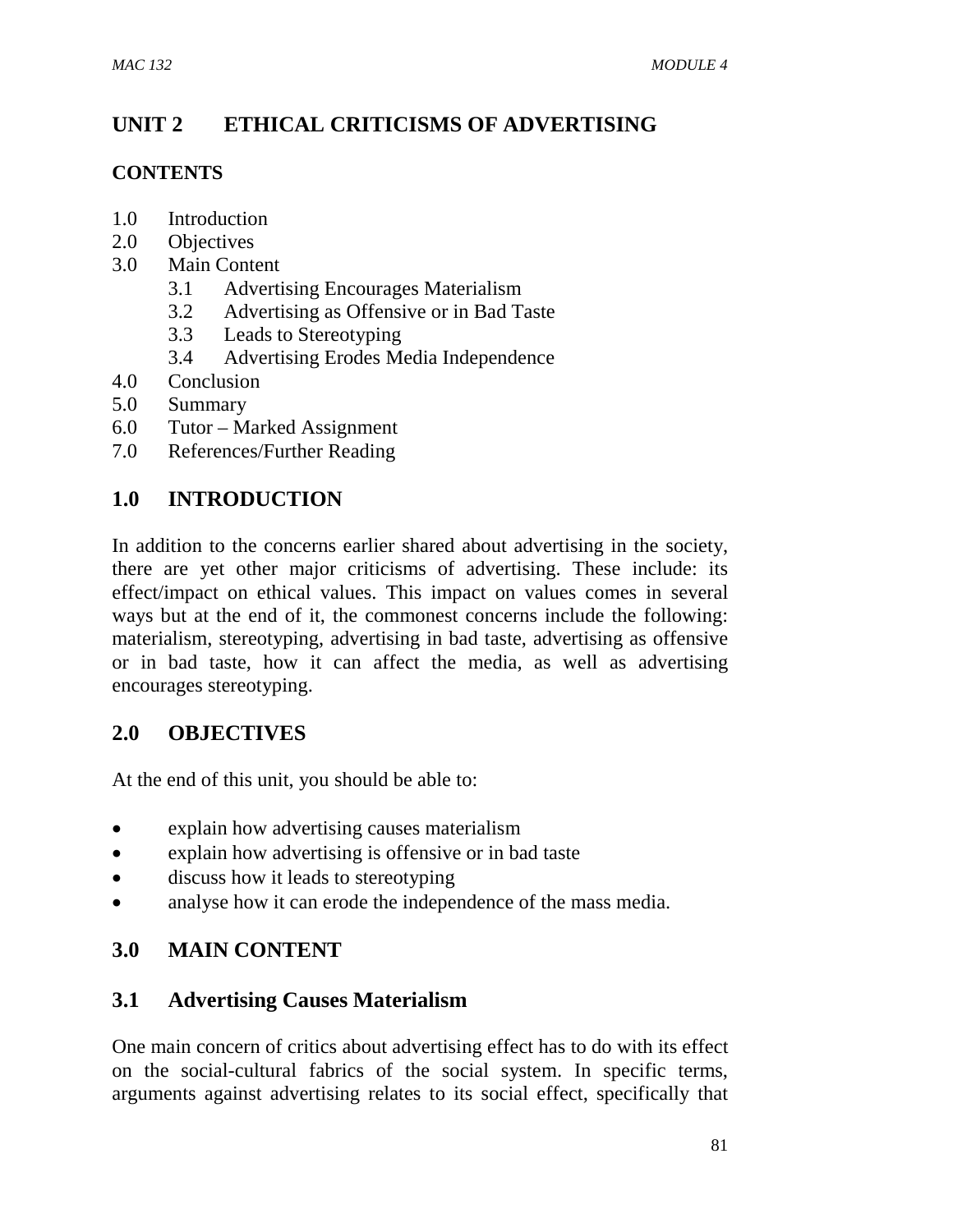advertising causes materialism. Critics are of the view that advertising images have a profound effect on society and values. Materialism, which is preoccupation with material things, leads many people to want and in fact, go for such things as luxury cars, expensive electronics or other luxurious consumer items like wrist watches which they really do not need. In this way advertising promotes and encourages the wrong values in the society.

Another criticism is that advertising has the tendency to work on human foibles such as the need to belong and achieve status in the society. By using status symbol (emotive) appeals to market a car, rather than its functional appeal, the impression is given that people should be judged based on what they own – the car they drive, watch they wear, etc, rather than who they really are – character, professionalism, integrity, family men, etc.

#### **SELF-ASSESSMENT EXERCISE**

How does advertising cause materialism among the people?

#### **The Counter Argument**

The above argument is however countered by supporters of advertisement who argue that the urge to belong or assume a social status is not human frailty but simply basic psychological characteristics of human beings. They also argue that even in societies not exposed to advertisement, the issue of acquiring social status symbol is practiced. For example, in some African localities the possession or ownership of a number of cows could determine a man's status in the locality (David Jobber, 2007).

### **3.2 Advertising as Offensive or in Bad Taste**

Many consumers complain about the ethical dimension of advertising. They say that adverts are rather offensive, tasteless, irritating, boring obnoxious and so on. Researchers have studied consumers' reaction to advertisement content and discovered that half of the respondents have that same view of advertising, while some feel that advertising insults their intelligence and that many of such adverts are in poor taste as many of them use explicitly provocative costumes to deliver their campaign messages (Shavitt *et al*. 2004). These studies also indicate that consumers consider some advertisements as insulting and some in bad taste.

One way advertising can be of bad taste to consumers is when products such as contraceptives or personal hygiene are advertised. For instance in the US, most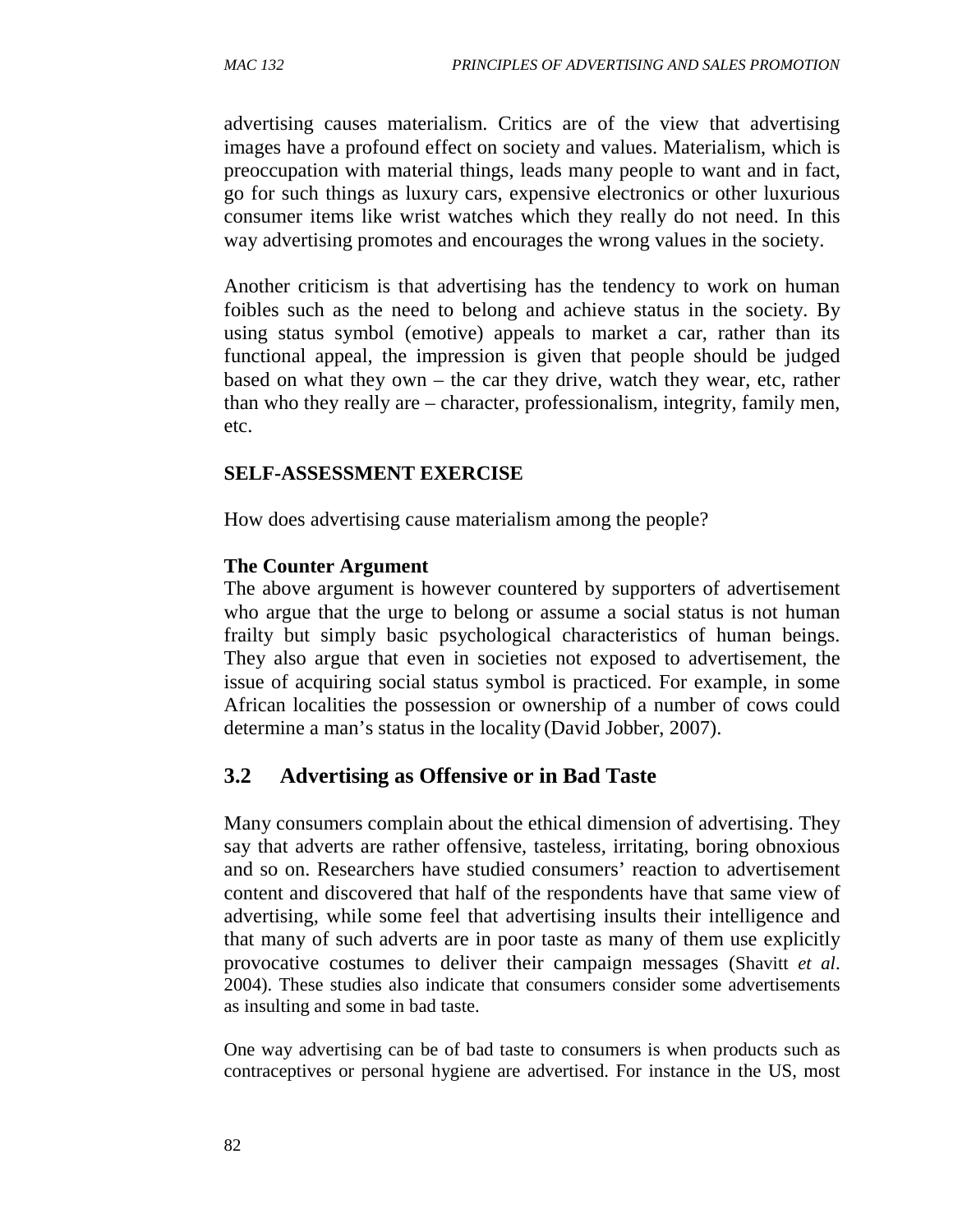media houses did not accept condom ads until the crisis forced them to do so, (Belch and Belch, 2007).

Another way in which advertisement can offend consumers is by the type of appeal or the manner of presentation. Many consumers consider adverts that are anchored on fear as being offensive. Such adverts are said to exploit consumers' anxieties, or fear of social rejection to sell their products.

The advertising appeals which have been most condemned are those that use sex appeal or nudity. These techniques are often employed to 'grab' consumers' attention and many cases may not be appropriate or even related to the product being advertised. One key criticism of sexually explicit advertisement is that they can demean women and even men, by depicting them as sex objects.

## **3.3 Advertising and Stereotyping**

The way and manner certain groups or races of people are portrayed in advertising is known as stereotyping - women, children, ethnic minorities and some less privileged. Advertisers are criticised for perpetuating certain stereotypes about these groups and classes of people. Many times, advertising portrays women as being more often preoccupied with little things like beauty, entertainment, and motherhoods. Sometimes, advertisements portray women as decorative, attractive bets and sexually provocative figures. Such ways of portraying women does not allow for the recognition of women as intellectuals and professionals. This stereotype has continued to prevail over time without any sign of abetting, even with the clear changing role of women in many societies worldwide. As some researches in this direction has shown, it is said that adult women in US television adverts are portrayed as passive, indifferent, lacking in intelligence and credibility. On the other hand, their men counterparts have been shown to be constructive, powerful autonomous and achievement driven (Belch and Belch, 2007). The same criticism against stereotyping women is also said to be observed in many adverts targeted at children.

## **3.4 Advertising can Erode the Independence of the Media**

The role of advertising in funding the media has fueled the concern that advertisers may be directly or indirectly influencing and in fact controlling the media. One of the commonly known charges against the media is economic censorship whereby the media deliberately avoids certain news topics or even presents a one-sided view of the news, in difference to advertisers' demand. Many have argued that the media's dependence on advertisement makes them susceptible to influence from the advertisers. This could also be in form of control to the extent of influencing their editorial content. This charge however, has been contested by media houses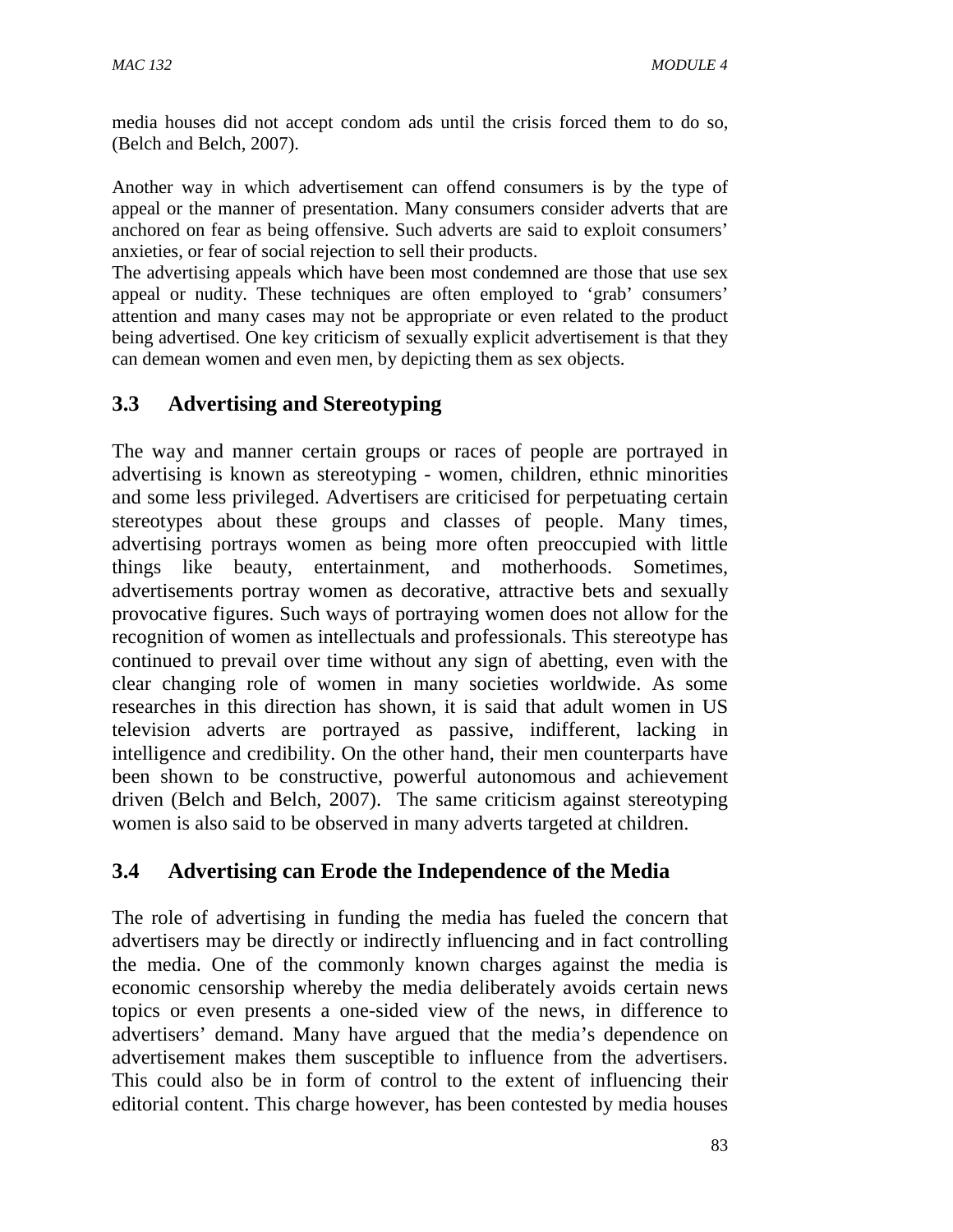who argue that it is in their (media's) best interest not to be influenced too much by advertisers. They argue that news media flourish on their fairness and objectivity which the public (media consumers) are attracted to and any attempt by the media to waste this goodwill by way of biased reporting could have a damning consequence on their own business.

## **4.0 CONCLUSION**

The social and cultural impacts of advertising appear to be a part of the advertising phenomenon. As long as much of what is portrayed in the media is a reflection of the society, not much can be done to stop them. However, going by numerous campaign and actions going in especially in developed countries, the stereotyping concern may begin to receive the attention concerning the media and advertising. There have been arguments for and against advertiser control of the media – an argument that may see no victor nor vanquished in the near future.

## **5.0 SUMMARY**

The social and cultural impacts of advertising on the media have received a major criticism and going by the various argument for and against it, it may be long before the society would have a sigh of relief if any.

### **6.0 TUTOR–MARKED ASSIGNMENT**

Critically examine the arguments and counter argument about advertising impact on the independence of the media.

- Jobber, D. (2007). *Principles and Practice of Marketing*. (5th ed.). Malden head: McGraw-Hill Education (UK) Ltd.
- Belch, G. E. & Belch, M.A. (2007). *Advertising and Promotion an Integrated Marketing Communication.* New York: McGraw-Hill.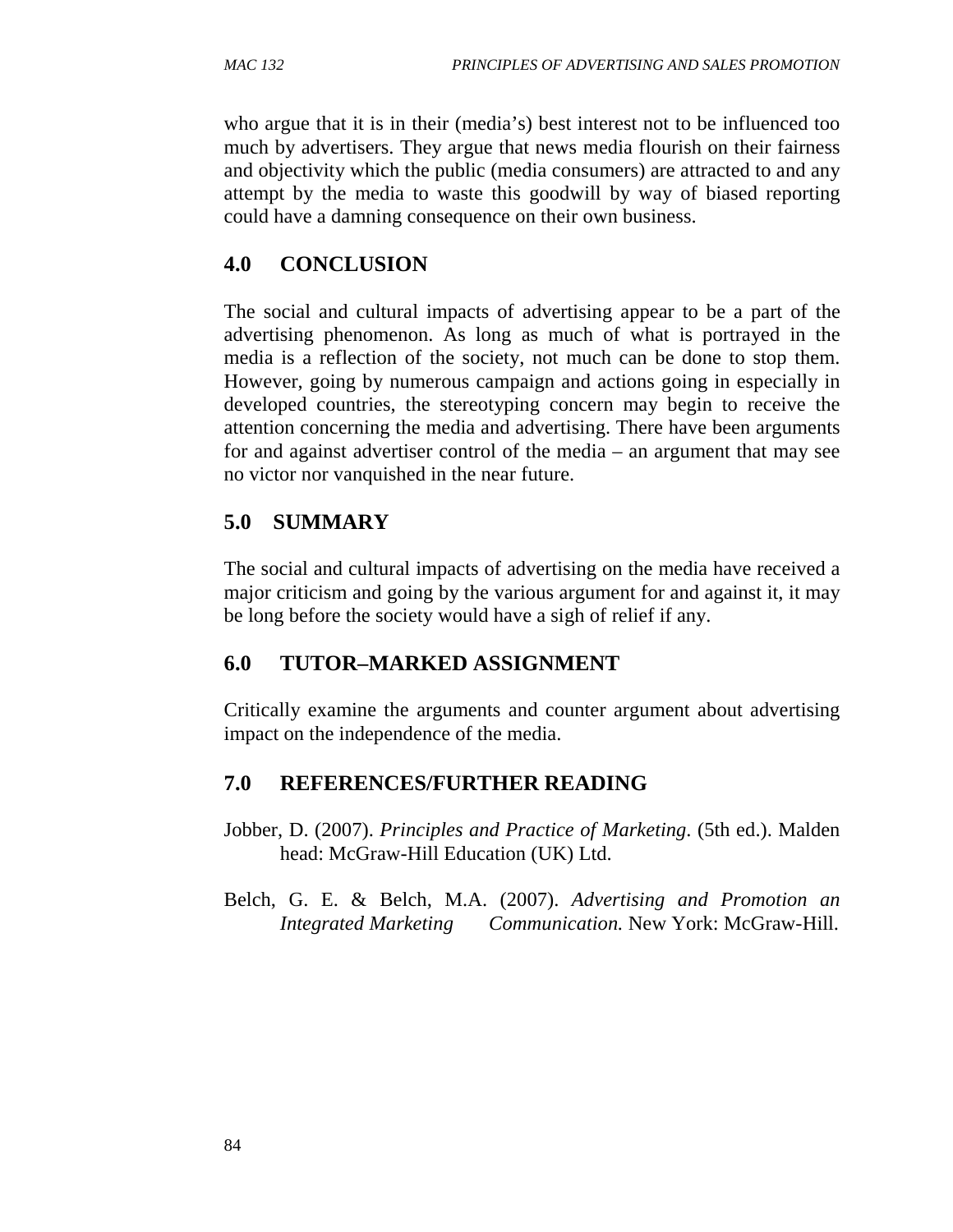## **UNIT 3 ECONOMIC IMPACT OF ADVERTISING**

### **CONTENTS**

- 1.0 Introduction
- 2.0 Objectives
- 3.0 Main Content
	- 3.1 Effects on Consumer Choice
	- 3.2 Impact on Competition
	- 3.3 Influence on Product Costs and Prices
- 4.0 Conclusion
- 5.0 Summary
- 6.0 Tutor Marked Assignment
- 7.0 References/Further Reading

## **1.0 INTRODUCTION**

Apart from ethical concern of advertising, other concerns that have been raised are economic in nature. These relate to how advertising affects consumer's choice of products; how it impacts on competition and how it influences product costs and prizes.

## **2.0 OBJECTIVES**

At the end of this unit, you should be able to:

- explain the various roles advertising plays
- explain how they impact on the economic system of a society
- describe advertising effect on competition.

## **3.0 MAIN CONTENT**

### **3.1 Effects on Consumer Choice**

Advertising facilitates the exchange of goods and services, entry of new products into the market, leads to economies of scale. On the other hand, it is argued that the key function of advertising which is informative has been abandoned and rather it now adds to the cost of goods to the consumer among others. In considering the economic effects of advertising we look at it from three perspectives.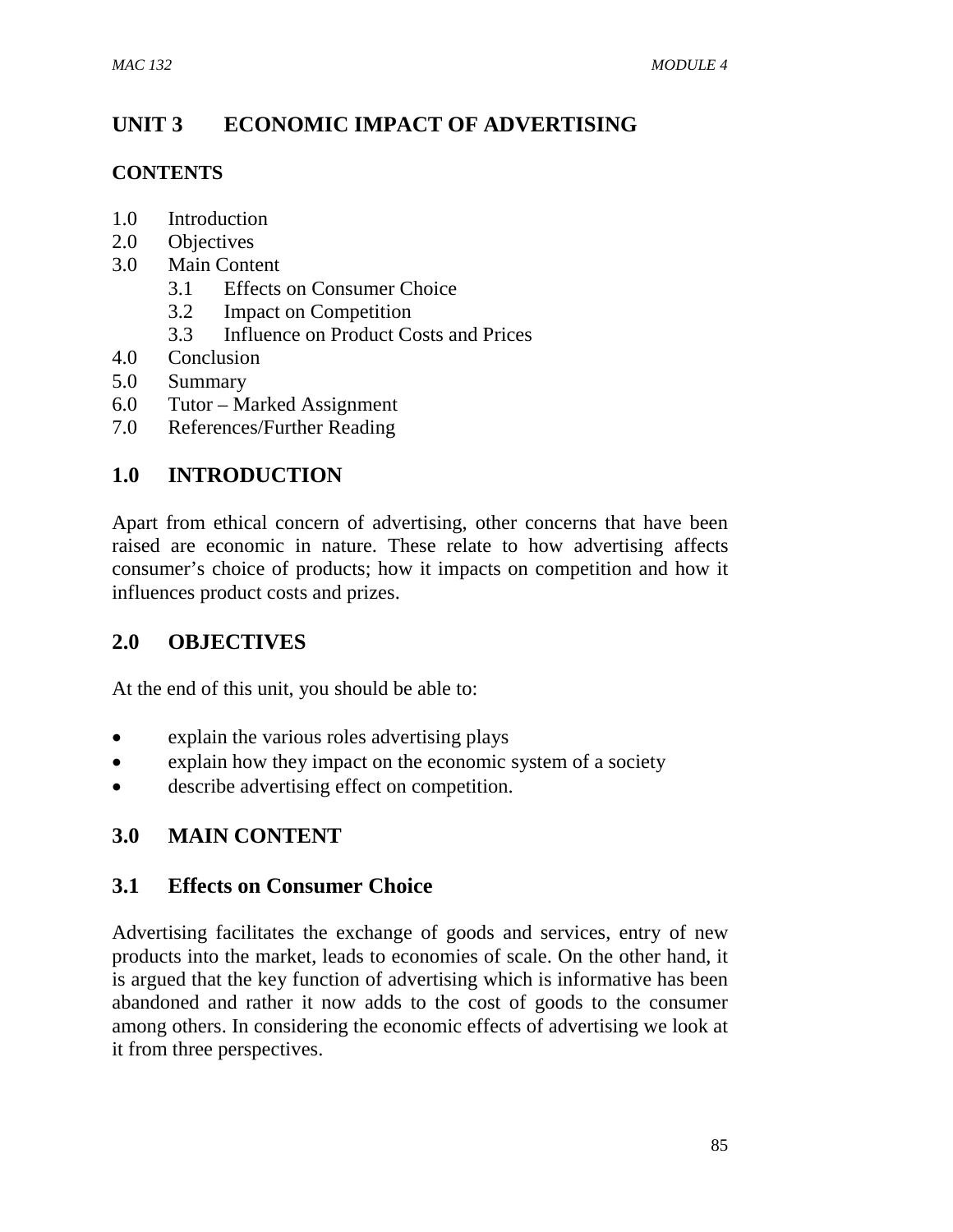Because not all goods/brands are advertised in the media, critics charge that the few ones that are advertised are forced down our throats by the powerful advertised brands. Consequently consumers' choices are limited to the advertised brands only.

There is the argument that advertising creates **differentiation.** This is a situation where a product is perceived as unique or better than the substitutes. Through this, advertisers gain control of the market share, often at the expense of smaller brands. Large firms spend hugely on advertising and consequently charge premium (high) prices and become the dominant players while smaller firms that cannot compete against them buckle under that weight. When this occurs, advertising helps to restrict consumer choices to just the few heavily advertised brands which then causes a rise in price. The opportunity to advertise affords companies the incentive to develop new brands and improve their existing ones.

## **3.2 Effects on Competition**

There is a concern among economists about advertising as having the power to affect competition negatively. The concern is that if power is concentrated in the hands of large firms with huge budget, the tendency will be for them to introduce heavy advert budget which in turn will create a barrier to entry, making it difficult for new firms to come in. Ultimately the result is less competition which drives prices up. An argument of economists is that smaller firms in the market are unable to compete against the other big budget advertisers. This situation is not good for the economy and consumers as well as other upcoming businesses.

## **3.3 Effects on Product Costs and Prices**

The influence of advertising on the price and cost of a product has been a major debate among advertisers, economists, consumer advocates and policy makers. Many critics argue that because of the huge expenditure on advertisement, the advertisers must recoup this money hence they sell at a high cost.

Another way advertising leads to higher prices is by driving for differentiation and thus adding to the perceived value of the product. Differentiation occurs when marketers use different marketing techniques to build a special image around their brands to make them stand out and look 'different' from others. This is done by creating an image of 'high quality' and 'good reputation' which may not be entirely true. Critics always point to the differences in prices of goods between **national brands**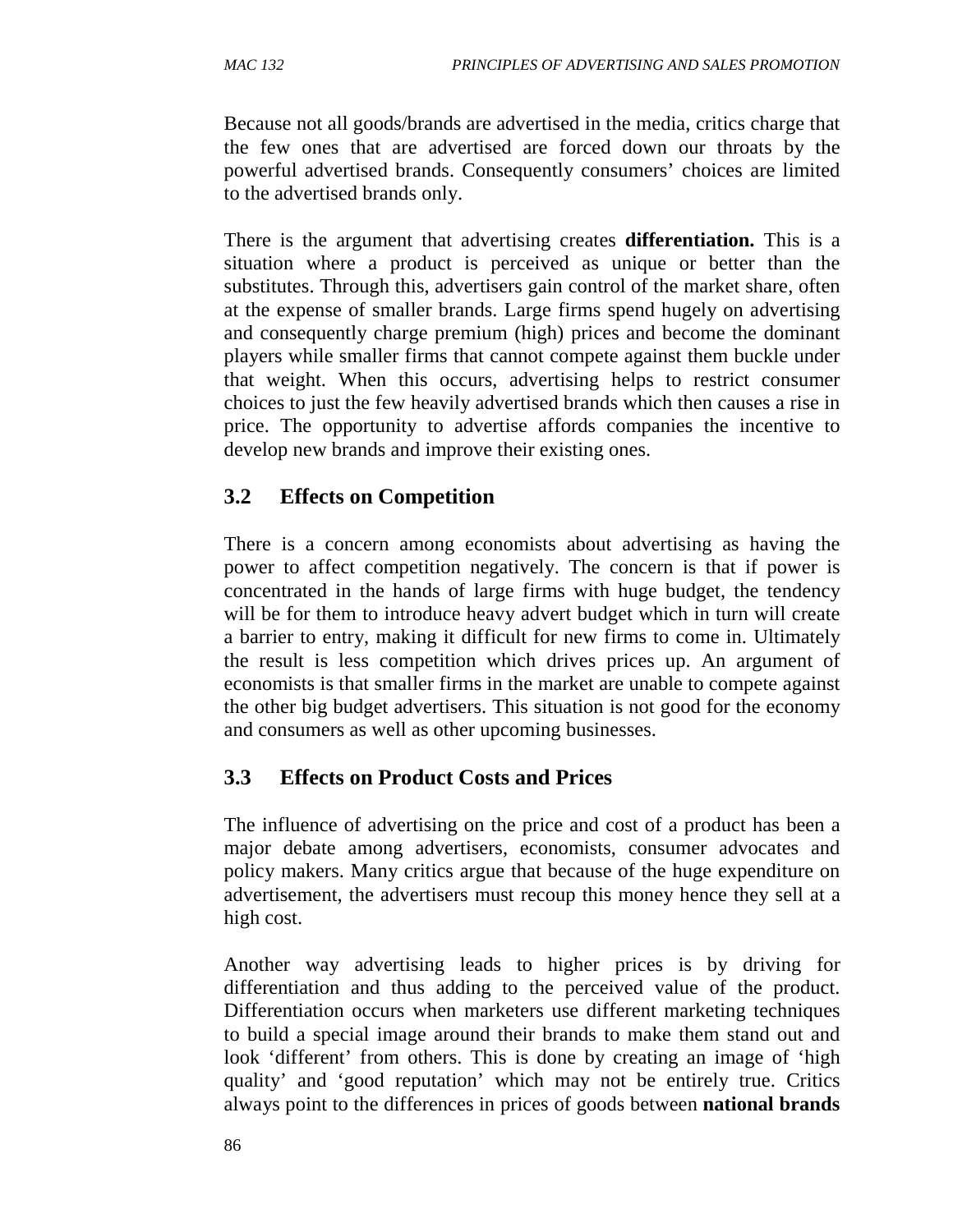and **private label brands**. They describe as wasteful and irrational how individual consumers are always ready to pay more for heavily advertised brands than non-advertised brand. They argue that advertising only increases the 'perceived' value in the consumers' minds through 'product differentiation'. This altogether increases the prices of the brand. For instance, consumers' request for expensive brand-name, highly advertised phones and tablet PCs over lower priced generic ones, is as a result of advertising.

#### **But why do consumers buy goods?**

Having said these, it is necessary to note that not in all cases that buyers and consumers buy for rational or functional reasons. There is always an emotional, psychological and social benefits derived from purchasing national, well-known brands, and this singular reason, known as emotional appeal, is very important to many people. When this is the case, the prices of such goods/brands are not necessarily a factor to consider but the emotional appeal and fulfillment that the consumer would derive from the brand.

### **Advertising and Children**

One area where advertising effect has attracted much concern is with advertising to children. Considering the fact that television is a powerful medium through which advertisers can easily connect with children, it becomes rather important for us to examine its effect or potential effect on children.

It is estimated that (in the US), children are exposed to the media including TV, video games, the Internet and social media, websites for an average of 5 hours per day, nearly 22 hour of television exposure per week and more than 40,000 commercials a year (Kathleen M., 2005)*.* 

It has been argued that directing advertising messages to children is wrong because children particularly young ones are especially vulnerable to advertising. This is so because they lack the experience and knowledge to understand and evaluate critically the purpose of persuasive advertising appeals. Moreover, children lack the capacity to differentiate between an advertisement designed to sell and a regular TV programme and hence they need guidance while consuming the media information.

#### **The counter-claim**

However, people with counter claim argue that children of today are remarkably streetwise and can look after themselves (David Jobber, 2007).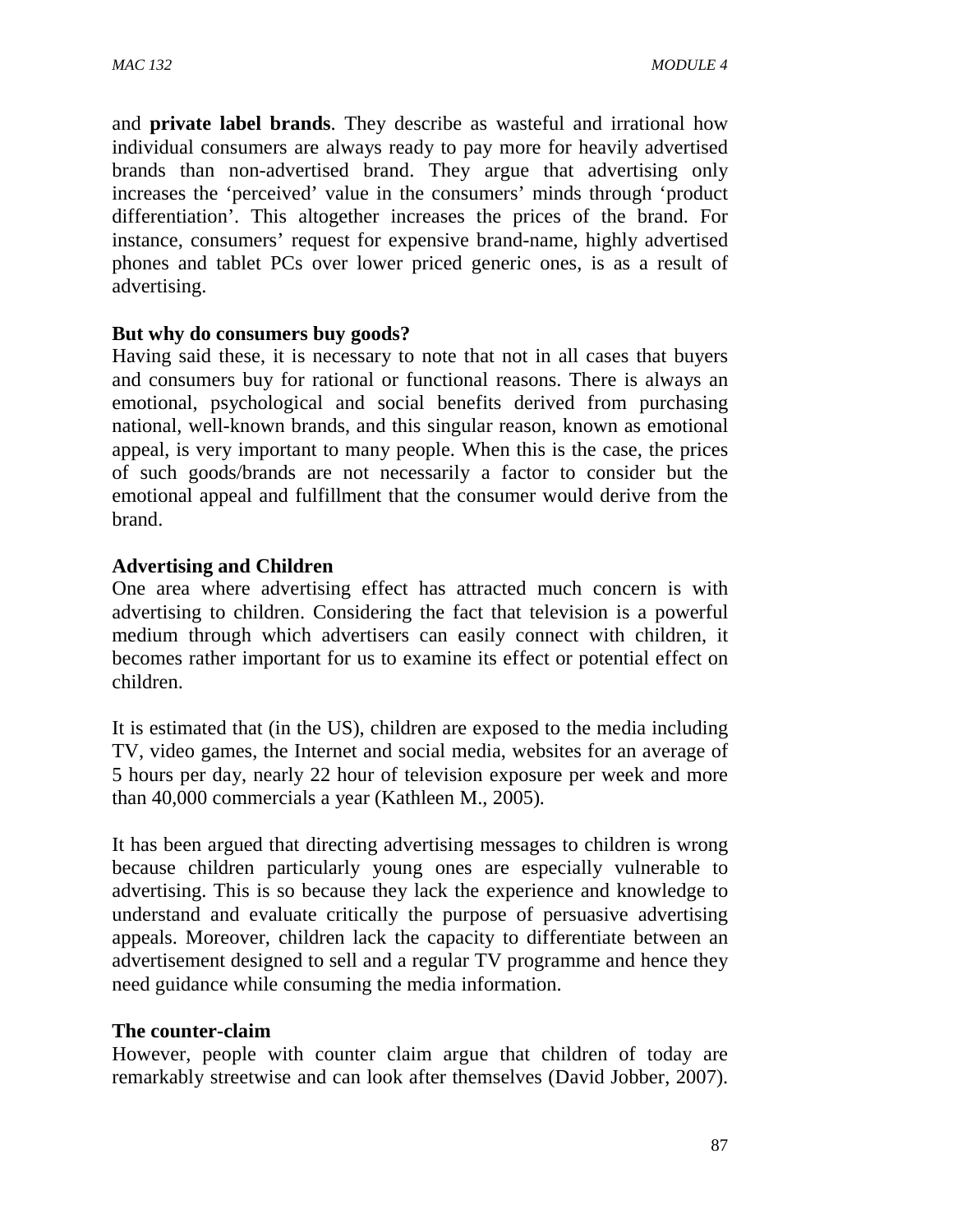They also counter that advertising is part of life and children must learn to deal with it by acquiring skills needed to function in the market place.

## **4.0 CONCLUSION**

Advertising has both positive and negative impact on the society and individuals. This effect depends on who is involved. Those who argue against advertising give reason of its impact in consumer choice, competition, product costs on children. On the other hand, proponents of advertising believe that it is a way of life which has its own good and bad sides. By and large, advertising has become an inseparable part of society with both the good and bad aspects. It is for the society to sieve out the good and hold on to it, while rejecting the bad, where possible.

## **5.0 SUMMARY**

Many people, especially advertising and marketing experts, believe that advertising plays an important role in helping to expand consumer demand for new products and services and in helping product owners to differentiate their brands. In achieving these, however, it has been observed that advertising has a tendency to affect consumer choice, impact on competition as well as product prices. Above all, there are concerns that children are also vulnerable to advertisement. Proponents of advertising however counter the argument by insisting that advertising is not just helpful, but it is a part of life.

### **6.0 TUTOR-MARKED ASSIGNMENT**

Enumerate and explain the economic effects of advertising on the society.

- Jobber, D. (2007). *Principles and Practice of Marketing*. (5th ed.). Glasgow: McGraw-Hill Companies, Inc.
- Schwab, V. (1962). *How to Write a Good Advertisement.* New York: Harper & Row.
- Tellis, G. J. (1998). *Advertising and Sales Promotion Strategy*. Addison: Wesley Education Publishers, Inc.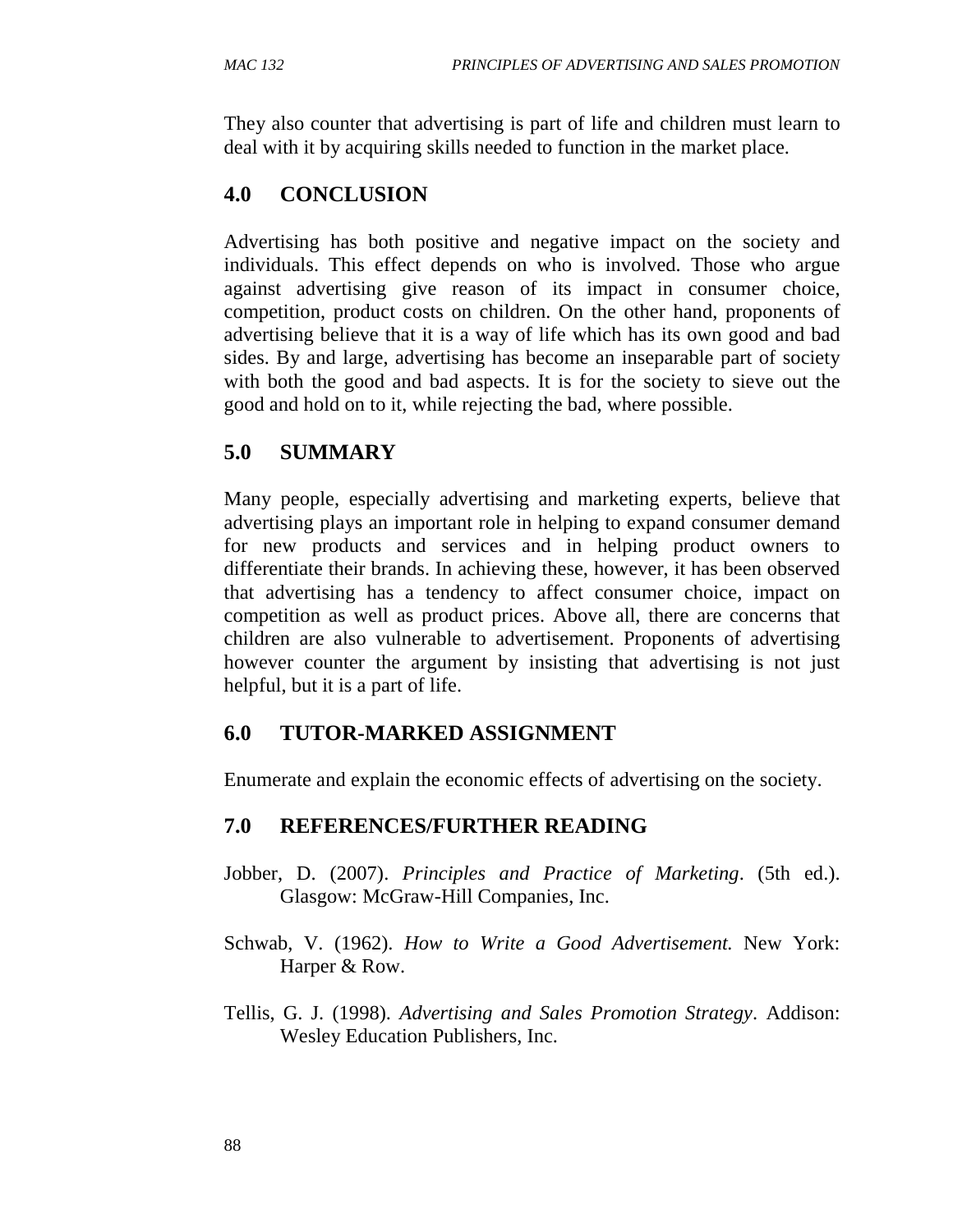- Sharon, S., Patrick, V. & Pamela, L. (2004). *Psychology and Marketing*, vol. 21(12), pp 1011–1032.
- Published online in Wiley InterScience (www.interscience.wiley.com) © 2004 Wiley Periodicals, Inc. DOI: 10.1002/mar.20035.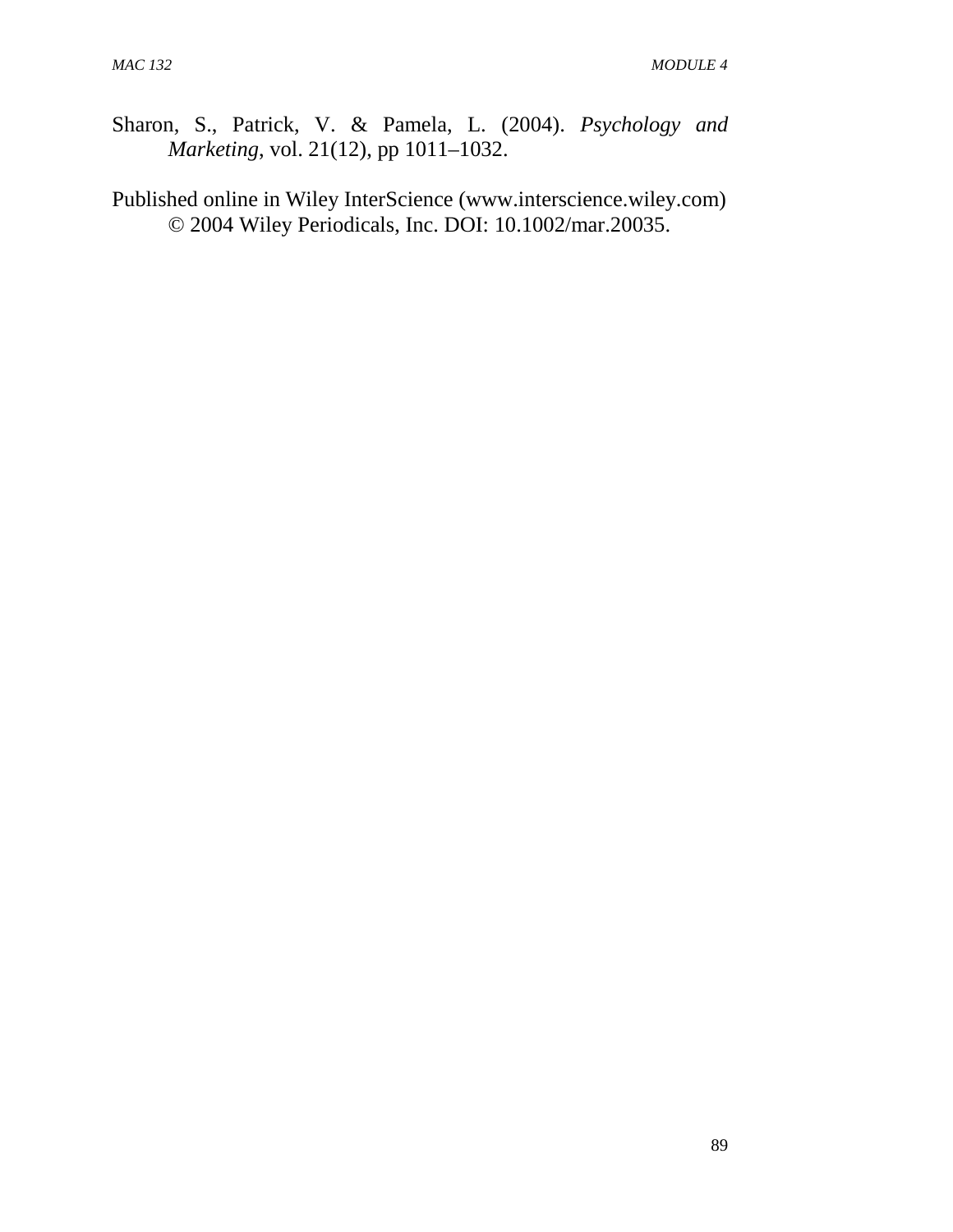# **UNIT 4 REGULATION IN ADVERTISING AND SALES PROMOTION**

### **CONTENTS**

- 1.0 Introduction
- 2.0 Objectives
- 3.0 Main Content
	- 3.1 Self Regulation
	- 3.2 State Regulation of Advertising
	- 3.3 Federal Regulation
	- 3.5 Regulation of other Promotional Areas
- 4.0 Conclusion
- 5.0 Summary
- 6.0 Tutor-Marked Assignment
- 7.0 References/Further Reading

## **1.0 INTRODUCTION**

Regulatory concerns play a major role in decisions preceding the approval or disapproval of many advertising copies. Advertising managers or agency people must review some of the claims made in the commercial in terms of the legal implications, competitor concerns and errors of fact among others. All these are necessary in order to ensure that the company avoids unnecessary legal battles that could cost it much both in term of cash and reputation. Advertising is controlled and regulated at national, state and individual levels to minimise the threat of misleading consumers. In this unit, we will examine the various levels of advertising and sales promotion regulations, including self-regulation, state regulation and federal regulation.

### **2.0 OBJECTIVES**

At the end of this unit, student should be able to:

- explain the issues involved in self-regulation
- discuss the meaning of state regulation
- examine what is involved in federal regulation.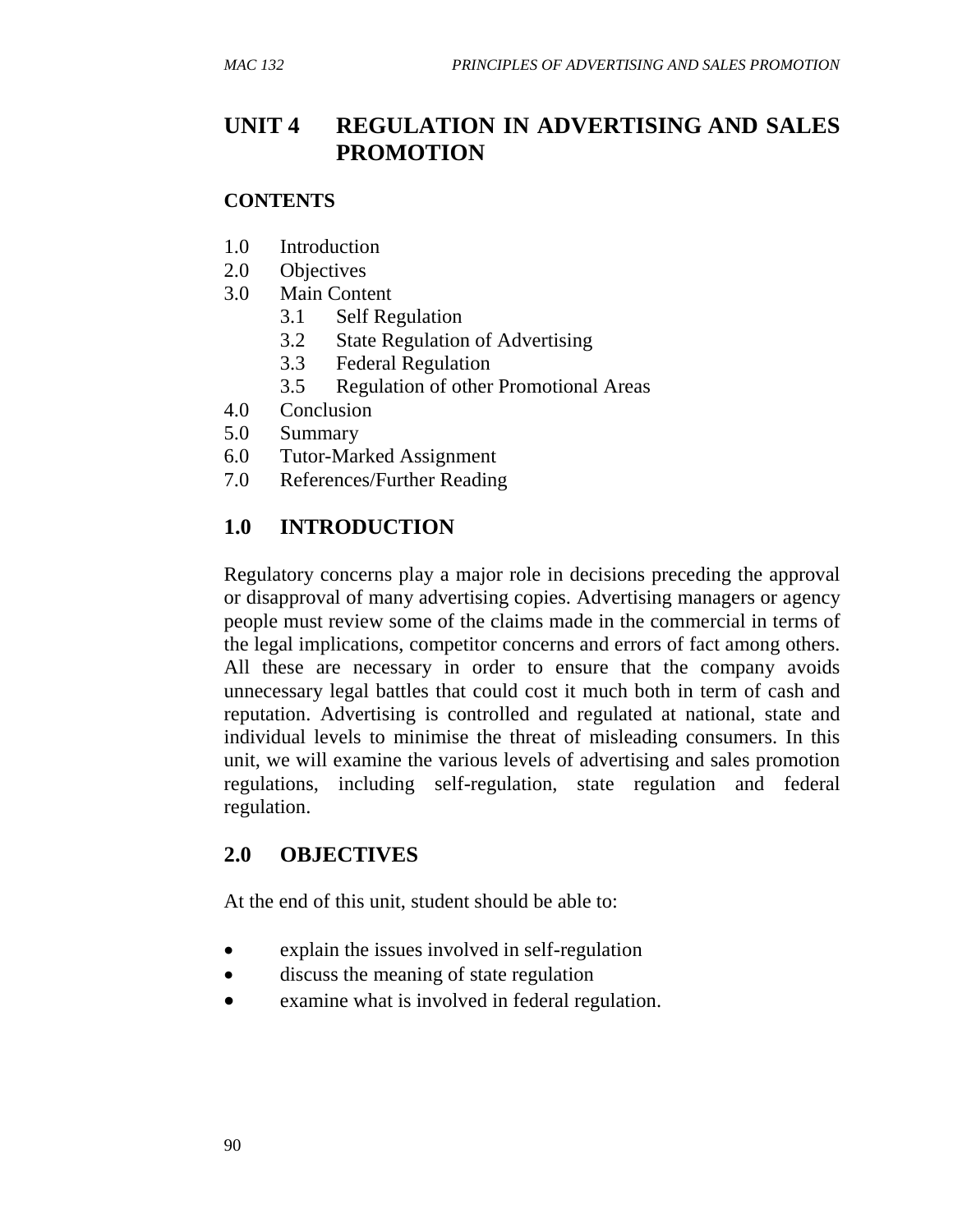# **3.0 MAIN CONTENT**

### **3.1 Self-regulation in Advertising**

Self-regulation is seen by companies, advertisers, their agencies and the media as a way of adopting voluntary self-regulation to maintain consumer trust and confidence, limit government interference and other unwanted external regulations. According to Chude Okonkwo (1990), unless practitioners themselves ensure that the highest professional standards are maintained, the government may be compelled to enact such enabling regulations. According to Belch and Belch (2007),there are four types of self-regulation available within the advertising service. These are:

- self-regulation by advertisers and agencies
- self-regulation by trade association
- self-regulation by business
- self-regulation by media

### **i. Self-regulation by Advertisers and Agencies**

Many companies know that the nature of their advertisements has a way of reflecting back on them; this makes it mandatory for them to carefully scrutinise and critically preview all the claims in the message, including the illustrations used. They also review their adverts to ensure that the messages are reasonable, verifiable, not misleading and not deceptive to consumers. To achieve this, major adverts are examined by corporate attorneys/lawyers to avoid potential legal problems and the attendant time wastage, expenses, negative publicity and loss of reputation.

### **ii. Self-Regulation by Trade Association**

In many industries whose advertisements are likely to provoke controversy, they have proactively developed self-regulating programmes. Such industries include: alcoholic beverages, liquor, drugs and children-centred products. In this case, such industries develop advertising codes and standards which their members are expected to abide by.

### **iii. Self-Regulation by Business**

In order to control advertising practices and avoid external regulation, the business community has also devised a number of measures. In the US, the largest and perhaps, the best known of such mechanism is the **Better Business Bureau**. This bureau promotes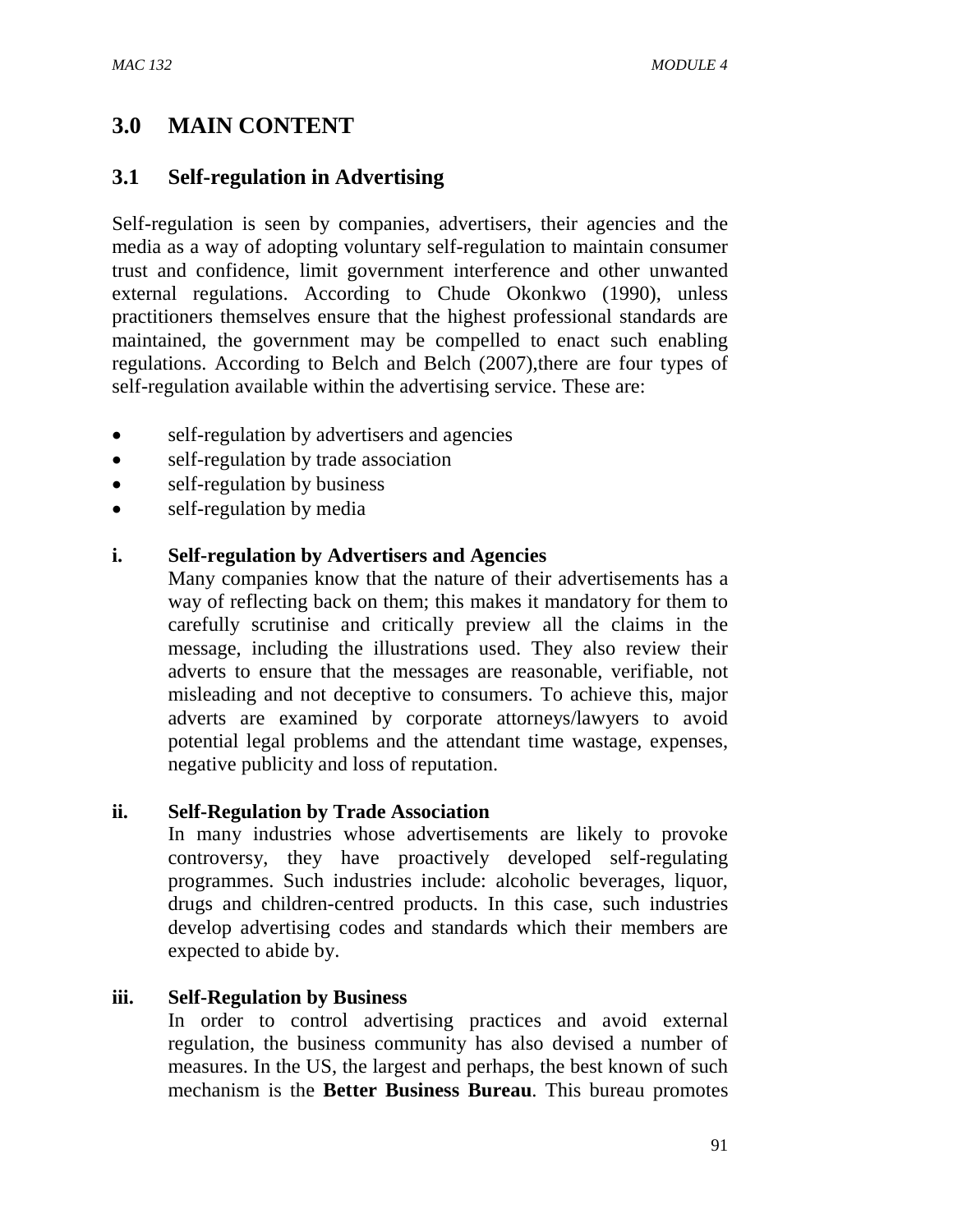fair advertising and selling practices across all industries. Its primary role is to handle complaints emanating from people against local business practices especially advertising in the country.

### iv. **Self-Regulation by Media**

As important players in the advertising industry, the media recognise their role in ridding the country of advertisements that cause concern for the public; for this reason, therefore, they practice selfregulation. In this way, some media maintain some form of advertising review process such that any advert that goes contrary to the approved codes, may be rejected on the basis that some members of the public may object to it or kick against it. For instance, it is possible that some media organisations have a rule not to accept any advertisement concerning some types of products, for example, alcohol; some may reject some adverts based on their perception of the advert as being offensive to some groups of people in the society.

# **3.2 State Regulation of Advertising**

In a federated country, advertisers must also concern themselves with various state regulations that may impinge on their practice, in addition to federal regulations. This may not be strictly applicable in Nigeria on a large scale, but in the United States of America, advertisers contend with numerous state and local controls. Apart from such regulations offered by federal courts regarding false or deceptive advertising practices, many states also have special controls and regulations governing the advertising of specific industries or practices. The challenge with state regulation, however, will be that national advertising campaigns may have to be modified for every state or municipality which will make it quite burdensome.

# **3.3 Federal Regulation**

We have seen that in many cases, advertising is controlled and regulated through self, state and now federal laws and regulations. These laws and regulations are enforced by agencies empowered to do so. In many countries such as Nigeria and US, the federal government stands as the most significant source of external regulation. In Nigeria, the federal government uses agencies such as Advertising Practitioners' Council, (APCON) Advertising Standards Panel, National Agency for Foods and Drugs Administration, among others to regulate advertising. In the US, the Federal Trade Commission, Federal Communication Commission, the Food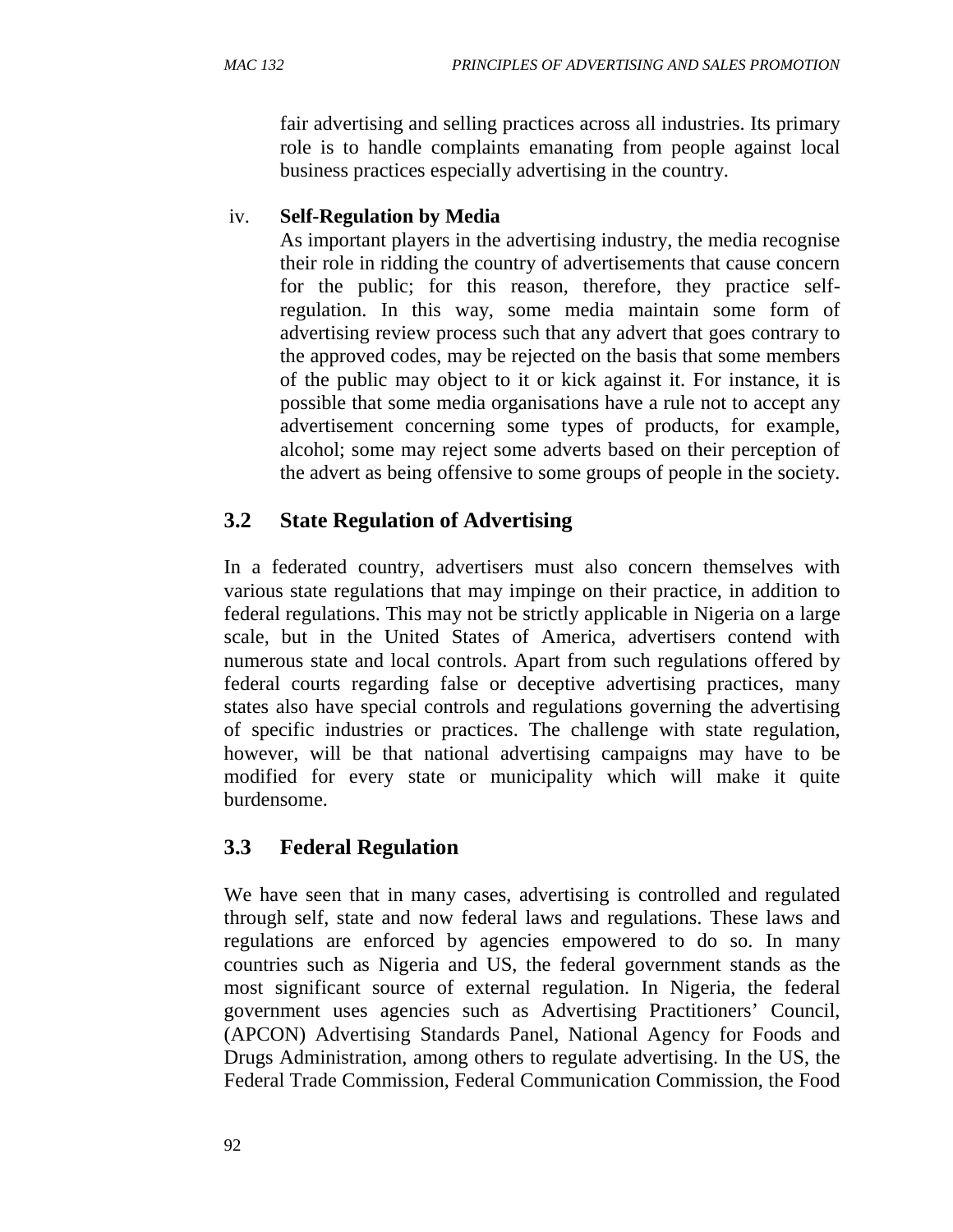and Drug Administration, the US Postal Service and the Bureau of Alcohol, Tobacco, Firearms may also have regulations that affect advertising.

In a nutshell, the following legislations in Nigeria deal with advertising or cognate issues:

- 1. The Foods and Drugs Decree, 1974: This makes provision for the regulation of the manufacture, sale and advertisement of food, drugs, cosmetic and devices. It repealed the existing state laws on those matters
- 2. The Copyright Decree of 1970: This law became operational from December, 1971 and was defined as (a) the right of an author to prevent others from publishing or reproducing his/her work without his/her consent. Such works could be (i) Literary works such as novels, stories, poems, plays, films, etc; (ii) Musical works such as any musical composition; or (iii) Artistic works such as paintings, drawings, etchings, engravings and prints.
- *3.* Patents and Designs Decree 60, 1970: This says that invention is patentable if: (i) it is new, (ii) it results from inventive activity; and (iii) it is capable of industrial application.
- *4.* Trademarks Acts, 1965: As the name suggests, this is used or meant to be used in relation to goods to indicate a connection between the goods and some person having the right either as proprietor or as registered user to use the mark. Typically, the trademark could be in form of a name, a letter, a symbol, or even a signature as long as it is attached to goods by manufacturers to ensure distinction from others of the same nature (Chude Okonkwo, 1990).

### **3.4 Regulation of Sales Promotion**

Sales promotions – whether consumer- or trade-oriented - are subject to various types of regulations**.** In Nigeria, sales promotion is regulated by the Consumer Protection Council, (CPC) via the Consumer Protection Act (1992 No. 66), Consumer Protection, (Sales Promotion) Regulations 2005; Consumer Protection Council Act (1992 No. 66), Consumer Protection (Products and Services Monitoring and Registration) Regulation 2005*.* Sales Promotion within the telecommunications industry is also regulated by the Nigerian Communications Commission (NCC), via NCC Act, 2003 (the Act) and the Nigeria Communications, NCC (Enforcement Processes, etc) Regulations 2005.

 In the United States of America, the Federal Trade Commission regulates many areas of sales promotion through the Marketing Practices Division of the Bureau of Consumer Protection.